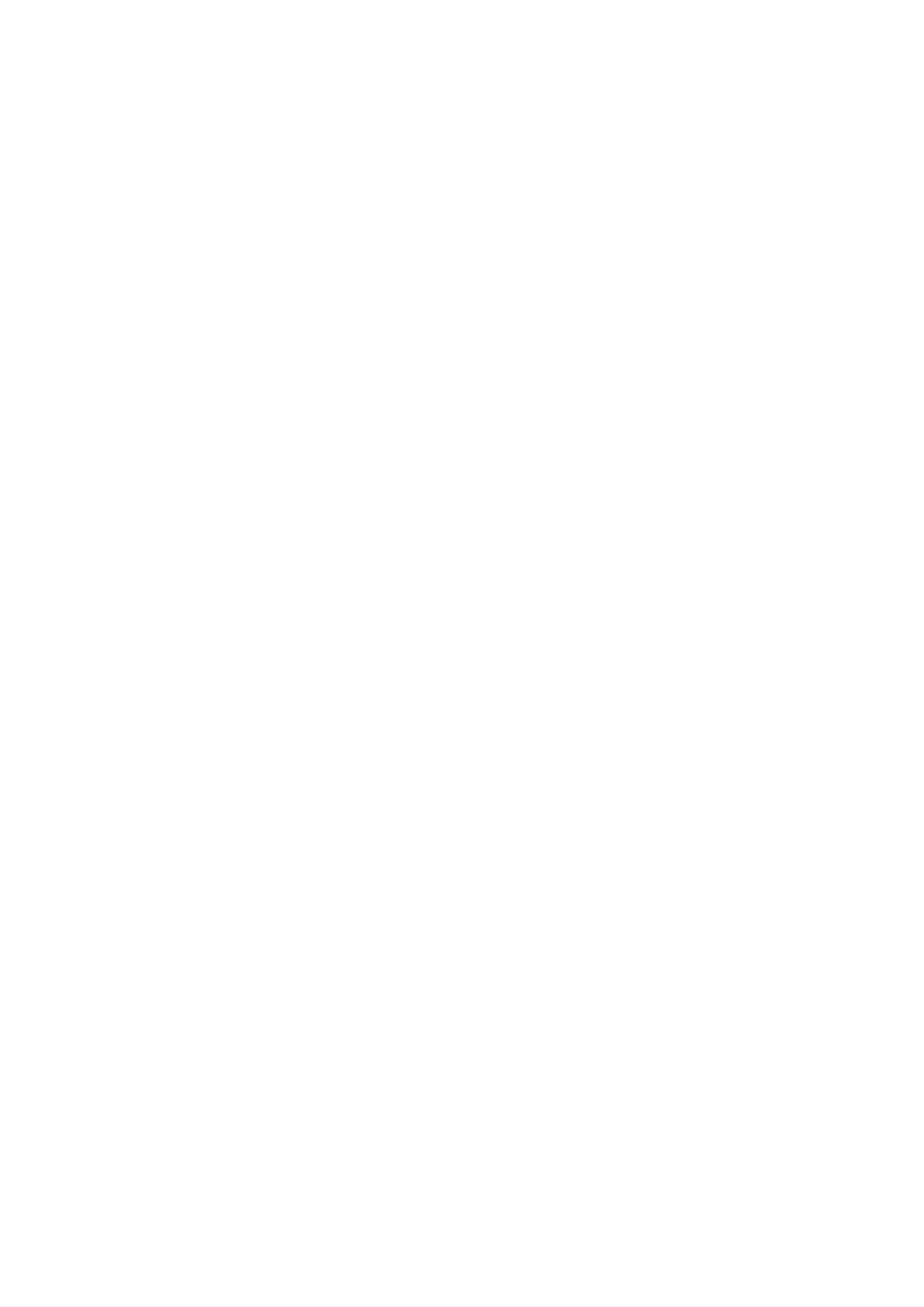**Reprinted under the**  *Reprints Act 1984* **as at 1 May 2015**

Western Australia

# **Bail Act 1982**

# **Contents**

## **Part I — Preliminary**

| 1.               | Short title                                          |                                                 |
|------------------|------------------------------------------------------|-------------------------------------------------|
| 2.               | Commencement                                         |                                                 |
| 3.               | Terms used                                           | $\begin{array}{c} 2 \\ 2 \\ 2 \\ 8 \end{array}$ |
| $\overline{4}$ . | Application of this Act                              |                                                 |
| 4AB.             | <b>Courts and Tribunals (Electronic Processes</b>    |                                                 |
|                  | <i>Facilitation</i> ) <i>Act 2013</i> Part 2 applies | 9                                               |
| 4A.              | Accused appearing on summons or court hearing        |                                                 |
|                  | notice, detention and bail of                        | 9                                               |
|                  |                                                      |                                                 |
|                  | Part $II$ — Rights of accused in                     |                                                 |
|                  | relation to bail                                     |                                                 |
| 5.               | Accused's rights to have bail considered             | 10                                              |
| 6.               | Arresting officer's duty to consider bail            | 10                                              |
| 6A.              | Officials considering bail may order release         |                                                 |
|                  | without bail                                         | 12                                              |
| 7.               | Unconvicted accused, court to consider bail for      | 13                                              |
| 7A.              | Bail may be dispensed with by court                  | 14                                              |
| 7B.              | Adult accused of murder                              | 14                                              |
| 7C.              | Child accused of murder                              | 15                                              |
| 7D.              | Bail after initial decision by court, court's duty   |                                                 |
|                  | as to                                                | 17                                              |
| 7E.              | Bail refused for trial, court's duty during trial    | 17                                              |
| 7F.              | Appeal from court of summary jurisdiction, bail in   |                                                 |
|                  | case of                                              | 18                                              |
|                  |                                                      |                                                 |
|                  |                                                      |                                                 |

As at 01 May 2015 Version 09-a0-01 page i Extract from www.slp.wa.gov.au, see that website for further information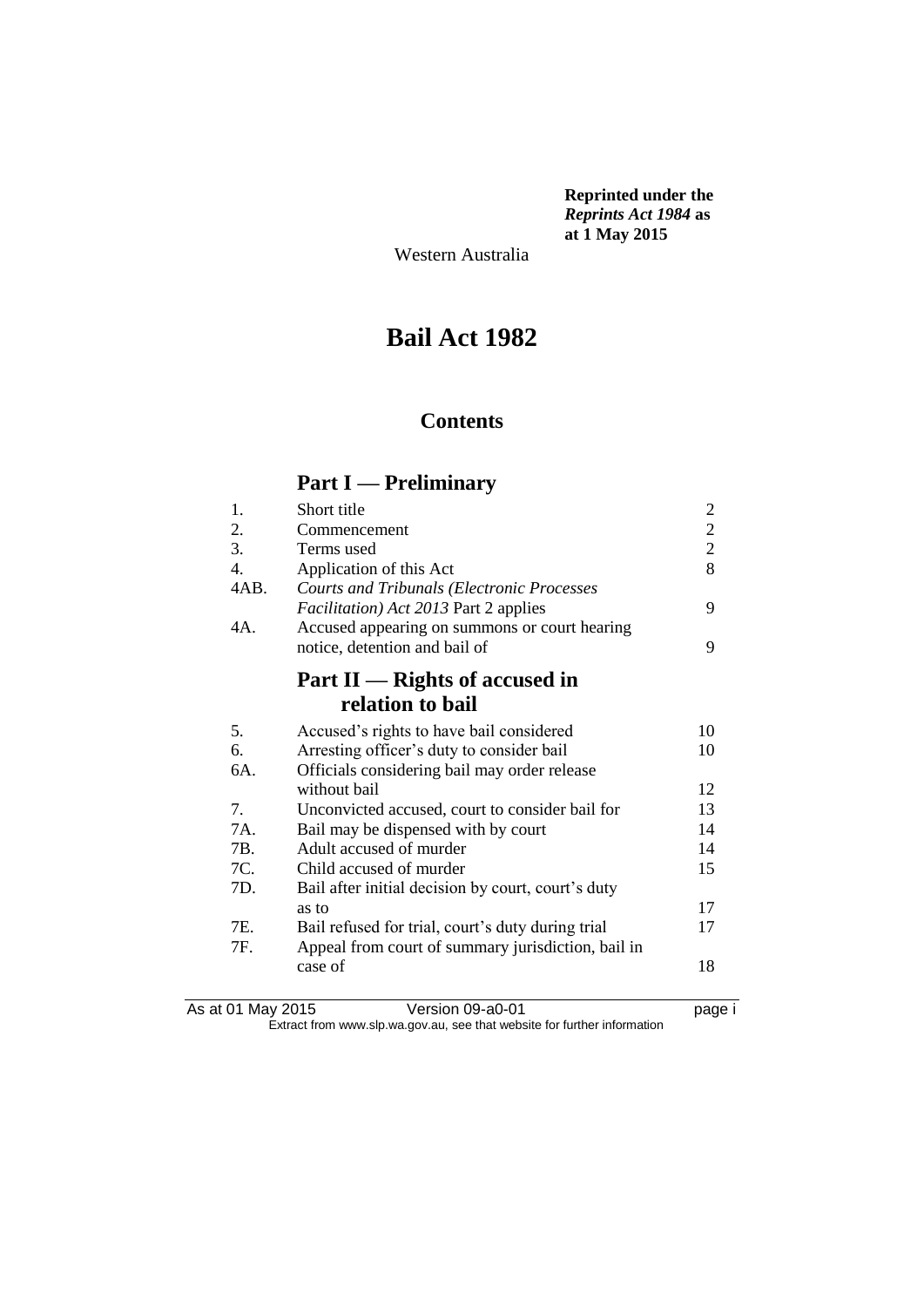| Contents |
|----------|
|----------|

| 8.         | Accused to be given information, approved forms             |    |
|------------|-------------------------------------------------------------|----|
| 9.         | etc.<br>Bail decision may be deferred until more            | 19 |
|            | information obtained                                        | 20 |
| 10.        | Sections 5, 6 and 7 do not apply if accused                 |    |
|            | imprisoned for other cause                                  | 21 |
| 11.<br>12. | Accused's rights following grant of bail                    | 21 |
|            | Rights in s. $7A(2)$ and 11, limitations on                 | 22 |
|            | <b>Part III — Jurisdiction relating to</b>                  |    |
|            | <b>bail</b>                                                 |    |
| 13.        | Jurisdiction to grant bail, who has and exercise of         |    |
|            | (Sch. 1)                                                    | 24 |
| 13A.       | Jurisdiction in s. 7A to dispense with bail, who has        |    |
|            | and exercise of                                             | 24 |
| 13B.       | Notices under s. 13A(3), service and proof of               | 25 |
| 14.        | Judges, jurisdiction of                                     | 26 |
| 15.        | Accused charged with murder, jurisdiction as to<br>bail for | 27 |
| 15A.       | Appeal against judge's decision on bail,                    |    |
|            | commencment and conduct                                     | 28 |
| 15B.       | Appeal under s. 15A, determination                          | 29 |
| 16.        | Person arrested on warrant, bail of                         | 30 |
| 16A.       | Person arrested in urban area, restrictions on who          |    |
|            | can grant bail for in some cases                            | 30 |
| 17.        | Conditions on bail which may be imposed                     | 31 |
| 17A.       | Child on bail, changing responsible person for              |    |
|            | (Sch. 1 Pt. C cl. 2)                                        | 32 |
|            | Part IV — Hearing of case for bail,                         |    |
|            | parties, and evidence                                       |    |
| 20.        | Bail hearing for indictable offence, court may              |    |
|            | restrict publication or hold in private                     | 34 |
| 21.        | Parties to bail proceedings                                 | 35 |
| 22.        | Evidence at bail hearings                                   | 35 |
| 23.        | Accused not bound to supply information                     | 35 |
| 24.        | Court or authorised officer may ask police to verify        |    |
|            | accused's information or make report                        | 36 |

page ii Version 09-a0-01 As at 01 May 2015 Extract from www.slp.wa.gov.au, see that website for further information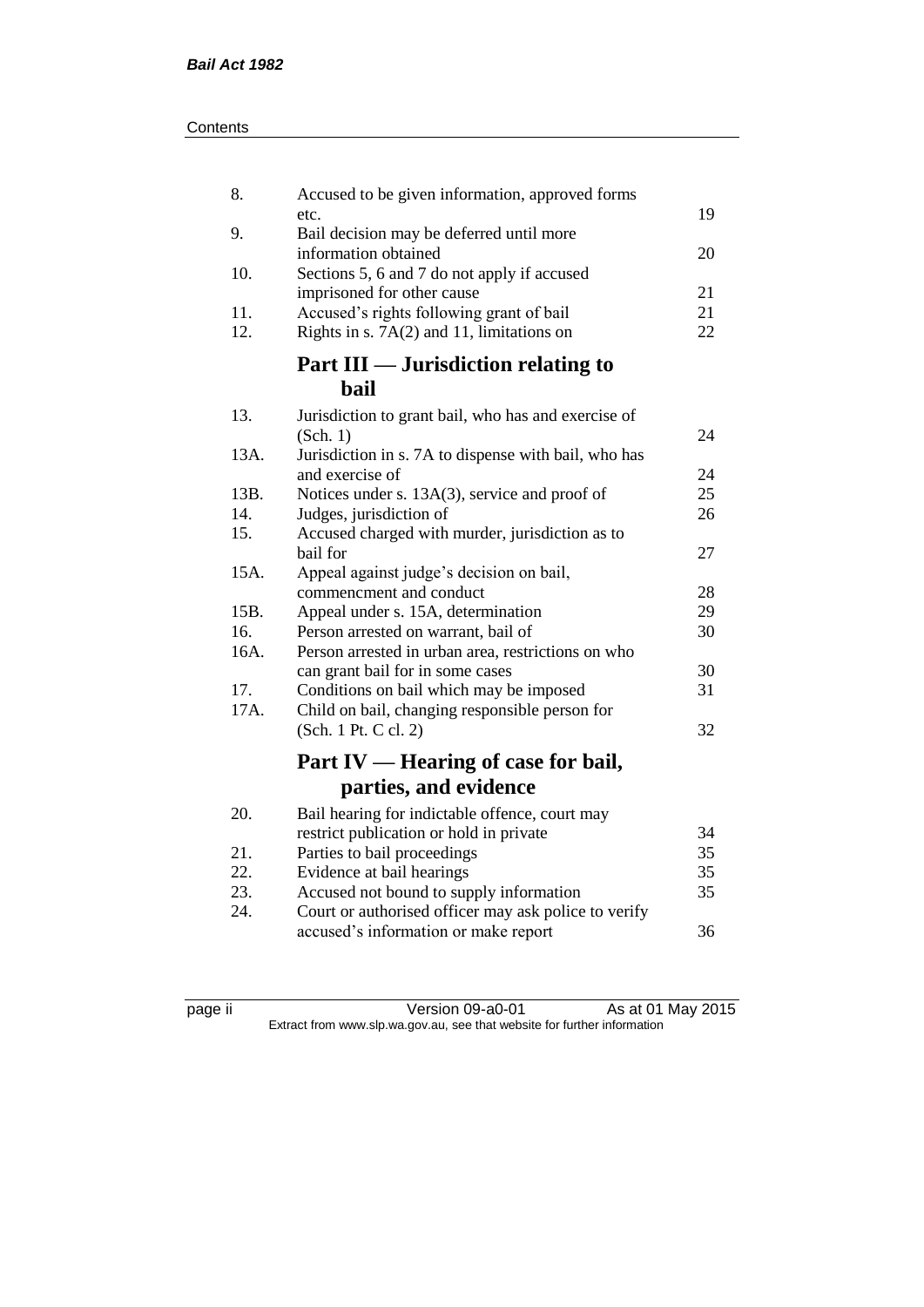| 24A.<br>25. | Court may ask community corrections officer to<br>verify accused's information or make report<br>Information given by accused for bail purposes not | 36 |
|-------------|-----------------------------------------------------------------------------------------------------------------------------------------------------|----|
|             | admissible at trial                                                                                                                                 | 37 |
| 26.         | Record of bail decision and reasons                                                                                                                 | 37 |
| 27.         | Relevant papers to be made available to court                                                                                                       |    |
|             | where accused to appear                                                                                                                             | 38 |
| 27A.        | Bail with home detention, papers to be sent to CEO                                                                                                  |    |
|             | (corrections)                                                                                                                                       | 39 |
|             | <b>Part V</b> — Bail undertakings                                                                                                                   |    |
| 28.         | Bail undertaking, when required and nature of                                                                                                       | 40 |
| 29.         | Before whom bail undertaking may be entered into                                                                                                    | 41 |
| 30.         | Duties of person before whom bail undertaking is                                                                                                    |    |
|             | entered into                                                                                                                                        | 41 |
| 31.         | Different time and place for appearance,                                                                                                            |    |
|             | substituting                                                                                                                                        | 42 |
| 31A.        | Conditions on bail, amending during trial                                                                                                           | 44 |
| 32.         | Notices under s. 31, service and proof of                                                                                                           | 46 |
| 33.         | Judicial officer may order accused to enter into bail                                                                                               |    |
|             | undertaking                                                                                                                                         | 47 |
| 34.         | When bail undertaking ceases to have effect                                                                                                         | 48 |
|             | <b>Part VI</b> — Sureties and surety                                                                                                                |    |
|             | undertakings                                                                                                                                        |    |
| 35.         | Surety and surety undertaking                                                                                                                       | 49 |
| 36.         | Sureties, who may approve                                                                                                                           | 49 |
| 37.         | Proposed surety to receive certain information and                                                                                                  |    |
|             | form                                                                                                                                                | 50 |
| 38.         | Persons disqualified from being sureties                                                                                                            | 50 |
| 39.         | Matters to be regarded when approving sureties                                                                                                      | 51 |
| 40.         | Decision on application by proposed surety                                                                                                          | 51 |
| 41.         | Finality of decision to refuse approval of surety                                                                                                   | 52 |
| 42.         | Before whom surety undertaking may be entered                                                                                                       |    |
|             | into                                                                                                                                                | 52 |
| 43.         | Duties of person before whom surety undertaking                                                                                                     |    |
|             | is entered into                                                                                                                                     | 52 |
| 43A.        | Entering into surety undertaking where proposed                                                                                                     |    |
|             | surety interstate                                                                                                                                   | 53 |

| As at 01 May 2015 | Version 09-a0-01                                                         | <br>page iii |
|-------------------|--------------------------------------------------------------------------|--------------|
|                   | Extract from www.slp.wa.gov.au, see that website for further information |              |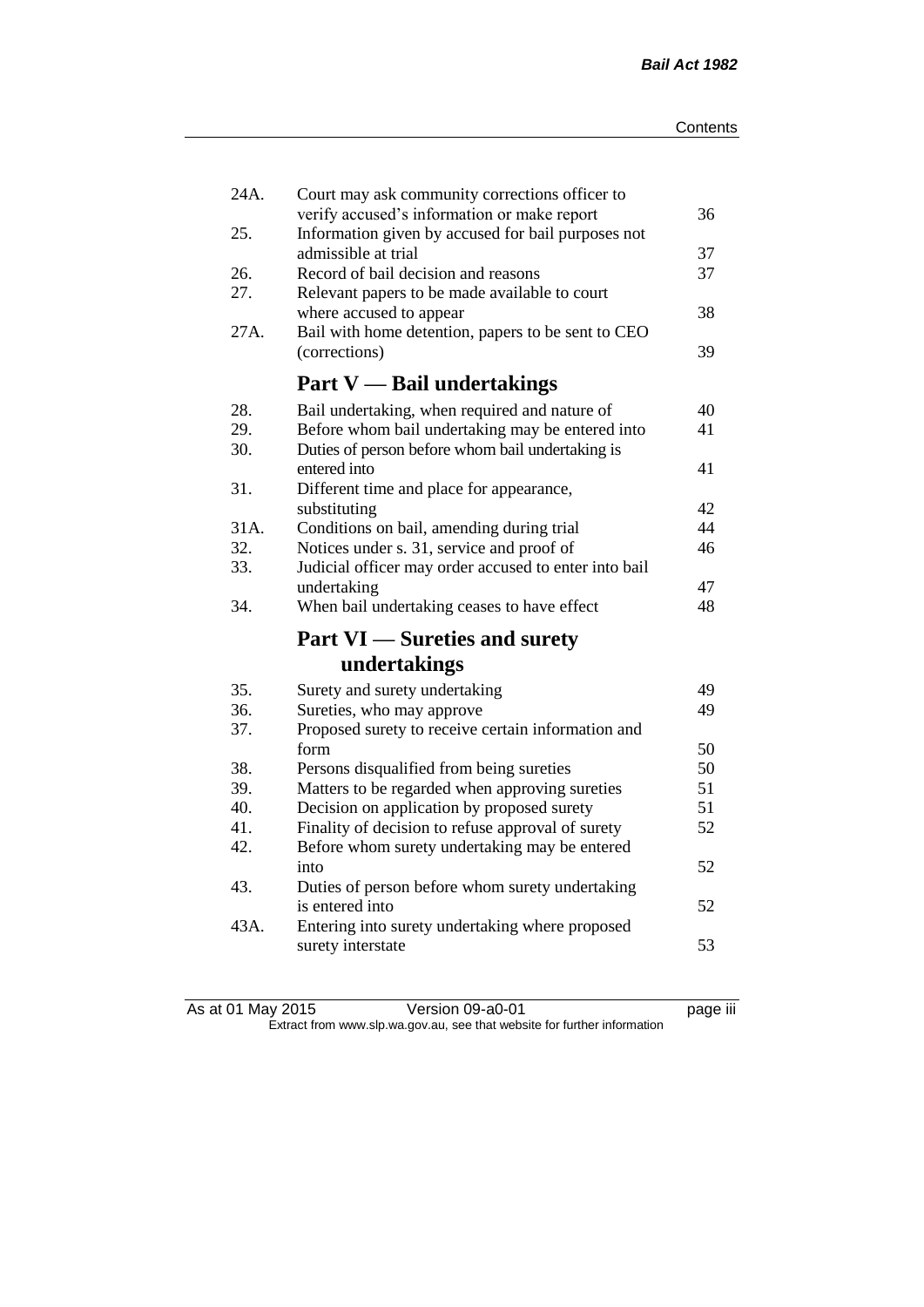| 44.  | When surety undertaking extends to different time<br>or different time and place substituted under s. 31 | 54 |
|------|----------------------------------------------------------------------------------------------------------|----|
| 45.  | Notices under s. 44, service and proof of                                                                | 56 |
| 46.  | Surety's power to arrest accused                                                                         | 57 |
| 47.  | When surety undertaking ceases to have effect                                                            | 58 |
| 48.  | Surety may apply for cancellation of his                                                                 |    |
|      | undertaking                                                                                              | 59 |
| 49.  | Surety's undertaking to pay money, enforcing                                                             | 59 |
| 50.  | Indemnifying surety, offence                                                                             | 62 |
|      | <b>Part VIA — Administration of home</b>                                                                 |    |
|      | detention conditions                                                                                     |    |
| 50A. | Powers of CEO (corrections)                                                                              | 63 |
| 50C. | Powers and duties of community corrections                                                               |    |
|      | officers                                                                                                 | 63 |
| 50D. | Powers of members of Police Force                                                                        | 65 |
| 50E. | CEO (corrections) may substitute different place of                                                      |    |
|      | detention and apply conditions                                                                           | 65 |
| 50F. | CEO (corrections) may revoke bail                                                                        | 66 |
| 50G. | Procedure on arrest after revocation under s. 50F                                                        | 66 |
| 50H. | Rules of natural justice excluded                                                                        | 67 |
| 50J. | Delegation by CEO (corrections)                                                                          | 67 |
| 50K. | Monitoring equipment, retrieving                                                                         | 67 |
| 50L. | Rules for this Part                                                                                      | 68 |
|      | <b>Part VII — Enforcement of bail</b>                                                                    |    |
|      | undertakings                                                                                             |    |
| 51.  | Failing to comply with bail undertaking, offence                                                         | 69 |
| 51A. | Prosecuting s. 51 offence for non-appearance in                                                          |    |
|      | court of summary jurisdiction                                                                            | 70 |
| 52.  | Prosecuting s. 51 offence for non-appearance in                                                          |    |
|      | superior court                                                                                           | 70 |
| 53.  | Appeal against decision made under s. 52                                                                 | 72 |
| 54.  | Bailed accused may be taken before judicial officer                                                      |    |
|      | to show cause against variation or revocation of                                                         |    |
|      | bail                                                                                                     | 73 |
| 54A. | Accused on committal may be taken for purposes                                                           |    |
|      | of s. 54 before judicial officer by which committed                                                      | 75 |
|      |                                                                                                          |    |

page iv Version 09-a0-01 As at 01 May 2015 Extract from www.slp.wa.gov.au, see that website for further information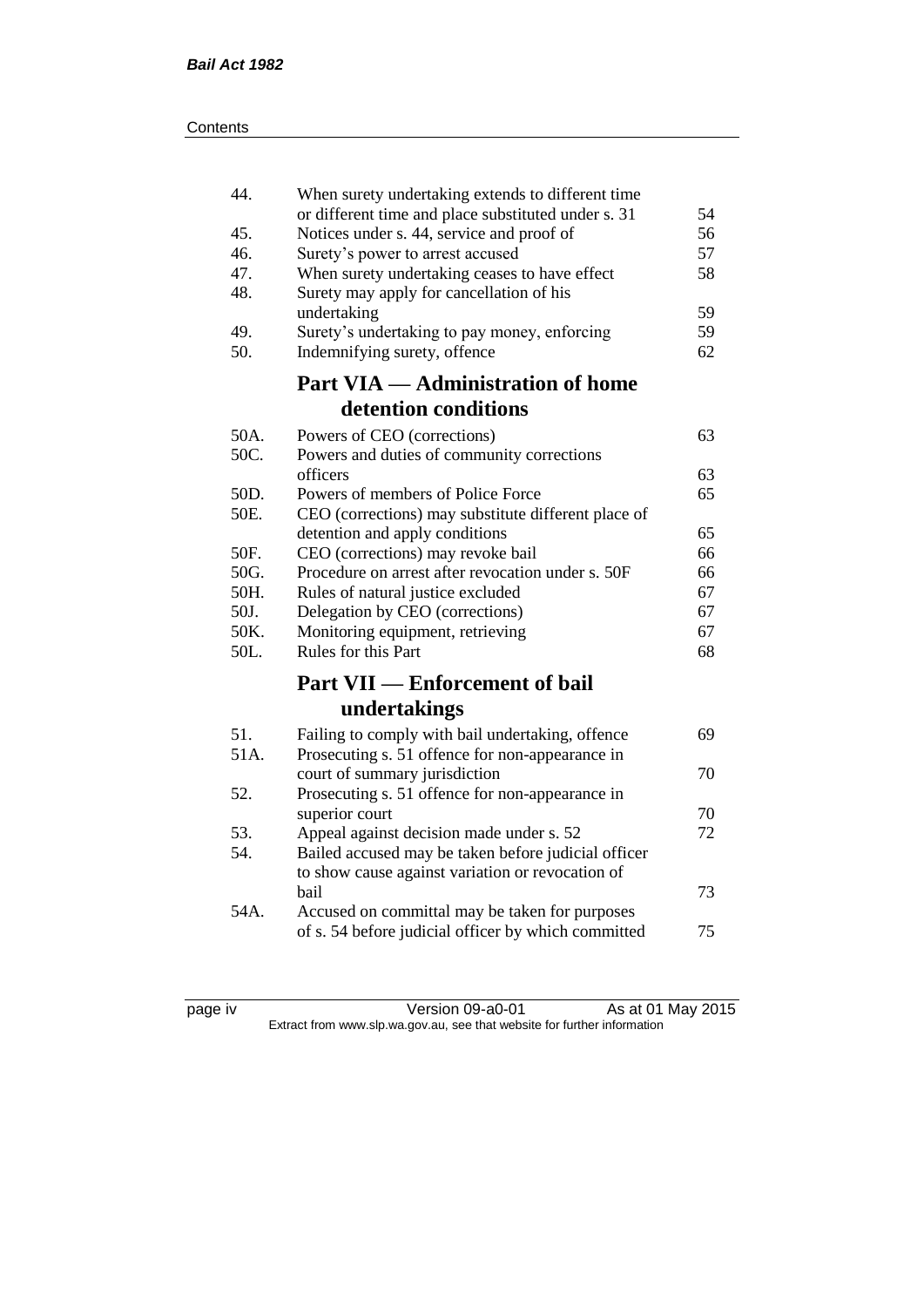| 55.          | Accused before court under s. 54, judicial officer                           |          |
|--------------|------------------------------------------------------------------------------|----------|
| 57.          | may revoke bail of etc.<br>Offence under s. 51, court to order forfeiture of | 76       |
|              | money under bail undertaking                                                 | 77       |
| 58.          | Automatic forfeiture of money on expiration of                               |          |
|              | one year after absconding                                                    | 78       |
|              | <b>Part VIII — Miscellaneous</b>                                             |          |
| 59.          | Order for forfeiture, court's additional powers as to                        | 79       |
| 59A.         | If bail dispensed with, accused may be taken                                 |          |
|              | before judicial officer for reconsideration of matter                        | 79       |
| 59B.         | Absconding accused, warrant for arrest of                                    | 80       |
| 60.          | Change of address, accused and surety to notify                              | 81       |
| 61.          | Failing to bring arrested person before court or                             |          |
|              | person able to grant bail, offence                                           | 81       |
| 62.          | Giving false information for bail purposes, offence                          | 82       |
| 63.          | Protection from personal liability                                           | 82       |
| 64.          | Proving appearance or non-appearance by accused                              | 82       |
| 65.          | Bail undertakings by child, effect of                                        | 83       |
| 66.          | Other powers or duties to grant bail abolished                               | 83       |
| 66A.<br>66B. | Delegation by registrar of court                                             | 83<br>84 |
| 67.          | Video link or audio link, use of in bail proceedings<br>Regulations          | 85       |
|              |                                                                              |          |
|              | Schedule 1 — Jurisdiction as to bail                                         |          |
|              | and related matters                                                          |          |
|              | Part $A$ — Jurisdiction relating to bail                                     |          |
| 1.           | Initial appearance                                                           | 87       |
| 2.           | Appearance after adjournment                                                 | 88       |
| 3.           | Appearance on committal to Supreme Court or                                  |          |
|              | <b>District Court</b>                                                        | 88       |
| 4.           | Appearance in connection with appeal, rehearing                              |          |
|              | etc.                                                                         | 88       |
| 5.           | Appearance prescribed by regulation                                          | 89       |
| 6.           | Appearances not otherwise provided for                                       | 89       |
| 7.           | Term used: proceedings for an offence                                        | 89       |
|              | Part B — Cessation of powers relating to bail                                |          |
| 1.           | Upon decision by judge, power of other officers                              |          |
|              | ceases                                                                       | 90       |
|              |                                                                              |          |

As at 01 May 2015 Version 09-a0-01 page v Extract from www.slp.wa.gov.au, see that website for further information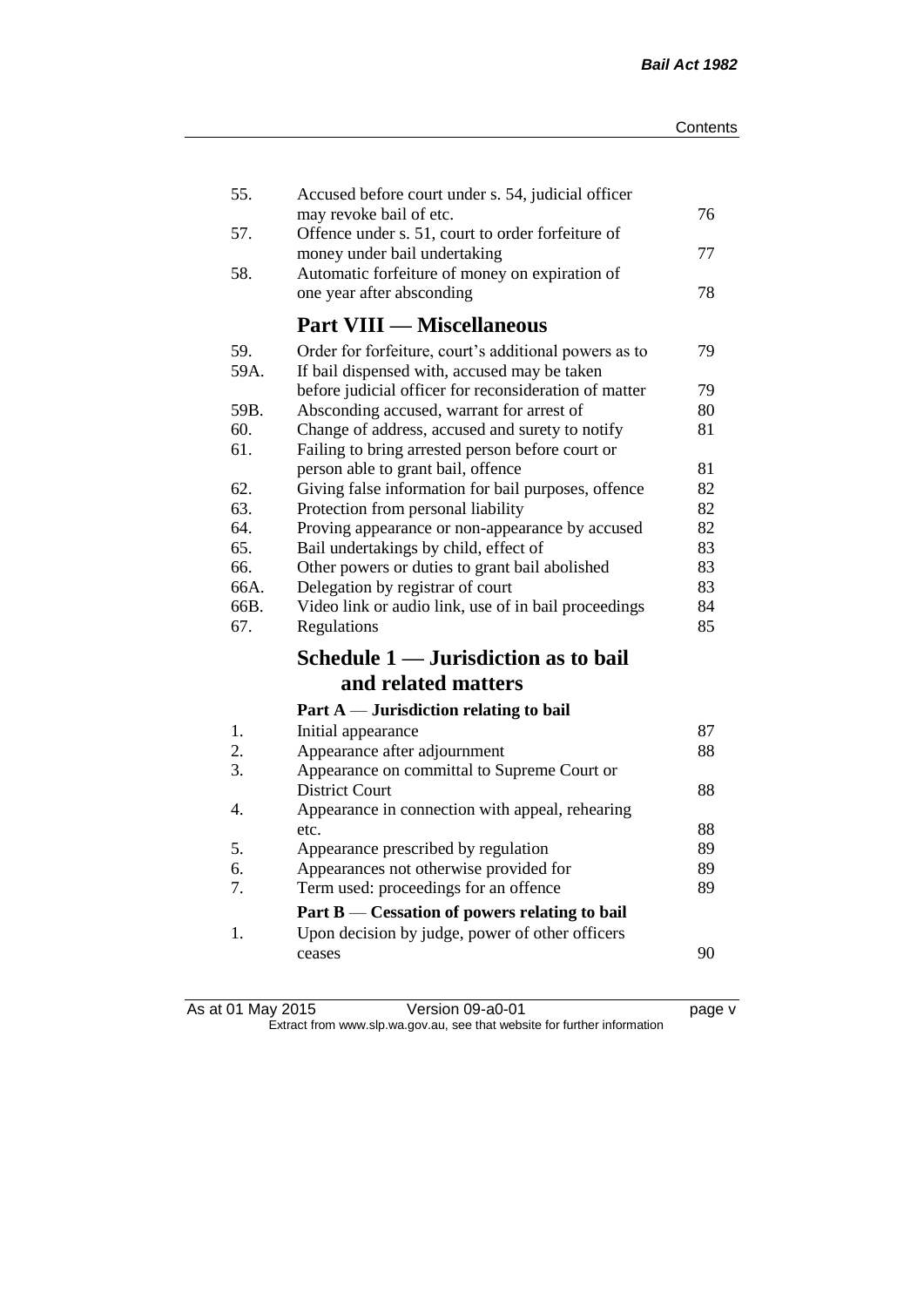| Contents |
|----------|
|----------|

| 1A.    | Upon decision by Court of Appeal, other powers                  |     |
|--------|-----------------------------------------------------------------|-----|
|        | cease                                                           | 90  |
| 2.     | Upon decision by judicial officer, his power and                |     |
|        | that of his peers ceases                                        | 90  |
| 3.     | Upon refusal of bail for initial appearance, certain            | 91  |
| 4.     | powers cease<br>Judicial officer's powers if accused proves new |     |
|        | facts or changed circumstances                                  | 91  |
|        |                                                                 |     |
|        | Part $C$ — Manner in which jurisdiction to be                   |     |
|        | exercised                                                       |     |
| 1.     | Bail before conviction at discretion of court or                |     |
|        | judicial officer except for child                               | 92  |
| 2.     | Child to have qualified right to bail                           | 93  |
| 3.     | Matters relevant to cl. $1(a)$                                  | 95  |
| 3A.    | Bail for accused charged with serious offence                   |     |
|        | committed while on bail or early release for                    |     |
|        | another serious offence                                         | 95  |
| 3B.    | Exceptional reasons under cl. 3A(1), determining                | 96  |
| 3C.    | Bail in murder cases                                            | 98  |
| 4.     | Bail after conviction for accused awaiting sentence             | 98  |
| $4A$ . | Bail after conviction for accused awaiting disposal             |     |
|        | of appeal                                                       | 99  |
| 5.     | Exception to cl. 4A for bail in appeal under                    |     |
|        | Criminal Appeals Act 2004 Part 2                                | 99  |
| 6.     | Bail of people on community or similar orders                   | 100 |
| 7.     | Bail for initial appearance to be for not more than             |     |
|        | 30 days                                                         | 100 |
| 8.     | Bail on adjournment in court of summary                         |     |
|        | jurisdiction to be for not more than 30 days except             |     |
|        | by consent                                                      | 100 |
| 9.     | Calculating periods for cl. 7 and 8                             | 101 |
|        | Part D — Conditions which may be imposed on                     |     |
|        | a grant of bail                                                 |     |
| 1.     | Conditions as to forfeiture, sureties, security etc.            | 101 |
| 2.     | Other conditions                                                | 102 |
| 3.     | Home detention condition                                        | 105 |

page vi Version 09-a0-01 As at 01 May 2015 Extract from www.slp.wa.gov.au, see that website for further information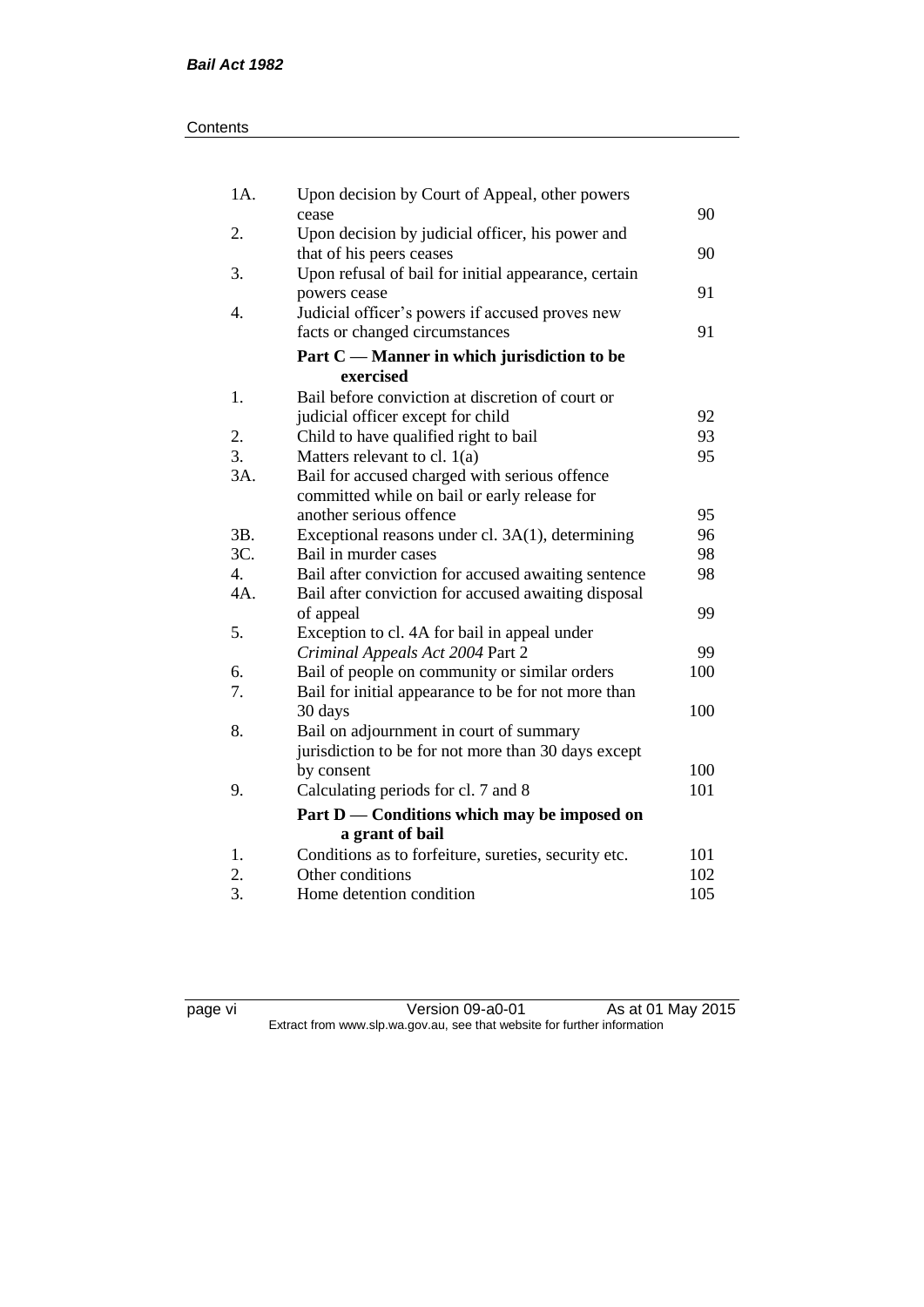# **Schedule 2 — Serious offences**

| <b>Notes</b>                                 |     |
|----------------------------------------------|-----|
| Compilation table                            | 112 |
| Provisions that have not come into operation | 117 |
|                                              |     |

# **Defined terms**

As at 01 May 2015 Version 09-a0-01 page vii Extract from www.slp.wa.gov.au, see that website for further information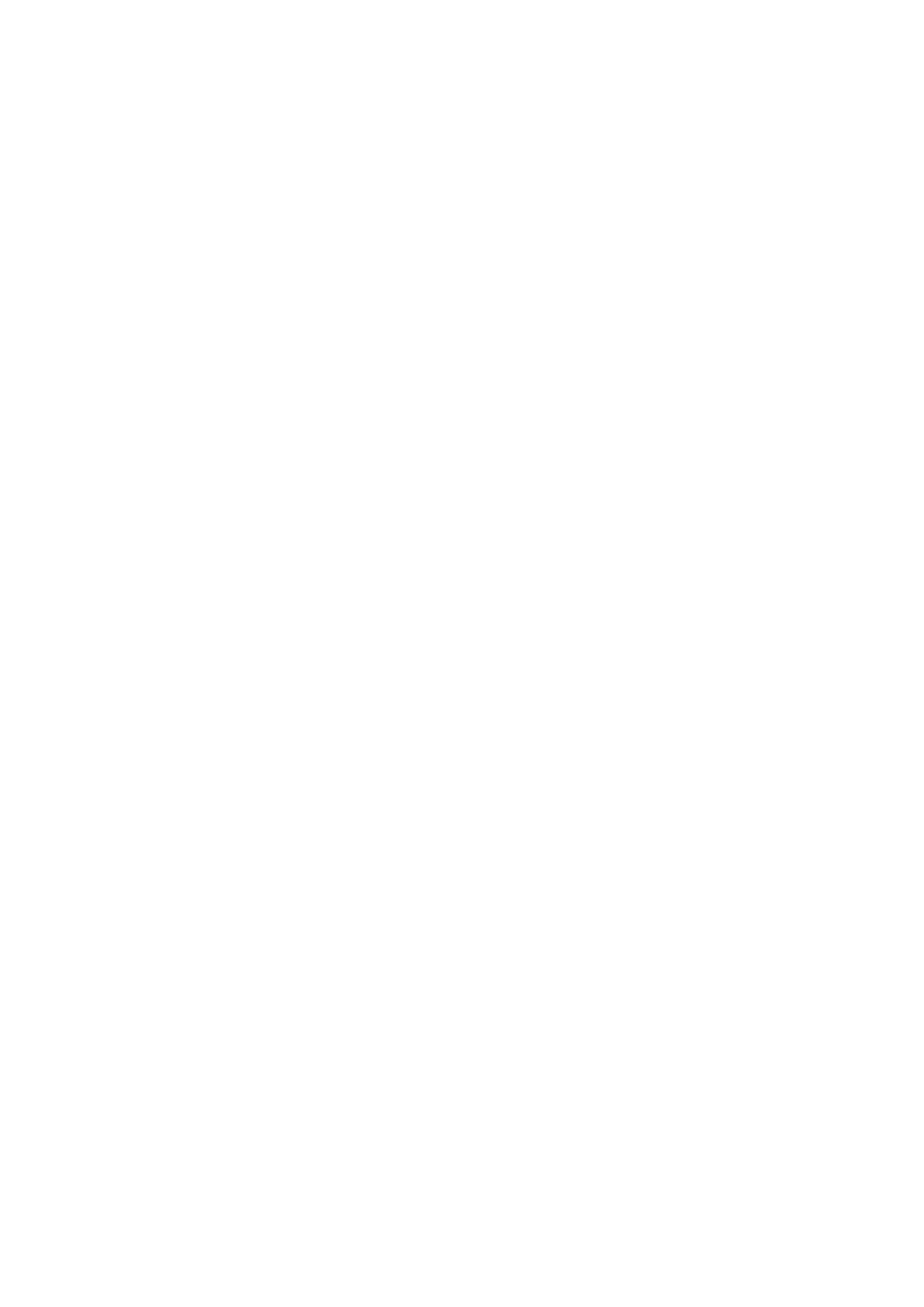

**Reprinted under the**  *Reprints Act 1984* **as at 1 May 2015**

# **Bail Act 1982**

**An Act to make better provision for bail in criminal proceedings.** 

As at 01 May 2015 **Version 09-a0-01 Page 1** page 1 Extract from www.slp.wa.gov.au, see that website for further information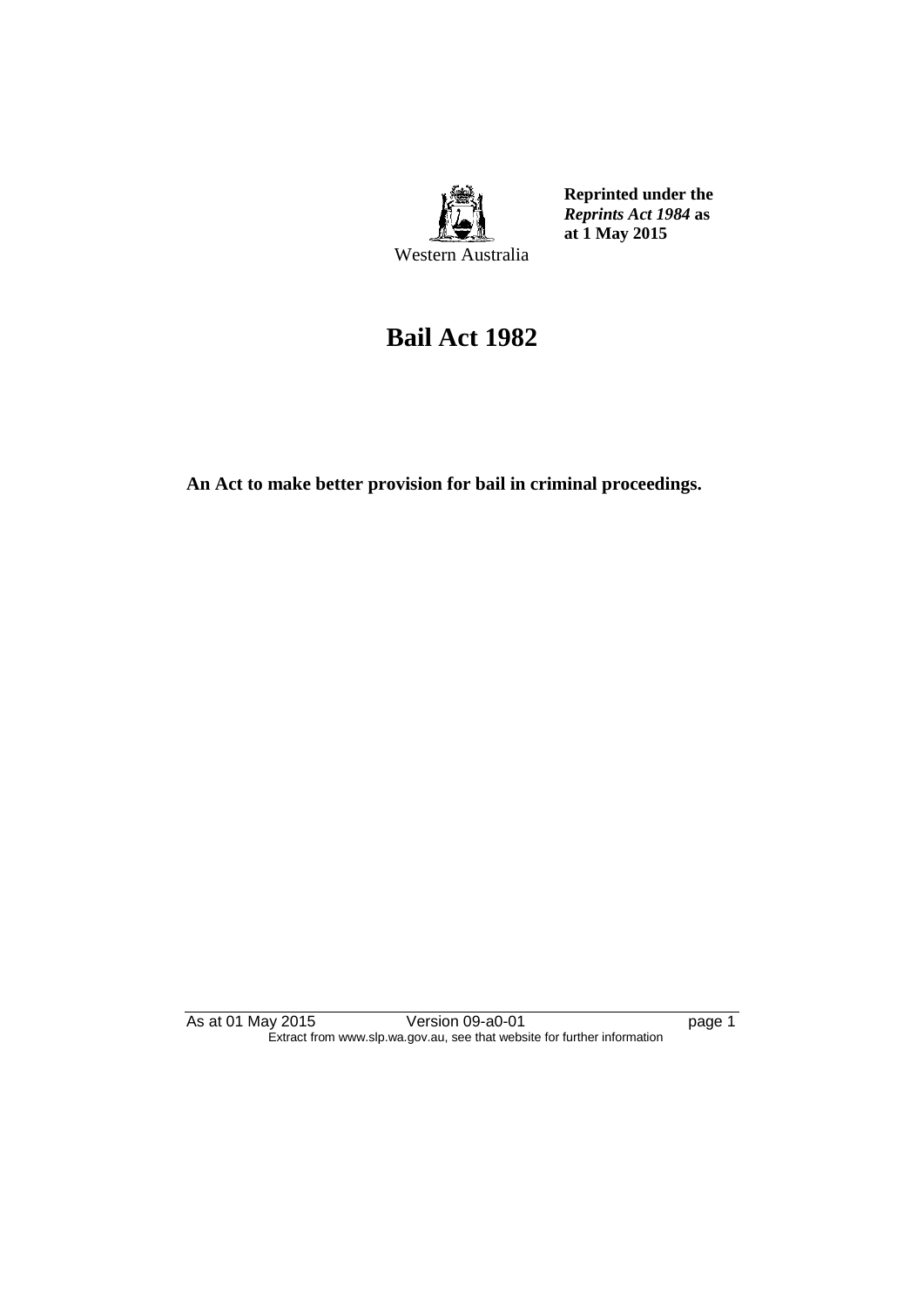# **Part I — Preliminary**

#### **1. Short title**

This Act may be cited as the *Bail Act* 1982<sup>1</sup>.

#### **2. Commencement**

This Act shall come into operation on a day to be fixed by proclamation<sup>1</sup>.

#### **3. Terms used**

(1) In this Act, unless a contrary intention appears —

*accused* includes —

- (a) a person charged with, convicted of, or found guilty of an offence;
- (b) a person whose conviction for an offence is stayed;
- (c) a person in respect of whom an appeal relating to an offence is pending;
- (d) a person in respect of whom a new trial for an offence has been ordered;

#### *adjournment* —

- (a) means any order of a court by which proceedings for an offence are postponed or interrupted or are to be held at a different time or place before the same court; and
- (b) is deemed to include any order of a court, other than a committal to the Supreme Court or District Court, by which the venue of any proceedings for an offence is changed to another court or a court at another place whether by way of a remand, referral, or recommittal of the accused or otherwise;

*appeal* includes an application for leave to appeal;

## *appropriate judicial officer* means —

(a) subject to paragraphs (b), (c) and (d), a judicial officer who is empowered to exercise jurisdiction in the court

page 2 Version 09-a0-01 As at 01 May 2015 Extract from www.slp.wa.gov.au, see that website for further information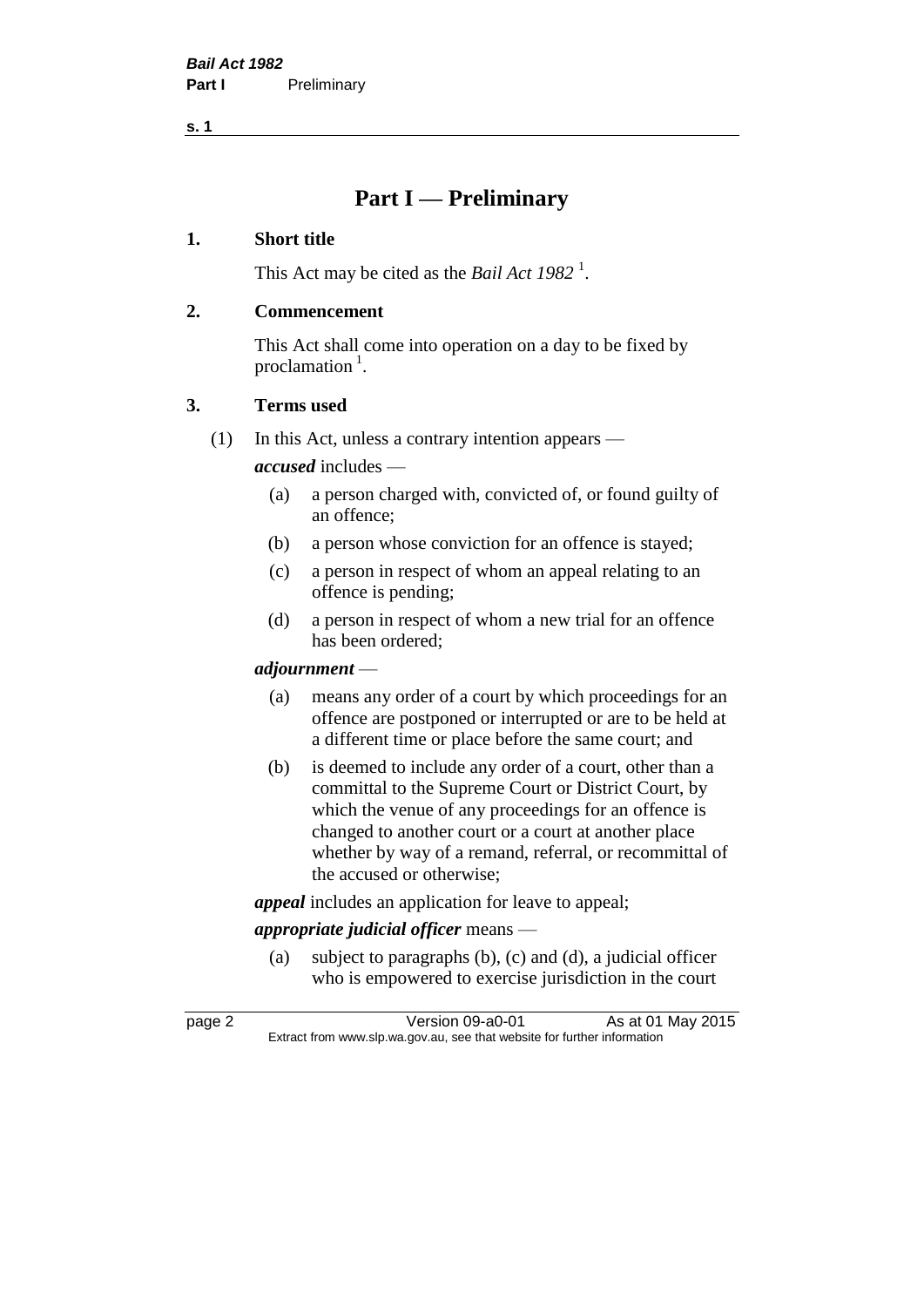before which the accused is required to appear pursuant to his bail undertaking; or

- (b) if the court is the Court of Appeal, a judge of appeal; or
- (c) except in section 49, a judge of the Supreme Court or of the Children's Court, as the case may require, in any case where —
	- (i) under section 15 only a judge of the Supreme Court or of the Children's Court has power to grant bail; or
	- (ii) a judicial officer has exercised the power contained in section 31(2)(d),

for the appearance in question; or

(d) except in section 49, a judge of the Supreme Court, of the District Court, or of the Children's Court, as the case may require, in any case where such a judge has granted bail under section 14 for the appearance in question;

*approved*, in relation to a form, means approved by the chief executive officer of the department of the Public Service principally assisting in the administration of this Act;

*as soon as is practicable* means as soon as is reasonably practicable;

*authorised community services officer* means any of the following persons —

- (a) the CEO (corrections) or a delegate of the CEO (corrections) under subsection (5);
- (b) a registrar of the Children's Court;
- (c) a superintendent of a detention centre under the *Young Offenders Act 1994*;
- (d) the officer for the time being in charge of any detention centre under the *Young Offenders Act 1994*;

*authorised officer* means an authorised police officer or an authorised community services officer;

As at 01 May 2015 Version 09-a0-01 Page 3 Extract from www.slp.wa.gov.au, see that website for further information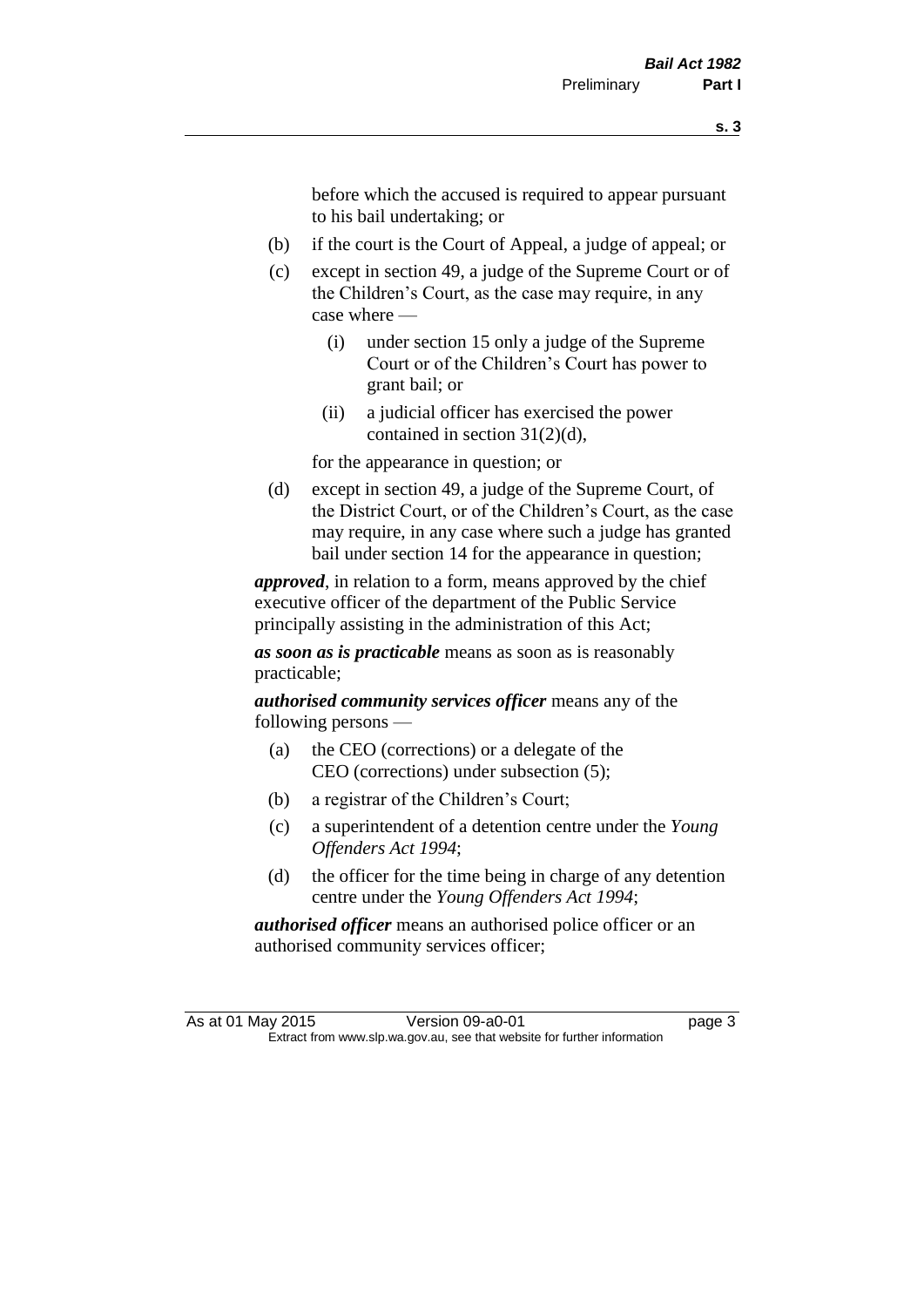*authorised police officer* means —

- (a) a police officer who holds the rank of sergeant, or a higher rank;
- (b) the police officer who is for the time being in charge of a police station;
- (c) whichever of these officers is for the time being in charge of a lock-up —
	- (i) a police officer;
	- (ii) a special constable appointed under the *Police Act 1892* Part III whose powers, duties and obligations are or include those of an authorised police officer under this Act;
	- (iii) a police auxiliary officer appointed under the *Police Act 1892* Part IIIB whose powers, duties and obligations are or include those of an authorised police officer under this Act;

*bail undertaking* means an undertaking described in section 28(2);

*CEO (corrections)* means the chief executive officer of the Public Sector agency principally assisting the Minister administering Part 8 of the *Sentence Administration Act 2003* in its administration;

*Chief Judge* means the Chief Judge of the District Court;

*Chief Justice* means the Chief Justice of Western Australia;

*child* has the same meaning as *young person* has in the *Young Offenders Act 1994*;

*community corrections officer* has the same meaning as in the *Sentence Administration Act 2003*;

*court* means each of the following —

- (a) the Magistrates Court;
- (b) the Children's Court;

page 4 Version 09-a0-01 As at 01 May 2015 Extract from www.slp.wa.gov.au, see that website for further information

**s. 3**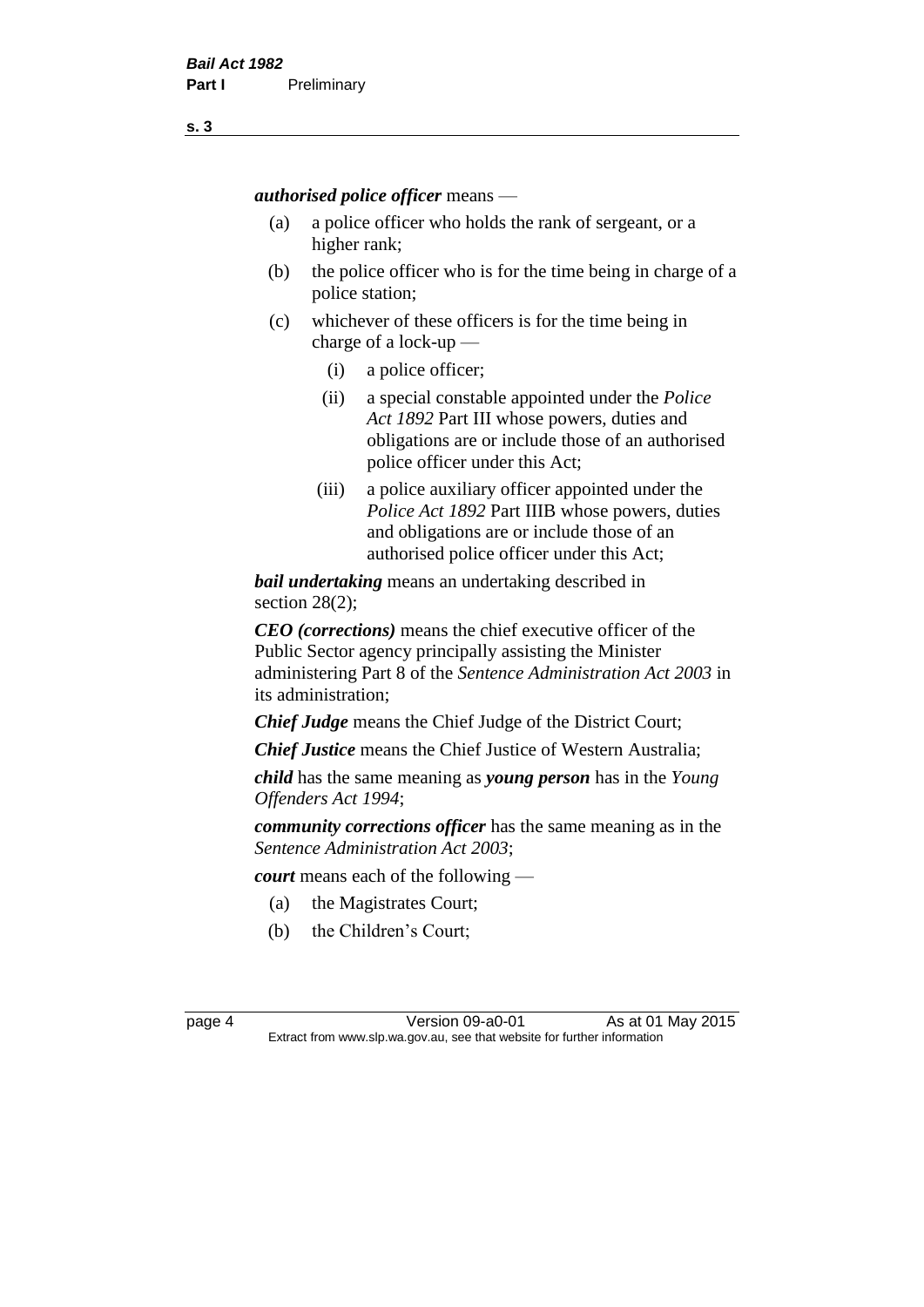- (c) the Coroner's Court of Western Australia;
- (d) the District Court;
- (e) the Supreme Court;
- (f) the Court of Appeal;

*court custody centre* has the meaning given in the *Court Security and Custodial Services Act 1999* section 3;

*Director of Public Prosecutions* means —

- (a) the Director of Public Prosecutions for the State; or
- (b) the officer in charge in the State of the Commonwealth Office of the Director of Public Prosecutions,

as the case requires;

*early release order* means an early release order made under the *Sentence Administration Act 1995* <sup>2</sup> or *Sentence Administration Act 2003*;

*home detention condition* means a home detention condition imposed under clause 3 of Part D of Schedule 1;

*judge of appeal* has the meaning given in the *Supreme Court Act 1935* section 4(1);

*judicial officer* means any person empowered to exercise jurisdiction in a court whether or not he is sitting as a court, and includes a single justice and, where the context so requires, the Court of Appeal exercising jurisdiction under this Act;

*lock-up* includes a place prescribed as a lock-up for the purposes of the *Court Security and Custodial Services Act 1999*;

*offence* means any act, omission or conduct which renders the person doing the act, making the omission or engaging in the conduct liable to any punishment, and includes an alleged offence; but nothing in this definition shall limit the operation of subsection (4);

*prosecutor* includes —

(a) in the case of an offence charged in a prosecution notice, the prosecutor;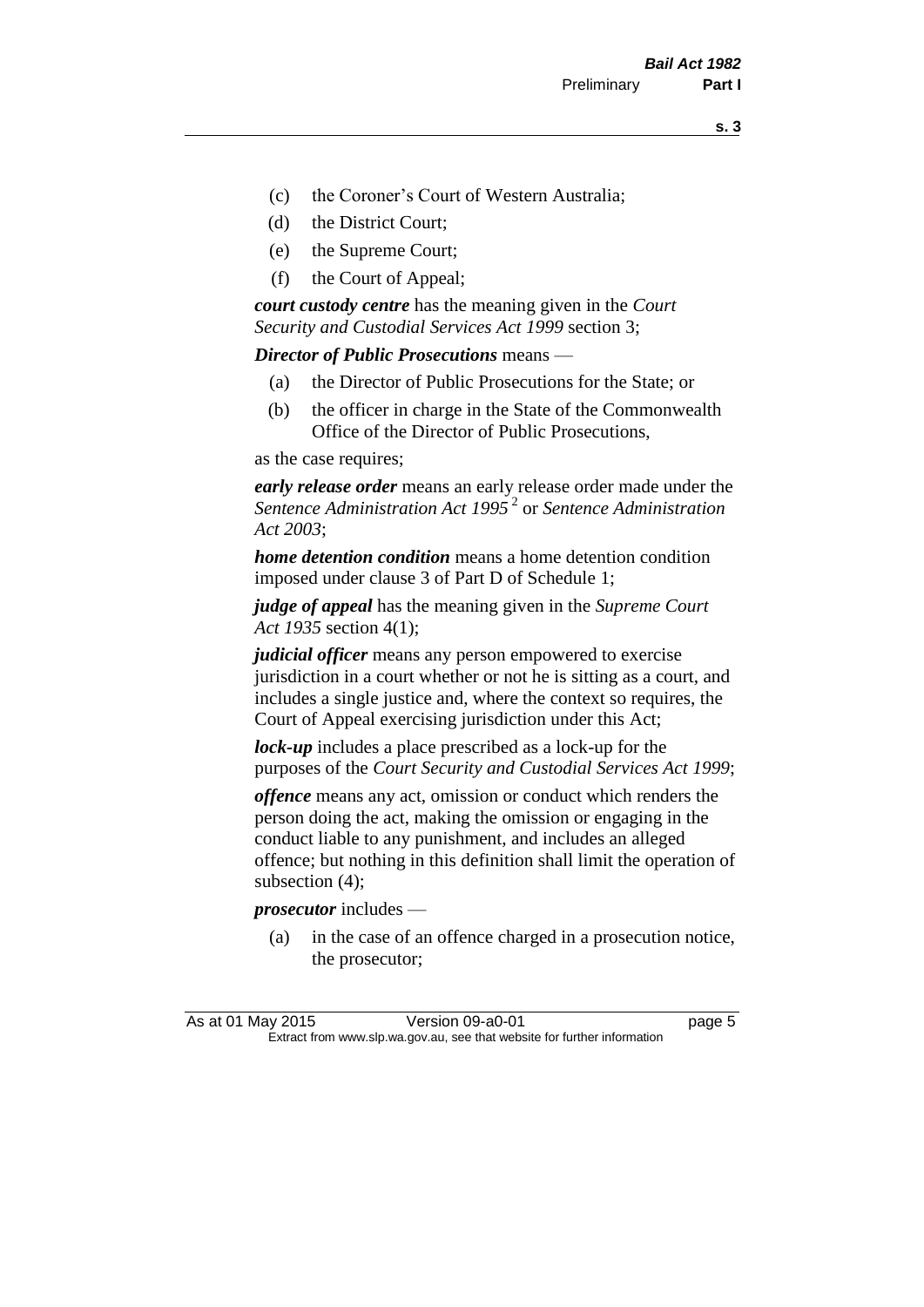(b) in the case of an offence charged in an indictment, the State or the Commonwealth, as the case may be;

*registrar* of a court means —

- (a) for a court other than the Coroner's Court of Western Australia, the principal registrar, a registrar or a deputy registrar of the court; or
- (b) for the Coroner's Court of Western Australia, a coroner's registrar as defined in the *Coroners Act 1996* section 3;

*serious offence* means —

- (a) an offence against section 51(2a); and
- (b) an offence described in Schedule 2;

*surety* and *surety undertaking* have the meanings assigned to them by section 35;

*surety approval officer* means a person who is authorised by section 36 to decide whether an applicant should be approved as a surety;

*trial* means all proceedings for an offence between —

- (a) the time when the accused is called upon to plead to the prosecution notice or the indictment; and
- (b) the time when the accused is found not guilty or is sentenced.
- (2) A reference in this Act
	- (a) to a power to grant bail includes a reference to a power to refuse bail;
	- (b) to a grant of bail includes a reference to a grant of bail by the exercise of a power in section 31(2).
- (3) Where in this Act there is a reference to a requirement that an accused appear in court, the reference is to a requirement, unless a contrary intention appears, that the accused —
	- (a) surrender himself into the custody of the court or, in the case of a bail undertaking, of the court specified therein,

**s. 3**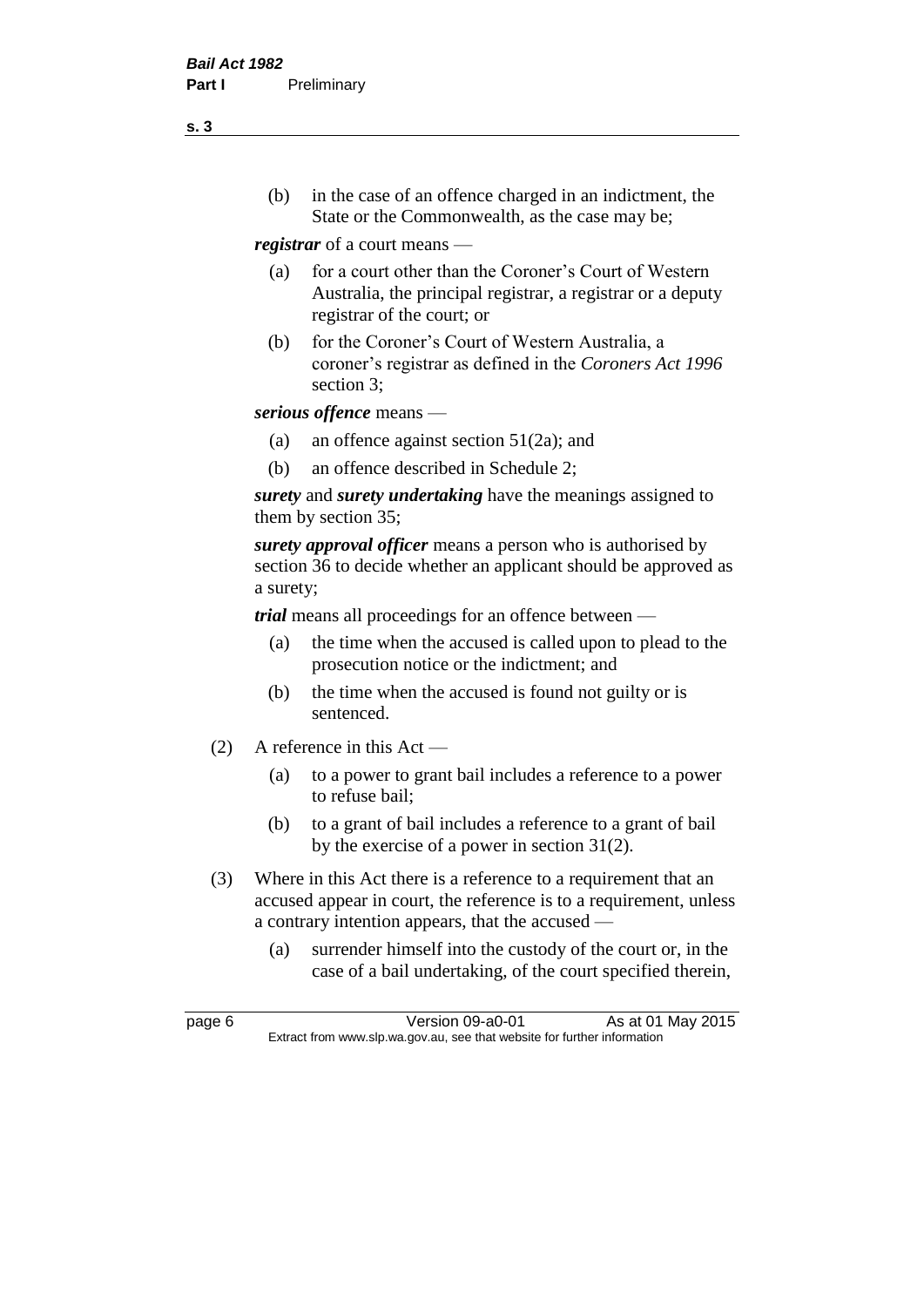or of such person as the court may direct, to be dealt with according to law; and

- (b) submit himself to a search of his person and any property then in his possession (which is hereby authorised) and allow to be taken from him, to be dealt with according to the relevant law and procedures, anything so found; and
- (c) remain in custody until authorised to be released therefrom.
- (4) If a person is arrested under a warrant issued
	- (a) under section 50, 79, 84E or 129 of the *Sentencing Act 1995* in connection with a possible breach of a conditional release order, a sentence of suspended imprisonment or conditional suspended imprisonment, or a community order imposed under that Act; or
	- (b) under section 43 of the *Young Offenders Act 1994* in respect of an alleged breach of a youth community based order, an intensive youth supervision order or a conditional release order made under that Act,
	- then
		- (c) the person is to be taken as having been arrested and to be in custody awaiting an appearance in court for the offence for which the sentence was imposed; and
		- (d) the first appearance in court after the arrest is to be taken, for the purposes of sections  $5(1)$  and  $8(1)$  and clause 1 of Part A and clause 7 of Part C of Schedule 1, to be the initial appearance for that offence; and
		- (e) the proceedings following the arrest are to be taken to be proceedings for that offence and to be a trial for the purpose of the definition in subsection (1) of *trial*.
- (5) The CEO (corrections) may by writing signed by him delegate to any officer of the department of which he is the chief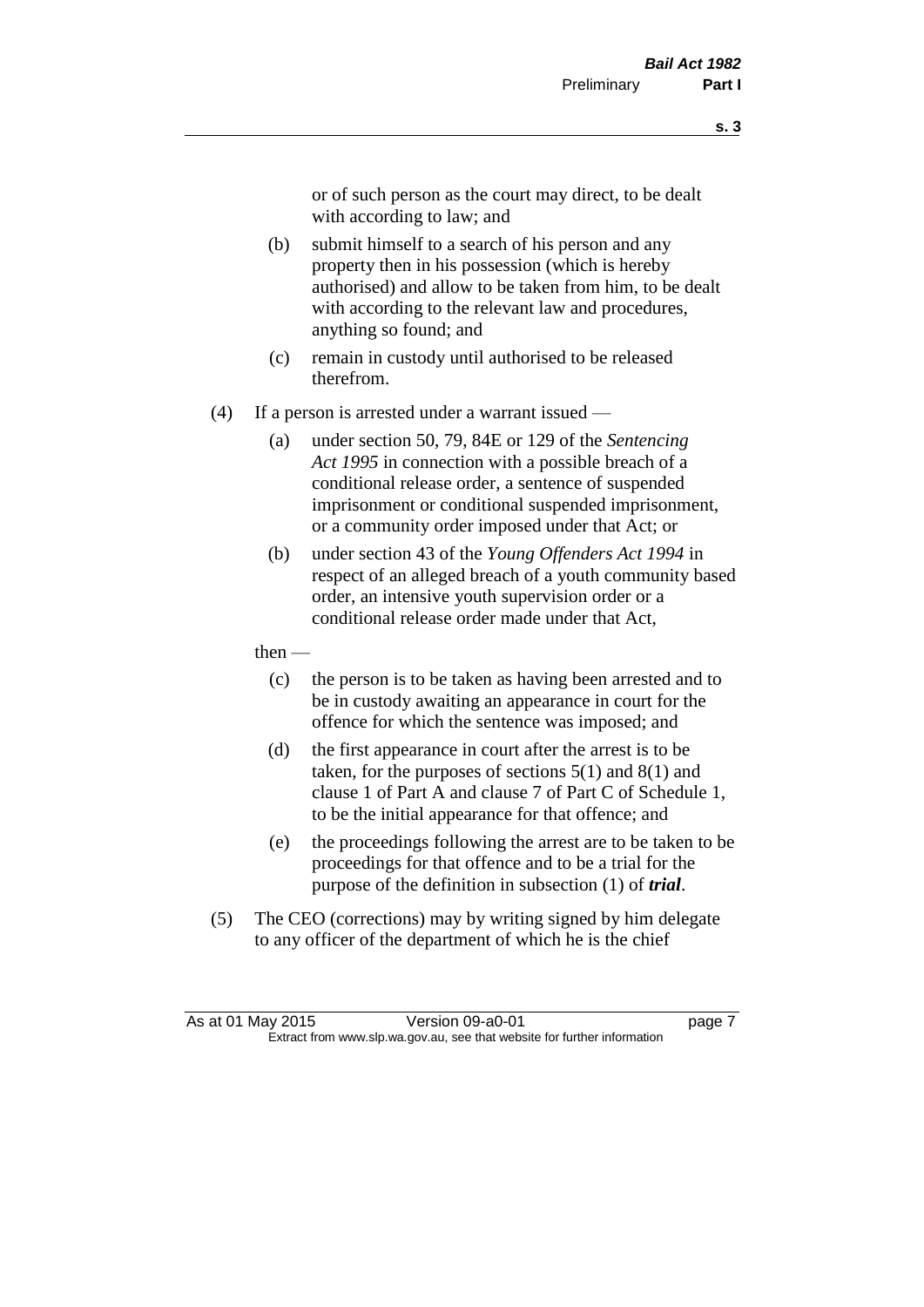executive officer any function he has under this Act as an authorised community services officer.

*[Section 3 amended by No. 74 of 1984 s. 3; No. 15 of 1988 s. 4; No. 49 of 1988 s. 78; No. 61 of 1990 s. 4; No. 31 of 1993 s. 6; No. 45 of 1993 s. 4 and 12; No. 78 of 1995 s. 7; No. 57 of 1997 s. 21(1); No. 54 of 1998 s. 4 and 14; No. 47 of 1999 s. 7; No. 50 of 2003 s. 29(3); No. 65 of 2003 s. 121(2); No. 27 of 2004 s. 13(2); No. 34 of 2004 Sch. 2 cl. 3(2); No. 45 of 2004 s. 28(4); No. 59 of 2004 s. 141; No. 84 of 2004 s. 11, 82 and 83(2); No. 65 of 2006 s. 51 and 53; No. 6 of 2008 s. 4 and 24(2); No. 46 of 2011 s. 25; No. 20 of 2013 s. 22.]* 

*[Section 3. Modifications to be applied in order to give effect to Cross-border Justice Act 2008: section altered 1 Nov 2009. See endnote 1M; amended by No. 42 of 2009 s. 12.]*

*[3A. Deleted by No. 20 of 2013 s. 23.]*

## **4. Application of this Act**

The operation of this Act extends to any appearance in a court for an offence —

- (a) except to the extent that in this Act, or in the law creating the offence or applicable thereto, express provision is made excluding or limiting the operation of this Act in respect of that appearance; and
- (b) whether or not that law contains a reference to the granting of bail; and
- (c) however any reference in that law to the granting of bail may be expressed; and
- (d) as if any reference therein to the taking of a recognizance were to a requirement that, except where bail is dispensed with under this Act, the accused enter into a bail undertaking.

*[Section 4 amended by No. 84 of 2004 s. 82.]*

page 8 Version 09-a0-01 As at 01 May 2015 Extract from www.slp.wa.gov.au, see that website for further information

**s. 4**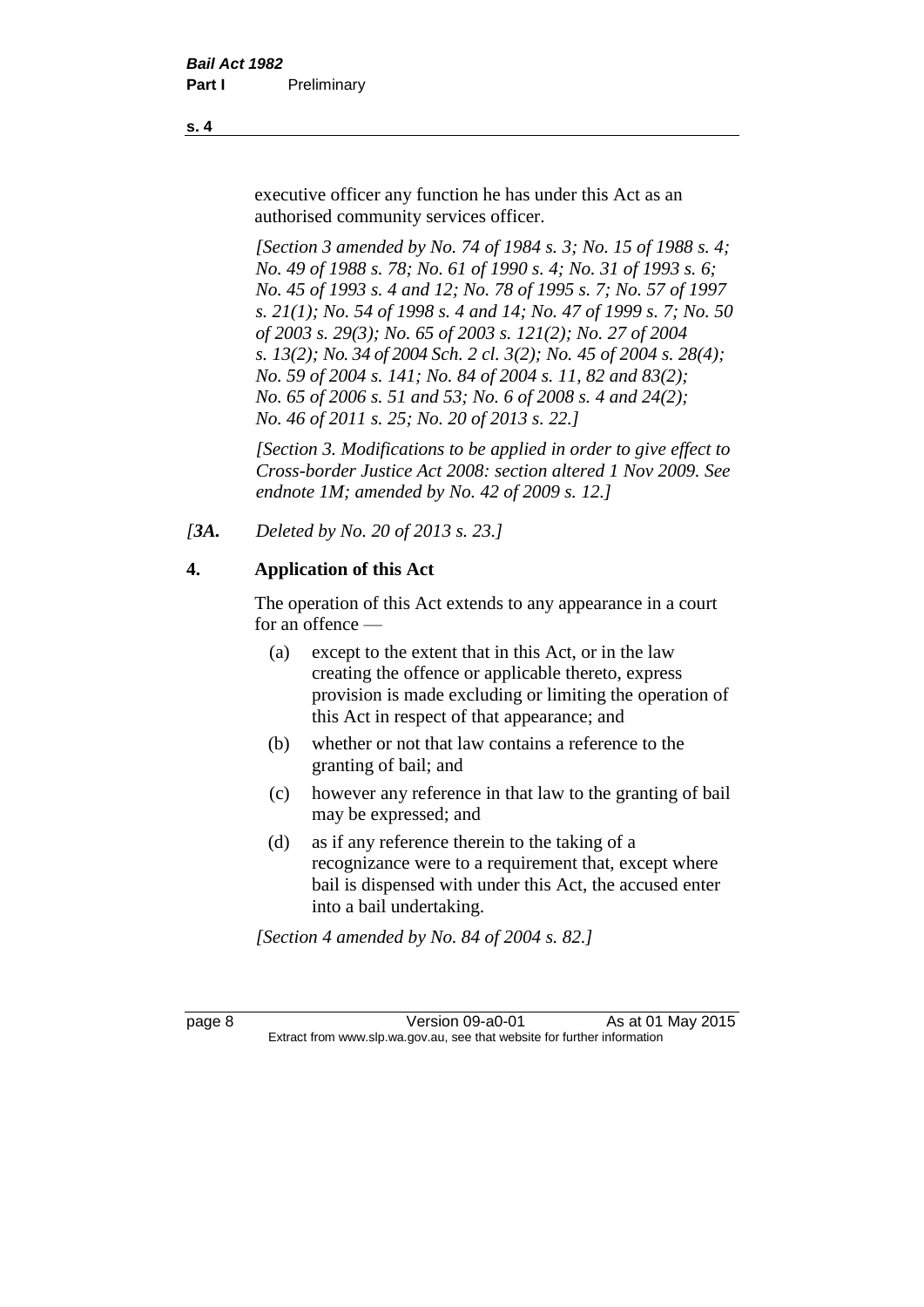*[4AA.* 1M *Modifications to be applied in order to give effect to Cross-border Justice Act 2008: section inserted 1 Nov 2009. See endnote 1M.]*

#### **4AB.** *Courts and Tribunals (Electronic Processes Facilitation) Act 2013* **Part 2 applies**

The *Courts and Tribunals (Electronic Processes Facilitation) Act 2013* Part 2 applies to this Act.

*[Section 4AB inserted by No. 20 of 2013 s. 24.]*

#### **4A. Accused appearing on summons or court hearing notice, detention and bail of**

- $(1)$  Where
	- (a) an accused has appeared in court for an offence pursuant to a summons or court hearing notice issued under the *Criminal Procedure Act 2004*; and
	- (b) a judicial officer adjourns the proceedings,

the accused is not to be detained in custody to further appear before the court for that offence unless the judicial officer so orders.

- (2) If an order is made under subsection (1), the duty described in section 7(1) applies.
- (3) On any appearance in court by the accused a judicial officer to whom section 7(1) applies may revoke an order made under subsection  $(1)$ .

*[Section 4A inserted by No. 6 of 2008 s. 6(1).]*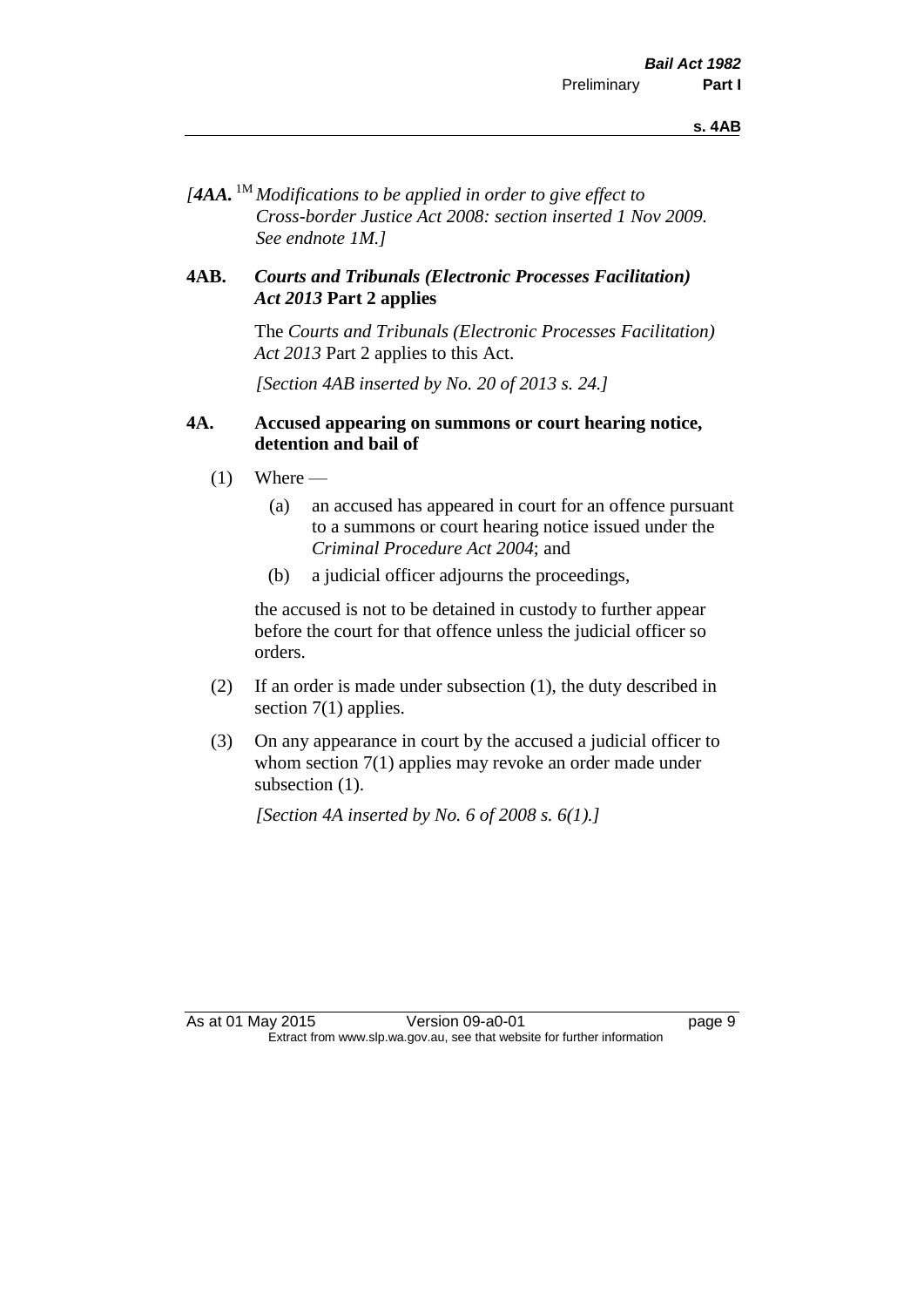# **Part II — Rights of accused in relation to bail**

*[Heading amended by No. 84 of 2004 s. 82.]* 

## **5. Accused's rights to have bail considered**

- (1) An accused who is in custody for an offence awaiting his initial appearance in court therefor is entitled —
	- (a) subject to sections 9, 10, 12 and 16(2), to have his case for bail for that appearance considered under and in accordance with this Act as soon as is practicable;
	- (b) if his case is not so considered, or if he is refused bail or is not released on bail, to be brought before a court as soon as is practicable.
- (2) An accused who is in custody awaiting any appearance in court for an offence, other than an initial appearance, is entitled, subject to sections 7B, 7C, 7E, 9 and 10, to have his case for bail for that appearance considered under and in accordance with this Act.

*[Section 5 amended by No. 74 of 1984 s. 4; No. 84 of 2004 s. 82; No. 6 of 2008 s. 7.]* 

## **6. Arresting officer's duty to consider bail**

- (1) This section applies to a police officer or other person (the *arrester*) who —
	- (a) charges a person who is under arrest (the *accused*) with an offence; and
	- (b) does not release the accused unconditionally under section 142 of the *Criminal Investigation Act 2006*,

or who arrests a person under a warrant.

- (2) This section is subject to  $-$ 
	- (a) the exercise of the power conferred by section 9; and
	- (b) sections 10, 12 and 16 and clause 3A of Part C of Schedule 1.

page 10 Version 09-a0-01 As at 01 May 2015 Extract from www.slp.wa.gov.au, see that website for further information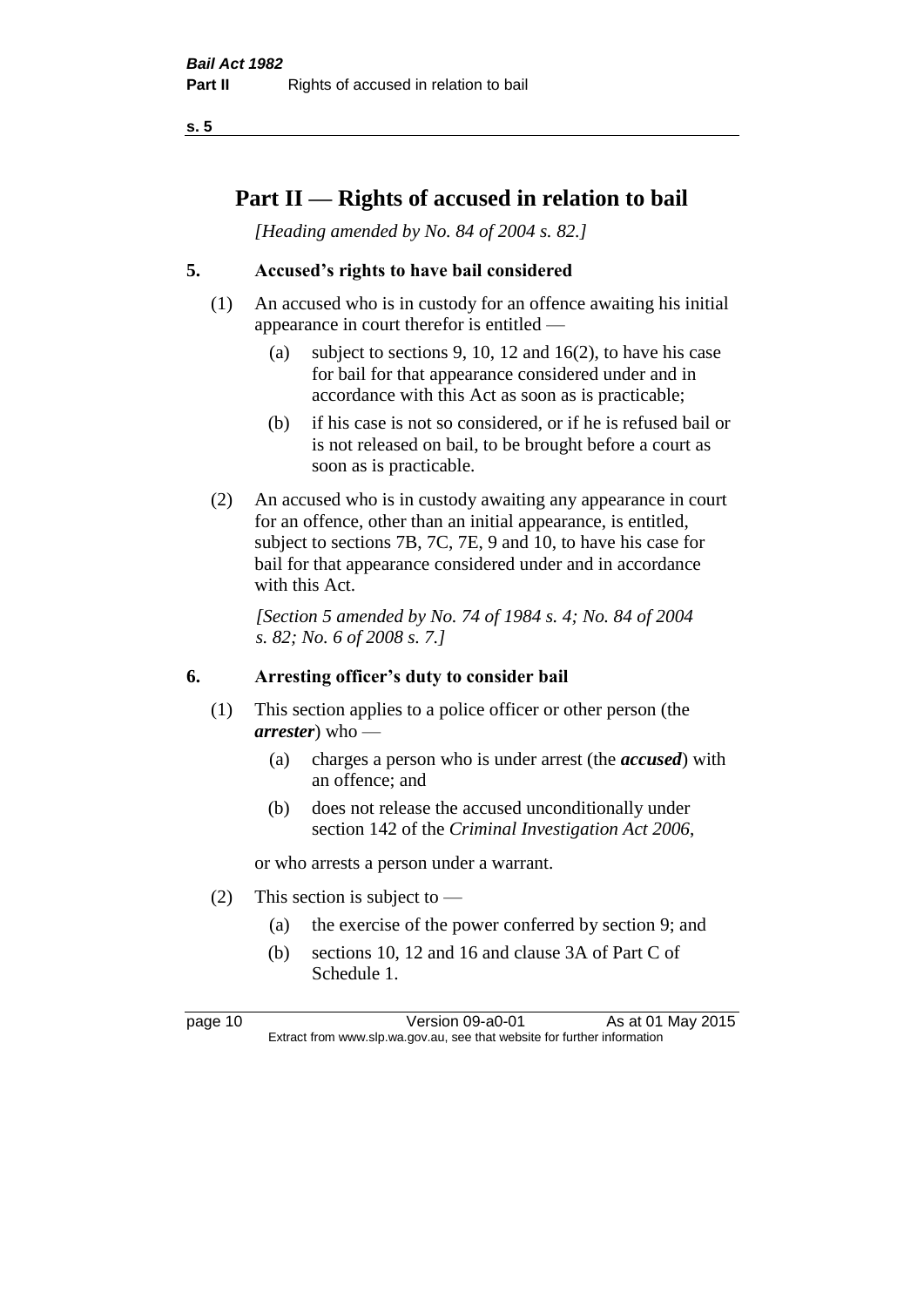- (3) The duties in this section shall be performed whether or not an application for bail is made by or on behalf of the accused.
- (4) As soon as is practicable after the accused is charged, or arrested under a warrant, as the case may be, the arrester shall either —
	- (a) bring the accused or cause the accused to be brought before a court; or
	- (b) perform the other duties of the arrester under this section.
- (5) If the arrester has power to grant the accused bail, the arrester shall consider the accused's case for bail.
- (6) If the arrester does not have power to grant the accused bail, the arrester shall, unless subsection (8), (9) or (10) applies, bring or cause the accused to be brought before an authorised police officer or a justice or, in the case of a child, any authorised officer or a justice, who shall consider the accused's case for bail as soon as is practicable.
- (7) Even if the arrester has power to grant the accused bail, the arrester may, instead of complying with subsection (5), comply with subsection  $(6)$  as if the arrester did not.
- (8) If under section 15 only a judge of the Supreme Court or a judge of the Children's Court has power to grant the accused bail, the arrester shall bring the accused or cause the accused to be brought before a judge of the Supreme Court or a judge of the Children's Court, as the case requires, who shall consider the accused's case for bail as soon as is practicable.
- (9) If under section 16 only a justice has power to grant the accused bail, the arrester shall bring the accused or cause the accused to be brought before a justice, who shall consider the accused's case for bail as soon as is practicable.
- (10) If section 16A applies, the arrester shall bring the accused or cause the accused to be brought before a court or judge referred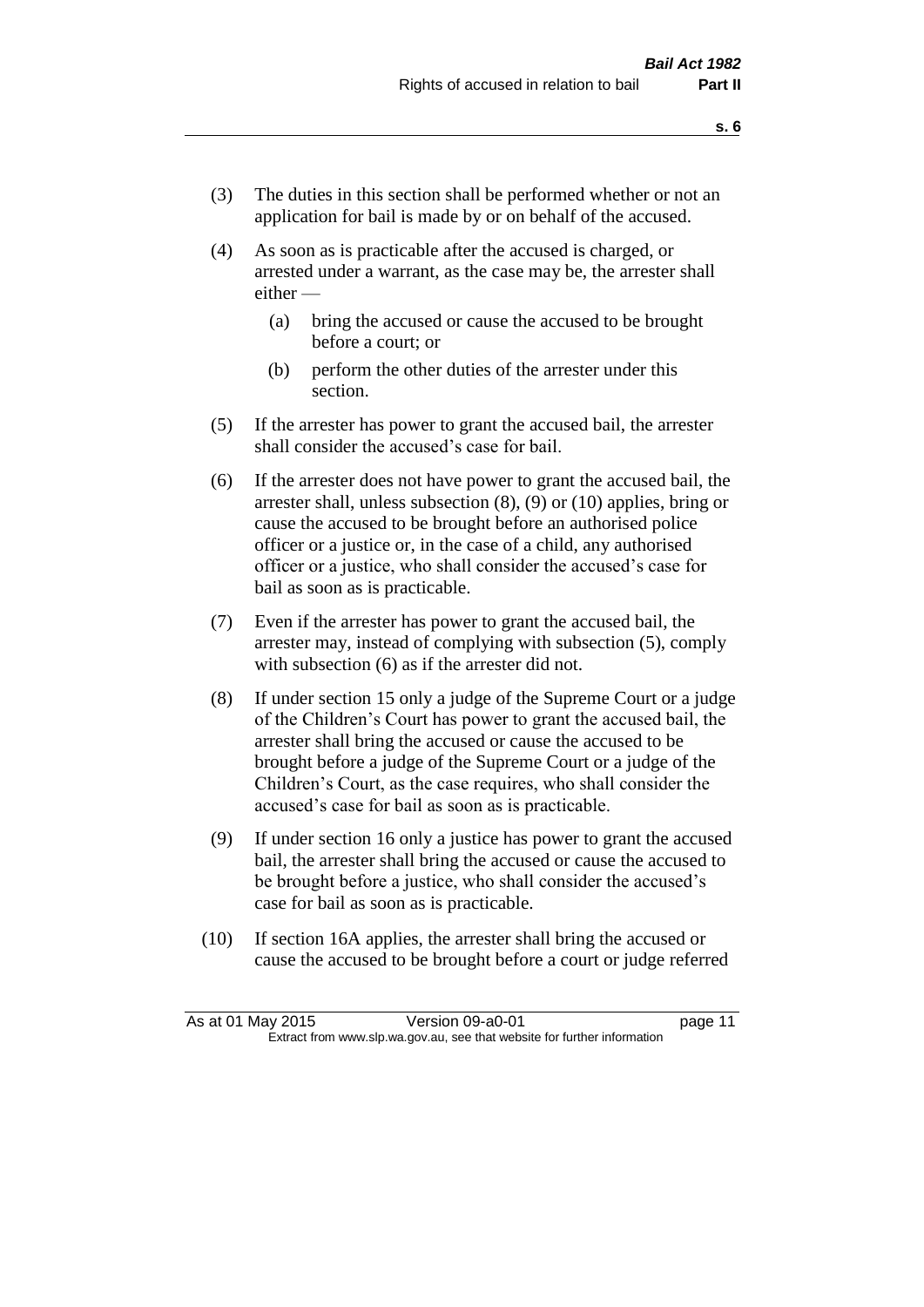**s. 6A**

to in section 16A(1), who shall consider the accused's case for bail as soon as is practicable.

*[Section 6 inserted by No. 59 of 2006 s. 4(1).]* 

#### **6A. Officials considering bail may order release without bail**

(1) In this section —

*accused* means an accused who is under arrest, other than pursuant to a warrant;

*released* means released from custody without being required to enter into, or without having entered into, a bail undertaking;

*serious offence* means an indictable offence the penalty specified by a written law for which is or includes imprisonment for 5 years or more or life;

*summary court* means the Magistrates Court or the Children's Court.

- (2) An authorised officer or justice who is considering an accused's case for bail for an initial appearance in a summary court on a charge of an indictable offence that is not a serious offence may order that the accused be served with a summons under the *Criminal Procedure Act 2004*, and released, in respect of the charge unless satisfied —
	- (a) that there are reasonable grounds to suspect the accused would not obey the summons if served with it; or
	- (b) that not releasing the accused is justified under subsection (4) or for any other reason.
- (3) An authorised officer or justice who is considering an accused's case for bail for an initial appearance in a summary court on a charge of a simple offence must order that the accused be served with a court hearing notice under the *Criminal Procedure Act 2004*, and released, in respect of the charge unless satisfied —
	- (a) that the presence of the accused when the charge is dealt with is likely to be necessary for any reason or for sentencing purposes; or

page 12 Version 09-a0-01 As at 01 May 2015 Extract from www.slp.wa.gov.au, see that website for further information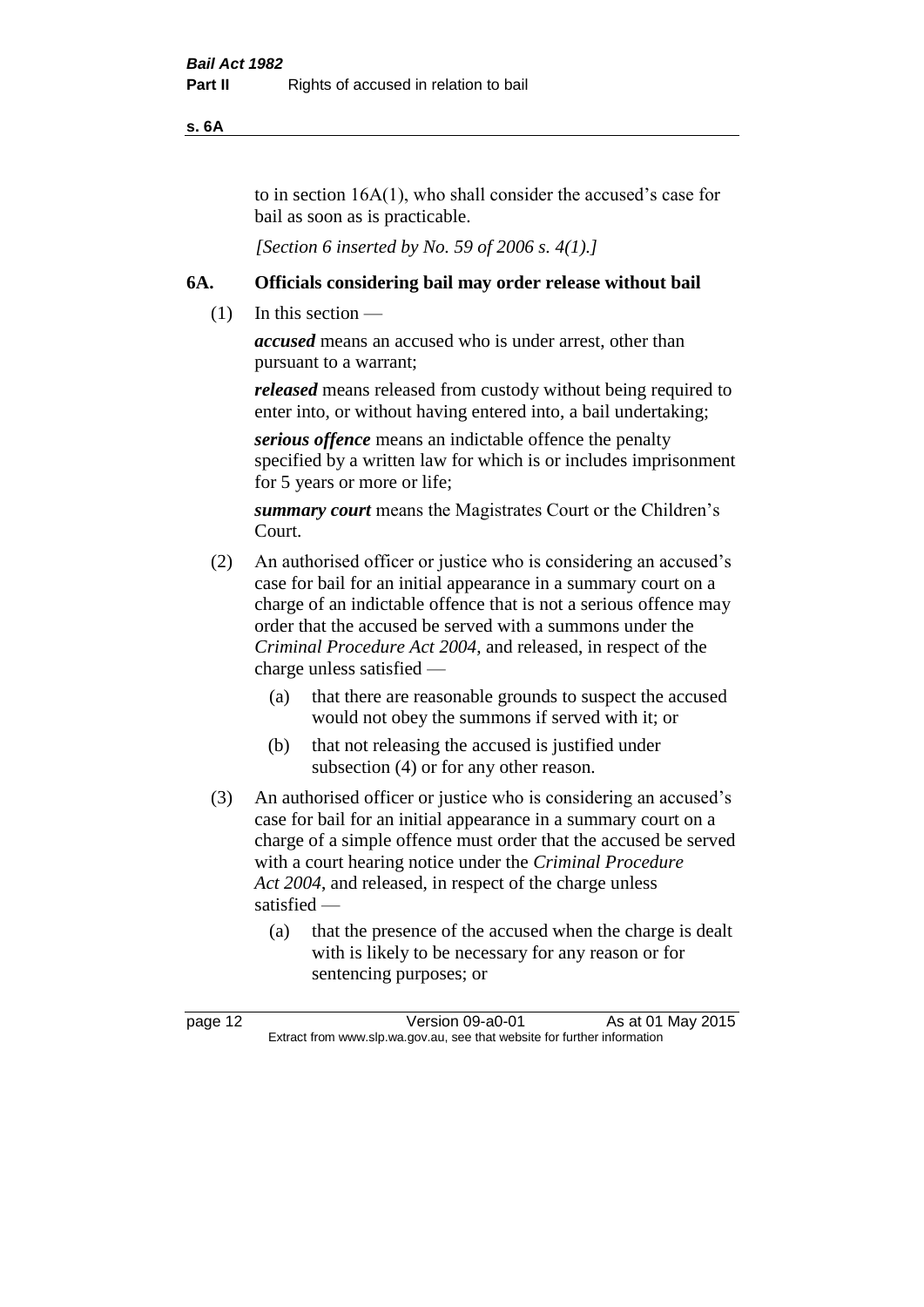- (b) that not releasing the accused is justified under subsection (4) or for any other reason.
- (4) Not releasing an accused is justified if there are reasonable grounds to suspect that if the accused were released —
	- (a) the accused
		- (i) would commit an offence; or
		- (ii) would continue or repeat an offence with which he or she is charged; or
		- (iii) would endanger another person's safety or property; or
		- (iv) would interfere with witnesses or otherwise obstruct the course of justice, whether in relation to the accused or any other person;

or

- (b) the accused's safety would be endangered.
- (5) This section does not affect the operation of section 28 or 30 of the *Criminal Procedure Act 2004*.

*[Section 6A inserted by No. 59 of 2006 s. 5.]* 

#### **7. Unconvicted accused, court to consider bail for**

(1) Upon and following an accused's initial appearance in court for an offence every judicial officer who may thereafter order his detention or continued detention in custody before conviction for the offence is under a duty, unless section 7B, 7C or 7E applies, to consider the accused's case for bail, whether or not an application for bail is made by the accused or on his behalf.

#### *[(2)-(4) deleted]*

(5) The operation of this section is subject to the exercise of the powers conferred by sections 7A and 9 and to the provisions of sections 10, 12 and 16(2) and clause 3A of Part C of Schedule 1.

*[Section 7 amended by No. 74 of 1984 s. 5; No. 49 of 1988 s. 80; No. 45 of 1993 s. 6; No. 84 of 2004 s. 82; No. 59 of 2006 s. 4(2); No. 6 of 2008 s. 8.]* 

As at 01 May 2015 Version 09-a0-01 page 13 Extract from www.slp.wa.gov.au, see that website for further information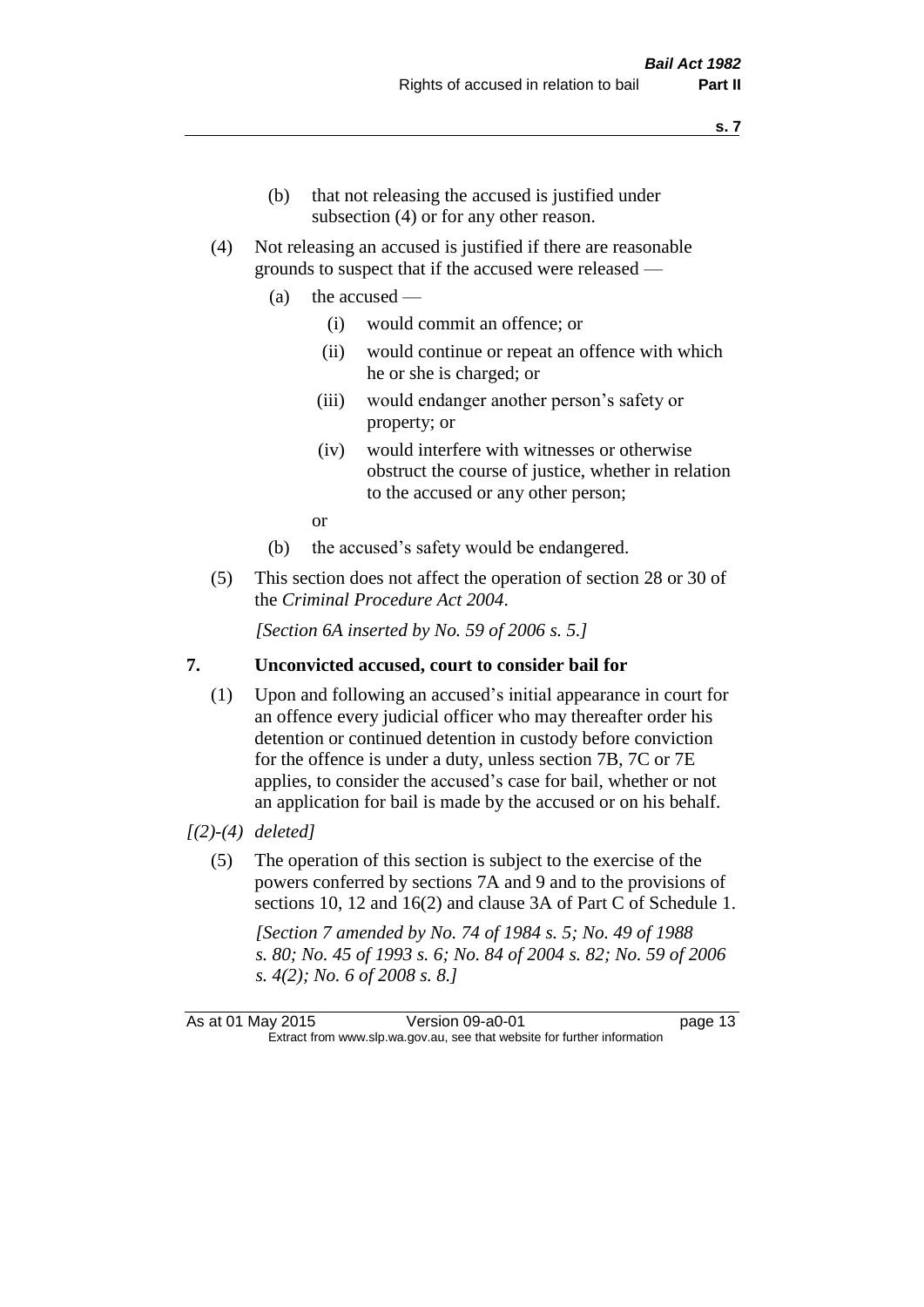**s. 7A**

#### **7A. Bail may be dispensed with by court**

- (1) A judicial officer referred to in section 7(1) may, instead of discharging the duty imposed by that subsection, dispense with the requirement for bail for an appearance in court for an offence by an accused if the judicial officer —
	- (a) has jurisdiction to do so under section 13A(1); and
	- (b) may properly do so under section 13A(2).
- (2) Where the requirement for bail is dispensed with under this section, the accused has a right to be at liberty until the accused is required to appear before a court for the offence, but subject  $to$ 
	- (a) section 59A; and
	- (b) any requirement that the accused be in custody for some other offence or reason.

*[Section 7A inserted by No. 6 of 2008 s. 9(1).]*

#### **7B. Adult accused of murder**

(1) In this section —

*judge* means a judge of the Supreme Court.

- (2) This section applies where
	- (a) an accused is in custody for an offence of murder so that under section 15 only a judge has power to grant bail; and
	- (b) the accused is not a child.
- (3) Where this section applies the accused, or a person on the accused's behalf, may make an application to a judge for bail at any time before conviction for the offence.
- (4) Upon an accused's initial appearance in court for an offence of murder, the judicial officer who may order the accused's detention in custody is under a duty to inform the accused of the right conferred by subsection (3).

page 14 Version 09-a0-01 As at 01 May 2015 Extract from www.slp.wa.gov.au, see that website for further information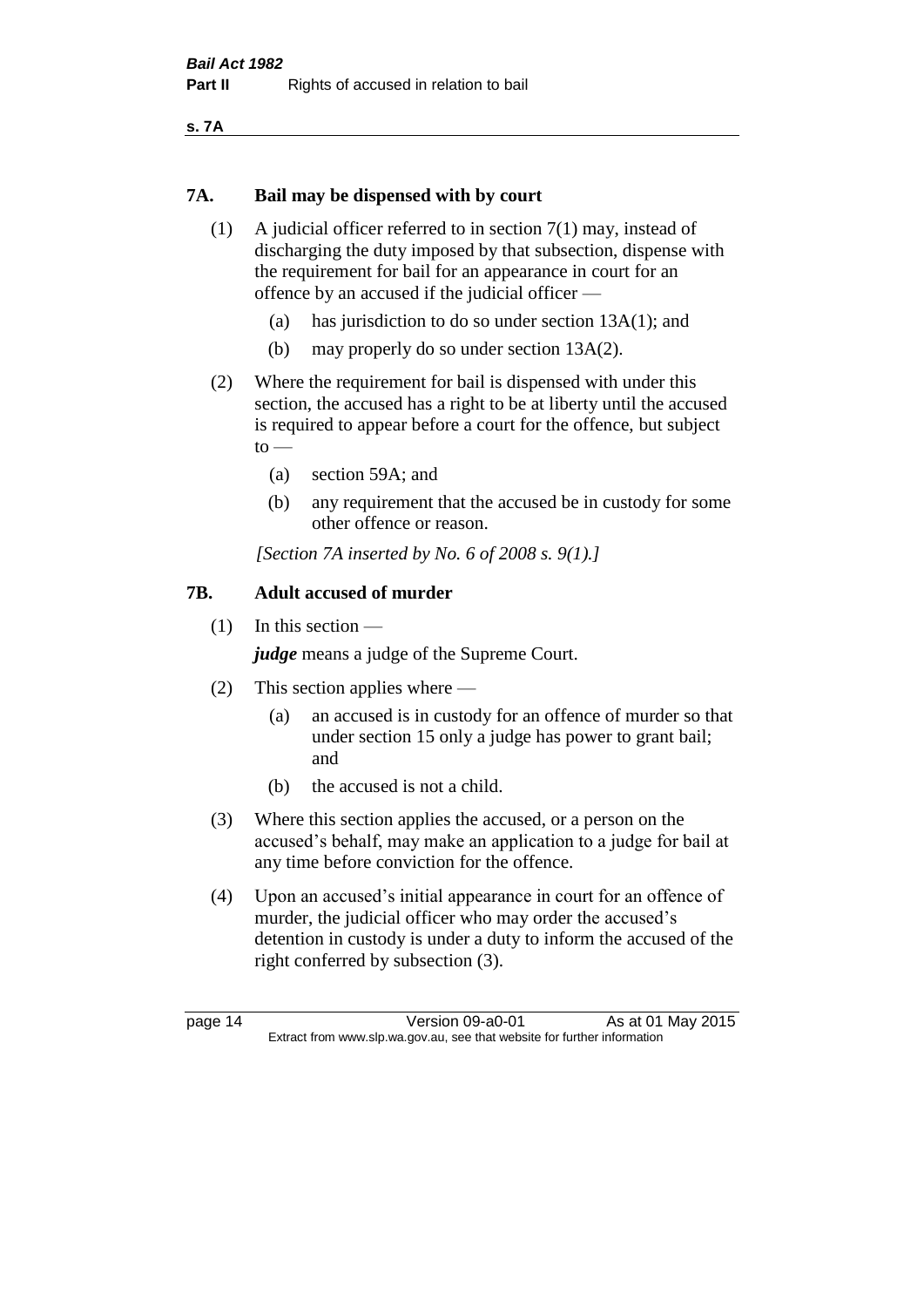- $(5)$  Where
	- (a) an accused's case for bail has been considered by a judge on an application under subsection (3); and
	- (b) bail has been refused,

the accused's case for bail shall not be considered on any subsequent occasion in the same case when the accused's continued detention may be ordered unless subsection (6) applies.

- (6) The accused's case for bail shall again be considered by a judge if the accused, or a person on the accused's behalf, applies to a judge and satisfies the judge that —
	- (a) new facts have been discovered, new circumstances have arisen or the circumstances have changed since bail was refused; or
	- (b) the accused failed to adequately present the accused's case for bail on the previous occasion.
- $(7)$  Where
	- (a) an accused's case for bail has been considered by a judge on an application under subsection (3); and
	- (b) bail has been granted,

on any subsequent appearance in the same case a judicial officer may order, notwithstanding section 15, that bail is to continue on the same terms and conditions.

(8) The accused is to be taken before a judge for the purposes of an application under this section only if the judge so orders.

*[Section 7B inserted by No. 6 of 2008 s. 9(1); amended by No. 29 of 2008 s. 24(2) and (3).]*

#### **7C. Child accused of murder**

(1) This section applies where a child accused is in custody for an offence of murder so that under section 15 only a judge of the Children's Court has power to grant bail.

| As at 01 May 2015 | Version 09-a0-01                                                         | page 15 |
|-------------------|--------------------------------------------------------------------------|---------|
|                   | Extract from www.slp.wa.gov.au, see that website for further information |         |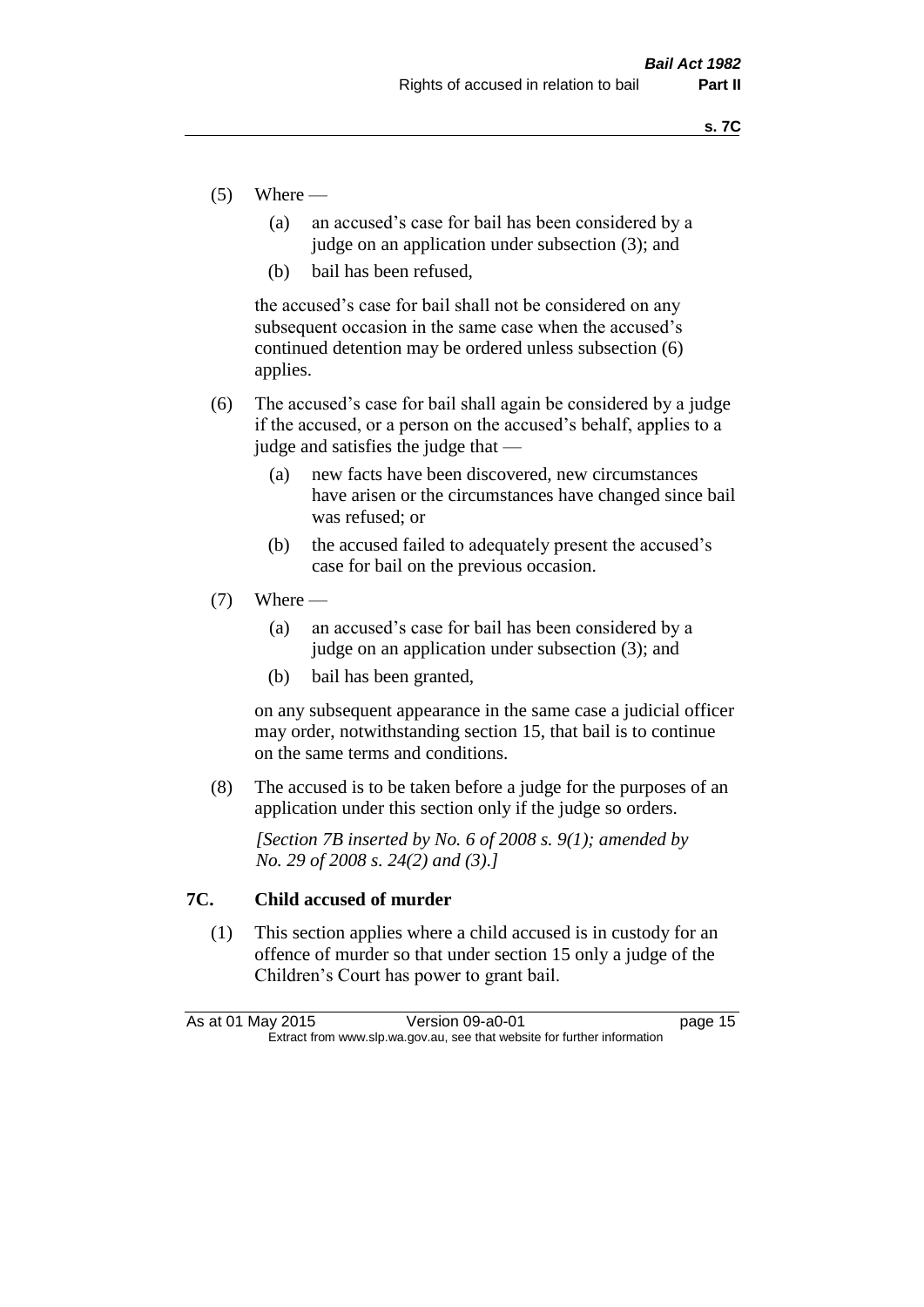**s. 7C**

- (2) Where this section applies, the judicial officer referred to in section 7(1) other than a judge of the Children's Court, shall, whether or not an application for bail is made by the accused or on the accused's behalf, cause the accused to be taken as soon as is practicable before a judge of the Children's Court for the purpose of having the accused's case for bail considered by the judge.
- (3) Notwithstanding subsection (2), where
	- (a) the duty described in that subsection has been discharged once in relation to a child accused's case for bail; and
	- (b) bail has on that occasion been refused by a judge of the Children's Court,

the accused's case for bail need not be considered on any subsequent occasion in the same case when the accused's continued detention may be ordered unless subsection (4) applies.

- (4) On a subsequent occasion the accused may apply to the judicial officer who may order the accused's continued detention for a reconsideration of the accused's case for bail on the ground  $that -$ 
	- (a) new facts have been discovered, new circumstances have arisen or the circumstances have changed since bail was refused on the occasion mentioned in subsection (3); or
	- (b) the accused failed to adequately present the accused's case for bail on that occasion.
- (5) If the judicial officer is satisfied as to one or more of those grounds the judicial officer shall cause the accused to be taken as soon as is practicable before a judge of the Children's Court for the purpose of having the accused's case for bail considered by the judge.

*[Section 7C inserted by No. 6 of 2008 s. 9(1); amended by No. 29 of 2008 s. 24(4).]*

page 16 Version 09-a0-01 As at 01 May 2015 Extract from www.slp.wa.gov.au, see that website for further information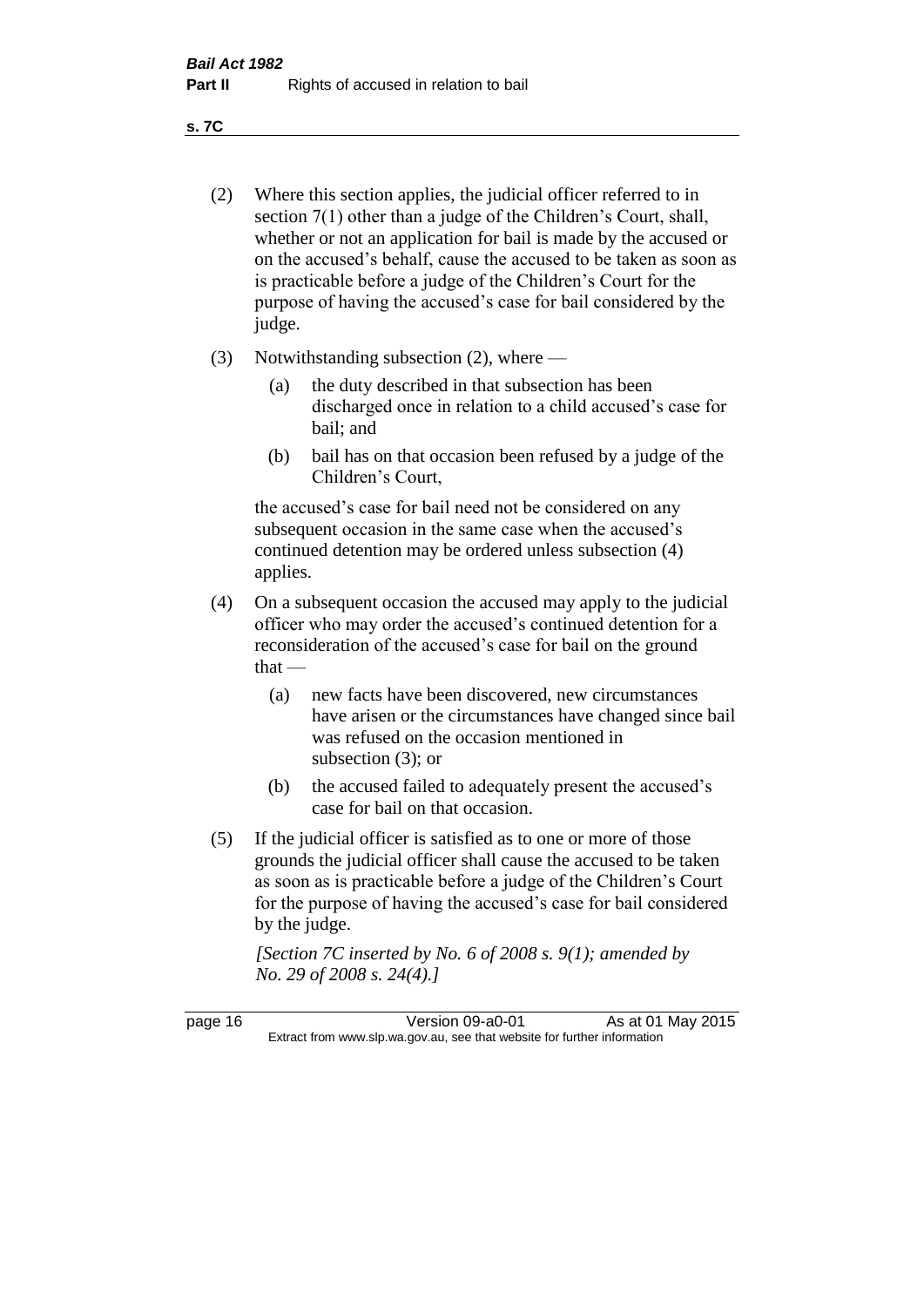#### **7D. Bail after initial decision by court, court's duty as to**

- (1) Notwithstanding section 7(1), after
	- (a) the duty described in that subsection has been discharged once in relation to an accused's case for bail; or
	- (b) a judge of the Children's Court has considered the case under section 15,

it is sufficient on any subsequent consideration of bail in the same case for a judicial officer, including a judge of the Children's Court acting under section 15, to make inquiry of the accused in terms of subsection (2).

- (2) The inquiry to be so made is  $-$ 
	- (a) whether any new fact has been discovered or new circumstance has arisen, or whether the circumstances have changed, since bail was previously granted or refused; and
	- (b) whether the accused considers that the accused failed to adequately present the accused's case for bail on a previous occasion.
- (3) Unless the judicial officer is satisfied that there is any reason of the kind mentioned in subsection (2) for not doing so, the judicial officer may adopt the decision previously made in the case, but with power to make such variations of the terms and conditions of bail as the judicial officer thinks fit.

*[Section 7D inserted by No. 6 of 2008 s. 9(1).]*

#### **7E. Bail refused for trial, court's duty during trial**

- $(1)$  Where
	- (a) an accused has been refused bail for the accused's appearance for trial for an offence; and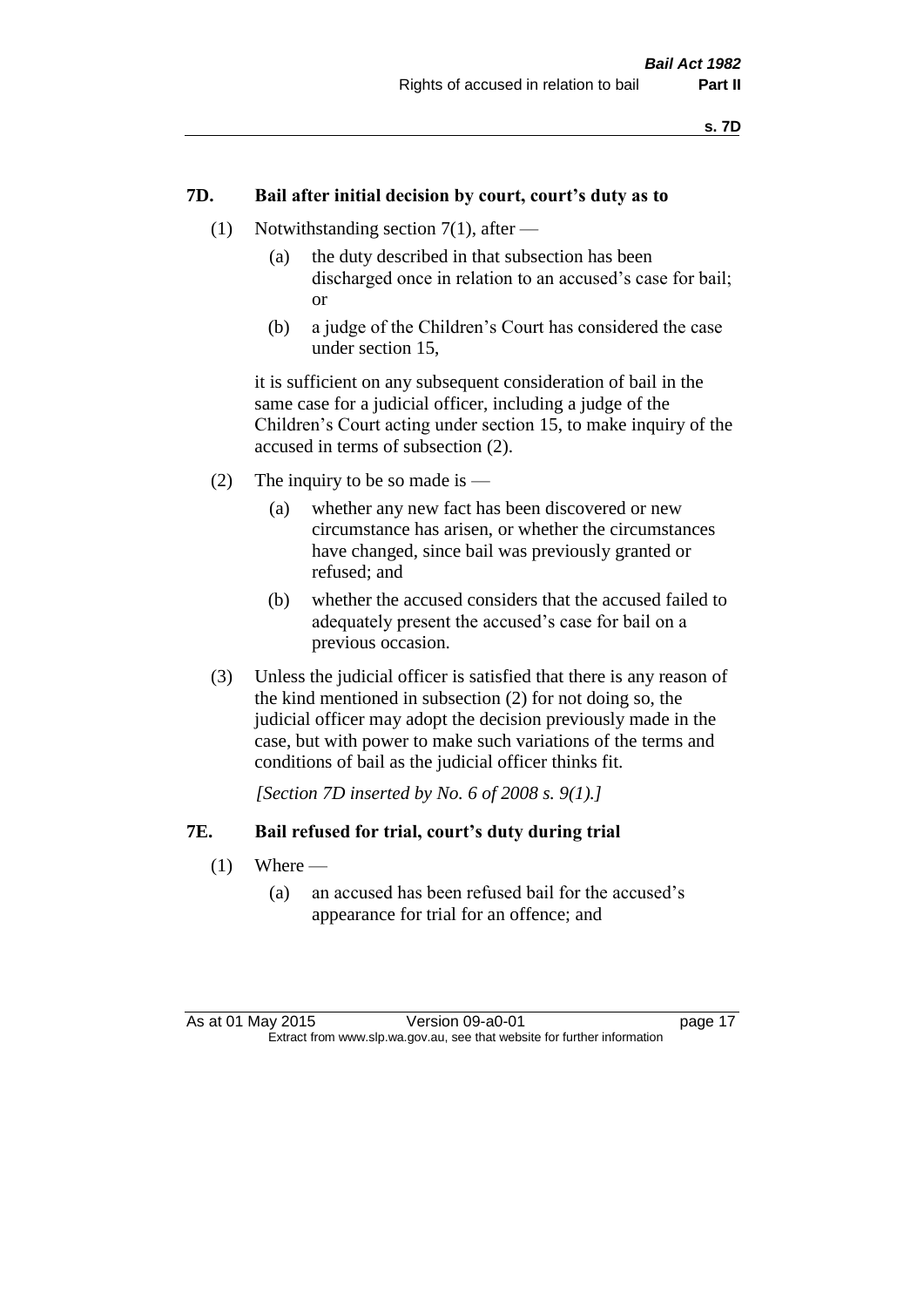**s. 7F**

(b) the trial extends beyond one day,

a judicial officer referred to in section 7(1) need not comply with that subsection unless the accused, or a person on the accused's behalf, applies for bail.

(2) In subsection  $(1)$  —

*trial* means that part of proceedings for an offence when evidence is being received by the court in respect of the offence and also extends to any time when —

- (a) legal argument is being heard; or
- (b) a judicial officer or a jury is deliberating.

*[Section 7E inserted by No. 6 of 2008 s. 9(1).]*

#### **7F. Appeal from court of summary jurisdiction, bail in case of**

- (1) If a person is in custody and an appeal has been commenced under the *Criminal Appeals Act 2004* Part 2 in connection with the decision by virtue of which the person is in custody, the person may apply for bail —
	- (a) if the appeal is to be heard and determined by the Court of Appeal or if an application has been made to the Court of Appeal for leave to appeal to the Court of Appeal — to a judge of appeal; or
	- (b) in any other case to a judge of the Supreme Court.
- (2) Bail shall not be granted to an applicant for bail under subsection (1) unless —
	- (a) the applicant has given notice of the application for bail  $to -$ 
		- (i) the Director of Public Prosecutions; or
		- (ii) the State Solicitor,
		- as the case may require; and
	- (b) that official has been given an opportunity to be heard on the application.

*[Section 7F inserted by No. 6 of 2008 s. 9(1).]*

page 18 Version 09-a0-01 As at 01 May 2015 Extract from www.slp.wa.gov.au, see that website for further information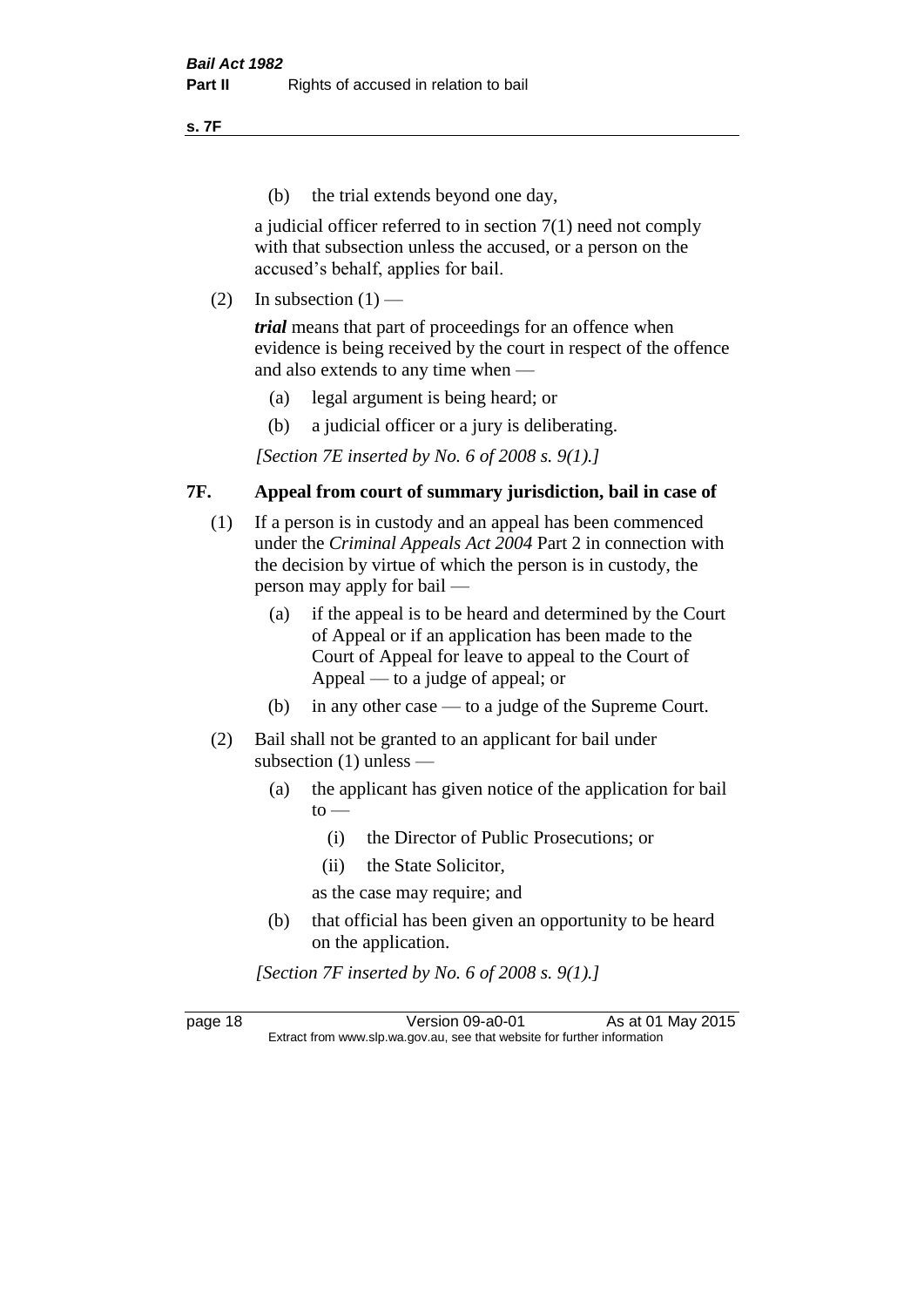#### **8. Accused to be given information, approved forms etc.**

- (1) Subject to subsection (4), a judicial officer or authorised officer who is called upon to consider an accused's case for bail, on the first occasion when it arises in relation to an offence or group of offences for which an accused is required to appear, shall ensure that the accused is, or has been, given —
	- (a) such information in writing as to the effect of this Act as is prescribed for the purposes of this paragraph; and
	- (b) an approved form for completion, designed to disclose to the judicial officer or authorised officer all information relevant to the decision; and
	- (c) where the accused is unable or insufficiently able, to read, speak or write English, such assistance as he may reasonably require in order to have communicated to him the information mentioned in paragraph (a) and complete the form referred to in paragraph (b).
- (2) After an accused case for bail has been considered once, a judicial officer or authorised officer on any subsequent consideration of bail in the same case shall —
	- (a) comply with subsection  $(1)(a)$ ; and
	- (b) either comply with subsection  $(1)(b)$  or obtain the form previously completed for the purposes of that paragraph, if any, and ensure that —
		- (i) the form is revised in order to show any changes which he is informed have occurred since it was completed; and
		- (ii) any assistance, of the kind referred to in subsection  $(1)(c)$  is given to the accused for the purpose of completing or revising the form, as the case may be.
- (3) Nothing in this section shall be read as limiting section 23.
- (3a) Notwithstanding subsection  $(1)(a)$  or  $(2)(a)$  a judicial officer or authorised officer need not comply with that paragraph if it

| As at 01 May 2015 | Version 09-a0-01                                                         | page 19 |
|-------------------|--------------------------------------------------------------------------|---------|
|                   | Extract from www.slp.wa.gov.au, see that website for further information |         |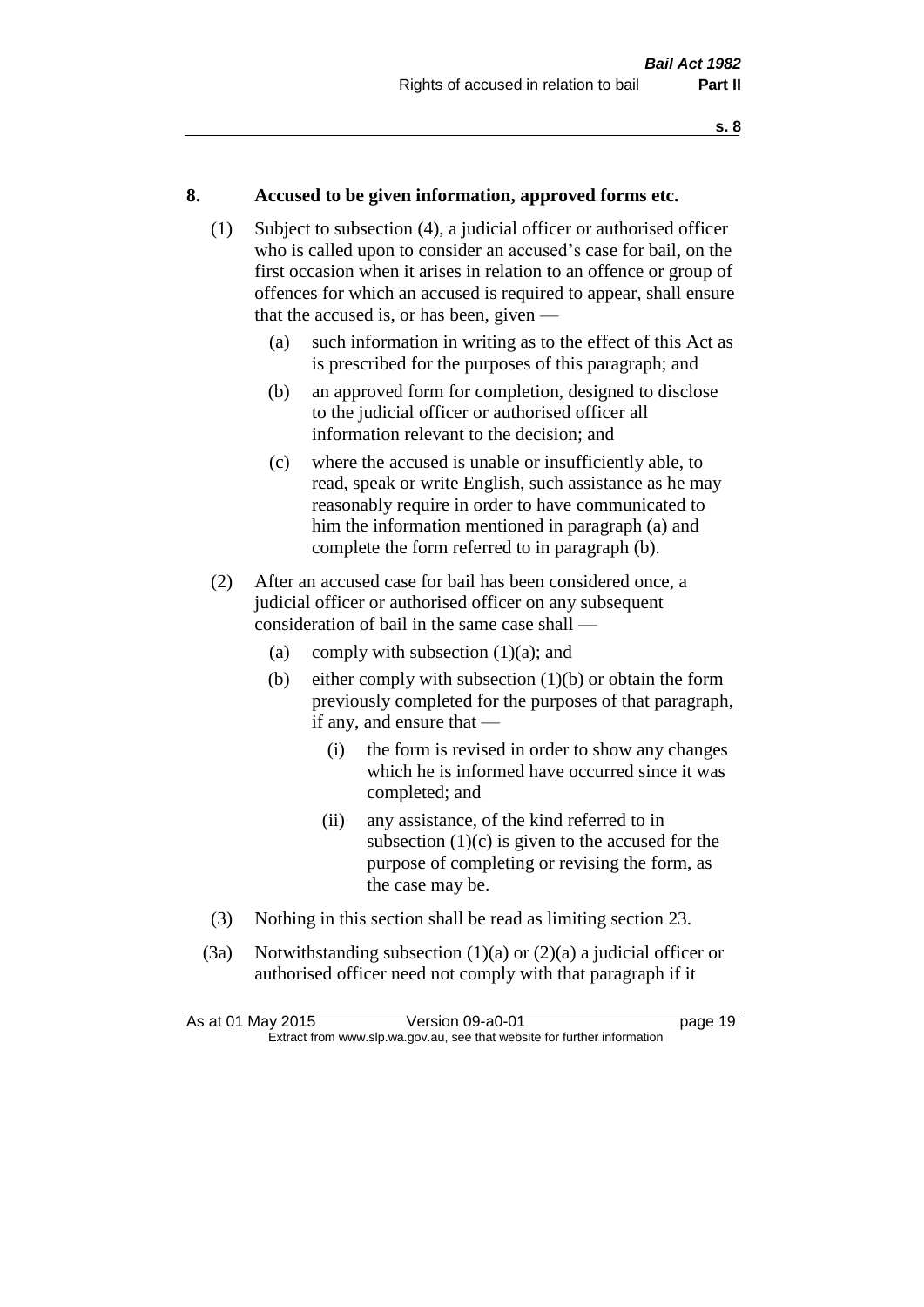appears to him that the accused's case for bail is such that bail is likely to be granted to him in accordance with this Act; but if it subsequently appears to him that bail will not be granted or that the accused is dissatisfied with any condition imposed on the grant of bail he shall then comply with that paragraph.

- (4) Notwithstanding subsection (1)(b) or (2)(b), a judicial officer or an authorised officer may dispense with completion or revision of the form referred to in those paragraphs if it appears to him  $that -$ 
	- (a) the accused's case for bail is such that bail is likely to be granted to him in accordance with this Act; and
	- (b) the information in the possession of the judicial officer or authorised officer is sufficient for his consideration of the case.
- (5) Where a person has applied for bail for an appeal as mentioned in section 7F(1), this section applies as if the consideration of bail for the appeal were a first consideration of bail for an offence.

*[Section 8 amended by No. 74 of 1984 s. 6; No. 15 of 1988 s. 6; No. 33 of 1989 s. 18; No. 84 of 2004 s. 82; No. 6 of 2008 s. 9(2) and 43(1).]* 

#### **9. Bail decision may be deferred until more information obtained**

- (1) Subject to section 26(2) of the *Young Offenders Act 1994*, a judicial officer or authorised officer who is called upon to consider a case for bail may defer consideration of the case for a period not exceeding 30 days if he thinks it is necessary —
	- (a) to obtain more information for the purpose of making a decision in accordance with this Act; or
	- (b) to take any step authorised by section  $24(1)$  or  $24A(1)$ or (2).

page 20 Version 09-a0-01 As at 01 May 2015 Extract from www.slp.wa.gov.au, see that website for further information

**s. 9**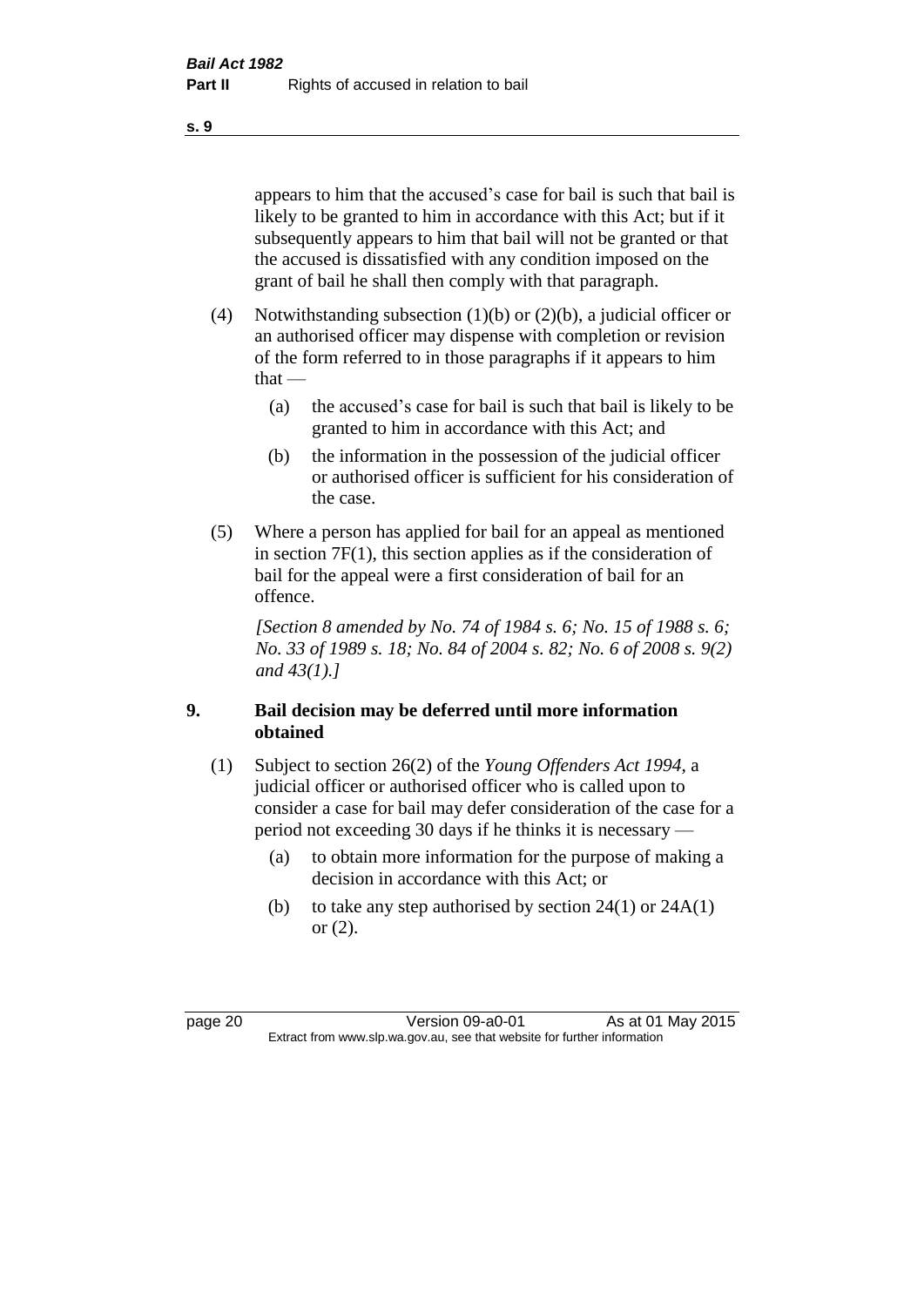(2) Nothing in this section shall be taken to limit the right of an accused to be brought before a court as soon as is practicable if he is not released on bail.

*[Section 9 amended by No. 57 of 1997 s. 21(2); No. 84 of 2004 s. 82; No. 6 of 2008 s. 10(1).]*

#### **10. Sections 5, 6 and 7 do not apply if accused imprisoned for other cause**

Notwithstanding sections 5, 6 and 7, the rights conferred on an accused and the duties imposed on police officers, authorised officers and judicial officers by those sections in respect of an appearance in court for an offence do not arise where —

- (a) the accused is in custody for some other offence or reason (including the non-payment of a sum of money); and
- (b) the police officer, authorised officer or judicial officer is satisfied that the accused is likely to remain in custody for that other offence or reason until or beyond the time for the appearance for the first-mentioned offence.

*[Section 10 amended by No. 84 of 2004 s. 82.]*

#### **11. Accused's rights following grant of bail**

- $(1)$  When
	- (a) bail has been granted to an accused for an appearance in court; and
	- (b) all conditions which are to be complied with before the release of the accused have been complied with; and
	- (c) he has entered into a bail undertaking for that appearance or his bail undertaking is deemed to be amended under section 31(3),

the accused has a right to be at liberty until he is required to appear, or to next appear, before a court, but subject to —

(d) any requirement that he be in custody for some other reason; and

As at 01 May 2015 Version 09-a0-01 Page 21 Extract from www.slp.wa.gov.au, see that website for further information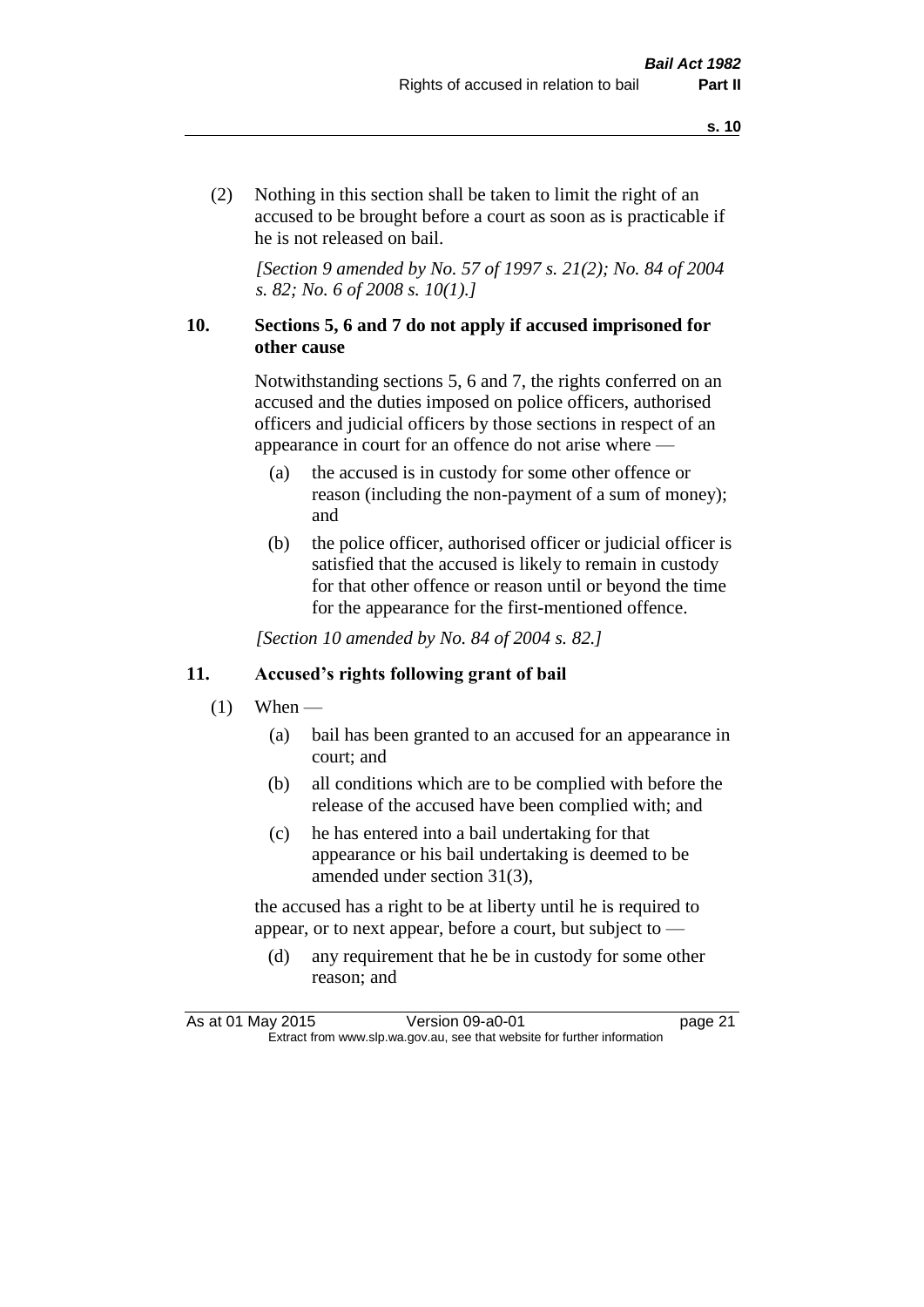- (e) the exercise of the powers in sections 14(3), 17A, 46, 50F, 54 and 55; and
- (f) the limitation mentioned in section 12.
- (2) Where the accused is in custody in a lock-up, court custody centre or prison, the right conferred by subsection (1) is also subject to the person in charge of the lock-up, court custody centre or prison either —
	- (a) signing a certificate under subsection (3); or
	- (b) receiving notice that a certificate has been signed by another person under that subsection.
- (3) After an accused becomes entitled to be at liberty as provided in subsection (1), a person referred to in section 29 may sign a certificate to that effect in the prescribed form.
- (4) The person in charge of a lock-up, court custody centre or prison in which the accused is in custody shall release the accused from custody as soon as is practicable after —
	- (a) the person in charge signs the certificate; or
	- (b) if the certificate is signed by a person other than the person in charge, the person in charge receives notice as described in subsection (2)(b).

*[Section 11 amended by No. 74 of 1984 s. 7; No. 15 of 1988 s. 7; No. 49 of 1988 s. 81; No. 45 of 1993 s. 7; No. 47 of 1999 s. 8; No. 59 of 2004 s. 141; No. 84 of 2004 s. 82; No. 6 of 2008 s. 11(1) and (2).]* 

## **12. Rights in s. 7A(2) and 11, limitations on**

The right of an accused to have his case for bail considered as soon as is practicable, his right to be at liberty as mentioned in sections 7A(2) and 11(1), and the corresponding duties created by this Part, are limited so far as is reasonably necessary for the exercise or performance by a person of any statutory power or function vested in him which requires or permits the continued custody of the accused, including the exercise of the powers set

page 22 Version 09-a0-01 As at 01 May 2015 Extract from www.slp.wa.gov.au, see that website for further information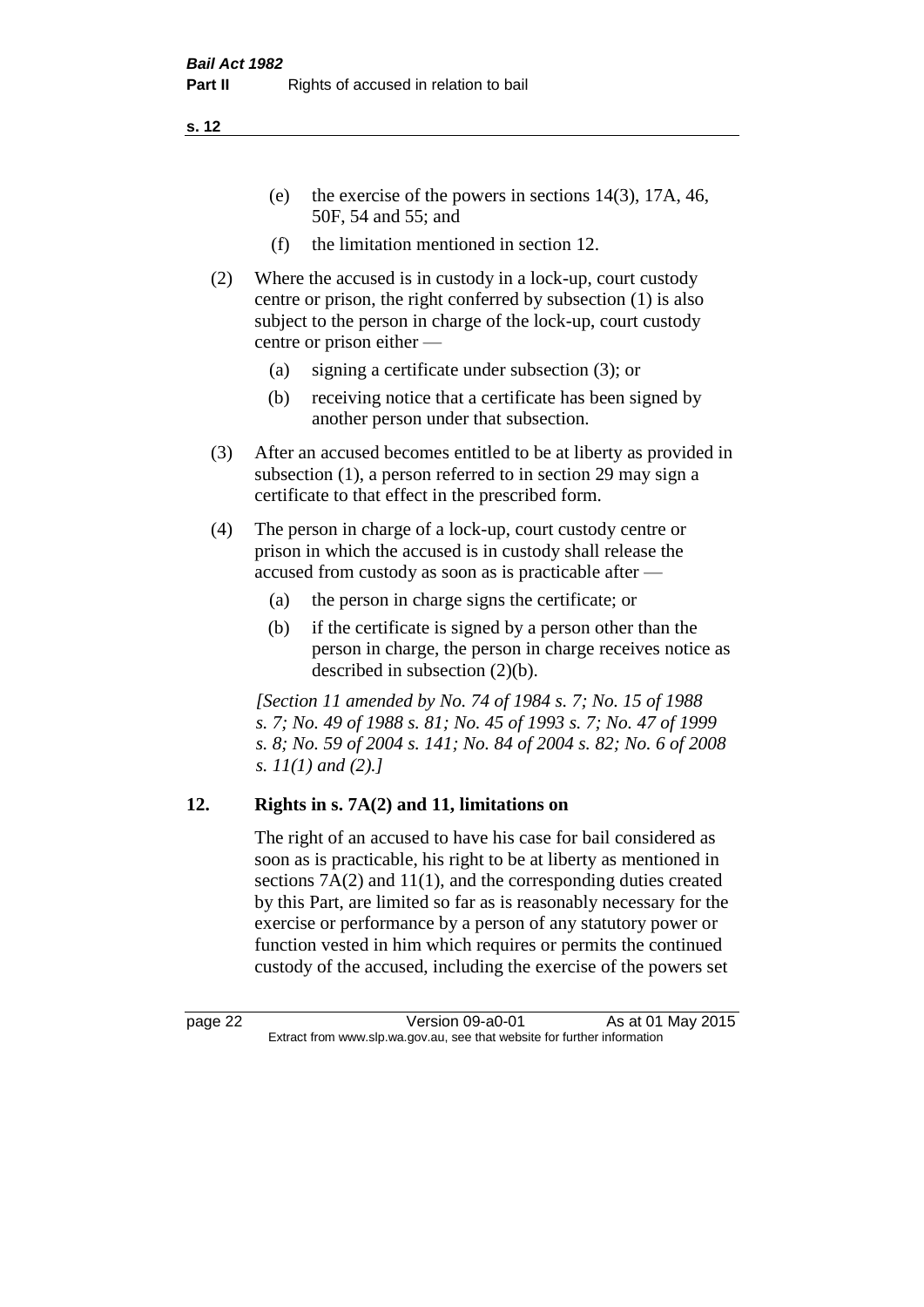out in Part 12 of the *Criminal Investigation Act 2006* and Parts 6 and 7 of the *Criminal Investigation (Identifying People) Act 2002*.

*[Section 12 amended by No. 6 of 2002 Sch. 2 cl. 1; No. 84 of 2004 s. 82; No. 59 of 2006 s. 6; No. 6 of 2008 s. 12.]*

As at 01 May 2015 Version 09-a0-01 Page 23 Extract from www.slp.wa.gov.au, see that website for further information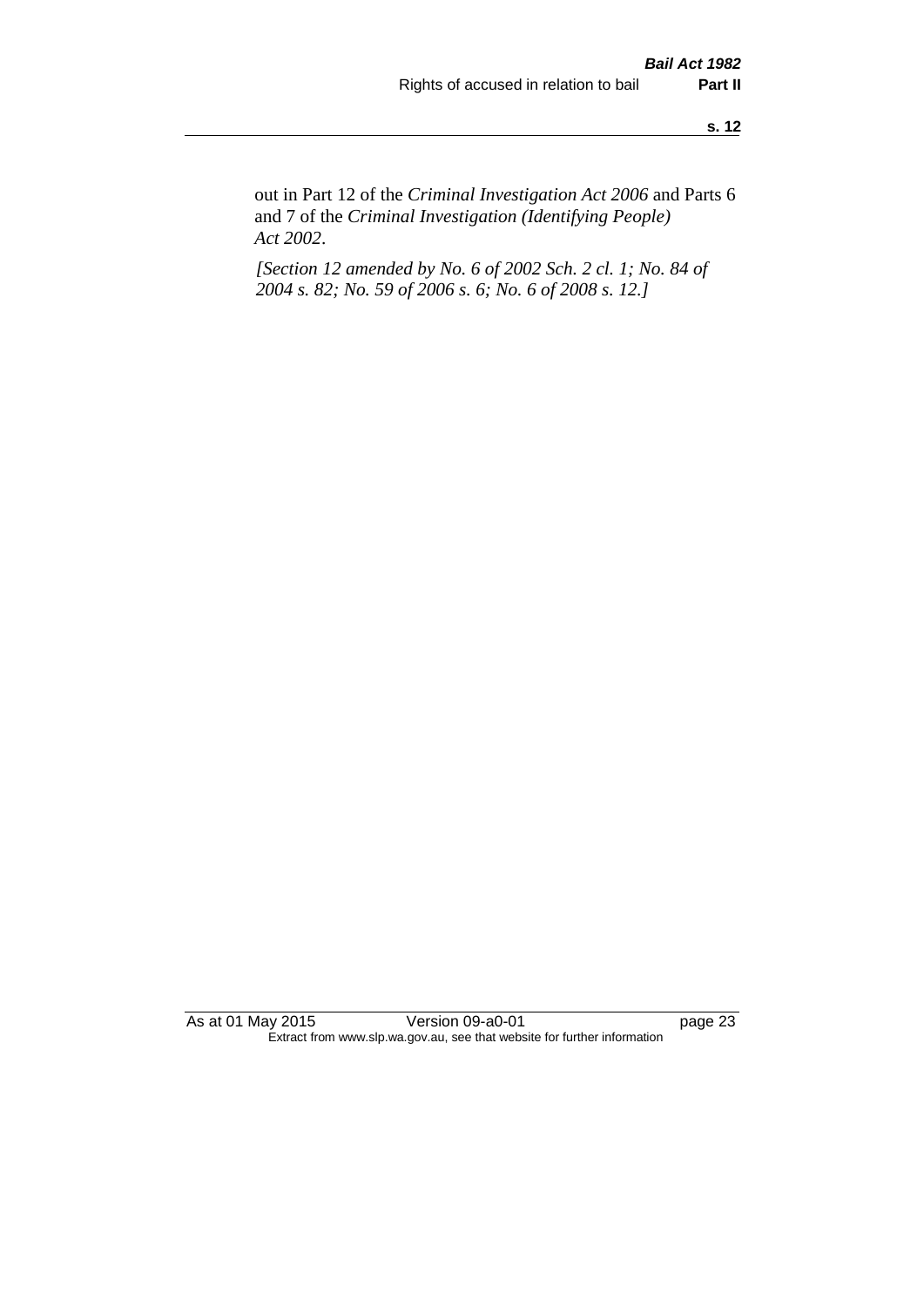# **Part III — Jurisdiction relating to bail**

*[Heading inserted by No. 6 of 2008 s. 13.]*

### **13. Jurisdiction to grant bail, who has and exercise of (Sch. 1)**

- (1) Jurisdiction to grant bail for any appearance described in the first column of Part A of Schedule 1 is vested in the judicial officer or authorised officer specified in the second column of that Part opposite thereto and shall be exercised subject to and in accordance with this Part and the further provisions in Parts B, C and D of Schedule 1.
- (2) A home detention condition shall not be imposed as a condition of bail except by a judicial officer.

*[Section 13 amended by No. 61 of 1990 s. 5; No. 45 of 1993 s. 12.]* 

#### **13A. Jurisdiction in s. 7A to dispense with bail, who has and exercise of**

- (1) Jurisdiction to dispense with the requirement for bail under section 7A for any appearance described in the first column of Schedule 1 Part A clause 2 or 3 is vested, subject to Schedule 1 Part B, in the judicial officer specified in the second column of that clause opposite that description, but Schedule 1 Part A clause 7 does not apply for the purposes of this subsection.
- (2) The jurisdiction referred to in subsection (1) is exercisable  $only$ —
	- (a) in respect of an appearance in court before conviction for an offence; and
	- (b) if it appears to the judicial officer that bail would be granted in accordance with Schedule 1 Part C clause 1 or 2 but that in the circumstances the completion of bail papers is an unnecessary imposition.
- (3) Where a judicial officer dispenses with the requirement for bail for an appearance by an accused the registrar of the court shall,

page 24 Version 09-a0-01 As at 01 May 2015 Extract from www.slp.wa.gov.au, see that website for further information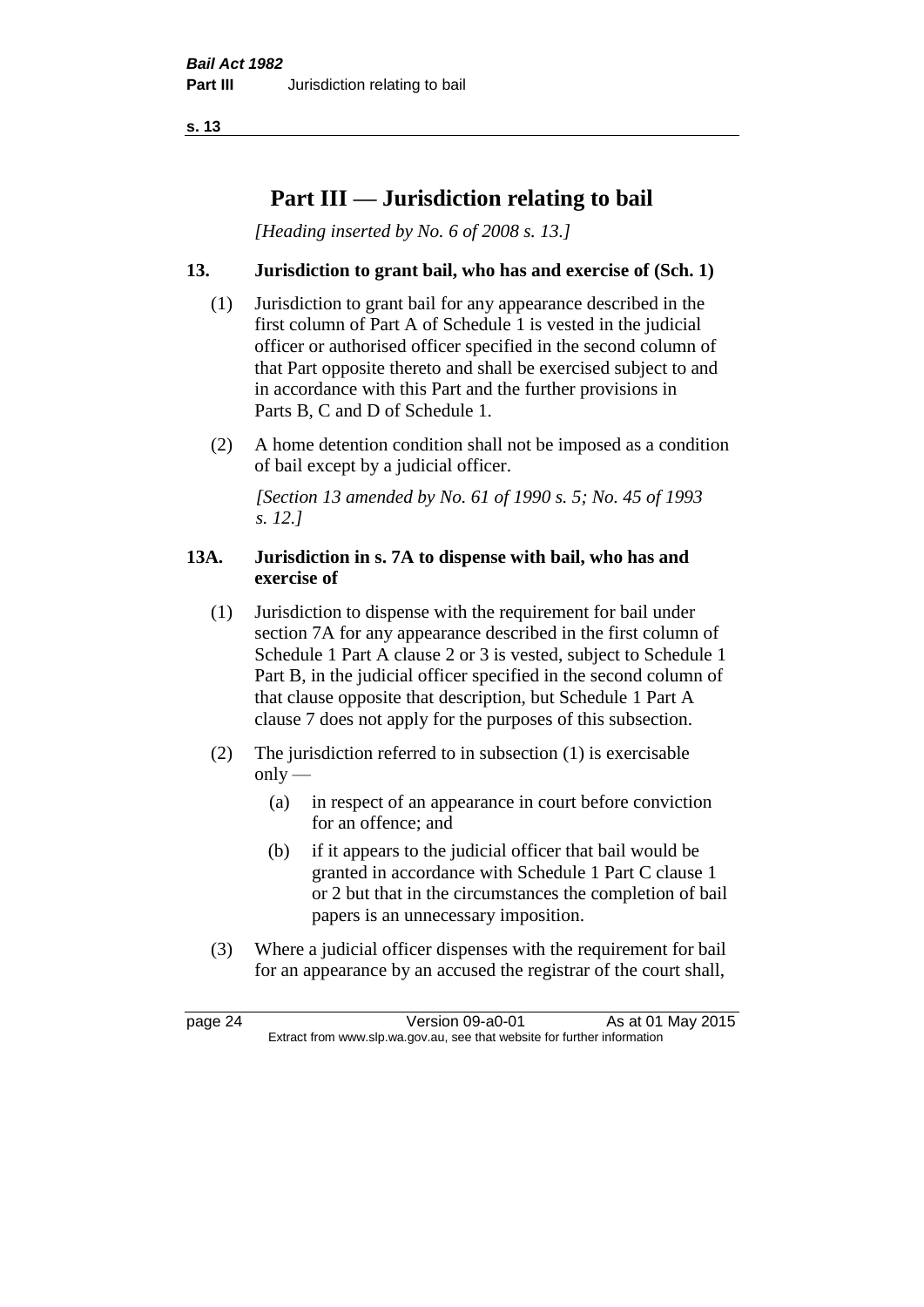in accordance with section 13B, give written notice to the accused of the time and place for the appearance.

*[Section 13A inserted by No. 6 of 2008 s. 14.]*

#### **13B. Notices under s. 13A(3), service and proof of**

- (1) A written notice to an accused under section  $13A(3)$  shall be
	- (a) given to the accused personally; or
	- (b) sent to the accused by post to the accused's address appearing in the records of the court; or
	- (c) in urgent cases or with the accused's consent, provided to the accused by electronic means in accordance with the regulations.
- (2) A person who gives, sends or provides a notice in accordance with subsection (1) shall endorse on a file copy of the notice a certificate showing —
	- (a) that the person has done so; and
	- (b) the time of doing so.
- (3) If a notice is sent by post under subsection  $(1)(b)$ , the notice is to be presumed, unless the contrary is shown, to have been received at the time when, in the ordinary course of events, it would have been delivered.
- (4) In any proceedings
	- (a) a document purporting to be a copy of a notice referred to in subsection (1) is evidence of the terms of the notice; and
	- (b) an endorsement on a copy of a notice referred to in subsection (2) purporting to be a certificate referred to in that subsection is evidence of the matters appearing in the certificate without proof of the signature of the person who made the endorsement.

*[Section 13B inserted by No. 6 of 2008 s. 14; amended by No. 20 of 2013 s. 25.]*

As at 01 May 2015 Version 09-a0-01 Page 25 Extract from www.slp.wa.gov.au, see that website for further information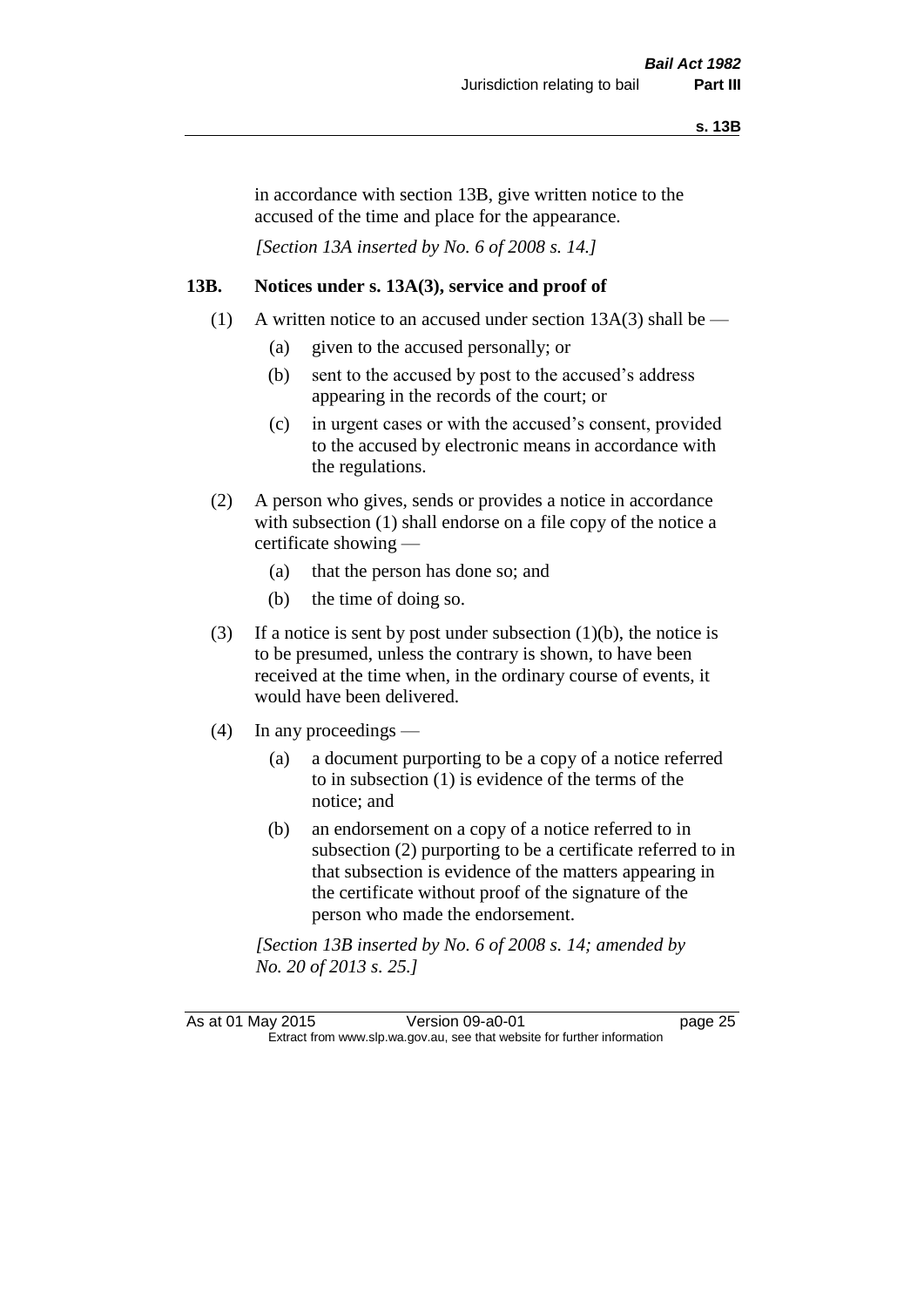#### **14. Judges, jurisdiction of**

- (1) A judge may, in accordance with this Act
	- (a) exercise a power to grant bail which is conferred upon any other judicial officer or any authorised officer by this Act; and
	- (b) revoke or vary any bail previously granted by any other such officer; and
	- (c) under section 7A dispense with the requirement for bail or revoke an existing dispensation.
- (2) Subject to subsection (2a), the jurisdiction of a judge under subsection (1) in respect of an appearance by an accused may be invoked by application made by either the prosecutor or the accused, and whether or not any other judicial officer has —
	- (a) previously granted, refused or dispensed with bail; or
	- (b) exercised any power conferred on him by section 55,

in respect of that appearance.

- (2a) After the jurisdiction under subsection (1) has been invoked once by an accused in relation to an offence or group of offences for which he is required to appear, it may not be further invoked by that accused in relation to that offence or group of offences unless the accused satisfies a judge that —
	- (a) new facts have been discovered, new circumstances have arisen or the circumstances have changed since the occasion when the jurisdiction was invoked; or
	- (b) he failed to adequately present his case for bail on that occasion.
- (3) Where under subsection (1) a judge
	- (a) revokes the bail of an accused who is at liberty, he may order that the accused be returned to custody to await the appearance for which the bail was granted;

page 26 Version 09-a0-01 As at 01 May 2015 Extract from www.slp.wa.gov.au, see that website for further information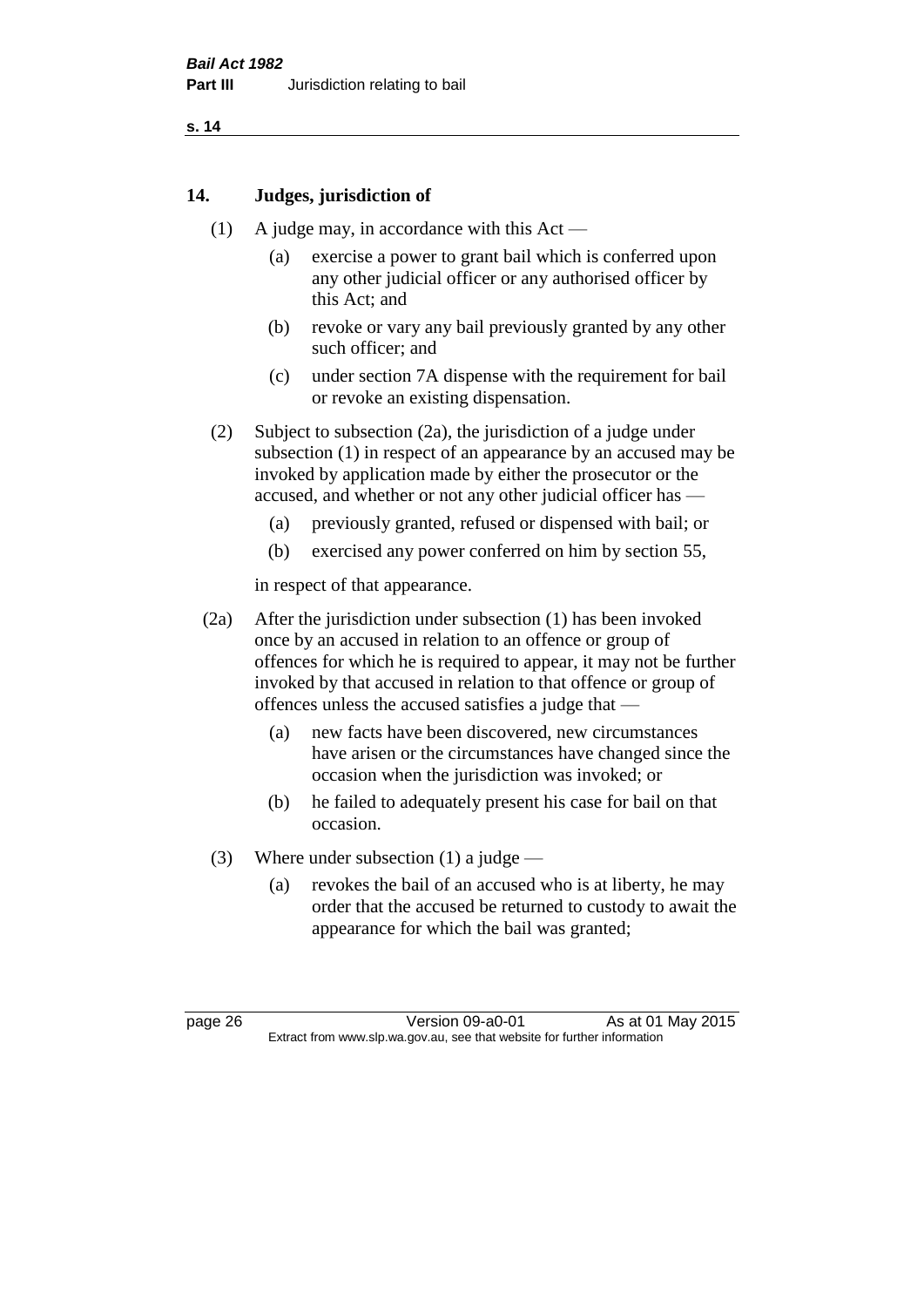and the judge may issue any warrant which may be necessary to carry such an order into effect.

- (4) In this section
	- (a) references to a judge are references
		- (i) in the case of a child charged with an offence before the Children's Court, to a judge of that Court; and
		- (ii) in the case of an accused committed for trial or sentence to the District Court, to a judge of that Court; and
		- (iii) in any other case, to a judge of the Supreme Court;
		- and
	- (b) references to any other judicial officer
		- (i) in relation to the exercise of powers under this section by a judge, are references to any judicial officer whose jurisdiction is inferior to that of the judge; but
		- (ii) in relation to the exercise of powers under this section by a judge of the Supreme Court, do not include a judge of the Children's Court or a judge of the District Court.

*[Section 14 amended by No. 74 of 1984 s. 8; No. 49 of 1988 s. 82; No. 84 of 2004 s. 82; No. 6 of 2008 s. 15(1)-(4).]* 

# **15. Accused charged with murder, jurisdiction as to bail for**

- (1) Where an accused is in custody for murder, the power to grant bail shall be exercised only by a judge of the Supreme Court, or in the case of an accused who is a child by a judge of the Children's Court, except —
	- (a) where section  $31(2)(d)$  applies; or

| As at 01 May 2015                                                        | Version 09-a0-01 | page 27 |
|--------------------------------------------------------------------------|------------------|---------|
| Extract from www.slp.wa.gov.au, see that website for further information |                  |         |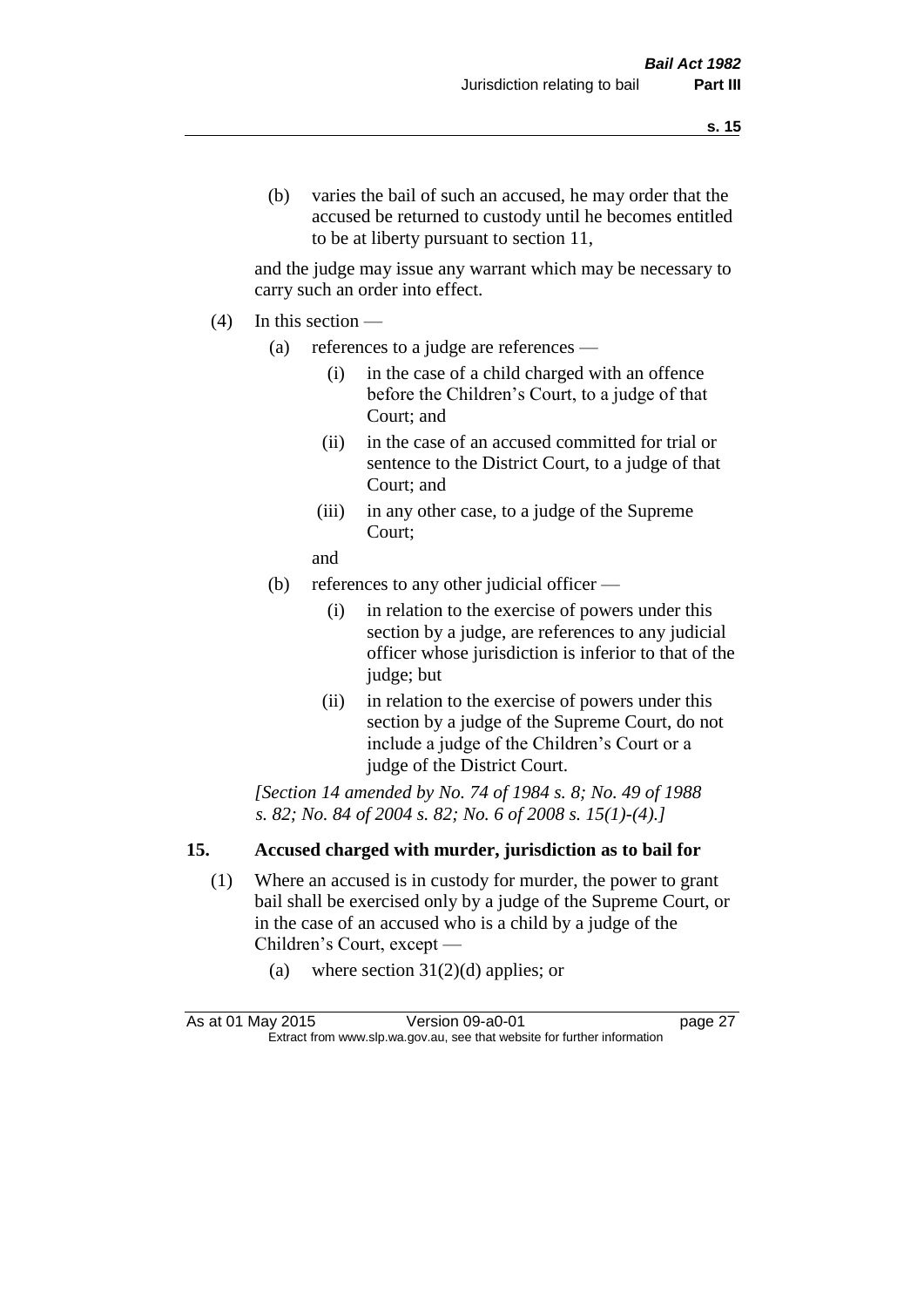**s. 15A**

- (b) to the extent that the Court of Appeal exercises its powers under Part A of Schedule 1.
- *[(2) deleted]*

*[Section 15 amended by No. 52 of 1984 s. 35; No. 74 of 1984 s. 9; No. 49 of 1988 s. 83; No. 70 of 1988 s. 45; No. 45 of 1993 s. 12; No. 45 of 2004 s. 28(4); No. 84 of 2004 s. 82; No. 29 of 2008 s. 24(5).]* 

### **15A. Appeal against judge's decision on bail, commencment and conduct**

 $(1)$  In this section —

*bail decision* means a decision —

- (a) to grant or refuse bail; or
- (b) to vary or revoke bail; or
- (c) to dispense with the requirement for bail; or
- (d) to impose any condition on a grant of bail,

and includes a decision under section 55 or 59A(4).

- (2) The prosecutor or the accused may appeal to the Court of Appeal against a bail decision of —
	- (a) a judge of the Children's Court; or
	- (b) a judge of the District Court; or
	- (c) a judge of the Supreme Court.
- (3) The leave of the Court of Appeal is required for each ground of appeal in an appeal under this section.
- (4) The *Criminal Appeals Act 2004* section 27(2), (3) and (4) apply, with necessary modifications, as if an appeal under this section were an appeal under Part 3 of that Act.
- (5) An appeal under this section shall be commenced and conducted in accordance with this section, section 15B and rules of court made by the Supreme Court.

page 28 Version 09-a0-01 As at 01 May 2015 Extract from www.slp.wa.gov.au, see that website for further information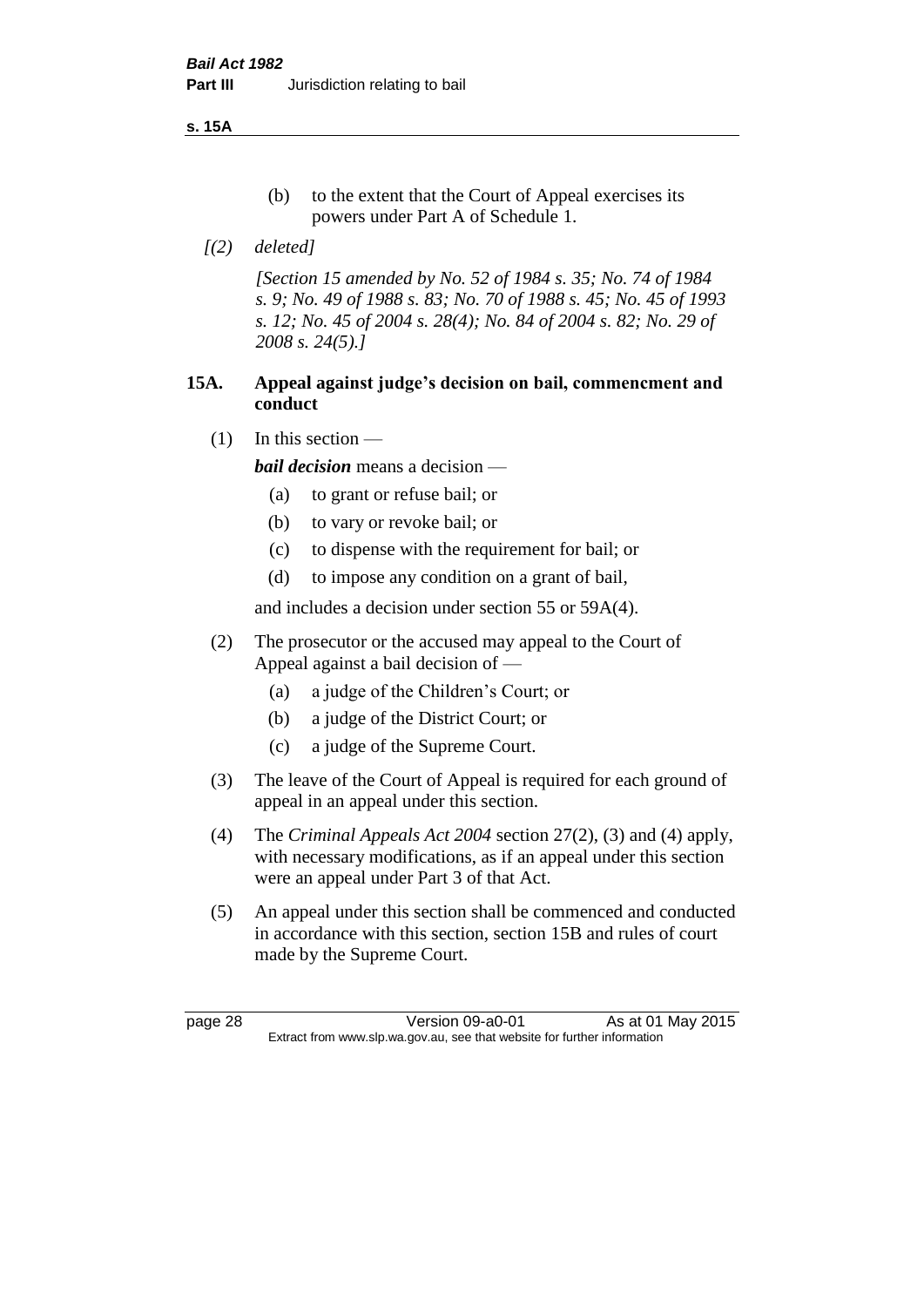- (6) An appeal under this section shall be commenced by lodging with the Court of Appeal an application for leave to appeal that sets out the grounds of the appeal.
- (7) An appeal under this section cannot be commenced later than 21 days after the date of the bail decision unless the Court of Appeal orders otherwise.
- (8) An accused who is a party to an appeal under this section and who is in custody is entitled to be present at the hearing of the appeal if the accused so requests, and any official responsible for that custody who is informed of such a request shall do what is necessary to give effect to it.
- (9) For the purposes of giving effect to a request referred to in subsection (8), arrangements may be made for the accused to appear before the Court of Appeal by means of a video link or an audio link in accordance with section 66B, unless the Court of Appeal has ordered that the accused appear before it in person.

*[Section 15A inserted by No. 6 of 2008 s. 16(1).]*

#### **15B. Appeal under s. 15A, determination**

- (1) The Court of Appeal has jurisdiction to hear and determine an appeal under section 15A.
- (2) The Court of Appeal shall determine an appeal on the material and evidence that was before the judge whose decision is the subject of the appeal.
- (3) Any decision of the Court of Appeal in relation to bail shall be made in accordance with the relevant provisions of sections 13A and 17 and Schedule 1.
- (4) Where in determining an appeal the Court of Appeal revokes the bail of an accused who is at liberty, it may order that the accused be returned to custody to await the appearance for which the bail was granted.

As at 01 May 2015 Version 09-a0-01 Page 29 Extract from www.slp.wa.gov.au, see that website for further information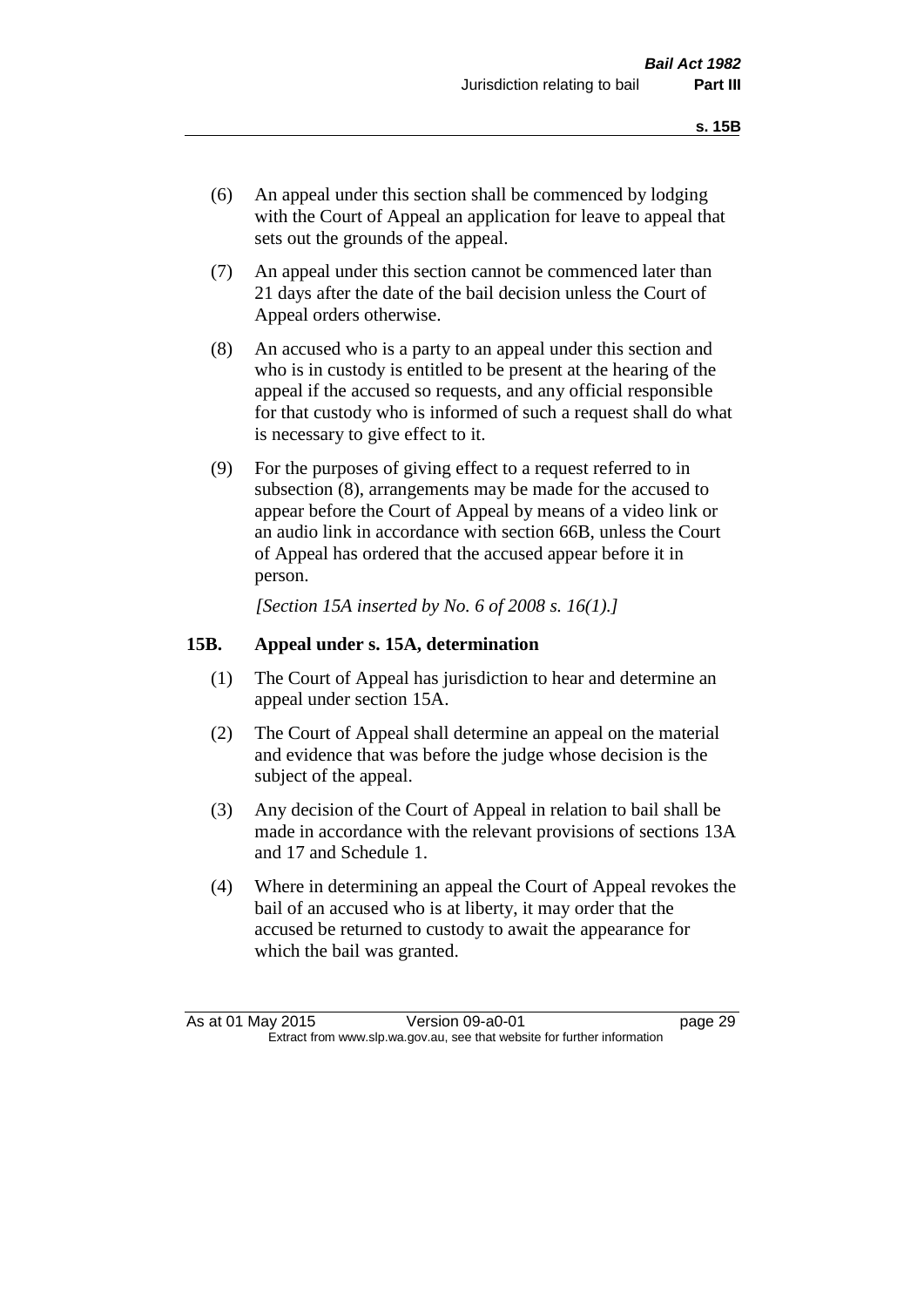- (5) Where in determining an appeal the Court of Appeal varies the bail of an accused who is at liberty, it may order that the accused be returned to custody until the accused becomes entitled to be again at liberty pursuant to section 11.
- (6) A judge of appeal may issue any warrant that may be necessary to carry into effect an order under subsection (4) or (5).

*[Section 15B inserted by No. 6 of 2008 s. 16(1).]*

### **16. Person arrested on warrant, bail of**

- (1) Subject to sections 14 and 15 where the arrest of an accused for an offence is made pursuant to a warrant he shall not be granted bail before he is brought before a court or judicial officer as commanded by the warrant, except by a justice acting in terms of section 6(9).
- (2) Notwithstanding subsection (1) or any other provision of this Act, an accused who has been arrested pursuant to a warrant —
	- (a) issued under section 59B; or
	- (b) issued under the *Criminal Procedure Act 2004* for an offence against section 51(1) or (2),

shall not have a right to have his case for bail considered, and shall not be granted bail, before he is brought before the court as commanded by the warrant.

*[Section 16 amended by No. 59 of 2004 s. 141; No. 84 of 2004 s. 11 and 82; No. 59 of 2006 s. 4(3); No. 6 of 2008 s. 36(2).]*

#### **16A. Person arrested in urban area, restrictions on who can grant bail for in some cases**

- (1) Where this section applies to a person who has been arrested for an offence jurisdiction does not arise under section 13 until the person is brought before —
	- (a) a court constituted by or so as to include a magistrate; or

page 30 Version 09-a0-01 As at 01 May 2015 Extract from www.slp.wa.gov.au, see that website for further information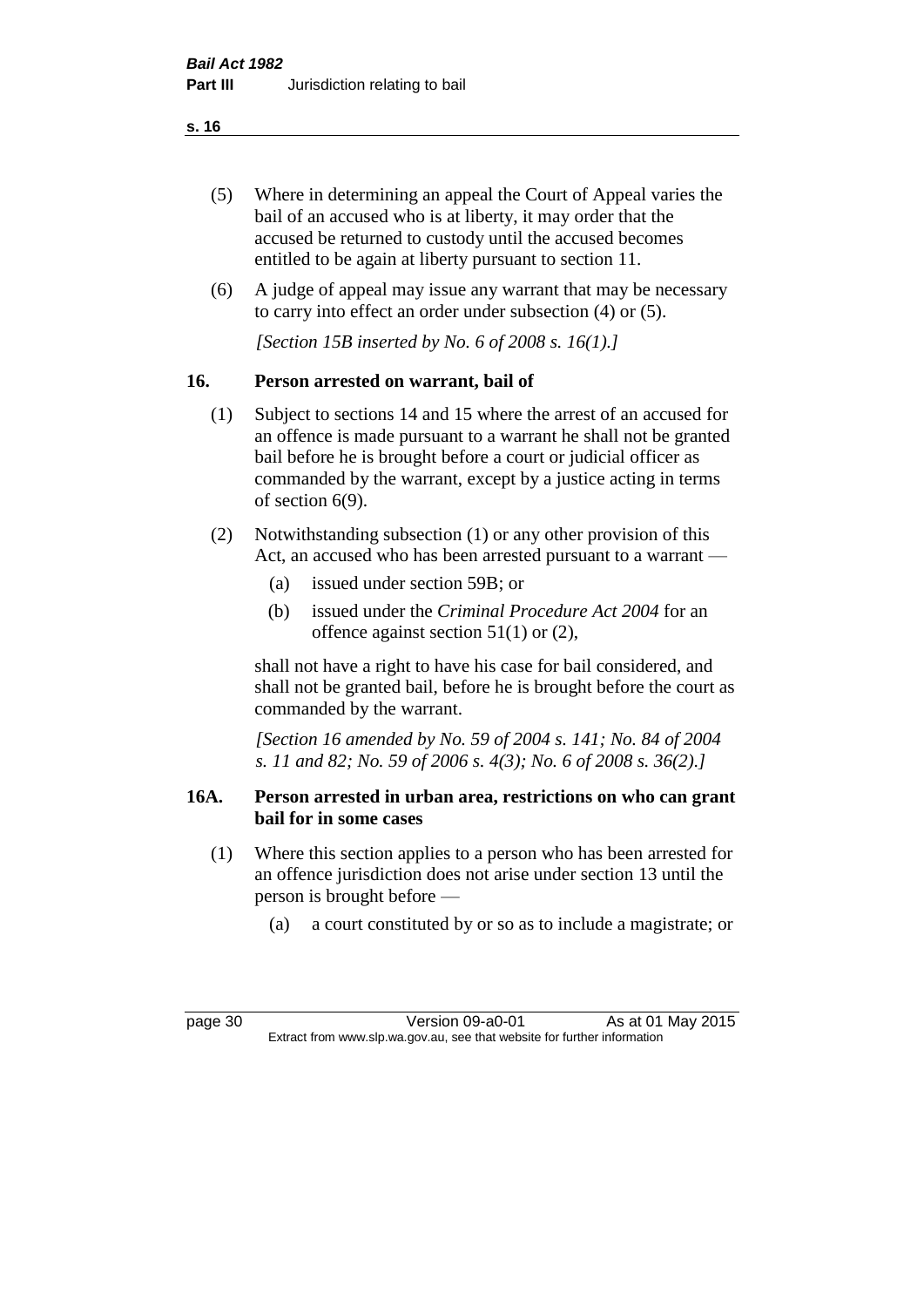- (b) where section 15 applies, a judge of the Supreme Court or a judge of the Children's Court as the case may require.
- (2) This section applies where
	- (a) a person has been arrested in an urban area for a serious offence; and
	- (b) the serious offence is alleged to have been committed while the accused was —
		- (i) on bail for; or
		- (ii) at liberty under an early release order made in respect of,

another serious offence.

- (3) This section also applies where a person has been arrested in an urban area for an offence against section 61(1) of the *Restraining Orders Act 1997* (which creates offences for breaches of violence restraining orders).
- (4) In this section —

*urban area* means —

- (a) the metropolitan region as defined in the *Planning and Development Act 2005* and any prescribed area that adjoins that region; and
- (b) any other prescribed area of the State, being the whole or part of, or an area adjoining, a local government district under the *Local Government Act 1995* that is designated under that Act as a city or a town.

*[Section 16A inserted by No. 54 of 1998 s. 6(1); amended by No. 38 of 2004 s. 59; No. 84 of 2004 s. 82; No. 38 of 2005 s. 15.]*

# **17. Conditions on bail which may be imposed**

(1) A judicial officer or authorised officer may impose conditions on a grant of bail only to the extent that he is authorised to do so by clause 2(3)(c) of Part C and Part D of Schedule 1.

As at 01 May 2015 Version 09-a0-01 page 31 Extract from www.slp.wa.gov.au, see that website for further information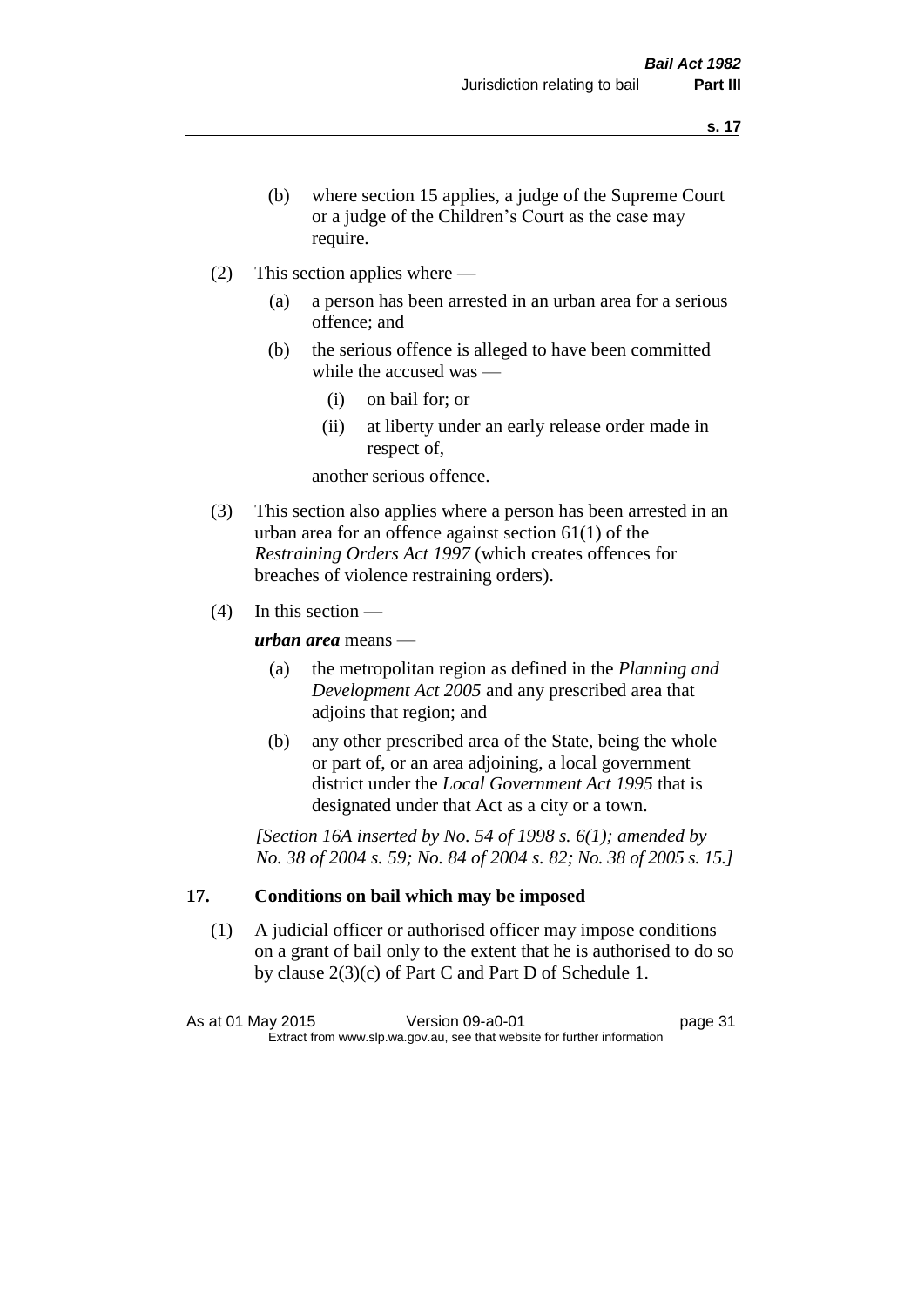**s. 17A**

(2) Conditions imposed on a grant of bail shall not be any more onerous on the accused than the judicial officer or authorised officer considers is required in the public interest having regard to the nature of the offence for which the accused is in custody and the circumstances of the accused.

*[Section 17 amended by No. 45 of 1993 s. 8 and 12; No. 84 of 2004 s. 82.]* 

# **17A. Child on bail, changing responsible person for (Sch. 1 Pt. C cl. 2)**

- (1) Where this section applies, an authorised police officer may
	- (a) cancel an undertaking of the kind described in clause 2(3)(c) of Part C of Schedule 1; and
	- (b) approve of another person as a responsible person within the meaning in that clause; and
	- (c) detain the accused or order his detention until the person so approved enters into an undertaking of the kind mentioned in paragraph (a).
- (2) Subsection (1) applies where
	- (a) a person has entered into an undertaking referred to in paragraph (a) of that subsection; and
	- (b) a judicial officer when granting bail ordered that the person may under this section be released from the undertaking by an authorised police officer; and
	- (c) the person wishes to be so released.
- (3) A police officer may, for the purpose of the exercise of the powers in subsection (1), take into custody a child accused who has been released on bail.
- (4) If the police officer is not an authorised police officer he shall, as soon as is practicable, bring the accused before an authorised police officer for the purpose referred to in subsection (3).

page 32 Version 09-a0-01 As at 01 May 2015 Extract from www.slp.wa.gov.au, see that website for further information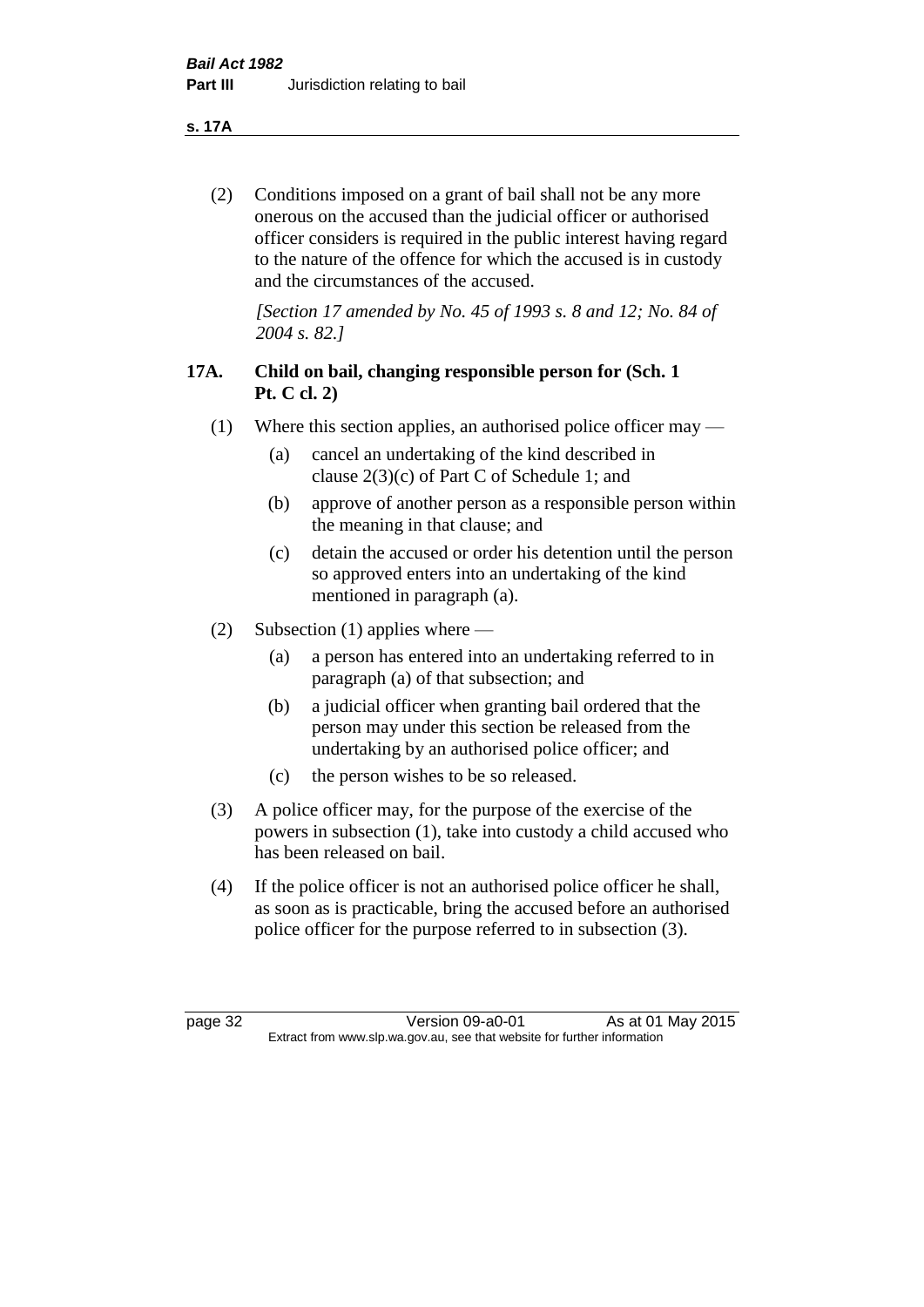(5) After an undertaking has been entered into as mentioned in subsection  $(1)(c)$ , the accused, subject to this Act, has a right to be at liberty until he is required to appear before a court.

*[Section 17A inserted by No. 45 of 1993 s. 9; amended by No. 84 of 2004 s. 82.]* 

*[18-19. Deleted by No. 59 of 2006 s. 7(1).]*

As at 01 May 2015 Version 09-a0-01 Page 33 Extract from www.slp.wa.gov.au, see that website for further information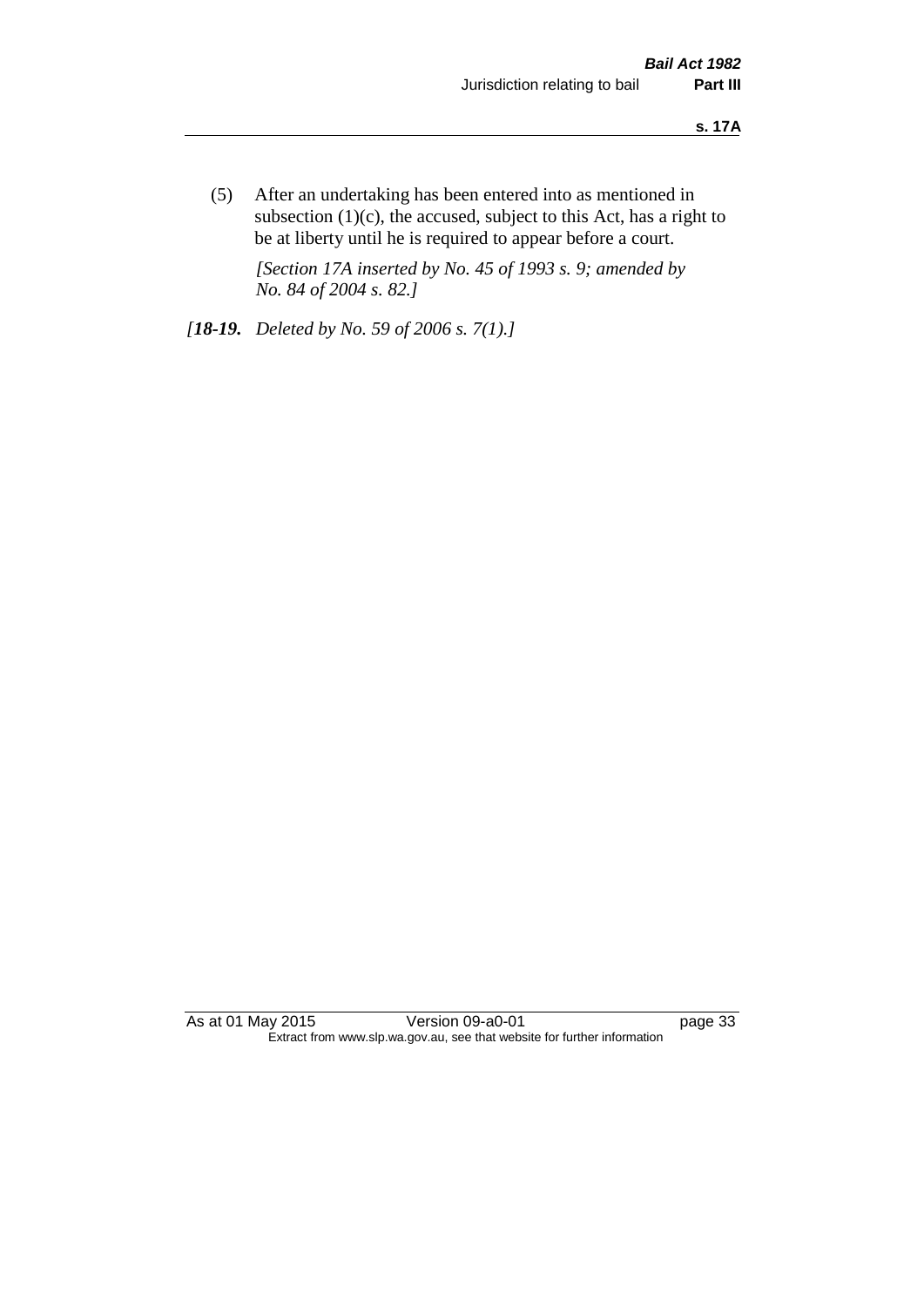# **Part IV — Hearing of case for bail, parties, and evidence**

# **20. Bail hearing for indictable offence, court may restrict publication or hold in private**

- (1) On the consideration by a judicial officer of a case for bail of an accused who is charged with an offence triable by jury, the judicial officer may, to avoid prejudice to either party, exercise the powers described in subsection (2), but shall only exercise the power in paragraph (b) thereof if he considers that the exercise of the power in paragraph (a) is not, on its own, likely to be sufficient to avoid prejudice.
- (2) The powers referred to in subsection (1) are to order
	- (a) that no report, or summary, of any statement, or of any specified statement, made or furnished at the hearing shall be published by any means;
	- (b) that the bail application be heard *in camera*.
- (3) Where an order is made under subsection (2)(a), no report, or summary, of any statement referred to in that paragraph shall be published by any means —
	- (a) if the offence is one that may be tried on indictment, before a court decides that it is to be tried on indictment; or
	- (b) if the accused is discharged from further proceedings upon the prosecution notice or indictment brought against him for the offence, before he is so discharged; or
	- (c) if the accused is tried on indictment for the offence, before the trial is ended.
- (4) A person who, except with lawful excuse, fails to comply with an order made under this section commits an offence.

Penalty: \$1 000.

*[Section 20 amended by No. 50 of 2003 s. 37(2); No. 4 of 2004 s. 58; No. 84 of 2004 s. 11 and 82.]*

page 34 Version 09-a0-01 As at 01 May 2015 Extract from www.slp.wa.gov.au, see that website for further information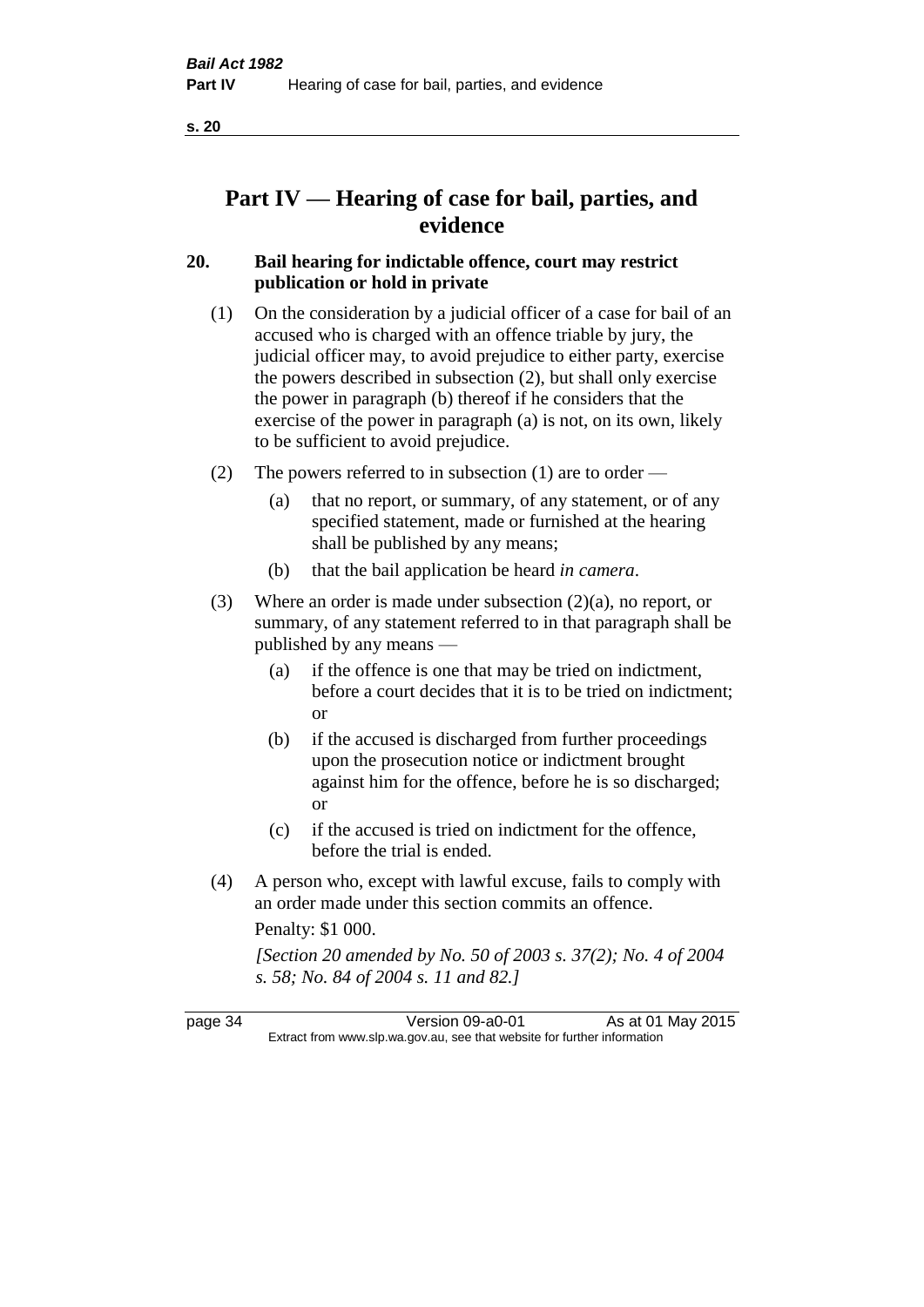#### **21. Parties to bail proceedings**

- (1) The parties to proceedings on a case for bail are the prosecutor and the accused and, subject to subsection (2), no other person shall be a party to, or be represented at, the proceedings.
- (2) Nothing in subsection (1) affects the right of
	- (a) the Attorney General to apply for leave, or be an appellant, under Part 2 of the *Criminal Appeals Act 2004*; or
	- (b) the Director of Public Prosecutions or the State Solicitor to receive notice and be heard under section 7F(2); or
	- (c) an officer referred to in section 33 of the *Children's Court of Western Australia Act 1988* to be present at and participate in proceedings concerning a child under that section.

*[Section 21 amended by No. 15 of 1988 s. 9; No. 49 of 1988 s. 84; No. 33 of 1989 s. 18; No. 31 of 1993 s. 7; No. 65 of 2003 s. 88(3); No. 59 of 2004 s. 141; No. 84 of 2004 s. 11 and 82; No. 6 of 2008 s. 9(3).]* 

#### **22. Evidence at bail hearings**

A judicial officer or authorised person may in considering any case for bail receive and take into account such information as he thinks fit whether or not the same would normally be admissible in a court of law.

#### **23. Accused not bound to supply information**

An accused is not obliged to complete, or furnish information for, the form referred to in section  $8(1)(b)$ , or for any revision thereof, or to furnish any information, whether on oath or otherwise, for the purpose of having his case for bail considered.

*[Section 23 amended by No. 84 of 2004 s. 82; No. 6 of 2008 s. 43(2).]*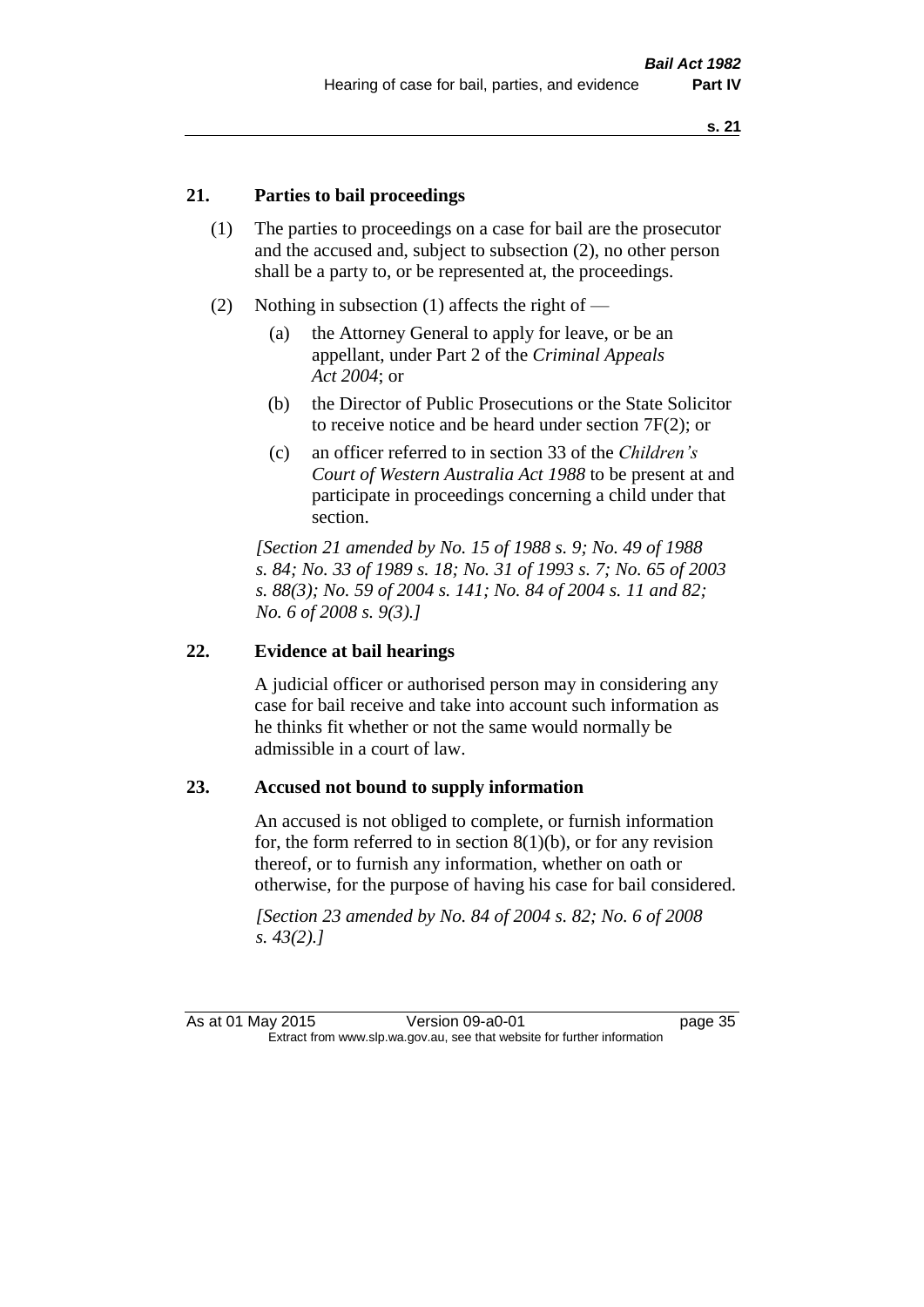#### **24. Court or authorised officer may ask police to verify accused's information or make report**

- (1) A judicial officer or authorised officer who is called upon to consider a case for bail may —
	- (a) request that any information placed before the judicial officer or authorised officer by the accused for the purposes of the case be verified by a police officer, and to that end may refer to a police officer the form mentioned in section 8(1)(b), after it has been completed or revised;
	- (b) request that a report on any matter mentioned in Part C of Schedule 1, so far as it applies to an accused whose case is being or to be considered, be made by a police officer.
- (2) Where a reference or request is made under subsection (1) a police officer shall, as soon as is practicable —
	- (a) make a report to the judicial officer or the authorised officer accordingly; and
	- (b) furnish a copy of the report to the accused or his solicitor or counsel.

*[Section 24 inserted by No. 61 of 1990 s. 6; amended by No. 45 of 1993 s. 12; No. 84 of 2004 s. 82; No. 6 of 2008 s. 43(2).]* 

### **24A. Court may ask community corrections officer to verify accused's information or make report**

- (1) A judicial officer who is called upon to consider a case for bail may refer to a community corrections officer any matter referred to in section 24(1) and may request a community corrections officer to do any matter referred to in that section.
- (2) A judicial officer who is called upon to consider a case for bail and who desires to impose a home detention condition as a condition on a grant of bail, shall request that a report be made by a community corrections officer about the suitability of the accused to be subject to a home detention condition.

page 36 Version 09-a0-01 As at 01 May 2015 Extract from www.slp.wa.gov.au, see that website for further information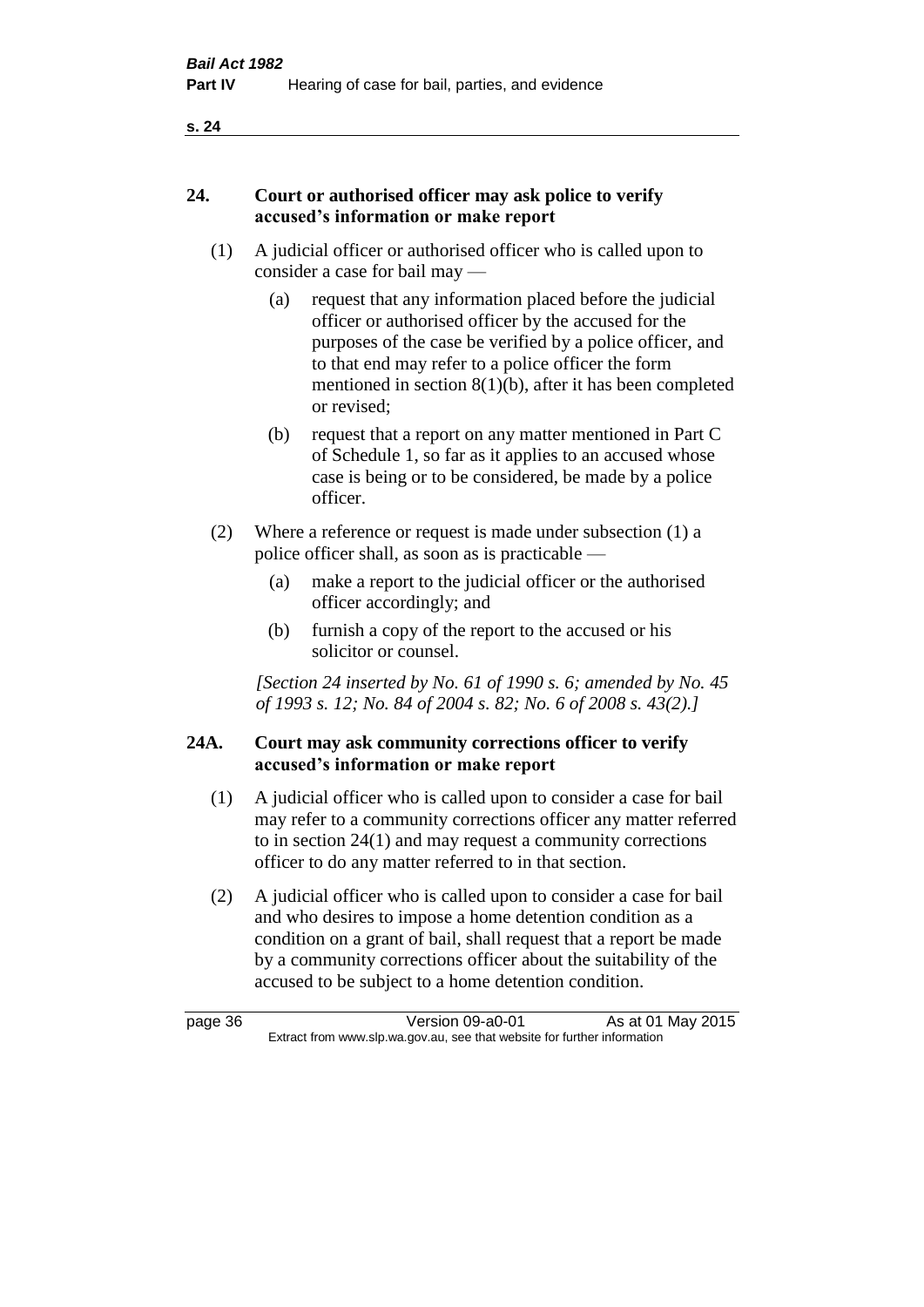- (3) Where a reference or a request is made under subsection (1) or a report is requested under subsection (2) a community corrections officer shall, as soon as is practicable, make a report to the judicial officer and, at the discretion of the judicial officer, copies may be made available to the prosecution or to the accused or his solicitor or counsel.
- (4) Where a community corrections officer makes a report that an accused is suitable to be subject to a home detention condition, the officer shall annex to the report and provide to the accused or his solicitor or counsel, a list of those conditions in rules made under section 50L that may be applied to the accused by the CEO (corrections) while the accused is subject to the home detention condition.

*[Section 24A inserted by No. 61 of 1990 s. 7; amended by No. 31 of 1993 s. 9; No. 84 of 2004 s. 82; No. 65 of 2006 s. 53.]* 

### **25. Information given by accused for bail purposes not admissible at trial**

A statement made by an accused to a judicial officer or authorised officer for the purpose of a decision whether bail should be granted to him for any appearance in court for an offence shall not be admissible in evidence against him at his trial for that offence.

*[Section 25 amended by No. 84 of 2004 s. 82.]* 

# **26. Record of bail decision and reasons**

- (1) A bail record form shall be completed by an authorised officer or a justice if he —
	- (a) refuses to grant bail to an accused; or
	- (b) grants bail to an accused in the circumstances referred to in clause 3 of Part B of Schedule 1; or
	- (ba) grants bail to an accused for a serious offence to which Schedule 1 Part C clause 3A applies; or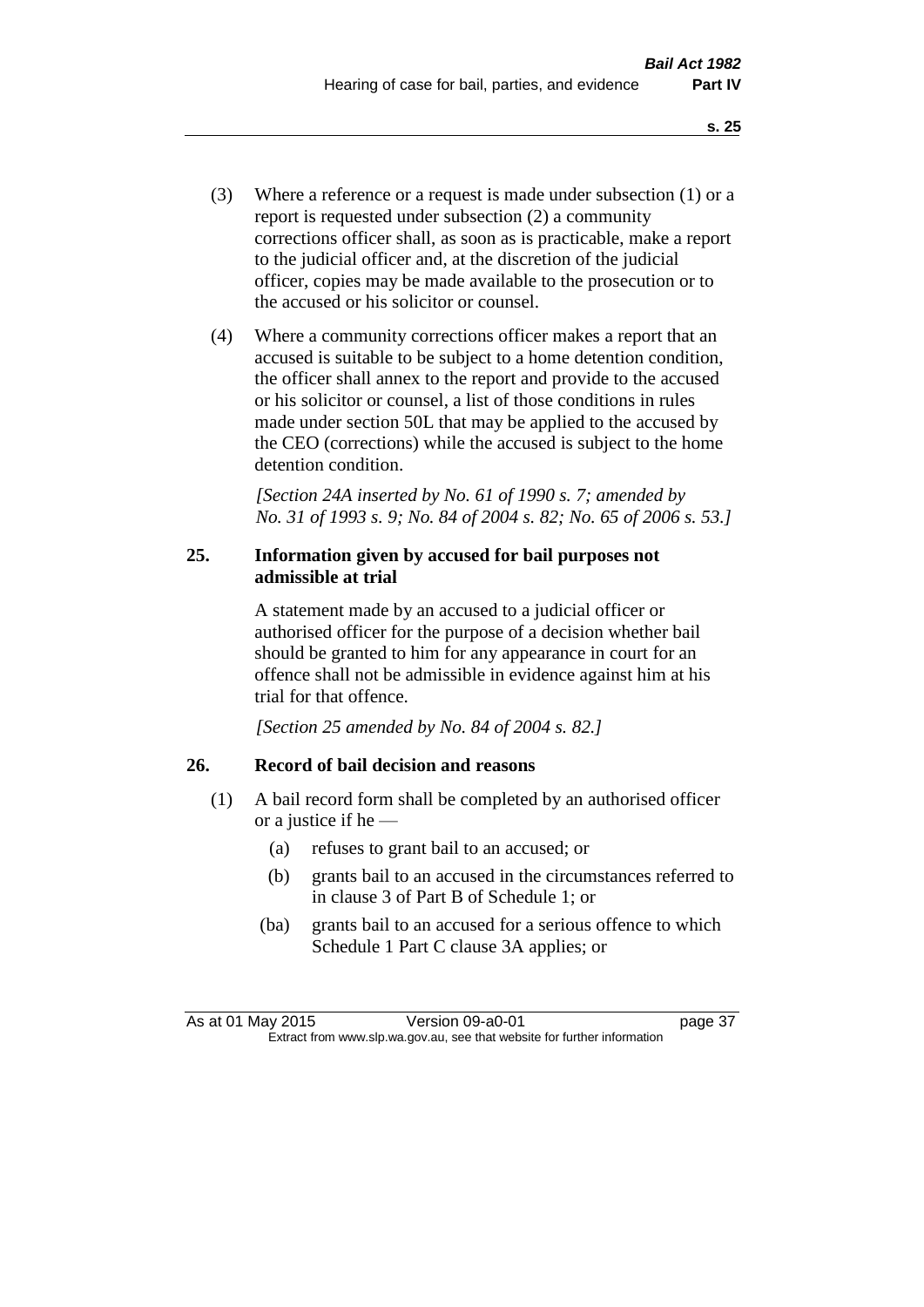- (c) imposes any condition on a grant of bail and it appears to him that the accused is dissatisfied with the condition.
- (2) Where a judicial officer, other than a justice
	- (a) refuses to grant bail to an accused; or
	- (aa) grants bail to an accused for a serious offence to which Schedule 1 Part C clause 3A applies; or
	- (b) imposes any condition on a grant of bail and it appears to him that the accused is dissatisfied with the condition,

a record of the decision and of the reasons therefor shall be made.

- (3) The accused, the prosecutor or an intending prosecutor shall be entitled, upon request, to be furnished with a copy of the bail record form or, where subsection (2) applies, of the record made.
- (4) For the purposes of this section
	- (a) references to a justice do not include a magistrate or a judge of the District Court or the Supreme Court or the Children's Court who is a justice; and
	- (b) a bail record form is an approved form designed to contain a summary of the matters relevant to the decision as to the bail of an accused, including those matters set out in Part C of Schedule 1, the decision made, and the reasons for the decision.

*[Section 26 inserted by No. 15 of 1988 s. 10; amended by No. 49 of 1988 s. 85; No. 45 of 1993 s. 12; No. 59 of 2004 s. 141; No. 84 of 2004 s. 82; No. 6 of 2008 s. 17 and 43(1).]* 

### **27. Relevant papers to be made available to court where accused to appear**

(1) An authorised officer and a judicial officer who consider an accused's case for bail for an appearance for an offence and a person before whom a bail undertaking or a surety undertaking is entered into shall ensure that the relevant papers are made

page 38 Version 09-a0-01 As at 01 May 2015 Extract from www.slp.wa.gov.au, see that website for further information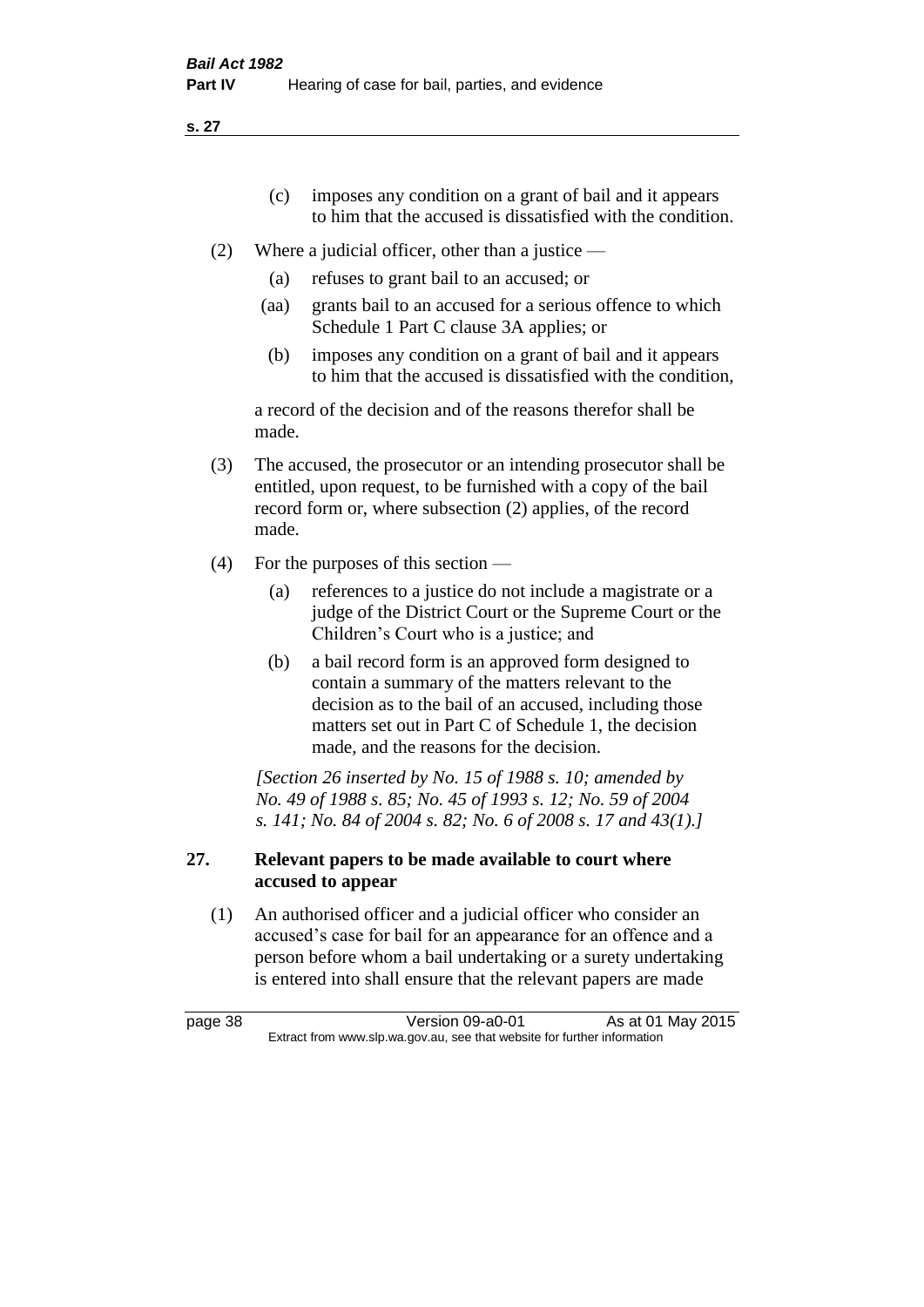available as soon as is practicable, to the court before which the accused is required to appear.

(2) In subsection (1) the *relevant papers* in relation to any particular officer or person means such papers as are prescribed to be made available by that officer or person.

*[Section 27 amended by No. 84 of 2004 s. 82; No. 59 of 2006 s. 7(2); No. 20 of 2013 s. 26.]* 

## **27A. Bail with home detention, papers to be sent to CEO (corrections)**

A judicial officer who grants bail subject to a home detention condition shall ensure that a copy of the bail record form and of the bail undertaking are sent as soon as is practicable to the CEO (corrections).

*[Section 27A inserted by No. 61 of 1990 s. 8; amended by No. 31 of 1993 s. 9; No. 65 of 2006 s. 53.]*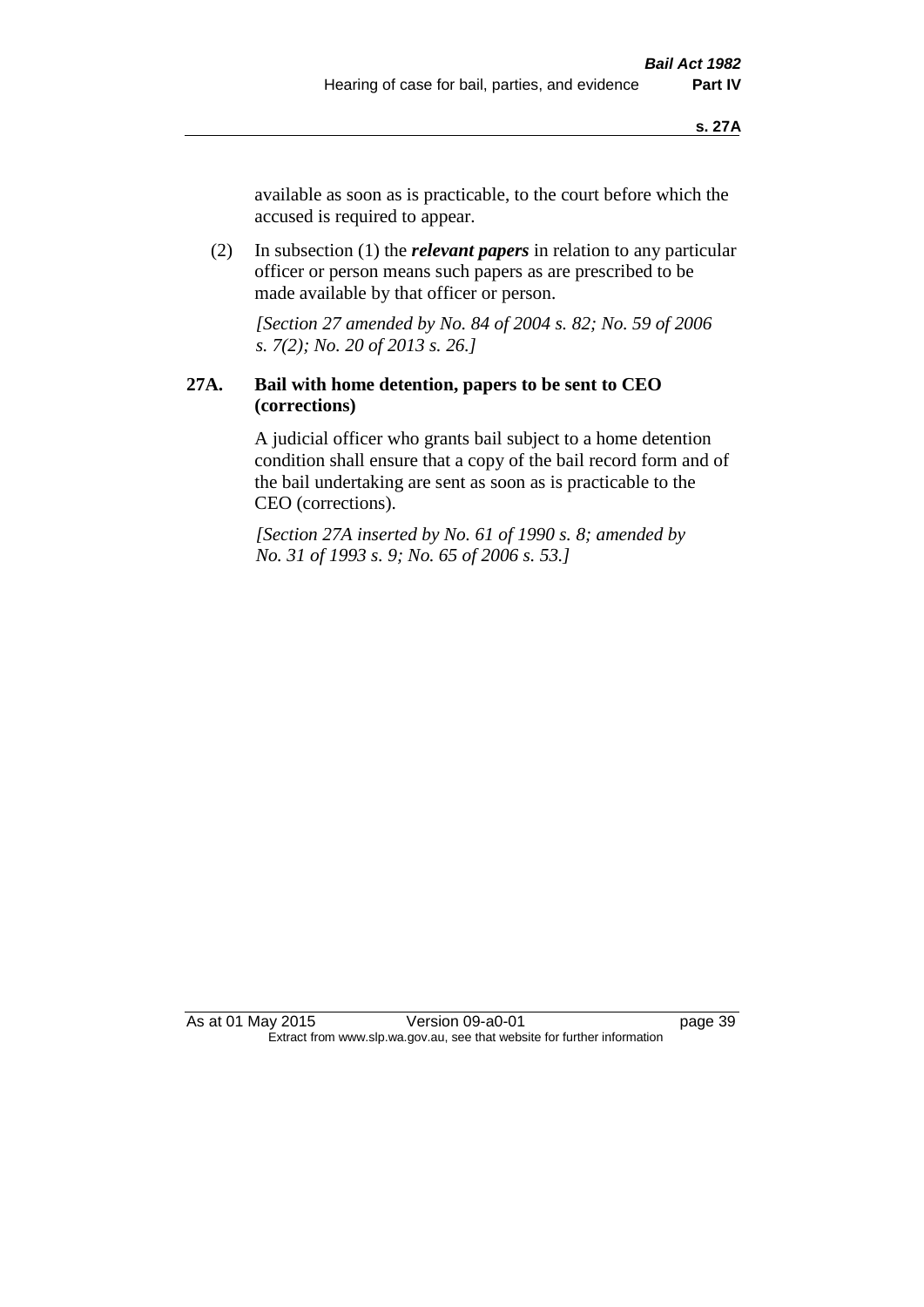# **Part V — Bail undertakings**

#### **28. Bail undertaking, when required and nature of**

- (1) A person shall not be released on bail for an appearance in court unless he has entered into a bail undertaking for that appearance or is deemed to have done so under section 31(3).
- (2) A bail undertaking is an undertaking in writing by an accused in the prescribed form —
	- (a) that he will appear at a time and place specified, or deemed by section 31(3) to be specified, in the undertaking; and
	- (b) that if the accused fails to appear at that time and place the accused will, as soon as is practicable, appear at the court at which the accused was required to appear, when that court is sitting; and
	- (c) that he will comply with such conditions as may be imposed on him under clause 2 of Part D of Schedule 1; and
	- (d) that he will comply with any home detention condition which may be imposed as a condition on a grant of bail to him pursuant to clause 3 of Part D of Schedule 1,

and containing any agreement as to forfeiture of money by the accused which may be required pursuant to clause 1 of that Part.

- (3) A bail undertaking for any appearance may be entered into in respect of more than one offence.
- (4) The undertakings mentioned in subsection (2)(a) and (b) are, subject to section 34, enforceable under sections 51, 57 and 58.

*[Section 28 amended by No. 61 of 1990 s. 9; No. 45 of 1993 s. 12; No. 59 of 2004 s. 141; No. 84 of 2004 s. 82; No. 6 of 2008 s. 18(1).]* 

page 40 Version 09-a0-01 As at 01 May 2015 Extract from www.slp.wa.gov.au, see that website for further information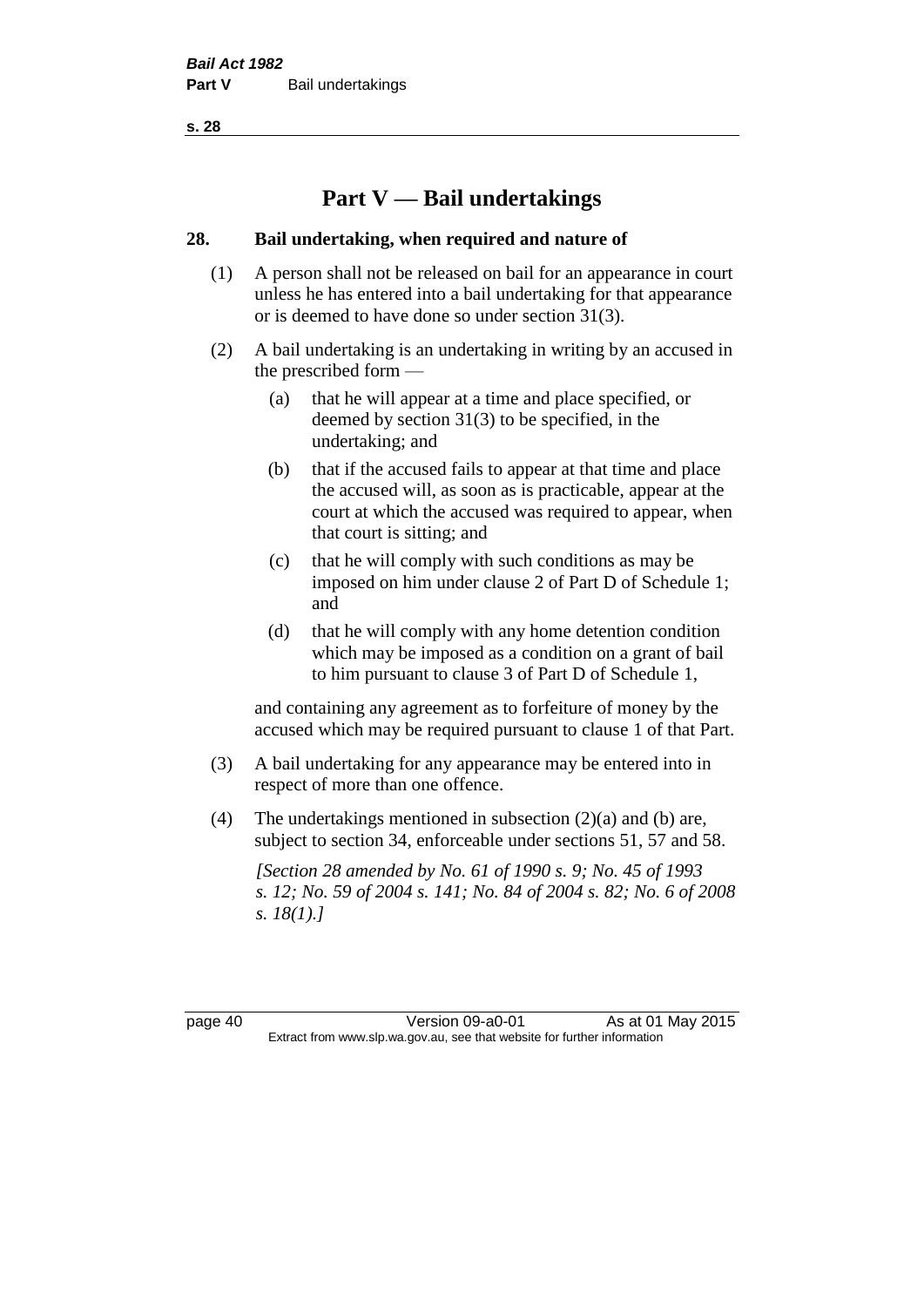#### **29. Before whom bail undertaking may be entered into**

A bail undertaking need not be entered into before the judicial officer or authorised officer who granted bail but may be entered into before any of the following persons —

- (a) a judicial officer;
- (b) a registrar of a court, other than a deputy registrar of the Magistrates Court or the Children's Court;
- (c) an authorised police officer;
- (d) an associate of a judge of the Supreme Court, the District Court or the Children's Court;
- (e) where the accused is in a lock-up or prison, any person for the time being in charge of the lock-up or prison;
- (f) where the accused is in a court custody centre, any person for the time being in charge of the centre who is approved for the purposes of this paragraph by the chief executive officer of the department of the Public Service principally assisting in the administration of the *Court Security and Custodial Services Act 1999*;
- (g) where the accused is a child, any authorised community services officer.

*[Section 29 amended by No. 15 of 1988 s. 11; No. 49 of 1988 s. 86; No. 2 of 1996 s. 61; No. 59 of 2004 s. 141; No. 84 of 2004 s. 82; No. 6 of 2008 s. 19.]* 

#### **30. Duties of person before whom bail undertaking is entered into**

- (1) The person before whom a bail undertaking is to be entered into by an accused shall before it is entered into —
	- $(a)$  either
		- (i) read it to the accused; or
		- (ii) be informed by the accused that the accused has read it; or
		- (iii) if necessary, have it translated to the accused; and

As at 01 May 2015 Version 09-a0-01 page 41 Extract from www.slp.wa.gov.au, see that website for further information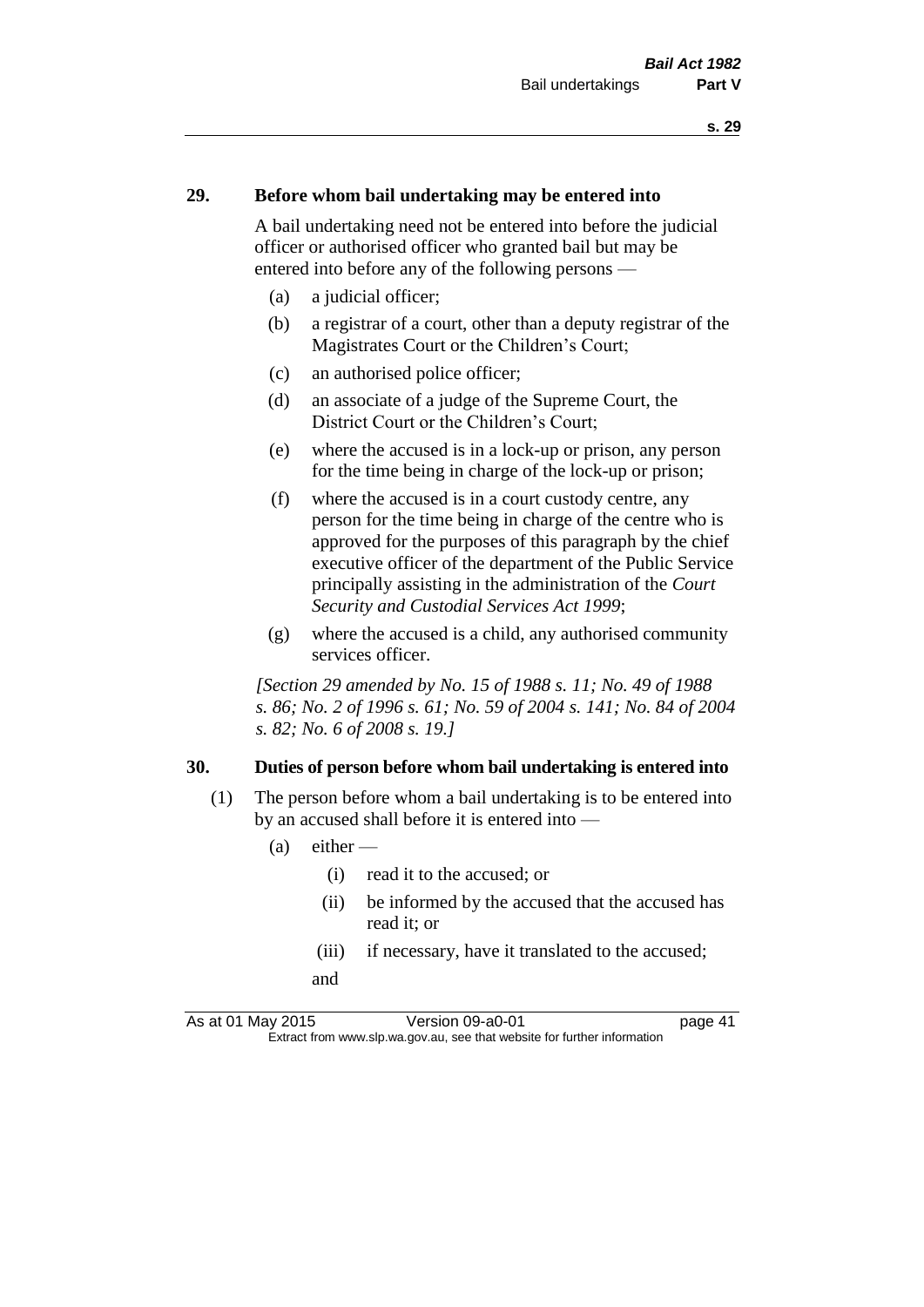(b) ensure that all conditions which are to be complied with before the release of the accused have been complied with.

- (2) The person before whom a bail undertaking is entered into by an accused shall give to him, or cause to be given to him —
	- (a) a copy of the bail undertaking as duly completed; and
	- (b) a notice in writing in the approved form showing
		- (i) his obligations pursuant to the undertaking; and
		- (ii) the consequences of his failure to comply with them.
- (3) The person before whom a bail undertaking is entered into by an accused shall enquire of the accused whether he requires the notice referred to in subsection (2)(b) to be read or translated to him and shall take such steps as are necessary to comply with any such requirement of the accused.

*[Section 30 inserted by No. 15 of 1988 s. 12; amended by No. 84 of 2004 s. 82; No. 6 of 2008 s. 20 and 43(3).]* 

### **31. Different time and place for appearance, substituting**

- (1) A different time or a different time and place may be substituted in accordance with this section for the time and place for appearance specified, or deemed by this section to be specified, in a bail undertaking.
- (2) A different time, or a different time and place, for the appearance by the accused may be substituted as mentioned in subsection  $(1)$  —
	- (a) upon an adjournment of proceedings at which the accused is present, by the judicial officer, if he has power to grant bail for that appearance, fixing a time and place for the resumed proceedings and notifying the accused orally thereof;
	- (b) upon an adjournment of proceedings from which the accused is absent for reasonable cause, by the judicial

page 42 Version 09-a0-01 As at 01 May 2015 Extract from www.slp.wa.gov.au, see that website for further information

**s. 31**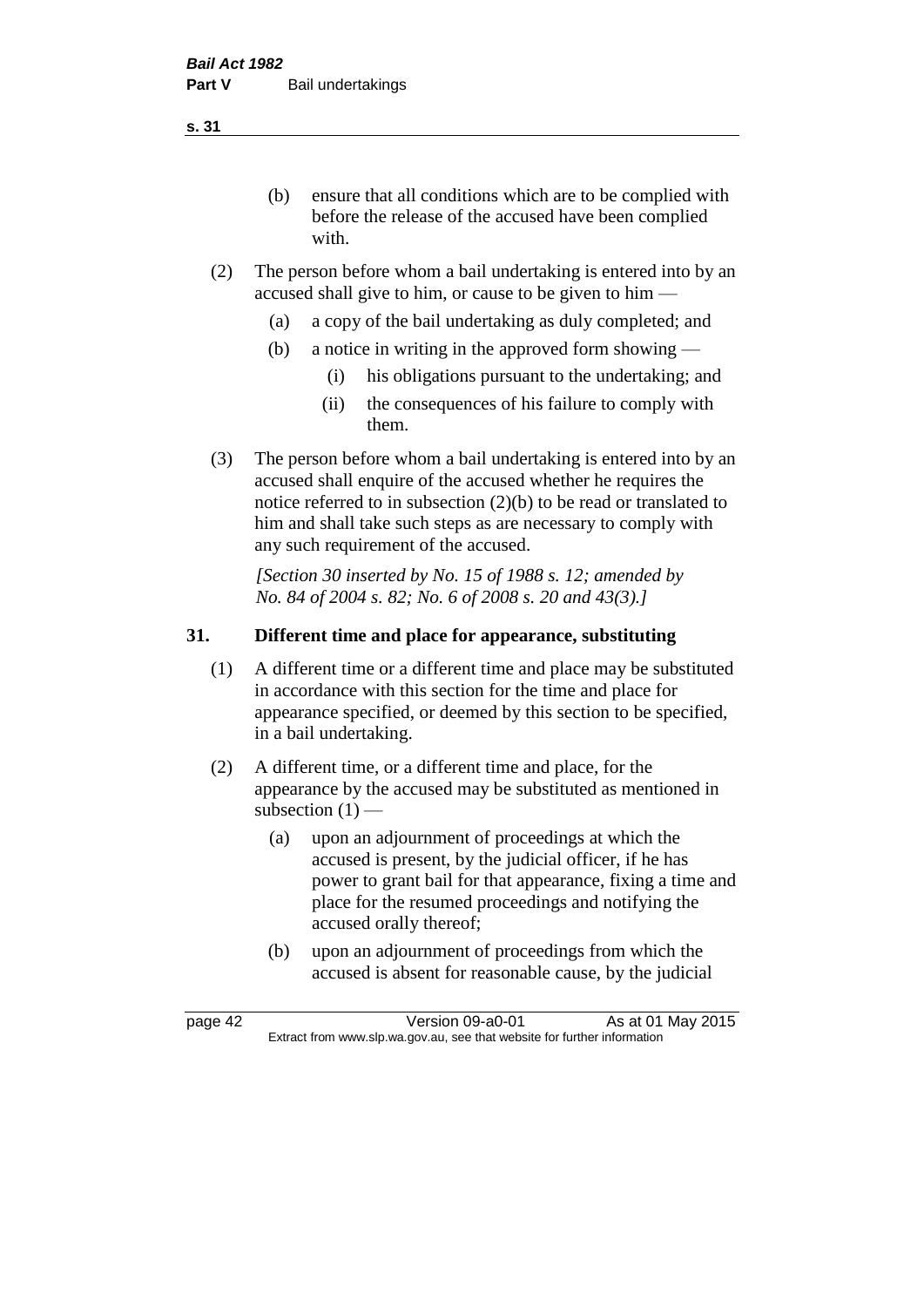officer, if he has power to grant bail for that appearance, fixing a time and place for the resumed proceedings and directing the registrar of the court to cause written notice of the time and place to be given to the accused;

- $(c)$  where
	- (i) a judge of the Supreme Court or a judge of the Children's Court has granted bail to an accused under section 15; and
	- (ii) a judicial officer, other than such a judge, has committed the accused to the Supreme Court,

by a judge of the Supreme Court or a judge of the Children's Court, as the case may require, notifying the accused orally, or directing the registrar of the court to cause written notice to be given to the accused of the time or time and place for the proceedings;

- (d) where  $-$ 
	- (i) a judge of the Supreme Court or a judge of the Children's Court has granted bail to an accused under section 15;
	- *[(ii) deleted]*
	- (iii) the judicial officer is satisfied that there has been no material change in the facts or circumstances which applied on the grant of bail,

by the judicial officer notifying the accused orally, or directing the registrar of the court to cause written notice to be given to the accused, of the time or time and place for the resumed proceedings;

(e) upon a committal to the Supreme Court or District Court, by a judicial officer, if he has power to grant bail for that appearance, fixing a specified day in a specified sitting or session of that court and directing the registrar of the court to cause written notice of the day to be given to the accused;

As at 01 May 2015 Version 09-a0-01 page 43 Extract from www.slp.wa.gov.au, see that website for further information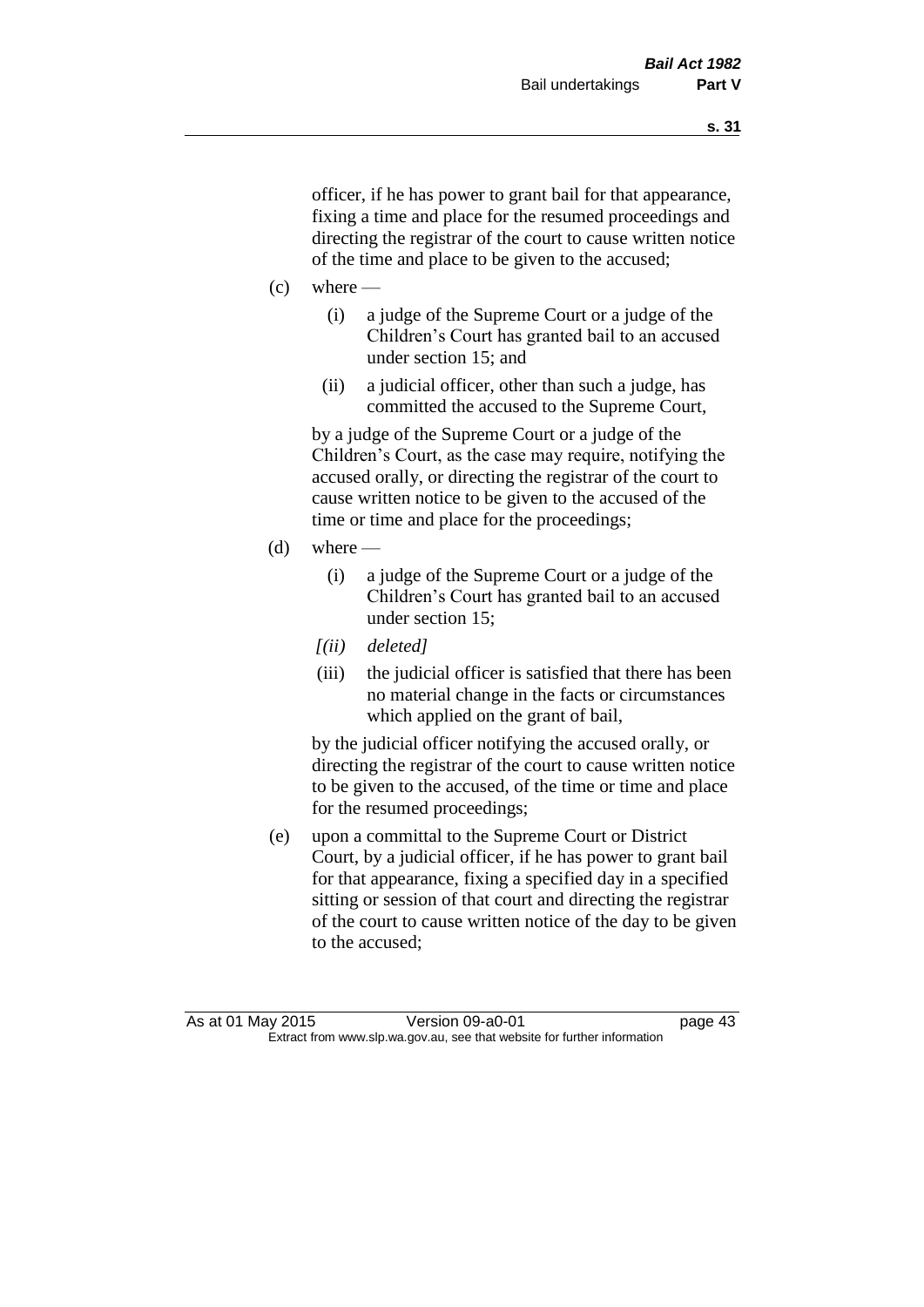(f) where an accused has been committed for trial in the Supreme Court or the District Court in a specified sitting or session thereof or on a specified day in a specified sitting or session thereof, by an officer of the court, or a person authorised under subsection (5), fixing a time for the trial in that sitting or session and causing written notice of the time to be given to the accused;

- (g) if the parties agree to a different time or a different time and place for the proceedings, by an officer of the court giving written notice thereof to the accused.
- (3) Where a different time or a different time and place is notified to an accused pursuant to subsection (2) the bail undertaking shall be deemed to be amended to specify that time or that time and place for appearance, and the terms and conditions thereof shall continue to apply as so amended as if the accused had entered into the bail undertaking in that form.
- (4) Where the power in subsection (2)(b) is exercised upon an adjournment of proceedings the right of the accused to be at liberty under section 11(1) does not lapse by reason only that there is an interval between the adjournment of the proceedings and the time when he is notified of the time and place for the resumed proceedings.
- (5) The Chief Justice, in respect of committals to the Supreme Court, and the Chief Judge, in respect of committals to the District Court, may authorise a person or persons, by name or office, to perform the functions referred to in subsection (2)(f).

*[Section 31 amended by No. 15 of 1988 s. 13; No. 49 of 1988 s. 87; No. 27 of 2002 s. 21; No. 59 of 2004 s. 141; No. 84 of 2004 s. 82; No. 6 of 2008 s. 21(1) and (2).]* 

#### **31A. Conditions on bail, amending during trial**

 $(1)$  In this section —

*amendment* means an addition, variation or cancellation under subsection (2);

page 44 Version 09-a0-01 As at 01 May 2015 Extract from www.slp.wa.gov.au, see that website for further information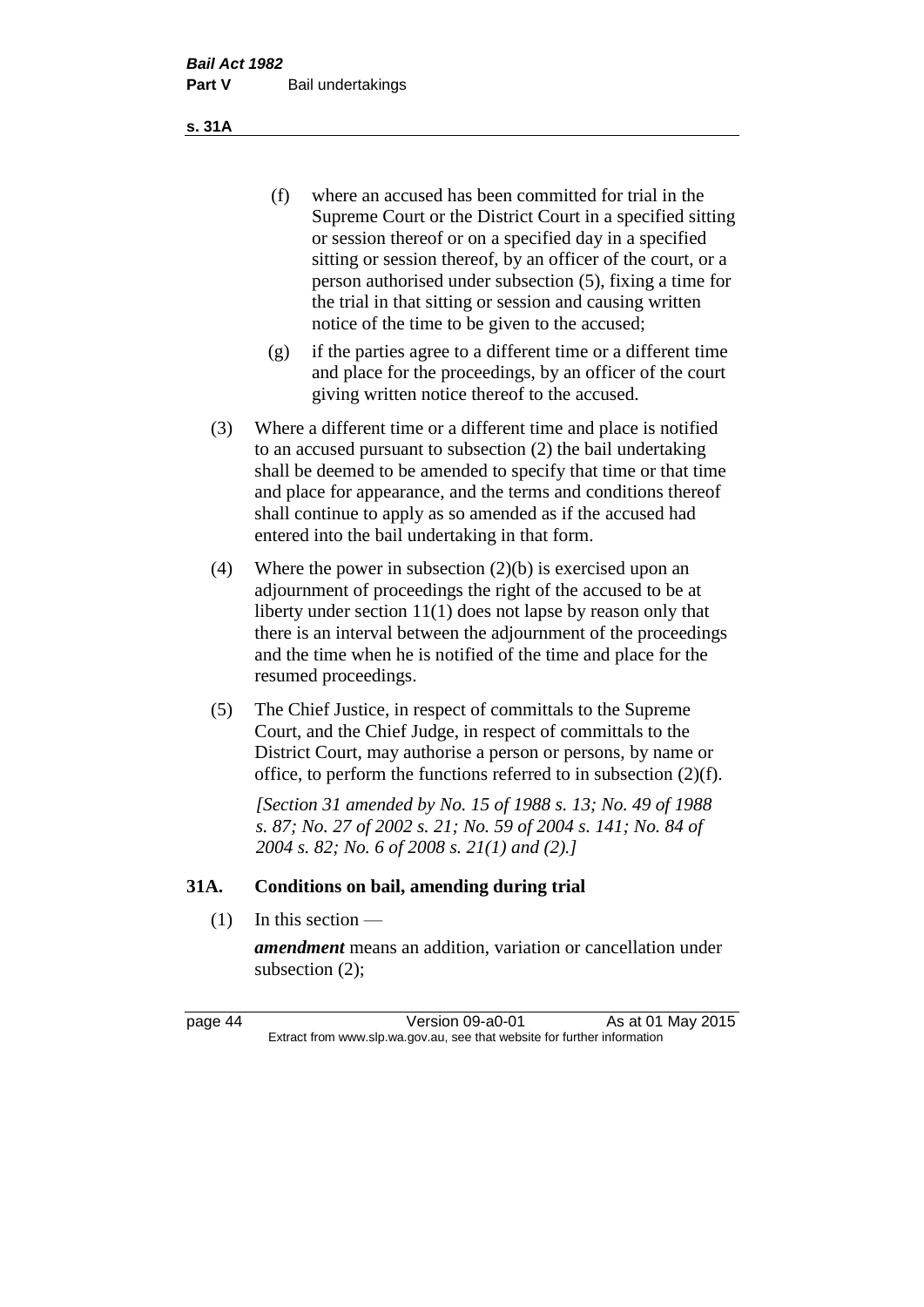*trial* means that part of proceedings for an offence when evidence is being received by the court in respect of the offence and also extends to any time when —

- (a) legal argument is being heard; or
- (b) a judicial officer or a jury is deliberating.

#### $(2)$  Where —

- (a) an accused has been granted bail for the accused's appearance for trial for an offence; and
- (b) the trial extends beyond one day,

a judicial officer who grants bail for the next appearance by exercising the power in section  $31(2)(a)$  may also do one or more of the following —

- (c) add any condition to the extent that is authorised by clause 2 or 3 of Part D of Schedule 1;
- (d) vary a condition to that extent;
- (e) cancel a condition.
- (3) A judicial officer who adds, varies or cancels a condition under subsection (2) shall cause an officer of the court —
	- (a) to endorse the amendment on the accused's copy of the bail undertaking or, if that copy is not available for endorsement, to give written notice of the amendment to the accused; and
	- (b) to endorse on a file copy of the undertaking a certificate as to the amendment and the action taken under paragraph (a).
- (4) If the judicial officer considers that the amendment is of a minor nature, the judicial officer may, for the purposes of section 44(4), cause the officer of the court to include a statement to that effect in the endorsement or notice under subsection (3)(a) and the certificate under subsection (3)(b).

As at 01 May 2015 Version 09-a0-01 page 45 Extract from www.slp.wa.gov.au, see that website for further information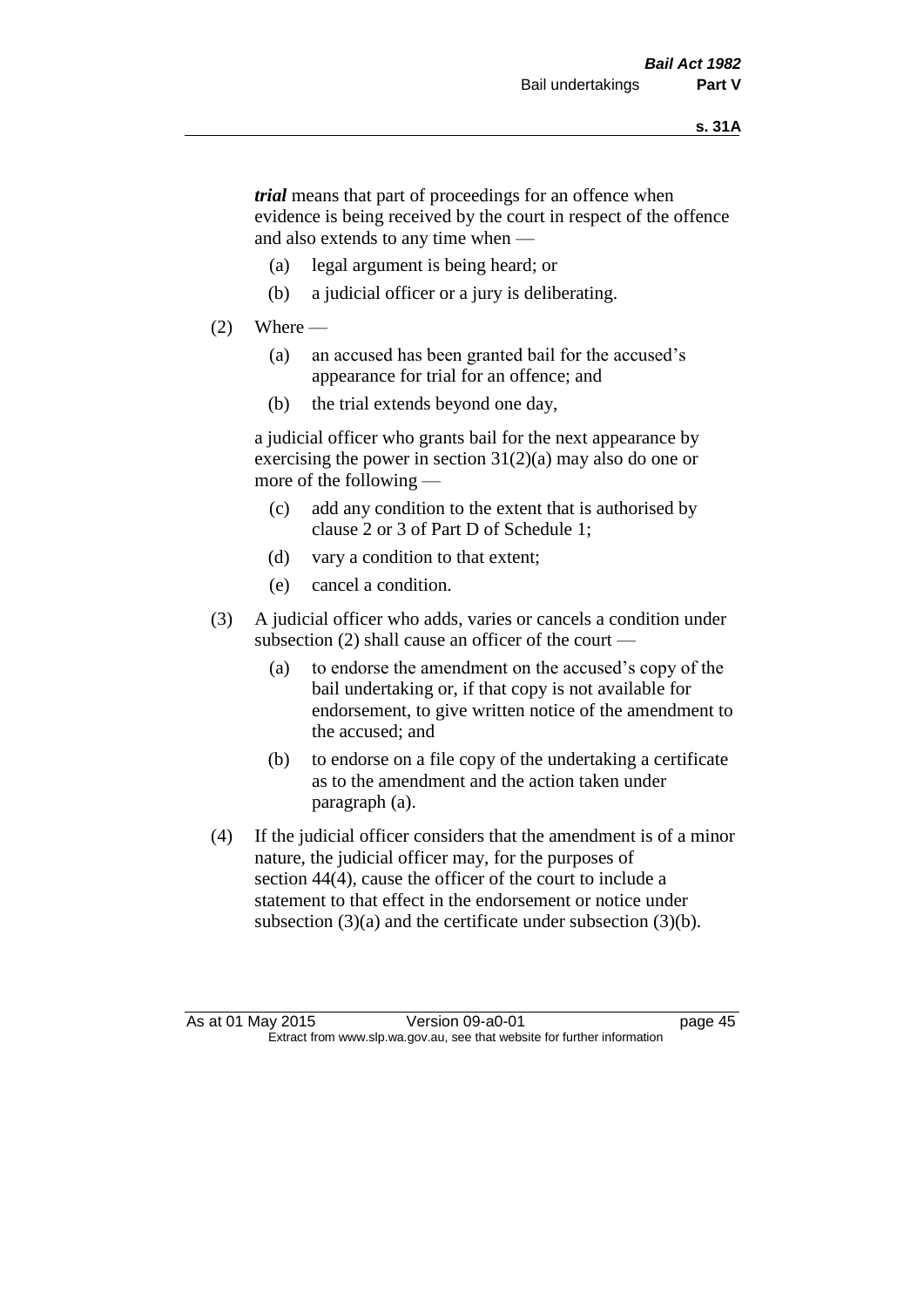- (5) When action is taken under subsection  $(3)(a)$ 
	- (a) the bail undertaking is to be regarded as having been amended as provided in the endorsement or notice, as the case requires; and
	- (b) the terms and conditions of the bail undertaking continue to apply as so amended as if the accused had entered into the bail undertaking in that form.
- (6) In any proceedings an endorsement on a copy of a bail undertaking referred to in subsection (3)(b) purporting to be a certificate referred to in that paragraph is evidence of the matters appearing in it without proof of the signature of the person who made the endorsement.

*[Section 31A inserted by No. 6 of 2008 s. 22(1).]*

#### **32. Notices under s. 31, service and proof of**

- (1) A written notice to an accused under section  $31(2)$ 
	- (a) shall be given to the accused personally; or
	- (b) shall be sent to the accused by post to the accused's address appearing in the records of the court; or
	- (c) in urgent cases or with the accused's consent, shall be provided to the accused by electronic means in accordance with the regulations.
- (2) A person who gives, sends or provides a notice in accordance with subsection (1) shall endorse on a file copy of the notice a certificate showing —
	- (a) that the person has done so; and
	- (b) the time of doing so.
- (3) If a notice is sent by post under subsection  $(1)(b)$ , the notice is to be presumed, unless the contrary is shown, to have been received at the time when, in the ordinary course of events, it would have been delivered.

page 46 Version 09-a0-01 As at 01 May 2015 Extract from www.slp.wa.gov.au, see that website for further information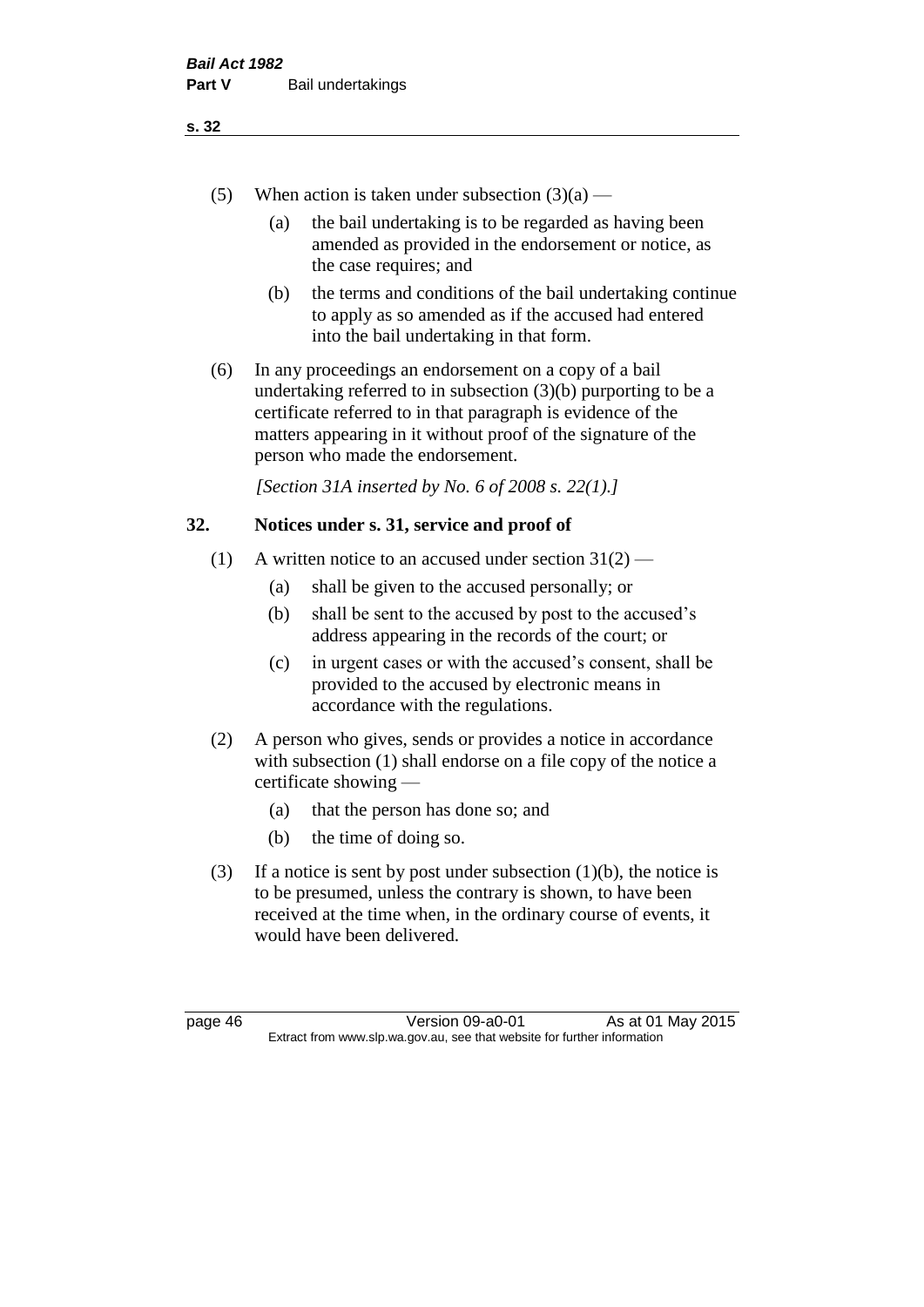- (4) The judicial officer who under section  $31(2)(a)$  notifies an accused of the time and place for resumed proceedings shall cause to be endorsed on the accused's bail undertaking a certificate showing details of such time and place and that the accused has been notified of them.
- (5) In any proceedings
	- (a) a document purporting to be a copy of a notice referred to in subsection (1) shall be evidence of the terms of the notice; and
	- (b) an endorsement
		- (i) on a copy of a notice referred to in subsection (2); or
		- (ii) on a bail undertaking,

purporting to be a certificate referred to in subsection (2) or (4) is evidence of the matters appearing in it without proof of the signature of the person who made the endorsement.

*[Section 32 amended by No. 74 of 1984 s. 12; No. 84 of 2004 s. 82; No. 6 of 2008 s. 23(1)-(3); No. 20 of 2013 s. 27.]* 

### **33. Judicial officer may order accused to enter into bail undertaking**

- (1) Where bail is granted to an accused by a judicial officer, whether with or without any condition being attached thereto, and the accused fails or refuses to enter into a bail undertaking in terms of the grant, the judicial officer who granted bail may, subject to subsection (3), order that the accused enter into the bail undertaking within such time as he may specify.
- (2) If an accused does not comply with an order under subsection (1), the judicial officer may, subject to subsection (3), further order that a bail undertaking, in such form as the judicial officer may approve, shall be deemed to have been entered into by the accused on the date of such further order, and thereupon that undertaking shall be treated as

As at 01 May 2015 Version 09-a0-01 Page 47 Extract from www.slp.wa.gov.au, see that website for further information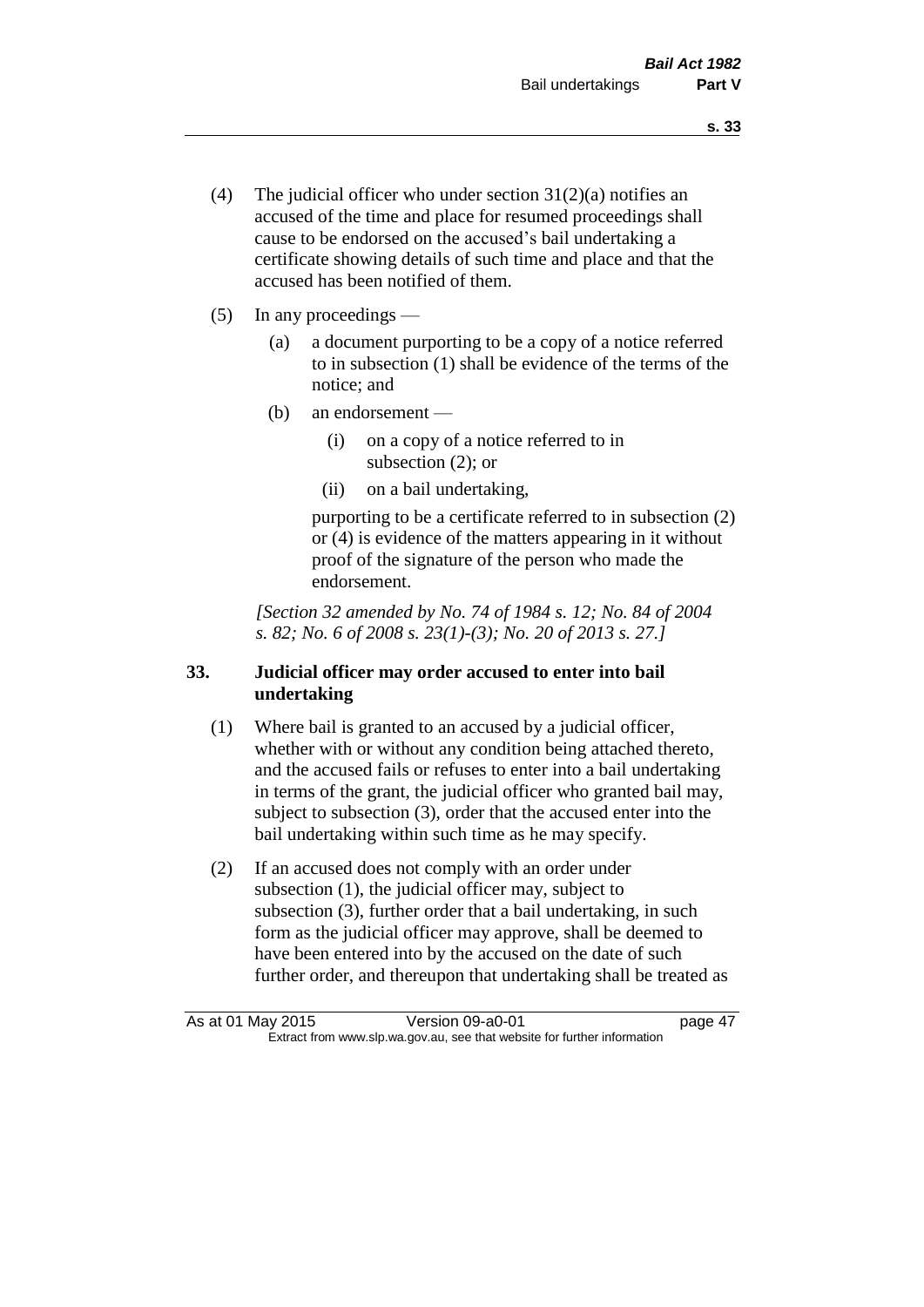if it had been duly entered into by the accused for the purposes of this Act.

- (3) A judicial officer shall not
	- (a) make an order under subsection (2) unless he has personally informed the accused of the terms and effect of the order made under subsection (1);
	- (b) exercise any of the powers conferred on him by this section unless he is satisfied that the accused has the capacity to enter into and comply with the undertaking.

*[Section 33 amended by No. 84 of 2004 s. 82.]* 

#### **34. When bail undertaking ceases to have effect**

A bail undertaking ceases to have effect —

- (a) upon the revocation of bail under section 55;
- (b) upon the death of the accused, but only if no order has been made under section 57;
- (c) subject to section 31, upon the appearance in court by the accused as required by his bail undertaking;
- (d) upon the discharge of the accused according to law from any further proceedings for the offence, or all of the offences, to which the bail undertaking relates;
- (e) during any period before the time at which the accused is required to appear in court when he is in custody for any other offence or reason.

*[Section 34 amended by No. 84 of 2004 s. 82.]* 

page 48 Version 09-a0-01 As at 01 May 2015 Extract from www.slp.wa.gov.au, see that website for further information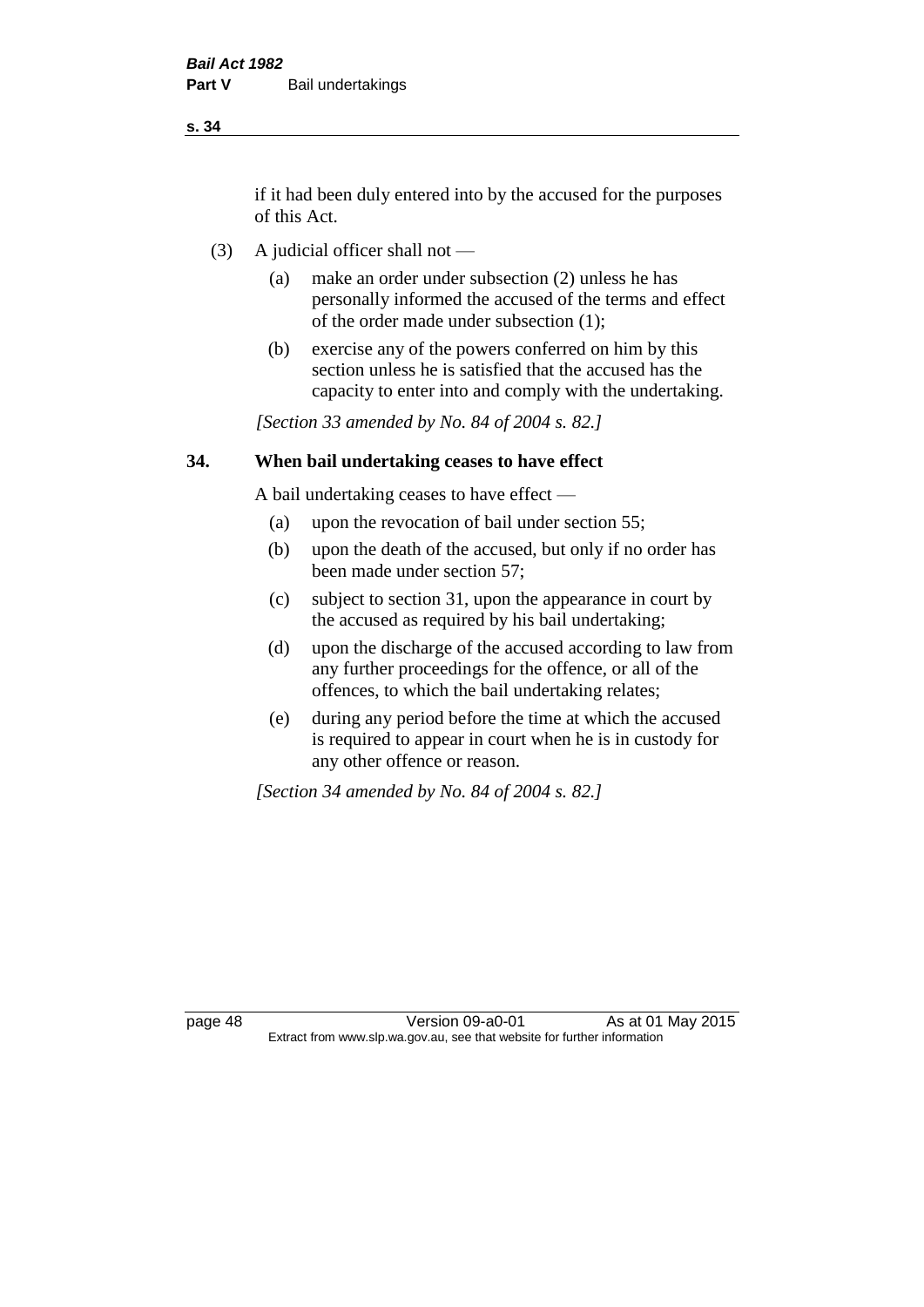# **Part VI — Sureties and surety undertakings**

#### **35. Surety and surety undertaking**

- (1) A surety is a person who, as a condition of the grant of bail to an accused, enters into a surety undertaking, that is to say, undertakes in writing that he will, subject to this Act, forfeit a specified amount of money if the accused fails to comply with any requirement of his bail undertaking mentioned in section  $28(2)(a)$  and (b).
- (2) A surety is required to be approved under section 40.
- (3) A forfeiture of money by a surety as mentioned in subsection (1) is enforceable as provided in section 49 but not otherwise.

*[Section 35 amended by No. 84 of 2004 s. 82; No. 6 of 2008 s. 18(3).]* 

#### **36. Sureties, who may approve**

- (1) The decision whether an applicant should be approved as a surety in any case is to be made —
	- (a) by a person referred to in section 29(a) to (d); or
	- (b) where the accused to whom bail has been granted is in prison, by a person for the time being in charge of the prison; or
	- (c) where the accused to whom bail has been granted is a child, by an authorised community services officer.
- (2) A judicial officer when granting bail to an accused subject to a requirement for a surety or sureties may make an order as to -
	- (a) the giving of notice to the prosecutor of an application for approval of any surety; or
	- (b) the person or persons who are to, or may, approve any surety,

and subsection (1) has effect subject to any such order. *[Section 36 inserted by No. 6 of 2008 s. 24(1).]*

As at 01 May 2015 Version 09-a0-01 Page 49 Extract from www.slp.wa.gov.au, see that website for further information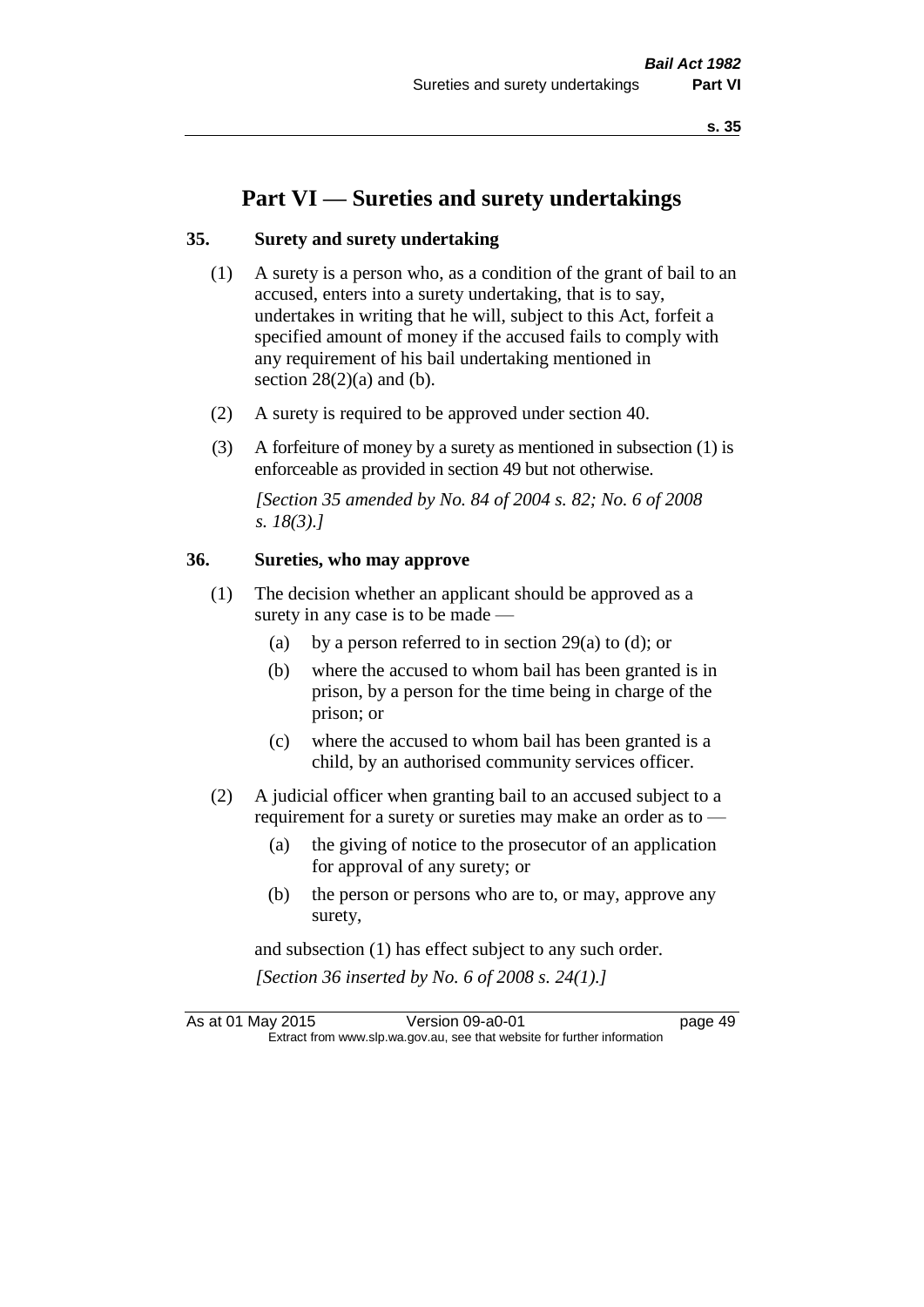#### **37. Proposed surety to receive certain information and form**

- (1) Whenever a surety approval officer is called upon to decide whether an applicant should be approved as a surety, he shall ensure that the applicant is, or has been, given —
	- (a) a duly completed notice in the prescribed form showing details of the terms and conditions on which bail has been granted to the accused in whose case the surety is required; and
	- (b) such information in writing as to the effect of this Act in relation to the rights, obligations and liabilities of sureties as is prescribed for the purposes of this paragraph; and
	- (c) a prescribed form of declaration for completion designed to disclose to the surety approval officer all information relevant to the decision.
- (2) Before he makes his decision, the surety approval officer shall ensure that the applicant furnishes to him the declaration referred to in subsection (1)(c) duly completed.

*[Section 37 amended by No. 84 of 2004 s. 82; No. 6 of 2008 s. 24(4), (5) and 25; No. 20 of 2013 s. 28.]* 

#### **38. Persons disqualified from being sureties**

- (1) A person is not qualified to be approved as a surety if  $-$ 
	- (a) he is under 18 years of age; or
	- (b) subject to subsection (2), the value of his assets, after provision is made for his debts and liabilities, is less than the amount which he might become liable to forfeit under his proposed surety undertaking; or
	- (c) there are reasonable grounds for believing that he has been, or will be, indemnified by any person against any forfeiture referred to in paragraph (b).

page 50 Version 09-a0-01 As at 01 May 2015 Extract from www.slp.wa.gov.au, see that website for further information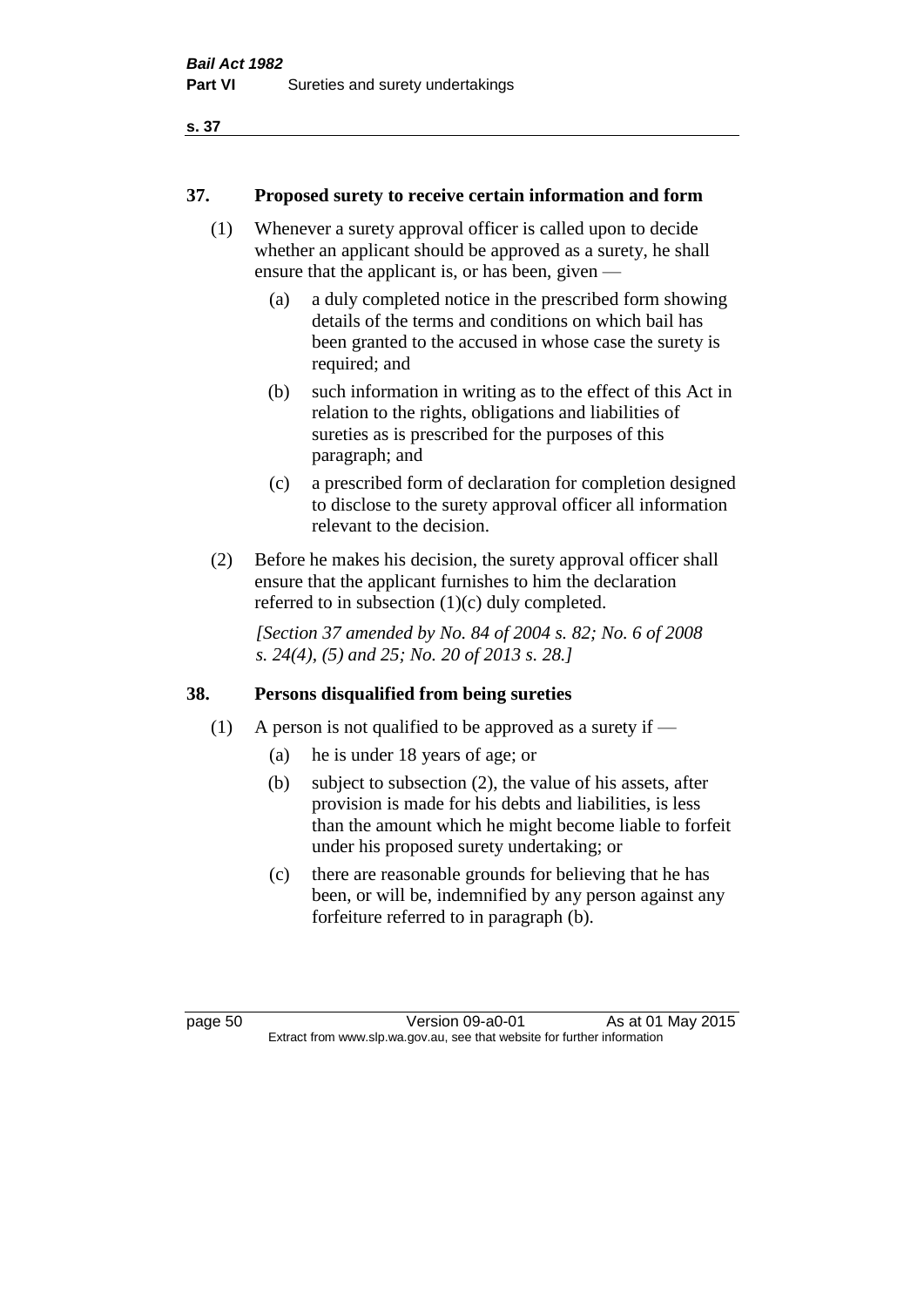(2) Subsection (1)(b) does not apply where the applicant for approval is required to give security sufficient to cover the amount which he might become liable to forfeit.

### **39. Matters to be regarded when approving sureties**

In determining whether an applicant is suitable to be a surety a surety approval officer shall have regard to all matters which appear to him to be relevant including, as well as any others, the following —

- (a) the character and antecedents of the applicant; and
- (b) his proximity to or connection with the accused, whether by kinship, place of residence or otherwise; and
- (c) his ability to pay, or give security for, the amount which he might become liable to forfeit under his proposed surety undertaking, without excessive hardship to himself or his dependants.

*[Section 39 amended by No. 84 of 2004 s. 82; No. 6 of 2008 s. 24(4).]* 

### **40. Decision on application by proposed surety**

- (1) Upon receipt of the duly completed declaration referred to in section  $37(1)(c)$ , the surety approval officer shall, after making any enquiries which he thinks desirable, make a decision, as soon as is practicable, either to approve or not to approve of the applicant as a surety in that case.
- (2) If the surety approval officer does not approve of the applicant as a surety he shall record the reasons for his doing so and inform the applicant and the accused thereof, or cause them to be so informed.

*[Section 40 amended by No. 15 of 1988 s. 15; No. 84 of 2004 s. 82; No. 6 of 2008 s. 24(5).]*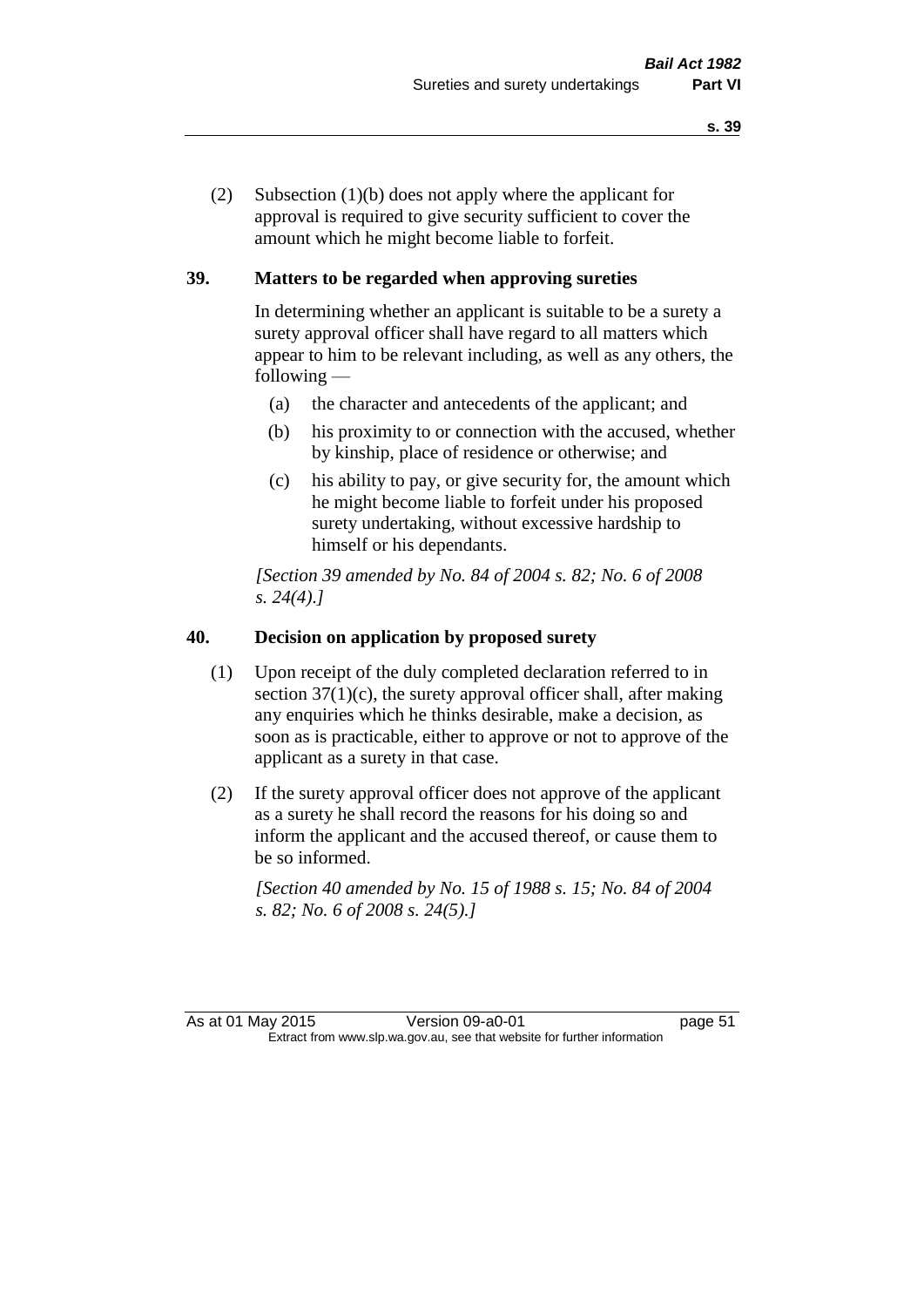```
s. 41
```
#### **41. Finality of decision to refuse approval of surety**

- (1) A decision by a surety approval officer not to approve of the applicant as a surety is final unless the applicant becomes entitled to re-apply under subsection (2).
- (2) An applicant who is refused approval as a surety may re-apply for approval to the surety approval officer who made that decision, or if that officer is absent or unavailable to another surety approval officer, on the ground that —
	- (a) new facts have been discovered, new circumstances have arisen or the circumstances have changed since he was refused approval; or
	- (b) he failed to adequately present his case for approval on his previous application,

and the provisions of this Act, except section 37, shall, with necessary modifications, apply to any such further application and the decision thereon.

*[Section 41 amended by No. 6 of 2008 s. 24(3) and (4).]*

#### **42. Before whom surety undertaking may be entered into**

A surety undertaking need not be entered into before the surety approval officer who approved the surety but may be entered into before any person before whom the accused for whose appearance the surety is approved might enter into his bail undertaking under section 29.

*[Section 42 amended by No. 84 of 2004 s. 82; No. 6 of 2008 s. 24(5).]* 

#### **43. Duties of person before whom surety undertaking is entered into**

A person before whom a surety undertaking is to be entered into —

- $(a)$  shall
	- (i) read to the surety; or

page 52 Version 09-a0-01 As at 01 May 2015 Extract from www.slp.wa.gov.au, see that website for further information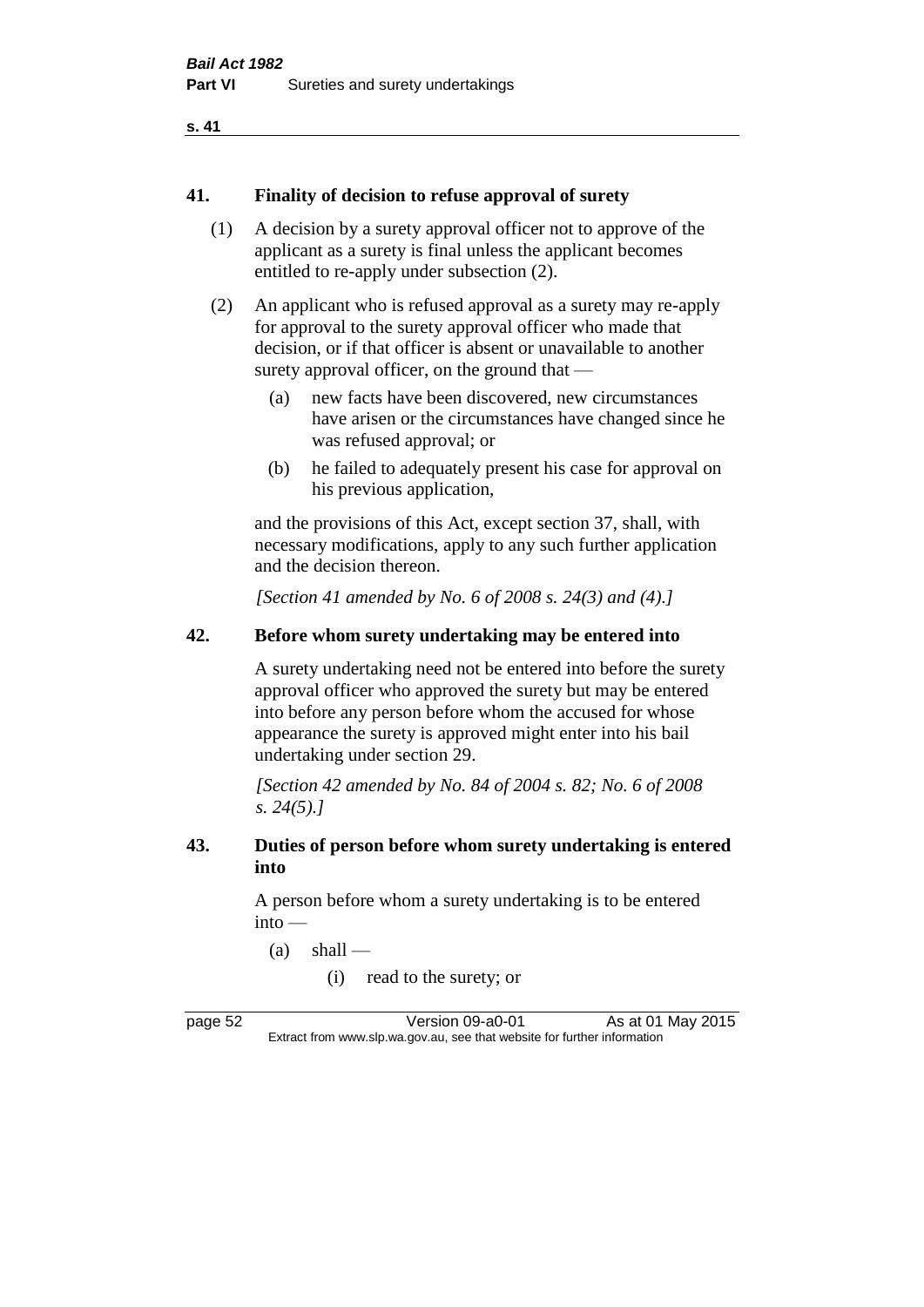- (ii) be informed by the surety that he has read; or
- (iii) if necessary, have translated to the surety,

the documents described in section  $37(1)(a)$  and (b), and the surety undertaking, before the surety enters into the undertaking; and

- (b) shall ensure that all conditions which are to be complied with by the surety have been complied with before the surety enters into his undertaking; and
- (c) shall give to the surety a copy of his surety undertaking as duly completed.

*[Section 43 amended by No. 74 of 1984 s. 13.]* 

#### **43A. Entering into surety undertaking where proposed surety interstate**

 $(1)$  In this section —

*proposed surety* means a person who is to enter into a surety undertaking;

*relevant official* means the person before whom the surety undertaking is to be entered into or was entered into, as the case requires;

*video link* means facilities (including closed circuit television) that enable, at the same time —

- (a) the relevant official to see and hear the proposed surety; and
- (b) the proposed surety to see and hear the relevant official.
- (2) This section applies if a proposed surety is in another State or a Territory.
- (3) The relevant official may comply with section 43(a) and (b) by means of a video link.
- (4) The relevant official may provide the surety undertaking to the proposed surety for completion by providing it by electronic means in accordance with the regulations.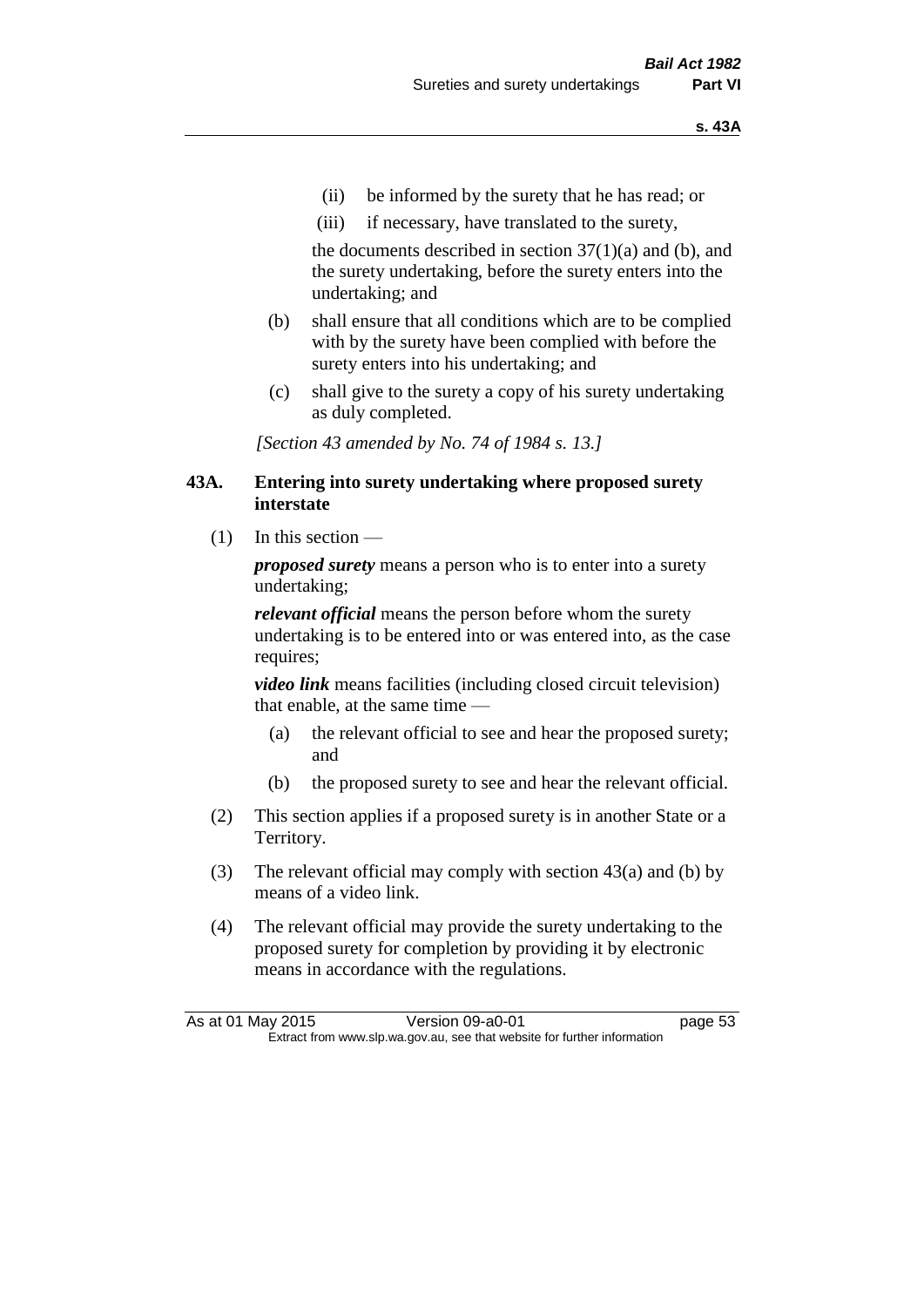- (5) The proposed surety may enter into the surety undertaking by providing the completed surety undertaking to the relevant official by electronic means in accordance with the regulations.
- (6) If the surety undertaking is provided by electronic means under subsection (4) or (5), any requirement for the proposed surety or the relevant official to sign it is to be taken to have been complied with if the full name of the proposed surety or the relevant official, as the case requires, appears in the appropriate place in the undertaking.
- (7) The relevant official may comply with section 43(c) by providing a copy of the surety undertaking (as duly completed) to the surety by electronic means in accordance with the regulations.
- (8) A surety undertaking that is entered into in accordance with this section is to be taken to have been entered into before the relevant official.
- (9) In any proceedings a document purporting to be a copy of a surety undertaking and purporting to be certified by the relevant official to be a copy of a surety undertaking entered into in accordance with this section is evidence of the surety undertaking without proof of the signature of the relevant official.

*[Section 43A inserted by No. 6 of 2008 s. 26; amended by No. 20 of 2013 s. 29.]*

# **44. When surety undertaking extends to different time or different time and place substituted under s. 31**

- (1) A surety undertaking does not extend to the failure by the accused to appear at a different time or a different time and place substituted pursuant to section 31 unless —
	- (a) the surety undertaking contains a provision stating that it does so extend and, where applicable under subsection (5), the surety has received notice as mentioned in that subsection; or

page 54 Version 09-a0-01 As at 01 May 2015 Extract from www.slp.wa.gov.au, see that website for further information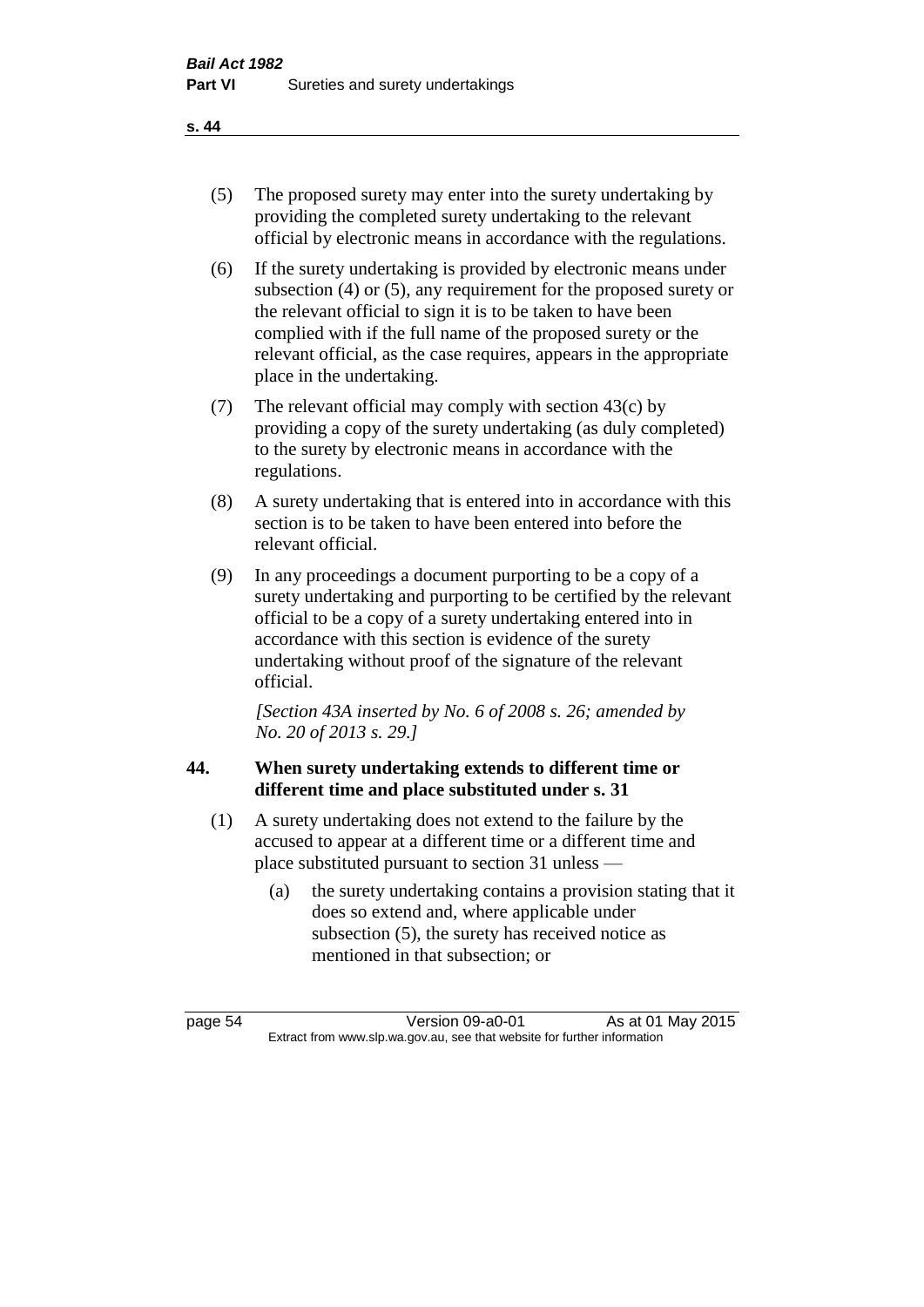- (b) subsection (2) applies.
- (2) A surety undertaking extends to the failure by the accused to appear at a different time substituted pursuant to section 31 during a trial if, at the option of the surety, the undertaking contains a provision stating —
	- (a) that it does so extend; and
	- (b) the effect of subsection (4).
- (3) In subsection  $(2)$  —

*trial* means that part of proceedings for an offence when evidence is being received by the court in respect of the offence and also extends to any time when —

- (a) legal argument is being heard; or
- (b) a judicial officer or a jury is deliberating.
- (4) Subsection (2) applies despite any amendment as defined in section 31A(1) if the endorsement or notice under section 31A(3)(a) in respect of the amendment includes a statement referred to in section 31A(4).
- (5) A surety undertaking may, at the option of the surety, also contain a provision stating that where —
	- (a) a different time or a different time and place for the accused's appearance is substituted pursuant to section 31; and
	- (b) subsection (2) does not apply,

the surety's liability only arises if the surety is given notice, as soon as is practicable, of the different time or the different time and place.

(6) Where, by operation of this section, a surety undertaking would extend to the failure by the accused to appear at a different time or a different time and place substituted pursuant to section 31, that extension is not affected by a reduction in the number of offences to which the accused's bail undertaking relates.

*[Section 44 inserted by No. 6 of 2008 s. 27(1).]*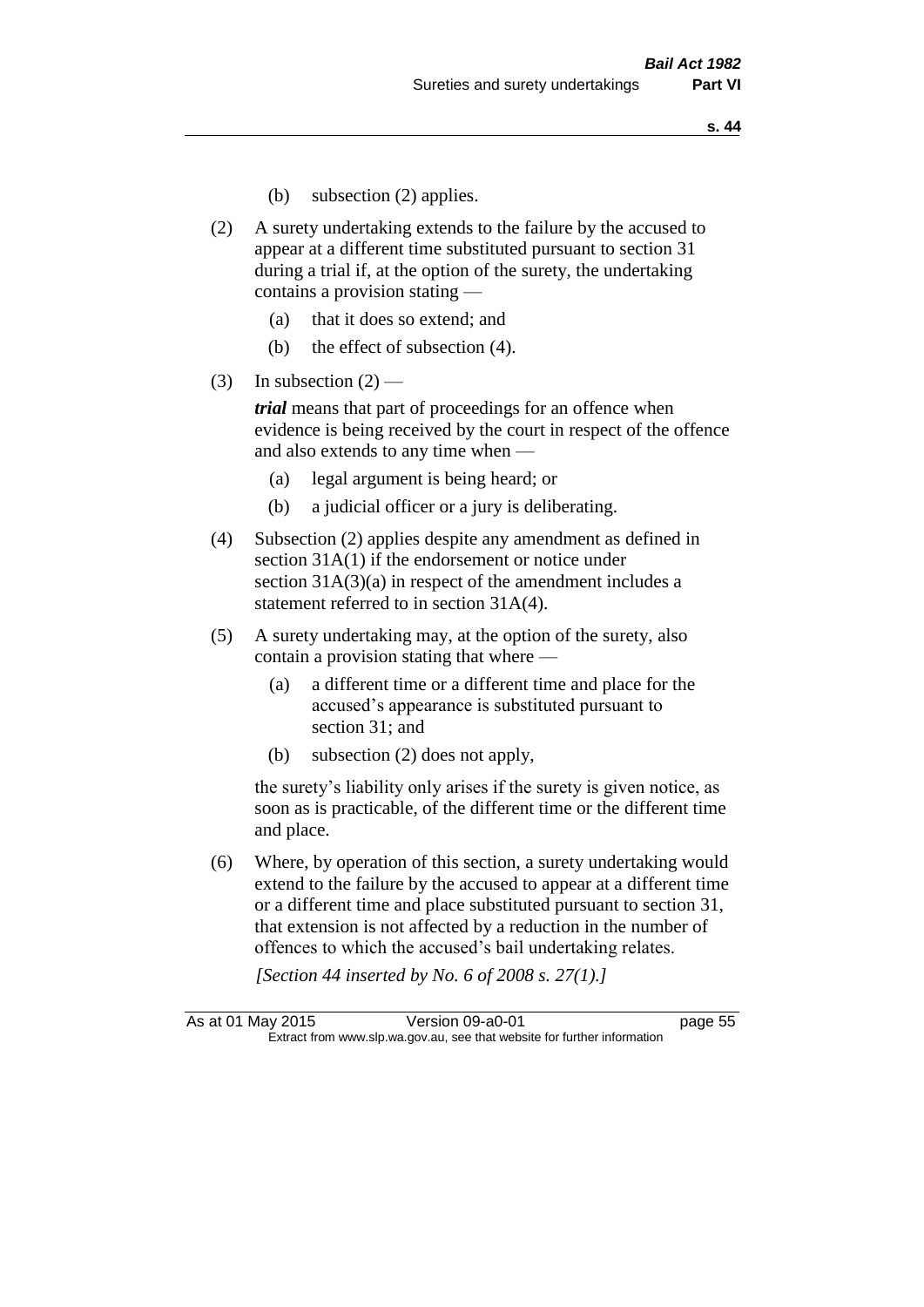```
s. 45
```
#### **45. Notices under s. 44, service and proof of**

- (1) For the purposes of section 44(5) notice to a surety may be given —
	- (a) orally to the surety by the judicial officer when he fixes a time and place for the proceedings or the resumed proceedings; or
	- (b) in the approved form to the surety personally; or
	- (c) by a person authorised under subsection  $(5)$ 
		- (i) sending or causing to be sent the approved form to the surety by post to the surety's address appearing in the records of the court; or
		- (ii) in urgent cases or with the surety's consent, providing or causing to be provided the approved form to the surety by electronic means in accordance with the regulations.
- (2) A person who gives a notice in accordance with subsection  $(1)(b)$  or  $(c)$  shall endorse on a file copy of the notice a certificate showing —
	- (a) that the person has done so; and
	- (b) the time of doing so.
- (2a) If a notice is sent by post under subsection  $(1)(c)$ , the notice is to be presumed, unless the contrary is shown, to have been received at the time when, in the ordinary course of events, it would have been delivered.
- (3) A judicial officer who, under subsection  $(1)(a)$ , notifies a surety of the time and place for the proceedings or the resumed proceedings shall cause to be endorsed on a file copy of the surety's undertaking a certificate showing details of such time and place and that the surety has been notified of them.
- (4) In any proceedings
	- (a) a document purporting to be a copy of a notice referred to in section 44(5) shall be evidence of the terms of the notice; and

| page 56 |  |
|---------|--|
|---------|--|

Version 09-a0-01 As at 01 May 2015 Extract from www.slp.wa.gov.au, see that website for further information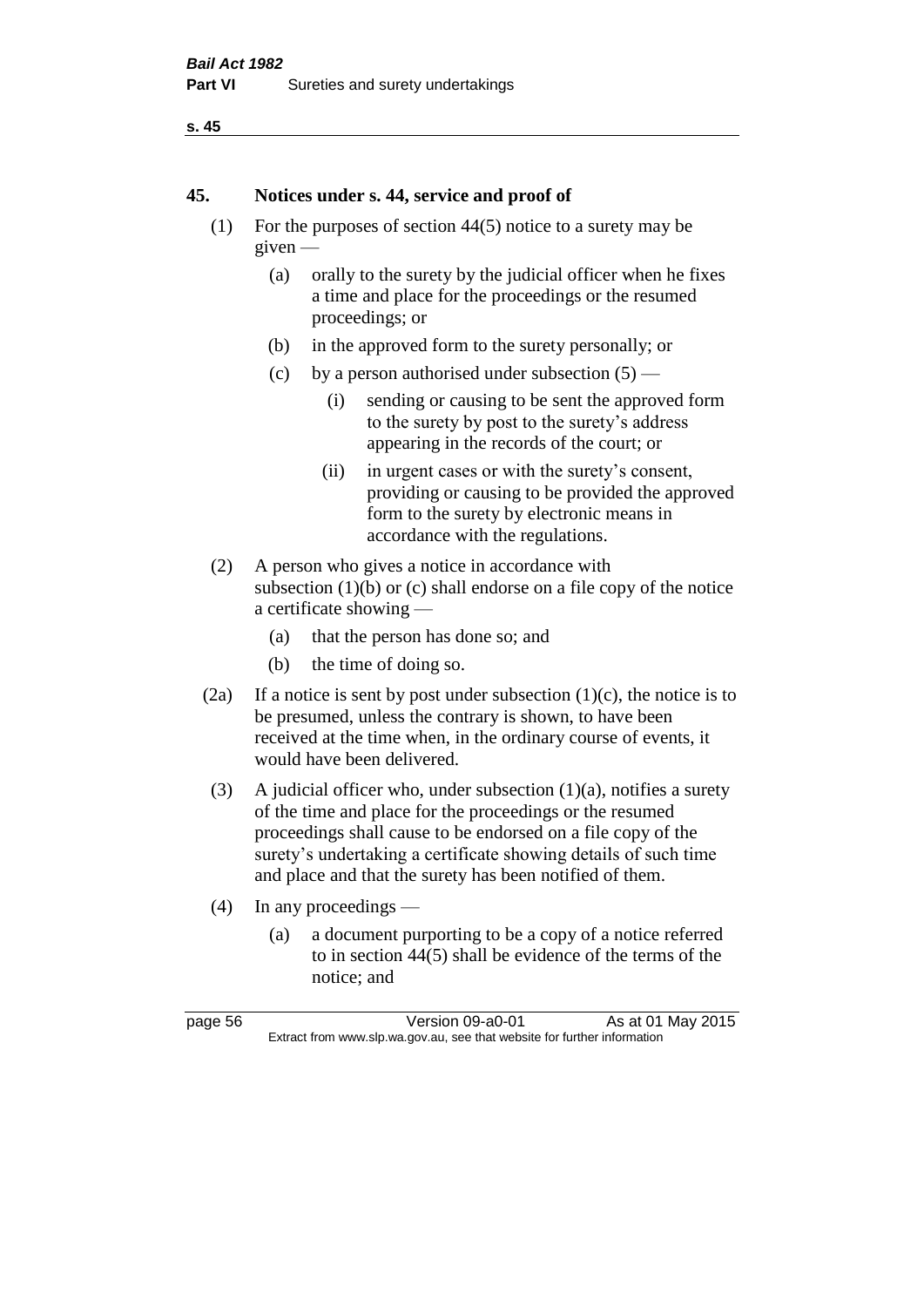- (b) an endorsement
	- (i) on a file copy of a notice given under subsection  $(1)(b)$  or  $(c)$  purporting to be a certificate referred to in subsection (2); or
	- (ii) on a file copy of a surety undertaking purporting to be a certificate referred to in subsection (3),

is evidence of the matters appearing in the certificate without proof of the signature of the person who made the endorsement.

- (5) A registrar of the court, other than a deputy registrar of the Magistrates Court or the Children's Court, is an authorised person for the purposes of subsection  $(1)(c)$  and in addition —
	- (a) in respect of committals to the Supreme Court, the Chief Justice; and
	- (b) in respect of committals to the District Court, the Chief Judge,

may authorise a person or persons, by name or office, to perform the function referred to in subsection  $(1)(c)$ .

*[Section 45 amended by No. 74 of 1984 s. 15; No. 59 of 2004 s. 141; No. 6 of 2008 s. 28(1)-(5); No. 20 of 2013 s. 30.]* 

#### **46. Surety's power to arrest accused**

- (1) A surety may arrest an accused for whose appearance in court he has entered into a surety undertaking if the surety has reasonable grounds to believe that —
	- (a) the accused
		- (i) is not likely to comply with the requirements of his bail undertaking mentioned in section  $28(2)(a)$  or (b); or
		- (ii) is, or has been, in breach of any condition of his bail undertaking mentioned in section 28(2)(c); or

As at 01 May 2015 Version 09-a0-01 Page 57 Extract from www.slp.wa.gov.au, see that website for further information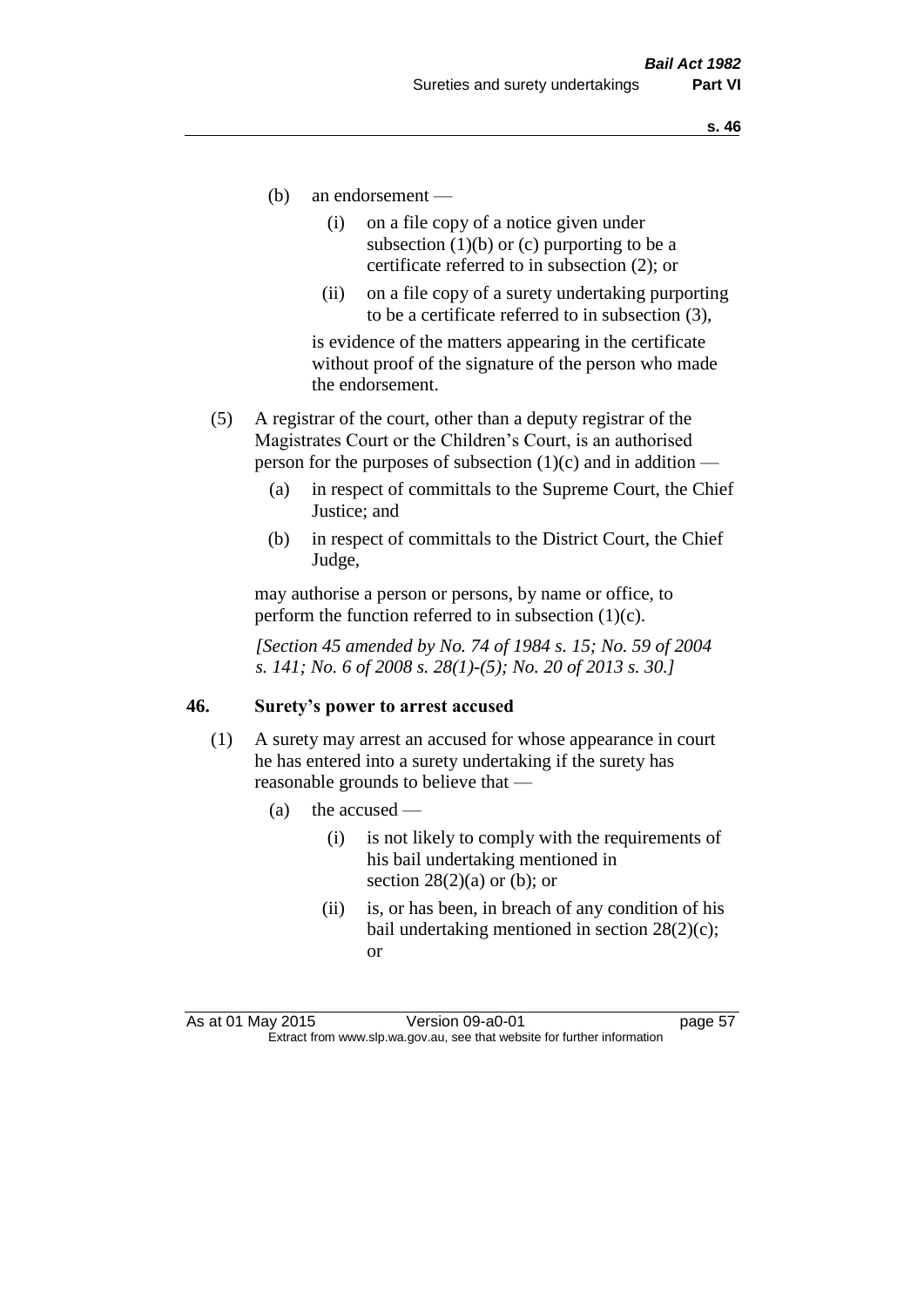(iii) is, or has been, in breach of a home detention condition mentioned in section 28(2)(d);

and

- (b) it is not expedient to invoke the assistance of the relevant officer under section 54(1) because the delay occasioned by doing so would defeat the purpose of that section.
- (2) A surety who arrests an accused under subsection (1) shall, as soon as is practicable, deliver him into the custody of a police officer and thereafter he shall be dealt with under section 54(4) and section 55, and those provisions shall apply, as if he had been arrested by a police officer under section 54(2).

*[Section 46 amended by No. 74 of 1984 s. 16; No. 61 of 1990 s. 10; No. 84 of 2004 s. 82; No. 6 of 2008 s. 33(5).]* 

### **47. When surety undertaking ceases to have effect**

A surety undertaking ceases to have effect —

- (a) upon the revocation of bail under section 55(1); or
- (b) upon the release of an accused under section 55(2) if the surety does not consent to the continuance in force of his surety undertaking; or
- (c) upon its being cancelled under section 48(4) (and as from the time fixed therefor) by an appropriate judicial officer; or
- (d) upon the death of the surety, but only if no order under section 49(1) has been made before then; or
- (e) subject to sections 31 and 44, upon the appearance in court by the accused as required by his bail undertaking; or
- (f) upon the discharge of the accused according to law from any further proceedings for the offence, or all of the offences, to which the surety undertaking relates; or

page 58 Version 09-a0-01 As at 01 May 2015 Extract from www.slp.wa.gov.au, see that website for further information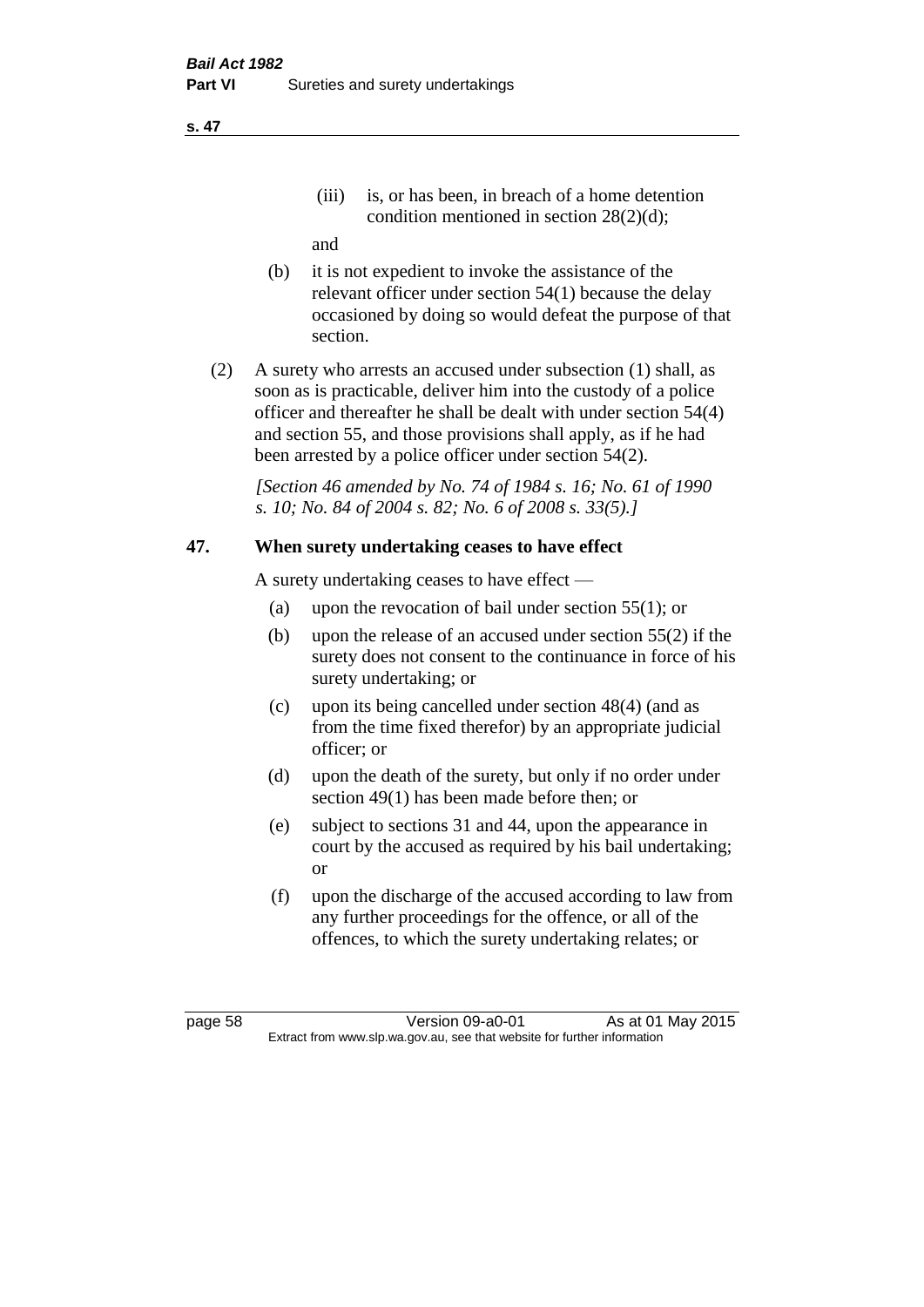(g) during any period before the time at which the accused is required to appear in court when he is in custody for any other offence or reason.

*[Section 47 amended by No. 84 of 2004 s. 82.]* 

#### **48. Surety may apply for cancellation of his undertaking**

- (1) A surety may apply to an appropriate judicial officer for cancellation of his undertaking.
- (2) An application under subsection (1) may be made at any time before that specified, or deemed by section 31(3) to be specified, in the accused's bail undertaking for his appearance in court.
- (3) Upon an application being made under subsection (1) an appropriate judicial officer shall cause the accused to appear before him or another such officer and may issue a warrant or summons for that purpose.
- (4) Upon the appearance of the accused before the time mentioned in subsection (2) an appropriate judicial officer shall —
	- (a) cancel the surety undertaking; and
	- (b) exercise one of the powers set out in section  $55(1)(d)$ or (e).
- (5) An application under subsection (1) must be made, and proceedings on it are to be conducted —
	- (a) in a court of summary jurisdiction in accordance with the regulations;
	- (b) in the Supreme Court or the District Court  $-\text{in}$ accordance with rules of court.

*[Section 48 amended by No. 59 of 2004 s. 141; No. 84 of 2004 s. 7 and 82; No. 6 of 2008 s. 29.]* 

#### **49. Surety's undertaking to pay money, enforcing**

(1) Where an accused has failed to comply with any requirement of his bail undertaking mentioned in section 28(2)(a) or (b) the

As at 01 May 2015 Version 09-a0-01 Page 59 Extract from www.slp.wa.gov.au, see that website for further information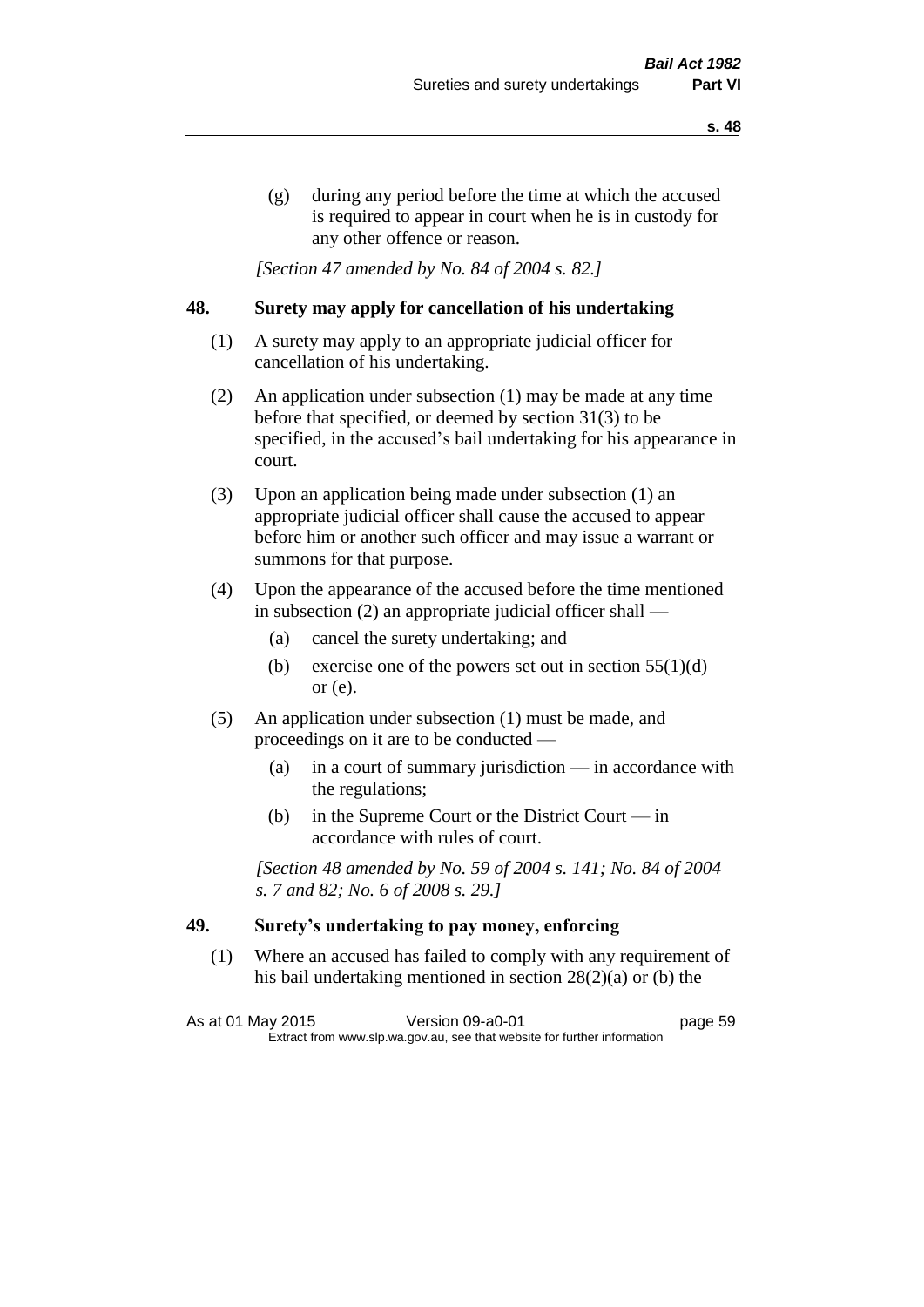following provisions of this section apply for the purpose of enforcing payment to the State of any sum thereupon payable by a surety in terms of his surety undertaking —

- (a) an application for an order that the sum be paid may be made to an appropriate judicial officer —
	- (i) by the Director of Public Prosecutions where the court before which the accused failed to appear was —
		- (I) the District Court, the Supreme Court or the Court of Appeal; or
		- (II) another court, if the Director of Public Prosecutions is the prosecutor in that court of the case against the accused;

or

- (ii) in other cases, by the State Solicitor or the registrar of the court before which the accused failed to appear;
- *[(b) deleted]*
	- (c) on the hearing of the application and upon proof of the surety's liability in terms of his undertaking, the judicial officer shall order forfeiture of the full amount specified in the undertaking unless the surety attends at the hearing and shows to the satisfaction of the judicial officer that there was reasonable cause for the failure of the accused to comply with the requirement to which the application relates;
- (d) notwithstanding paragraph (c), the judicial officer may decline to make an order under that paragraph or may order forfeiture in part only where the surety attends and shows to the satisfaction of the judicial officer —
	- (i) that, by reason of a change of circumstances since the undertaking was entered into, an order for forfeiture, or for forfeiture in full (as the case may be), would cause excessive hardship to the surety or his dependants; and

page 60 Version 09-a0-01 As at 01 May 2015 Extract from www.slp.wa.gov.au, see that website for further information

**s. 49**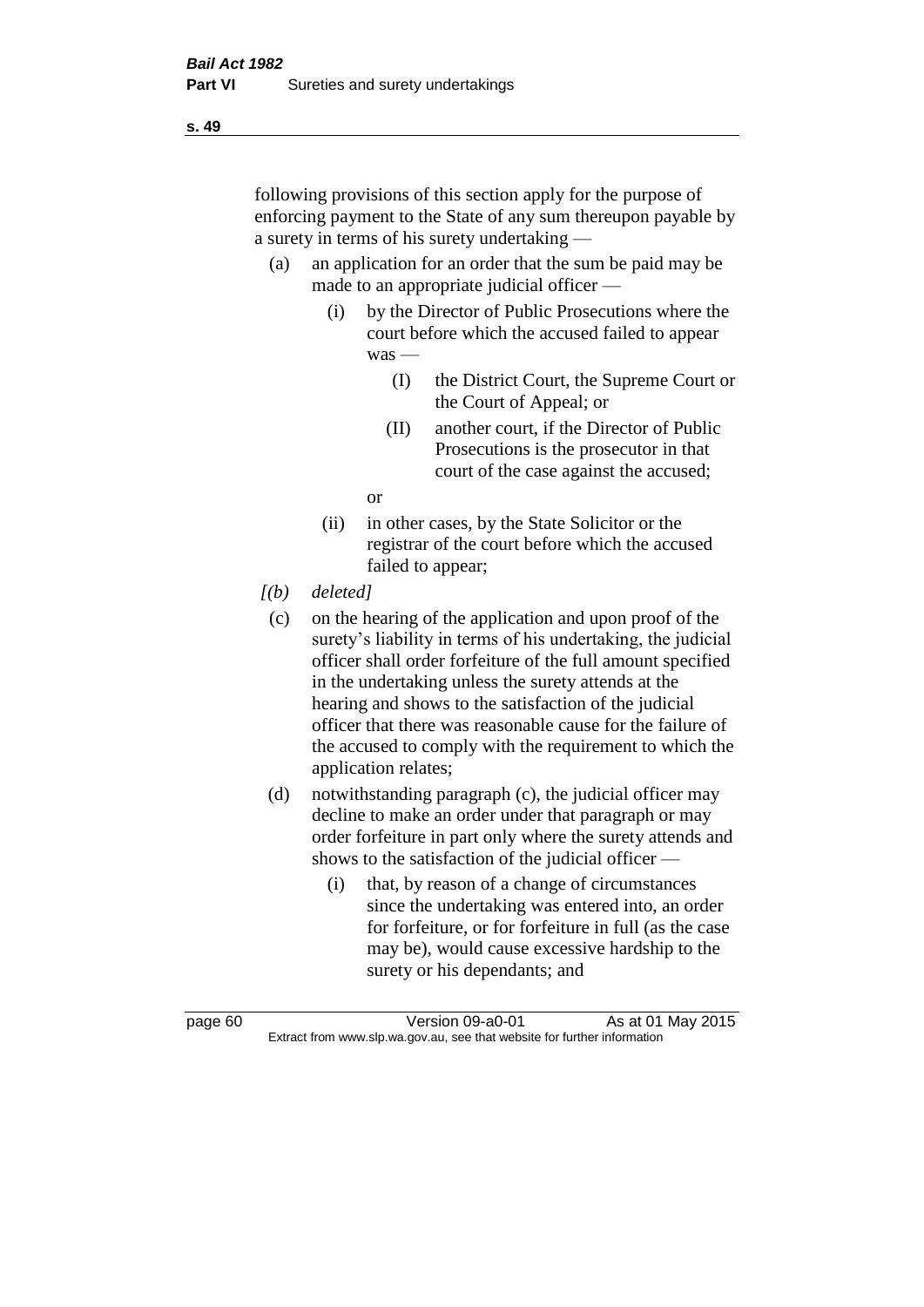- (ii) that such hardship would not be relieved by the exercise of one or more of the powers conferred by section 59;
- (e) an order may be made under this section whether or not the accused has been convicted of an offence against section 51(1) or (2) but if, after an order has been made, the surety satisfies the Governor that new facts have been discovered or new circumstances have arisen which show that there was reasonable cause for the failure of the accused as mentioned in paragraph (c), the Governor may exercise the power in section 139 of the *Sentencing Act 1995* as if the forfeiture were one to which that section applied.
- (2) An application under subsection (1) must be made, and proceedings on it are to be conducted —
	- (a) in a court of summary jurisdiction in accordance with the regulations;
	- (b) in the Supreme Court or the District Court  $-\text{in}$ accordance with rules of court.
- (3) Without prejudice to the recovery of such an amount as a civil debt due to the State, any amount to be paid under an order made under this section is to be paid, and its payment may be enforced under Part 5 of the *Fines, Penalties and Infringement Notices Enforcement Act 1994*, unless an order has been made under subsection (4).
- (4) If under this section the Supreme Court or the District Court makes an order requiring the payment of money, the court may make an order under section 59 of the *Sentencing Act 1995* in respect of the amount payable and for that purpose that section, with any necessary changes, applies as if the amount were a fine imposed on the surety.

*[Section 49 amended by No. 74 of 1984 s. 17; No. 92 of 1994 s. 5; No. 78 of 1995 s. 8; No. 65 of 2003 s. 121(3); No. 74 of 2003 s. 29; No. 59 of 2004 s. 141; No. 84 of 2004 s. 8, 11 and 82; No. 6 of 2008 s. 18(2) and 30(1) and (2).]*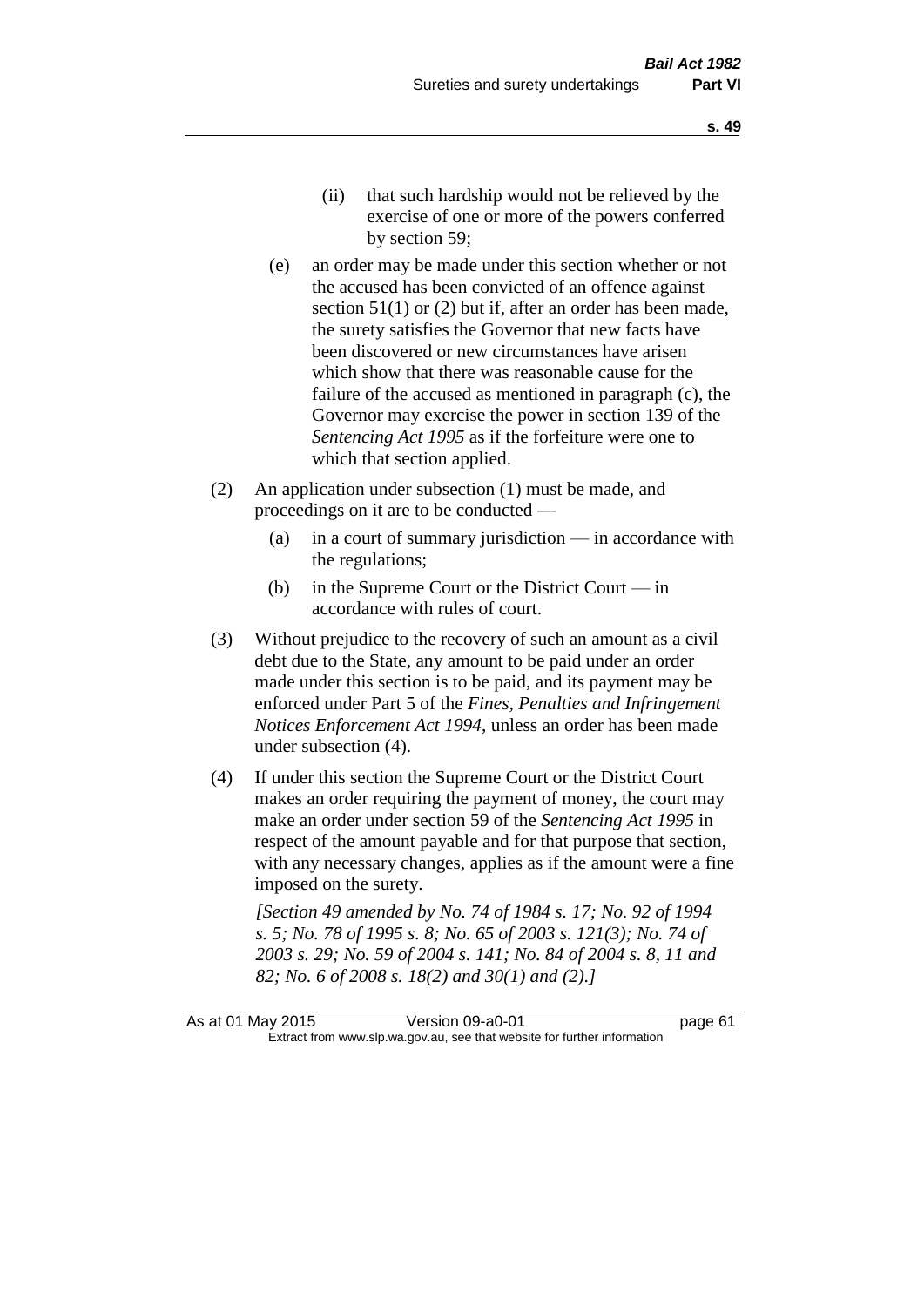#### **50. Indemnifying surety, offence**

- (1) If a person indemnifies, or agrees to indemnify, a surety or proposed surety against any liability which the surety or proposed surety may incur under this Act (including this section) he and the surety or proposed surety and any person with whom he agrees as aforesaid each commits an offence. Penalty: \$1 000 or imprisonment for 12 months or both.
- (2) An offence is committed under subsection  $(1)$ 
	- (a) whether the agreement is made before or after the surety undertaking is entered into and whether or not a proposed surety actually becomes a surety; and
	- (b) whether the compensation is to be in money or in money's worth.
- (3) An offence is not committed under subsection (1) by a surety or proposed surety if he shows —
	- (a) that he had no knowledge of an agreement within the meaning of subsection (1) proposed to be entered into between 2 other persons; or
	- (b) that having such knowledge he took all steps reasonably available to him to prevent the agreement being entered into.

*[Section 50 amended by No. 74 of 1984 s. 18.]* 

page 62 Version 09-a0-01 As at 01 May 2015 Extract from www.slp.wa.gov.au, see that website for further information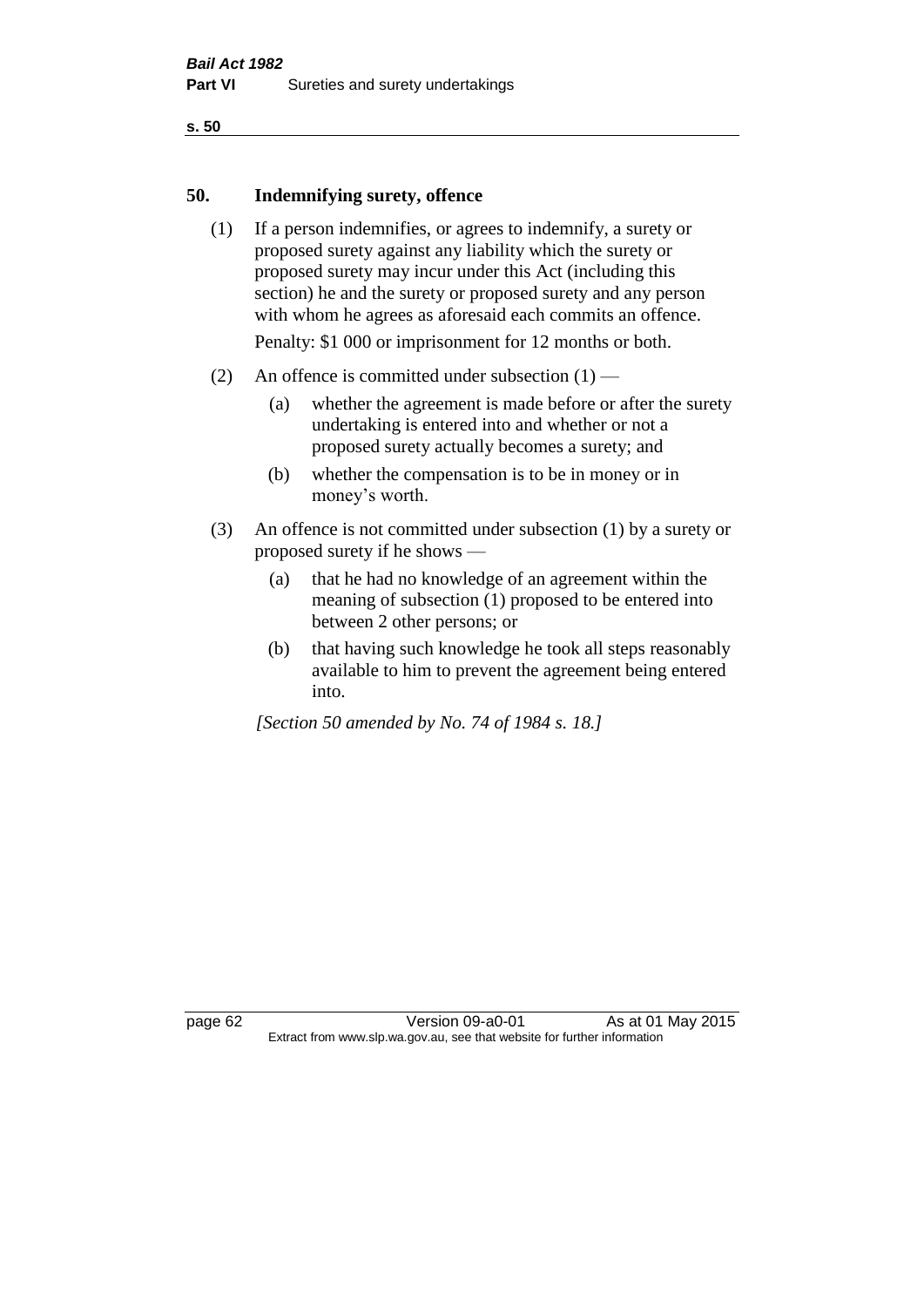**s. 50A**

# **Part VIA — Administration of home detention conditions**

*[Heading inserted by No. 61 of 1990 s. 11.]* 

# **50A. Powers of CEO (corrections)**

The CEO (corrections) has all of the powers conferred under this Act on a community corrections officer and may review, vary, or rescind a direction given by a community corrections officer.

*[Section 50A inserted by No. 61 of 1990 s. 11; amended by No. 31 of 1993 s. 9; No. 65 of 2006 s. 53.]* 

*[50B. Deleted by No. 78 of 1995 s. 8.]* 

# **50C. Powers and duties of community corrections officers**

- (1) A community corrections officer may give such reasonable directions to an accused subject to a home detention condition as are necessary for the proper administration of the condition and any other condition imposed on the grant of bail to the accused including, without limiting the generality of the foregoing, directions as to —
	- (a) when the accused may leave the place where he is required by the home detention condition to remain; and
	- (b) the period of any authorised absence from the place where he is required by the home detention condition to remain; and
	- (c) when the accused shall return to the place where he is required by the home detention condition to remain; and
	- (d) the method of travel to be used by the accused during any absence from the place where he is required by the home detention condition to remain; and
	- (e) the manner in which the accused shall report his whereabouts.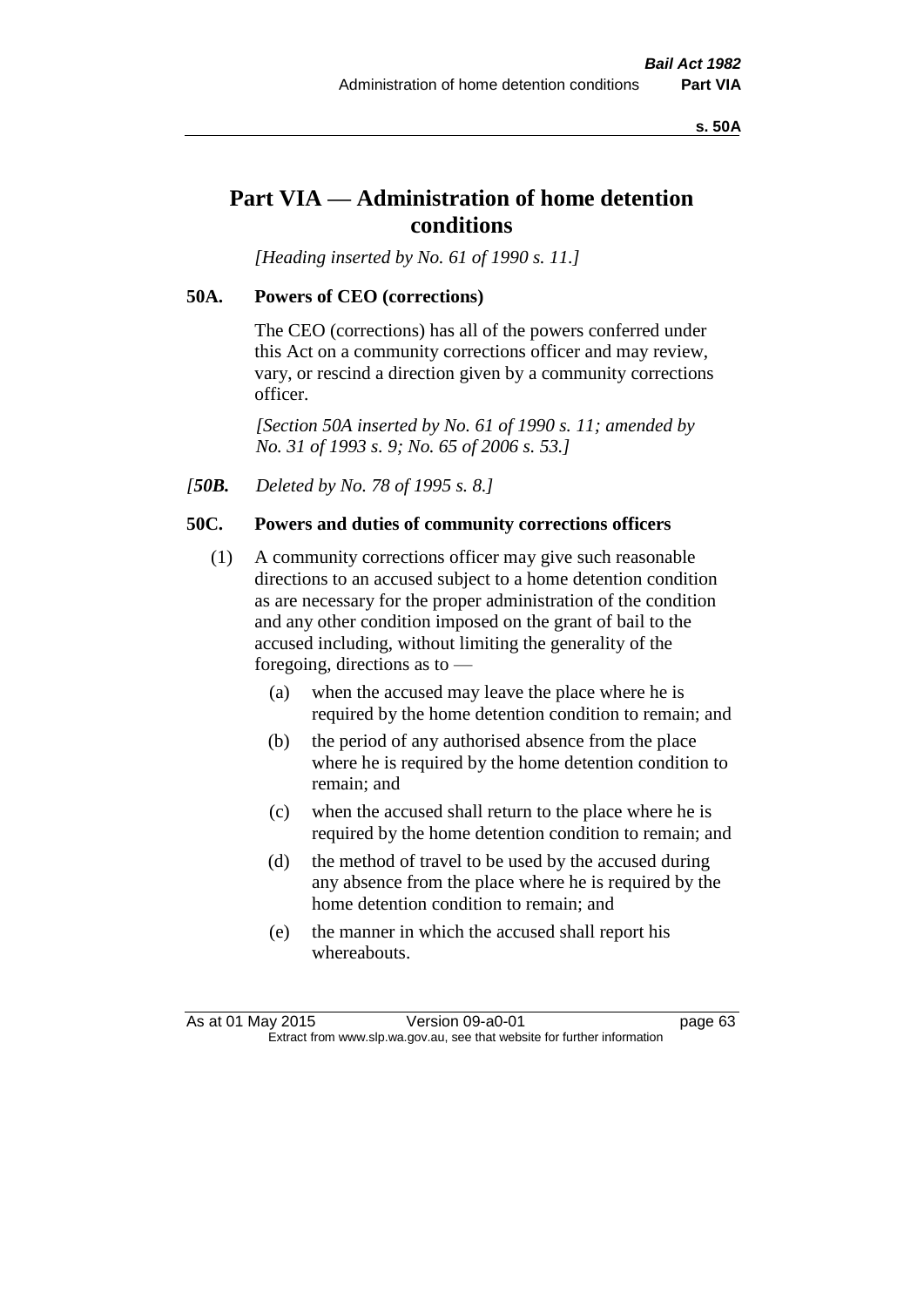**s. 50C**

| (2)     |                                                                                                                                                                                              | For the purpose of ascertaining whether or not an accused is<br>complying with a home detention condition or any direction<br>given pursuant to subsection (1), a community corrections<br>officer may, at any time $-$ |  |  |
|---------|----------------------------------------------------------------------------------------------------------------------------------------------------------------------------------------------|-------------------------------------------------------------------------------------------------------------------------------------------------------------------------------------------------------------------------|--|--|
|         | (a)                                                                                                                                                                                          | enter or telephone the place where the accused is<br>required by a home detention condition to remain; or                                                                                                               |  |  |
|         | (b)                                                                                                                                                                                          | enter or telephone the accused's place of employment or<br>any other place where the accused is permitted or<br>required to attend; or                                                                                  |  |  |
|         | (c)                                                                                                                                                                                          | question any person at any place referred to in<br>paragraph $(a)$ or $(b)$ .                                                                                                                                           |  |  |
| (3)     | A person who $-$                                                                                                                                                                             |                                                                                                                                                                                                                         |  |  |
|         | (a)                                                                                                                                                                                          | hinders a person exercising powers under subsection (2);<br><b>or</b>                                                                                                                                                   |  |  |
|         | (b)                                                                                                                                                                                          | fails to answer a question put pursuant to<br>subsection $(2)(c)$ or gives an answer that the person<br>knows is false or misleading in a material particular,                                                          |  |  |
|         |                                                                                                                                                                                              | commits an offence.                                                                                                                                                                                                     |  |  |
|         |                                                                                                                                                                                              | Penalty: \$2 000 and imprisonment for 12 months.                                                                                                                                                                        |  |  |
| (4)     | A community corrections officer -                                                                                                                                                            |                                                                                                                                                                                                                         |  |  |
|         | (a)                                                                                                                                                                                          | shall keep such records and make such returns and<br>reports in relation to accused persons subject to home<br>detention conditions as the CEO (corrections) directs;<br>and                                            |  |  |
|         | (b)                                                                                                                                                                                          | shall make any records relating to an accused subject to<br>a home detention condition available on the request of<br>the CEO (corrections) to him.                                                                     |  |  |
|         | [Section 50C inserted by No. 61 of 1990 s. 11; amended by<br>No. 31 of 1993 s. 9; No. 50 of 2003 s. 37(3); No. 84 of 2004<br>s. 82 and 83(3); No. 65 of 2006 s. 53; No. 2 of 2008 s. 56(2).] |                                                                                                                                                                                                                         |  |  |
| page 64 |                                                                                                                                                                                              | Version 09-a0-01<br>As at 01 May 2015                                                                                                                                                                                   |  |  |
|         |                                                                                                                                                                                              | Extract from www.slp.wa.gov.au, see that website for further information                                                                                                                                                |  |  |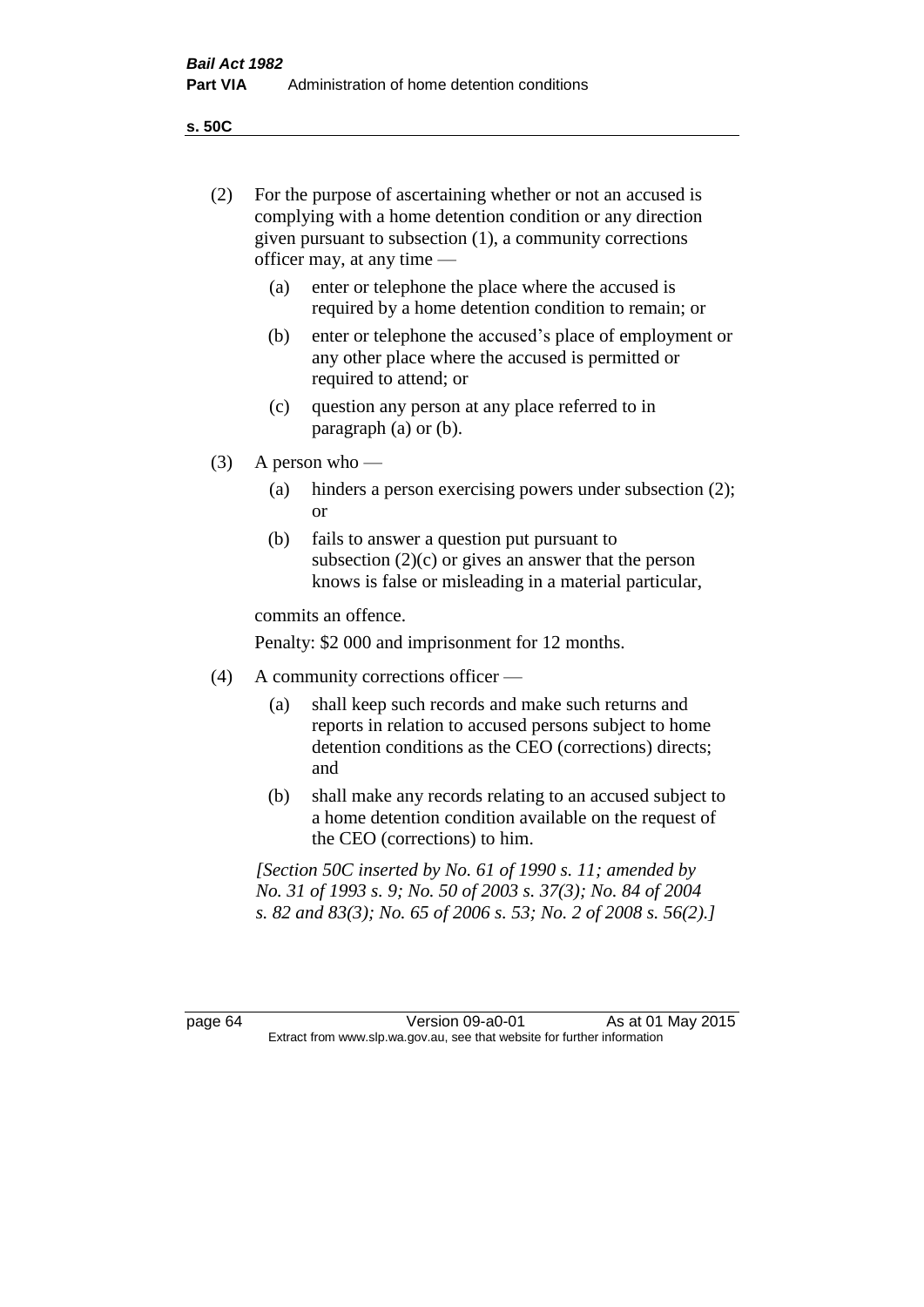### **50D. Powers of members of Police Force**

- (1) For the purpose of ascertaining whether or not an accused is complying with a home detention condition, a member of the Police Force may —
	- (a) require the accused to produce a copy of his bail undertaking and any notice by the CEO (corrections) under section 50E(a) for inspection; and
	- (b) require the accused to explain why he is absent from the place where he is required by the home detention condition to remain.
- (2) An accused who fails to comply with subsection  $(1)(a)$  or who fails to explain when required to do so under subsection (1)(b) or who gives an explanation that the accused knows is false or misleading in a material particular, commits an offence.

Penalty: \$2 000.

*[Section 50D inserted by No. 61 of 1990 s. 11; amended by No. 31 of 1993 s. 9; No. 50 of 2003 s. 37(4); No. 84 of 2004 s. 82; No. 65 of 2006 s. 53.]* 

# **50E. CEO (corrections) may substitute different place of detention and apply conditions**

The CEO (corrections) may, at any time, by notice in writing given to an accused granted bail subject to a home detention condition —

- (a) substitute a different place for the place where an accused is required by a home detention condition to remain;
- (b) require the accused to comply with such of the conditions specified in the list provided to the accused under section 24A(4) as are specified in the notice.

*[Section 50E inserted by No. 61 of 1990 s. 11; amended by No. 31 of 1993 s. 9; No. 84 of 2004 s. 82; No. 65 of 2006 s. 53.]*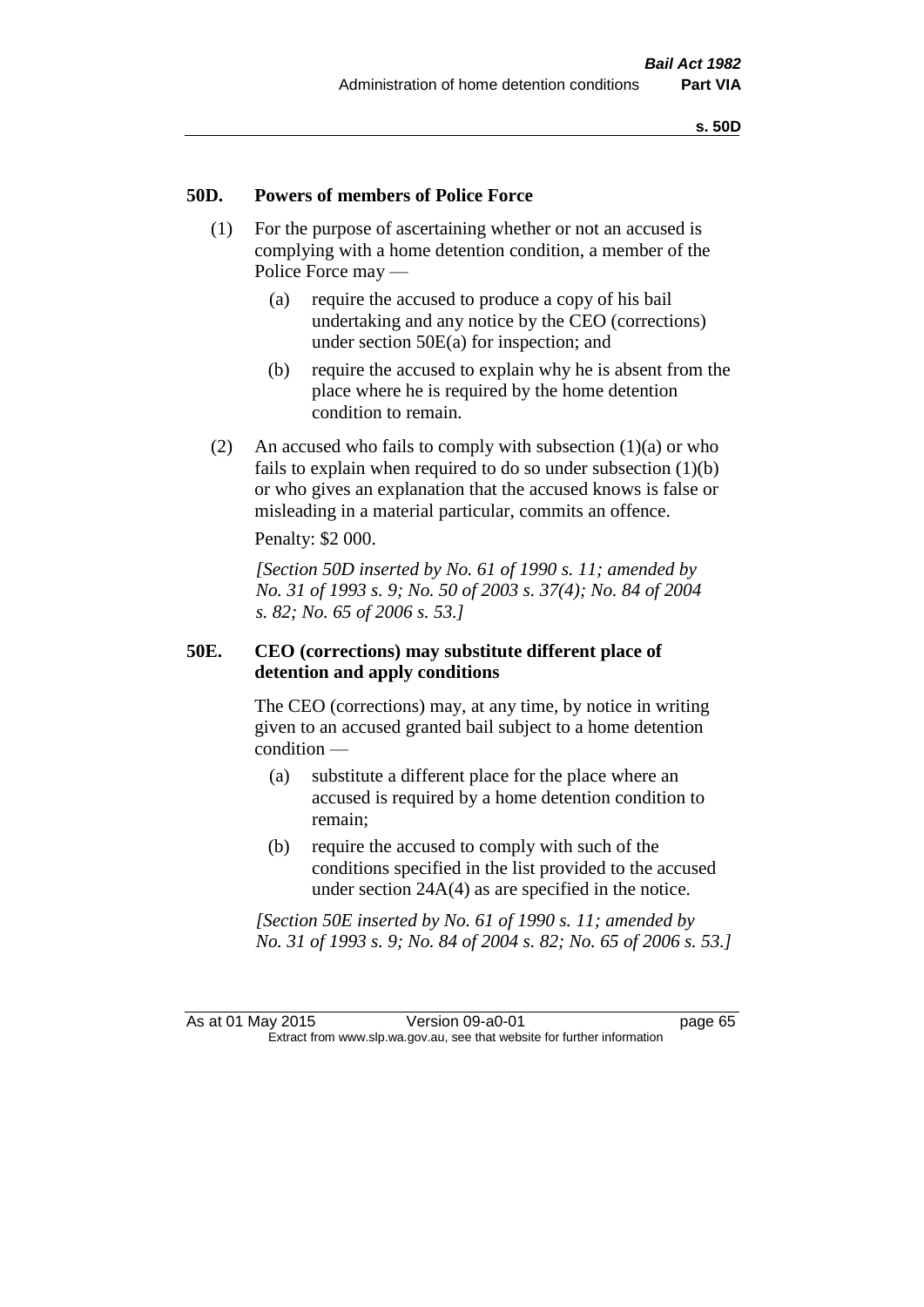```
s. 50F
```
# **50F. CEO (corrections) may revoke bail**

- (1) Where a home detention condition has been imposed as a condition on a grant of bail to an accused the CEO (corrections) may, in his absolute discretion, by instrument signed by him and if practicable, given to the accused, revoke the bail.
- (2) Without limiting the generality of subsection (1), the power to revoke bail may be exercised where the accused —
	- (a) is not likely to comply with any requirement of his bail undertaking mentioned in section 28(2)(a) or (b); or
	- (b) is, or has been, or is likely to be in breach of any condition of his bail undertaking mentioned in section  $28(2)(c)$ .
- (3) Subject to subsection (4), where the CEO (corrections) revokes bail he shall include a statement of his reasons for the cancellation in the instrument cancelling the bail.
- (4) Where the CEO (corrections) is of the opinion that it would be in the interest of the accused or any other person, or the public, to withhold from the accused any or all of the reasons referred to in subsection (3), the CEO (corrections) may so withhold the reason or reasons.
- (5) Where the CEO (corrections) revokes bail, he may, whenever necessary, issue a warrant directed to all members of the Police Force to have the accused arrested and brought before an appropriate judicial officer.

*[Section 50F inserted by No. 61 of 1990 s. 11; amended by No. 31 of 1993 s. 9; No. 84 of 2004 s. 82; No. 65 of 2006 s. 53.]* 

# **50G. Procedure on arrest after revocation under s. 50F**

(1) An accused arrested pursuant to a warrant issued under section 50F shall be taken as soon as is practicable before an appropriate judicial officer unless he is arrested less than 24 hours before the time at which he is due to appear in accordance with his bail undertaking, in which case he shall be

page 66 Version 09-a0-01 As at 01 May 2015 Extract from www.slp.wa.gov.au, see that website for further information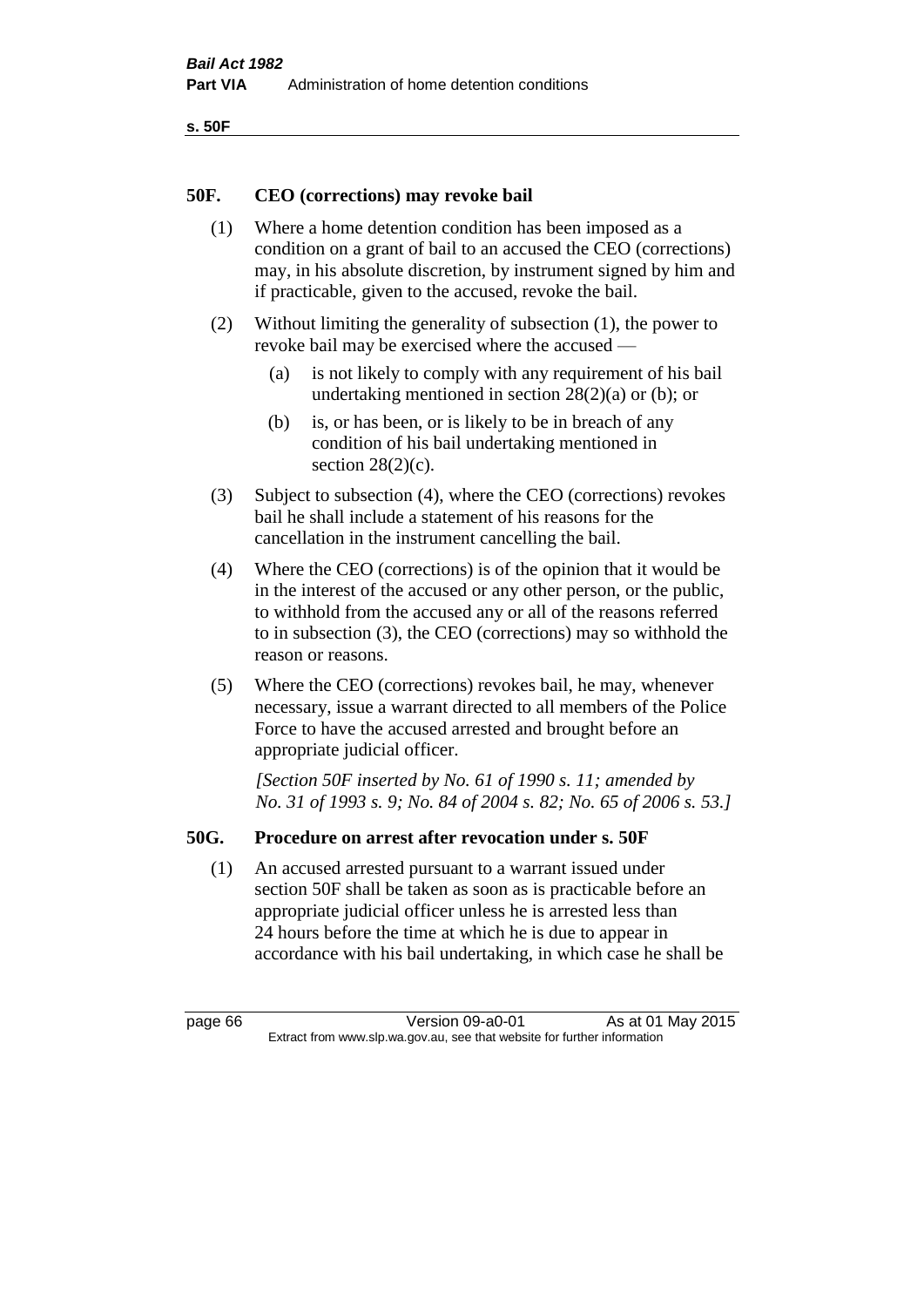held in custody and brought before an appropriate judicial officer at that time.

- (2) The judicial officer before whom an accused appears under this section may —
	- (a) remand the accused in custody to appear at the time and place specified, or deemed by section 31(3) to be specified, in his bail undertaking; or
	- (b) grant fresh bail to the accused in accordance with this Act, other than clause 2 of Part B of Schedule 1.

*[Section 50G inserted by No. 61 of 1990 s. 11; amended by No. 45 of 1993 s. 12; No. 84 of 2004 s. 82.]* 

# **50H. Rules of natural justice excluded**

The rules known as the rules of natural justice (including any duty of procedural fairness) do not apply to or in relation to the doing or omission of any act, matter or thing under this Part by the CEO (corrections).

*[Section 50H inserted by No. 61 of 1990 s. 11; amended by No. 31 of 1993 s. 9; No. 65 of 2006 s. 53.]* 

### **50J. Delegation by CEO (corrections)**

The CEO (corrections) may, either generally or as otherwise provided by the instrument of delegation, by writing signed by him, delegate to any person any power or duty under this Part, other than this power of delegation.

*[Section 50J inserted by No. 61 of 1990 s. 11; amended by No. 31 of 1993 s. 9; No. 65 of 2006 s. 53.]* 

### **50K. Monitoring equipment, retrieving**

If under rules made under section 50L any device or equipment has been installed at the place where an accused is required by a home detention condition to remain, section 118 of the *Sentence Administration Act 2003* applies.

*[Section 50K inserted by No. 78 of 1995 s. 8; amended by No. 50 of 2003 s. 29(3); No. 84 of 2004 s. 82.]* 

As at 01 May 2015 Version 09-a0-01 page 67 Extract from www.slp.wa.gov.au, see that website for further information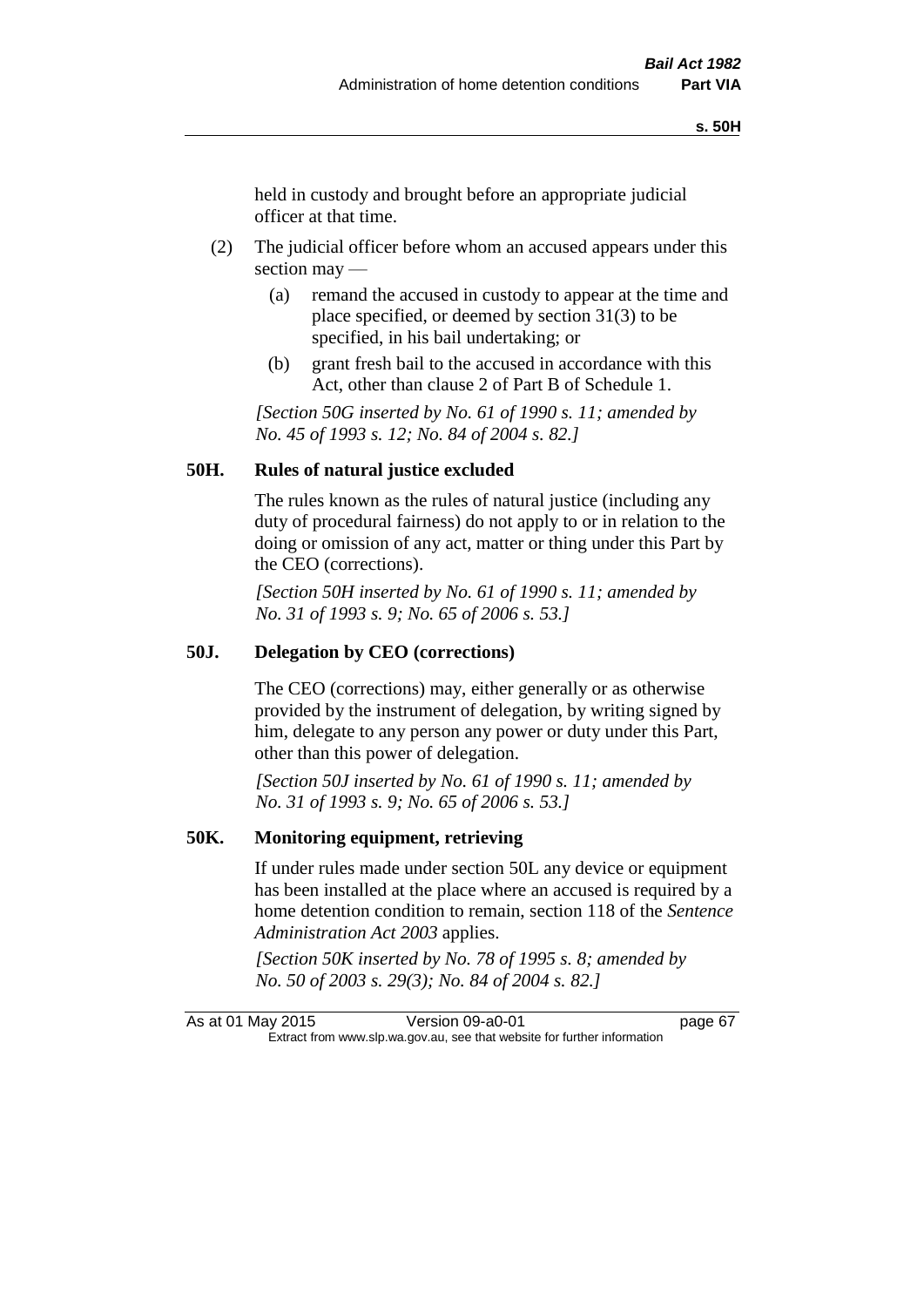**s. 50L**

### **50L. Rules for this Part**

- (1) The CEO (corrections) may, with the approval of the Minister, make rules for the purposes of this Part which may provide for the manner of ensuring that accused persons are complying with home detention conditions and for conditions to be applied to accused persons granted bail subject to home detention conditions including conditions —
	- (a) requiring an accused to wear any device;
	- (b) requiring an accused to permit the CEO (corrections) to install any device or equipment at the place where the accused is required by a home detention condition to remain.
- (2) Rules made under this section may confer a discretionary authority on any person or class of persons.
- (3) Sections 41 and 42 of the *Interpretation Act 1984* do not apply to rules made under this section.

*[Section 50L inserted by No. 61 of 1990 s. 11; amended by No. 31 of 1993 s. 9; No. 84 of 2004 s. 82 and 83(3); No. 65 of 2006 s. 53; No. 2 of 2008 s. 56(3) and (4).]* 

page 68 Version 09-a0-01 As at 01 May 2015 Extract from www.slp.wa.gov.au, see that website for further information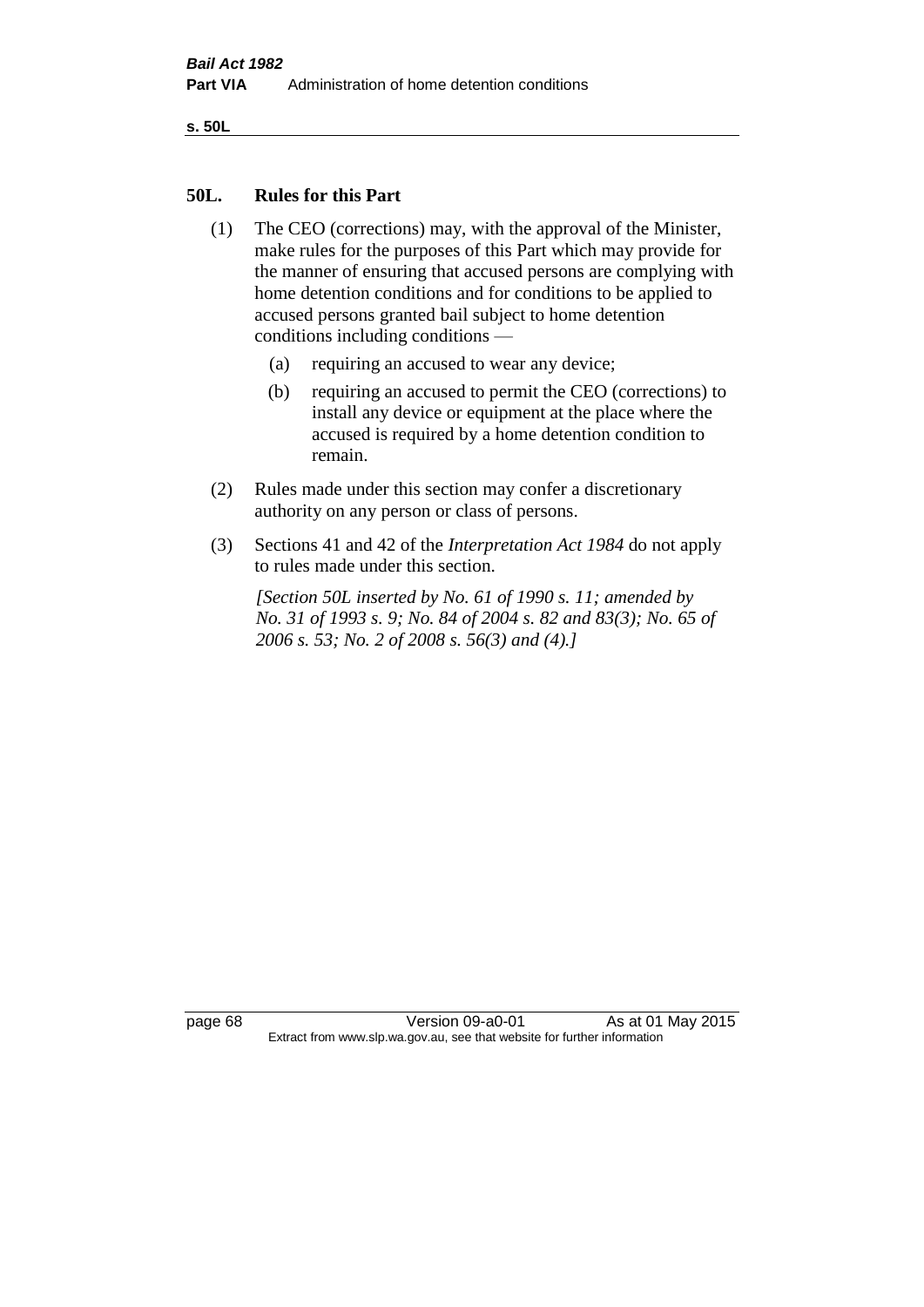**s. 51**

# **Part VII — Enforcement of bail undertakings**

# **51. Failing to comply with bail undertaking, offence**

- (1) An accused who, without reasonable cause, fails to comply with the requirement of his bail undertaking mentioned in section 28(2)(a) commits an offence.
- (2) An accused who fails to comply with the requirement of his bail undertaking mentioned in section 28(2)(b) commits an offence.
- (2a) An accused
	- (a) whose bail undertaking includes any condition imposed for a purpose mentioned in clause  $2(2)(c)$  or (d) of Part D of Schedule 1; and
	- (b) who fails to comply with the condition,

commits an offence.

- (3) An accused shall not be convicted in his absence of an offence against this section.
- (4) An accused who is charged with an offence against subsection (1) or (2) may be convicted of the other of those offences if that other offence is proved by the evidence.
- (5) A prosecution for an offence against subsection (1), (2) or (2a) may be brought at any time.
- (6) A person who is convicted of an offence against subsection (1), (2) or (2a) is liable to a fine not exceeding \$10 000 or imprisonment for a term not exceeding 3 years, or both.
- (7) A court which convicts an accused of an offence against this section may, in addition to any penalty which it may impose, order that the accused pay such sum as it may fix in or towards defraying the costs and expenses of and consequent upon his apprehension following the failure to comply with his bail undertaking for which he was convicted.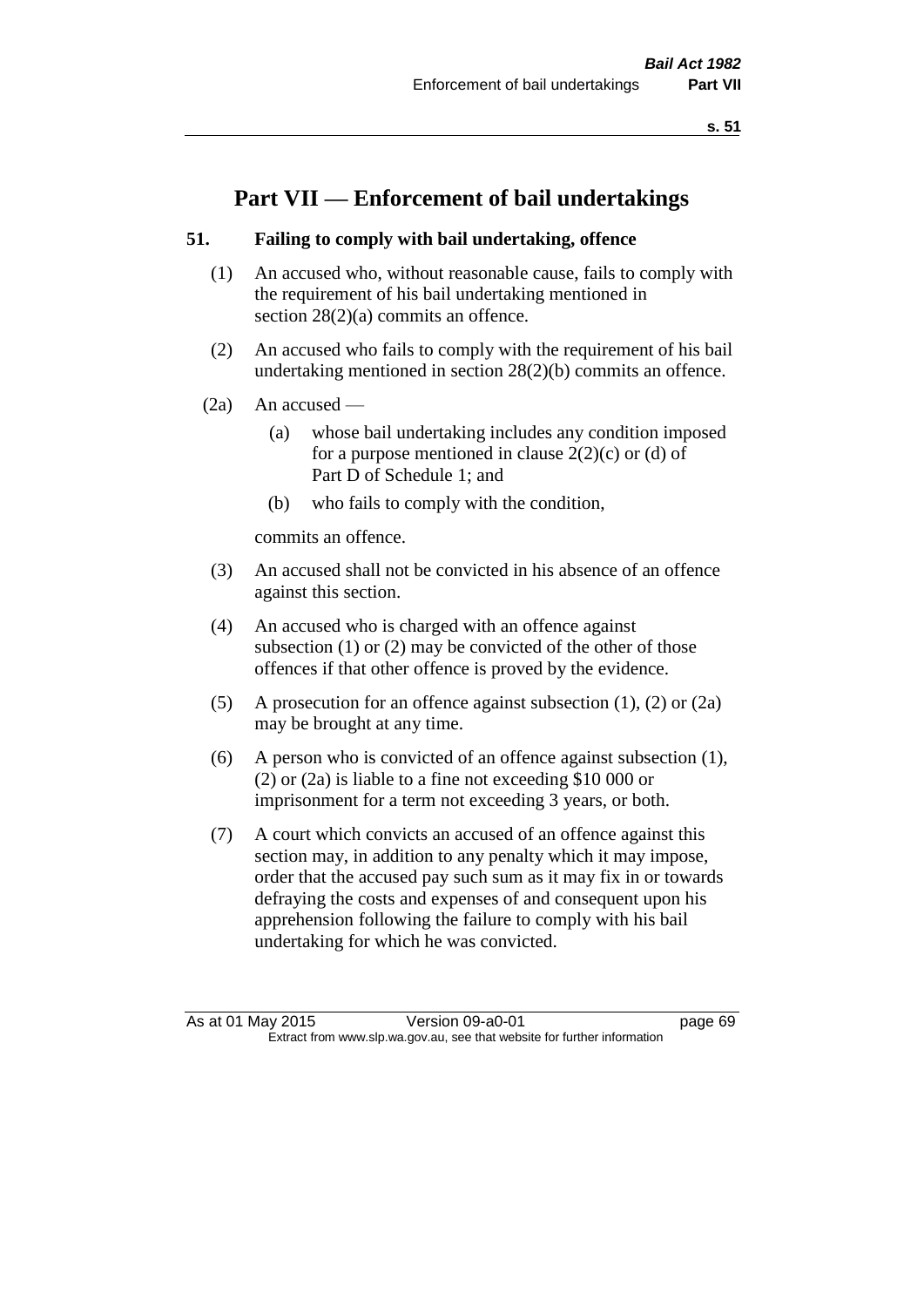### **s. 51A**

- (8) An order made under subsection (7)
	- (a) shall specify to whom and in what manner the sum shall be paid; and
	- (b) may be enforced as though the sum were a penalty imposed under this section.

*[Section 51 amended by No. 54 of 1998 s. 9; No. 59 of 2004 s. 141; No. 84 of 2004 s. 11 and 82; No. 6 of 2008 s. 18(3).]*

# **51A. Prosecuting s. 51 offence for non-appearance in court of summary jurisdiction**

- (1) This section applies for the purpose of prosecuting an offence against section  $51(1)$ ,  $(2)$  or  $(2a)$  where the court before which the accused is bound to appear at the time when the accused fails to comply with the accused's bail undertaking is a court of summary jurisdiction.
- (2) Where this section applies, the prosecution shall be commenced and conducted by the person who was conducting the proceedings in which the accused failed to comply with the accused's bail undertaking or by a police officer.
- (3) Where this section applies, the registrar of the court before which the accused was bound to appear shall cause to be issued to the Commissioner of Police a certificate under section 64 as to the accused's failure to appear.

*[Section 51A inserted by No. 6 of 2008 s. 31(1).]*

# **52. Prosecuting s. 51 offence for non-appearance in superior court**

(1) This section applies, notwithstanding any other Act, for the purpose of prosecuting an offence against section 51(1), (2) or (2a) where the court before which the accused is bound to appear at the time when he fails to comply with his bail undertaking is the Supreme Court or the District Court.

page 70 Version 09-a0-01 As at 01 May 2015 Extract from www.slp.wa.gov.au, see that website for further information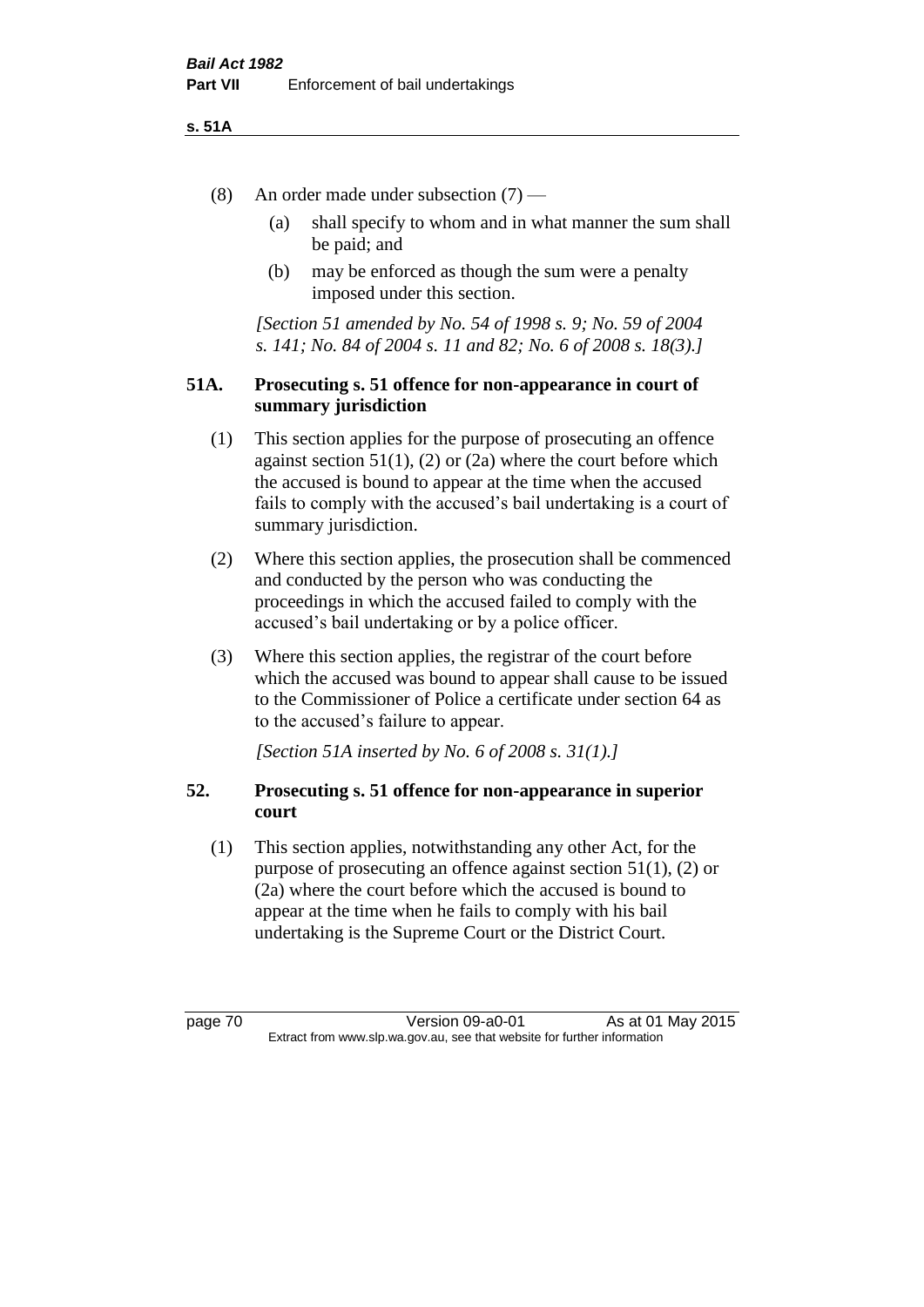- (2) Where this section applies, the accused shall be dealt with summarily for the offence and shall be so dealt with —
	- (a) by a judge of the Supreme Court in any case where the accused was bound to appear before the General Division of the Supreme Court;
	- (ab) by a judge of appeal in any case where the accused was bound to appear before the Court of Appeal;
	- (b) by a judge of the District Court in any case where the accused was bound to appear before that Court.
- (3) A prosecution for an offence which is to be dealt with under this section shall be commenced by the authorised officer (as defined in section 80 of the *Criminal Procedure Act 2004*) who was conducting the proceedings in which the accused failed to comply with his bail undertaking or by a police officer —
	- (a) where subsection  $(2)(a)$  or (ab) applies, in the Supreme Court; and
	- (b) where subsection (2)(b) applies, in the District Court.
- (3a) Where this section applies, a person authorised under subsection (3b) shall cause to be issued to the Commissioner of Police a certificate under section 64 as to the accused's failure to appear.
- (3b) The Chief Justice, in respect of cases where the court before which the accused was bound to appear is the Supreme Court, and the Chief Judge, in respect of cases where the court before which the accused was bound to appear is the District Court, may authorise a person or persons, by name or office, to perform the function referred to in subsection (3a).
- (3c) A prosecution that has been commenced under subsection (3) by a police officer shall be conducted by the Director of Public Prosecutions.
- (4) Subject to section 51(3) and (5), a prosecution for an offence which is to be dealt with under this section is to be commenced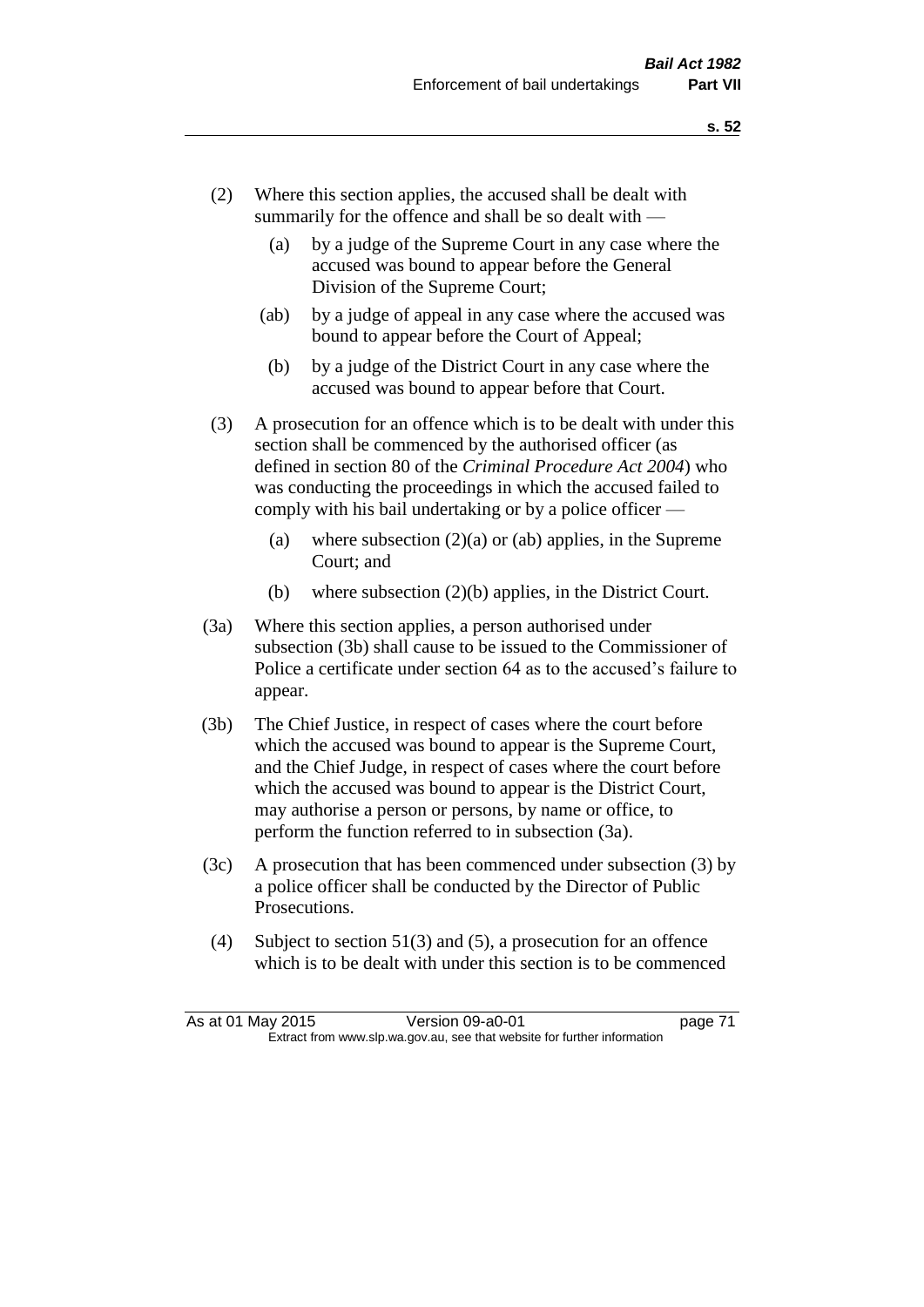and conducted under the *Criminal Procedure Act 2004* as if it were a prosecution of a simple offence in a court of summary jurisdiction, but —

- (a) no fees shall be charged by the Supreme Court or District Court for or in respect of any act or proceeding that relates to the prosecution; and
- (b) the Supreme Court or District Court cannot order a party to the prosecution to pay another party's costs of or relating to the prosecution, except under section 166(2) of the *Criminal Procedure Act 2004*.
- (5) If under section 51(6) or (7) the Supreme Court or the District Court imposes a pecuniary penalty the court may make an order under section 59 of the *Sentencing Act 1995* in respect of the amount payable.

*[Section 52 amended by No. 92 of 1994 s. 6; No. 78 of 1995 s. 8; No. 54 of 1998 s. 10; No. 45 of 2004 s. 28(2) and (4); No. 59 of 2004 s. 141; No. 84 of 2004 s. 11 and 82; No. 2 of 2008 s. 56(5); No. 6 of 2008 s. 32(1) and (2).]* 

# **53. Appeal against decision made under s. 52**

- (1) A person who is dissatisfied with a decision (as defined in section 6 of the *Criminal Appeals Act 2004*) made under section 52 may, with the leave of the Court of Appeal, appeal against it.
- (2) For the purposes of subsection (1), Part 2 of the *Criminal Appeals Act 2004*, with any necessary changes, applies as if —
	- (a) the decision referred to in subsection (1) were a decision of a court of summary jurisdiction; and
	- (b) a reference in that Part to a court of summary jurisdiction were a reference to the court that made the decision referred to in subsection (1); and
	- (c) a reference in that Part to commencing an appeal were a reference to applying for leave to appeal.

page 72 Version 09-a0-01 As at 01 May 2015 Extract from www.slp.wa.gov.au, see that website for further information

### **s. 53**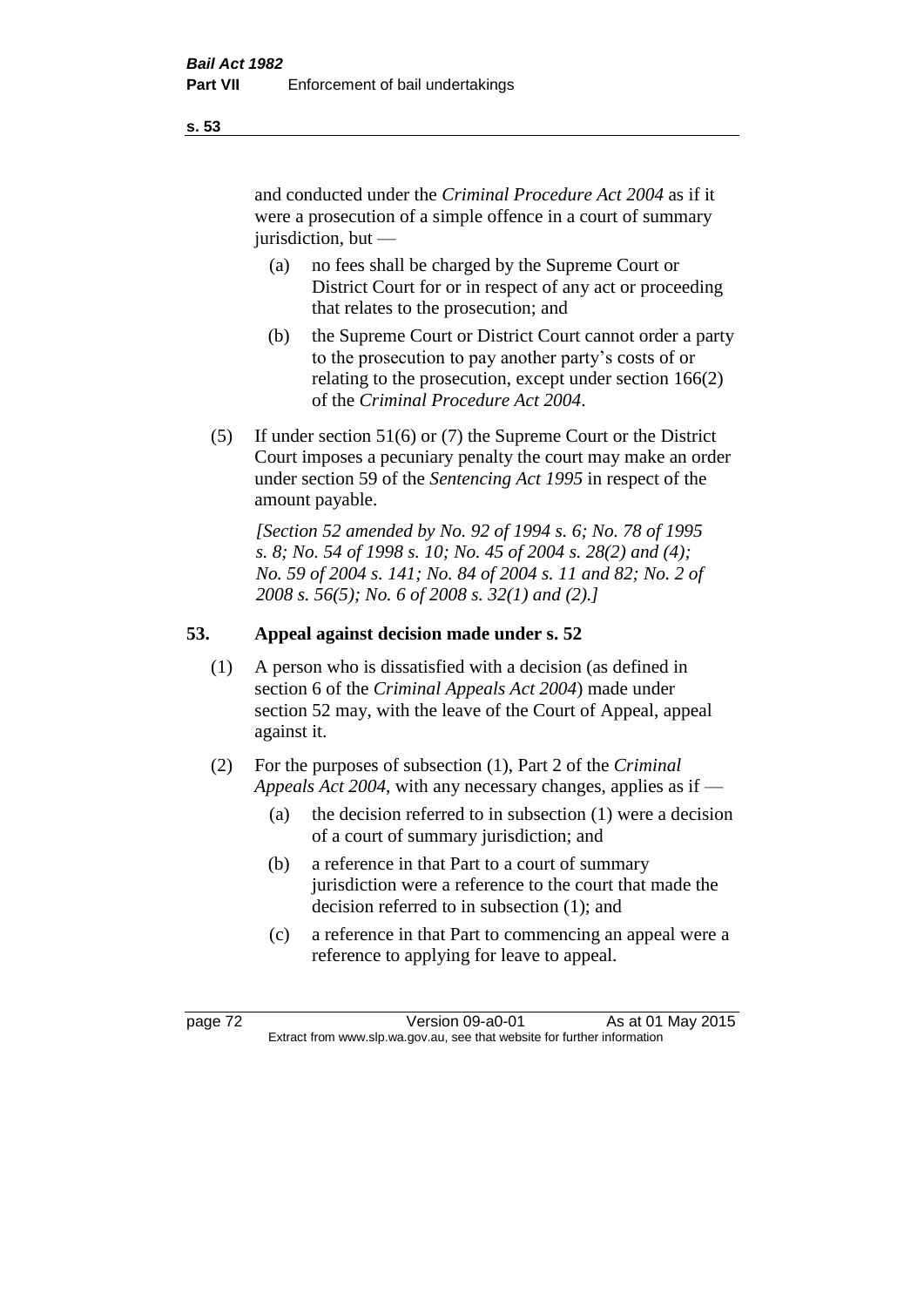(3) Despite section 13(1) of the *Criminal Appeals Act 2004*, the appeal is to be dealt with by the Court of Appeal.

*[Section 53 inserted by No. 45 of 2004 s. 28(3); amended by No. 84 of 2004 s. 11 and 82.]*

# **54. Bailed accused may be taken before judicial officer to show cause against variation or revocation of bail**

 $(1a)$  In this section —

*relevant officer* means —

- (a) if the court before which the accused is required to appear is the District Court, the Supreme Court or the Court of Appeal — the prosecutor; or
- (b) in any other case the prosecutor or a police officer.
- (1) Where an accused has been released on bail the relevant officer may cause the accused to appear before an appropriate judicial officer to show cause why the accused's bail should not be varied or revoked if the relevant officer —
	- (a) has reasonable grounds to believe, or is notified in writing by a surety for the accused that the surety has reasonable grounds to believe, that the accused —
		- (i) is not likely to comply with any requirement of his bail undertaking mentioned in section  $28(2)(a)$  or (b); or
		- (ii) is, or has been, or is likely to be in breach of any condition of his bail undertaking mentioned in section  $28(2)(c)$ ; or
		- (iii) is, or has been, in breach of a home detention condition mentioned in section 28(2)(d);
	- (b) has reasonable grounds to believe that
		- (i) any surety for the accused's appearance is no longer suitable under section 39 to be a surety, or is dead; or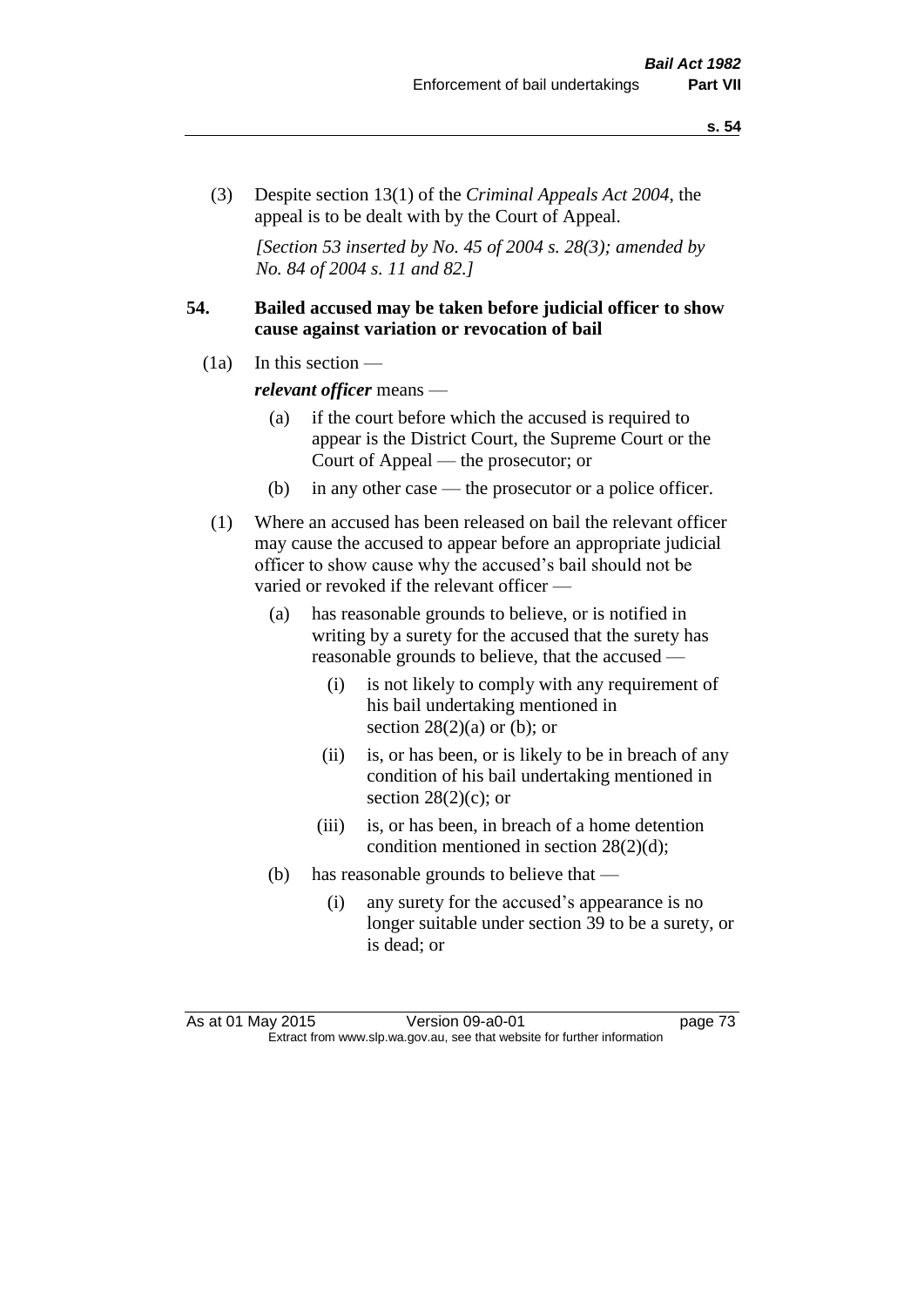(ii) for any reason any security required under Part D of Schedule 1 is no longer sufficient; or

- (iii) in a case where the accused has been granted bail for the purposes of an appeal, the accused has discontinued the appeal or has not prosecuted it with all due diligence.
- (2) For the purposes of causing an accused to appear before an appropriate judicial officer as provided in subsection (1) —
	- (a) a police officer may arrest the accused without warrant and bring the accused before an appropriate judicial officer; or
	- (b) the relevant officer may apply to an appropriate judicial officer for a summons or warrant on any ground specified in subsection (1).
- (2a) A police officer shall not exercise the power conferred by subsection  $(2)(a)$  unless the police officer is the relevant officer or is requested in writing to do so by the relevant officer.
- (3) An application under subsection (2)(b) must be made, and proceedings on it are to be conducted —
	- (a) in a court of summary jurisdiction in accordance with regulations made under the *Criminal Procedure Act 2004*;
	- (b) in the Supreme Court or the District Court  $-\text{in}$ accordance with rules of court made under the *Criminal Procedure Act 2004*.
- (4) An accused arrested under this section shall be taken as soon as is practicable before an appropriate judicial officer unless he is arrested less than 24 hours before the time at which he is due to appear in accordance with his bail undertaking, in which case he shall be held in custody and brought before an appropriate judicial officer at that time.

page 74 Version 09-a0-01 As at 01 May 2015 Extract from www.slp.wa.gov.au, see that website for further information

**s. 54**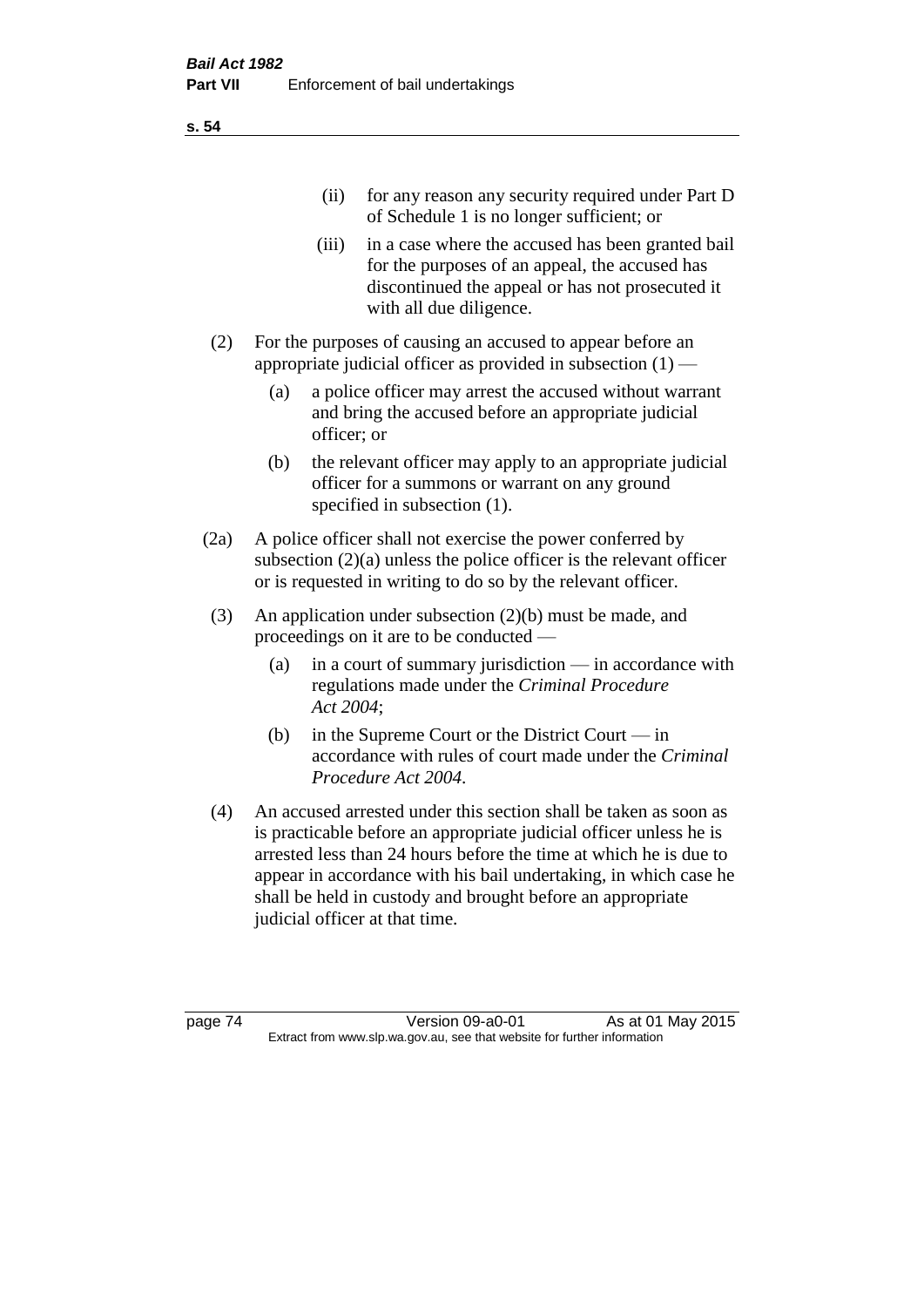- $(5)$  If
	- (a) the court before which the accused is required to appear is the District Court, the Supreme Court or the Court of Appeal; and
	- (b) a police officer is satisfied that because of the urgency of the case it is not practicable for the prosecutor to exercise the power conferred by subsection (1),

the police officer may exercise that power.

(6) If a police officer, acting under subsection (5), exercises the power conferred by subsection (1), the police officer is to be regarded as the relevant officer for the purposes of this section.

*[Section 54 amended by No. 33 of 1989 s. 18; No. 61 of 1990 s. 12; No. 45 of 1993 s. 12; No. 59 of 2004 s. 141; No. 84 of 2004 s. 9, 11 and 82; No. 6 of 2008 s. 33(1)-(4).]* 

# **54A. Accused on committal may be taken for purposes of s. 54 before judicial officer by which committed**

- (1) This section applies to an accused
	- (a) who has been released on bail following the accused's committal to the District Court or the Supreme Court to be tried (otherwise than for murder) or sentenced or otherwise dealt with; and
	- (b) who has not made an appearance in that court on the committal; and
	- (c) who, in the opinion of the relevant officer under section 54, should be made to show cause in terms of subsection (1) of that section.
- (2) The relevant officer may, under section 54, cause an accused to whom this section applies to appear before a judicial officer who is empowered to exercise jurisdiction in the court in which the committal order was made, instead of before an appropriate judicial officer.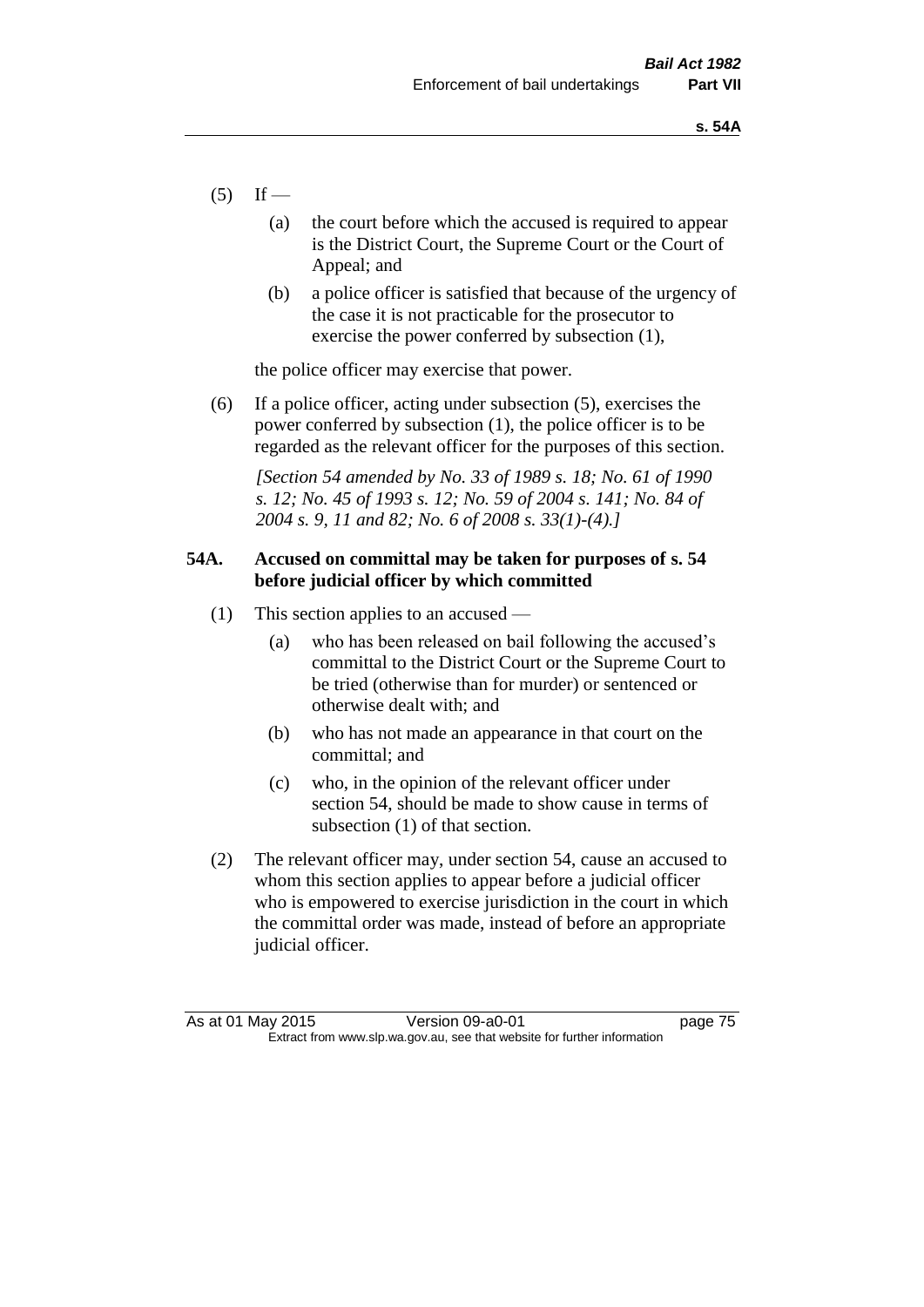(3) A judicial officer before whom an accused so appears is to be regarded as an appropriate judicial officer for the purposes of section 54(2).

- (4) A judicial officer before whom an accused so appears is not obliged to exercise any power conferred by section 55 but may refuse to do so and direct the relevant officer to cause the accused to appear before an appropriate judicial officer.
- (5) A relevant officer shall comply with a direction given to that officer under subsection (4).

*[Section 54A inserted by No. 6 of 2008 s. 34; amended by No. 29 of 2008 s. 24(6).]*

# **55. Accused before court under s. 54, judicial officer may revoke bail of etc.**

- (1) If the judicial officer before whom an accused appears under section 54 is satisfied that —
	- (a) the accused is not likely to comply with any requirement of his bail undertaking mentioned in section 28(2)(a) or  $(b)$ ; or
	- (b) he is, or has been, or is likely to be, in breach of any condition of his bail undertaking mentioned in section  $28(2)(c)$ ; or
	- (ba) he is, or has been, in breach of a home detention condition mentioned in section 28(2)(d); or
	- (c) any of the grounds set out in section  $54(1)(b)$  has been established,

he may —

- (d) revoke the bail and remand the accused in custody to appear at the time and place specified, or deemed by section 31(3) to be specified, in his bail undertaking; or
- (e) revoke the bail and grant fresh bail to the accused in accordance with this Act, other than clause 2 of Part B of Schedule 1.

page 76 Version 09-a0-01 As at 01 May 2015 Extract from www.slp.wa.gov.au, see that website for further information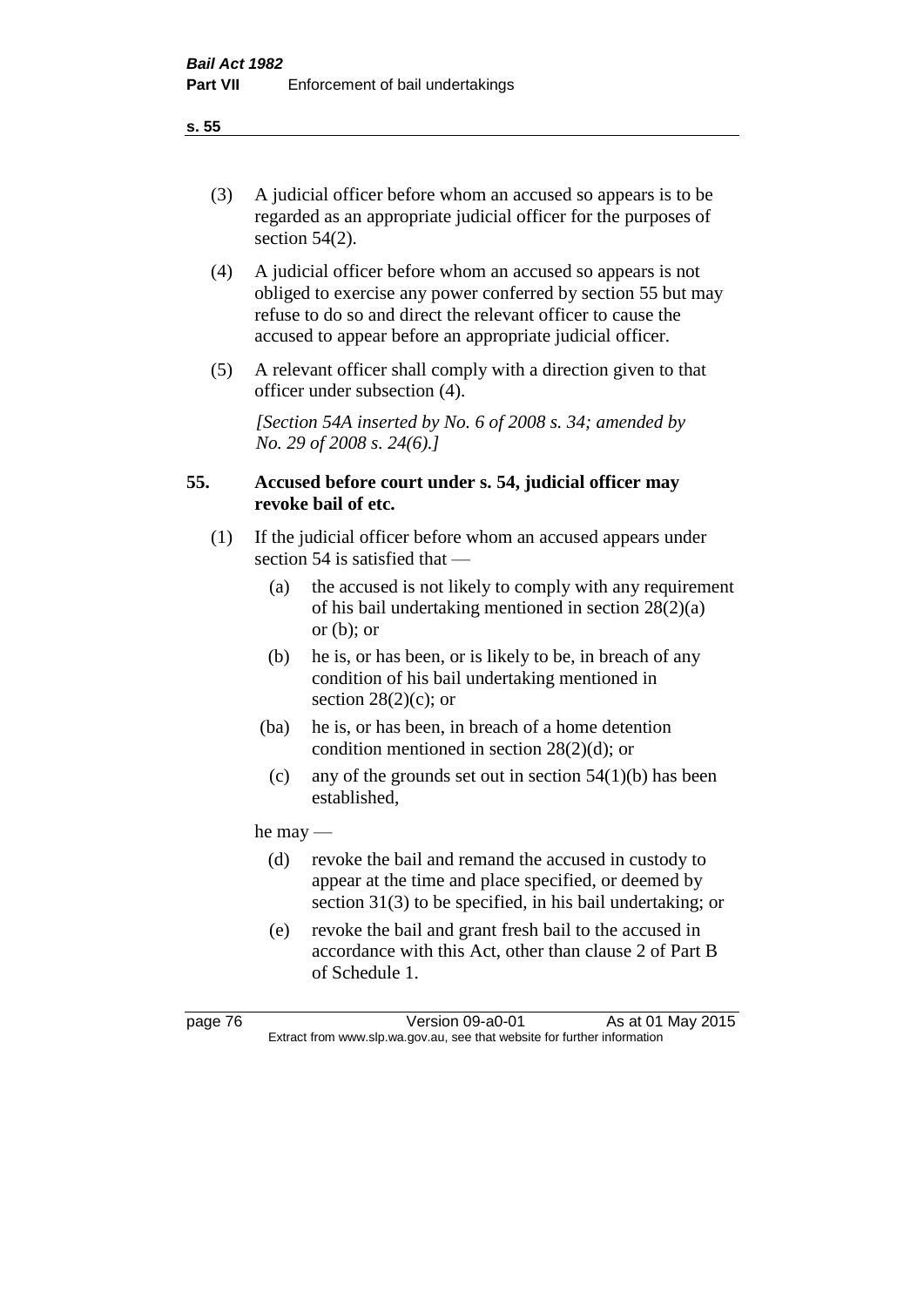(2) If the judicial officer before whom the accused so appears is not satisfied as to any of the matters mentioned in subsection (1)(a), (b), or (c) he shall release the accused on his existing bail undertaking and, with the consent in writing of the surety, on any existing surety undertaking.

*[Section 55 amended by No. 61 of 1990 s. 13; No. 45 of 1993 s. 12; No. 84 of 2004 s. 82.]* 

### *[56. Deleted by No. 6 of 2008 s. 35.]*

### **57. Offence under s. 51, court to order forfeiture of money under bail undertaking**

- (1) Where an accused is convicted of an offence against section  $51(1)$ ,  $(2)$  or  $(2a)$ , the court by which he is convicted shall, whether or not an application is made therefor by the prosecutor, order that the full amount agreed to be forfeited, in the accused's bail undertaking, be forfeited to the State.
- (2) Notwithstanding subsection (1), the court may decline to make an order thereunder or may order forfeiture in part only where the accused shows to the satisfaction of the judicial officer —
	- (a) that, by reason of a change of circumstances since the bail undertaking was entered into, an order for forfeiture, or for forfeiture in full (as the case may be), would cause excessive hardship to the accused or his dependants; and
	- (b) that such hardship would not be relieved by the exercise of one of the powers conferred by section 59.
- (3) Without prejudice to the recovery of such an amount as a civil debt due to the State, any amount to be paid under an order made under this section is to be paid, and its payment may be enforced under Part 5 of the *Fines, Penalties and Infringement Notices Enforcement Act 1994*, unless an order has been made under subsection (4).
- (4) If under this section the Supreme Court or the District Court makes an order requiring the payment of money, the court may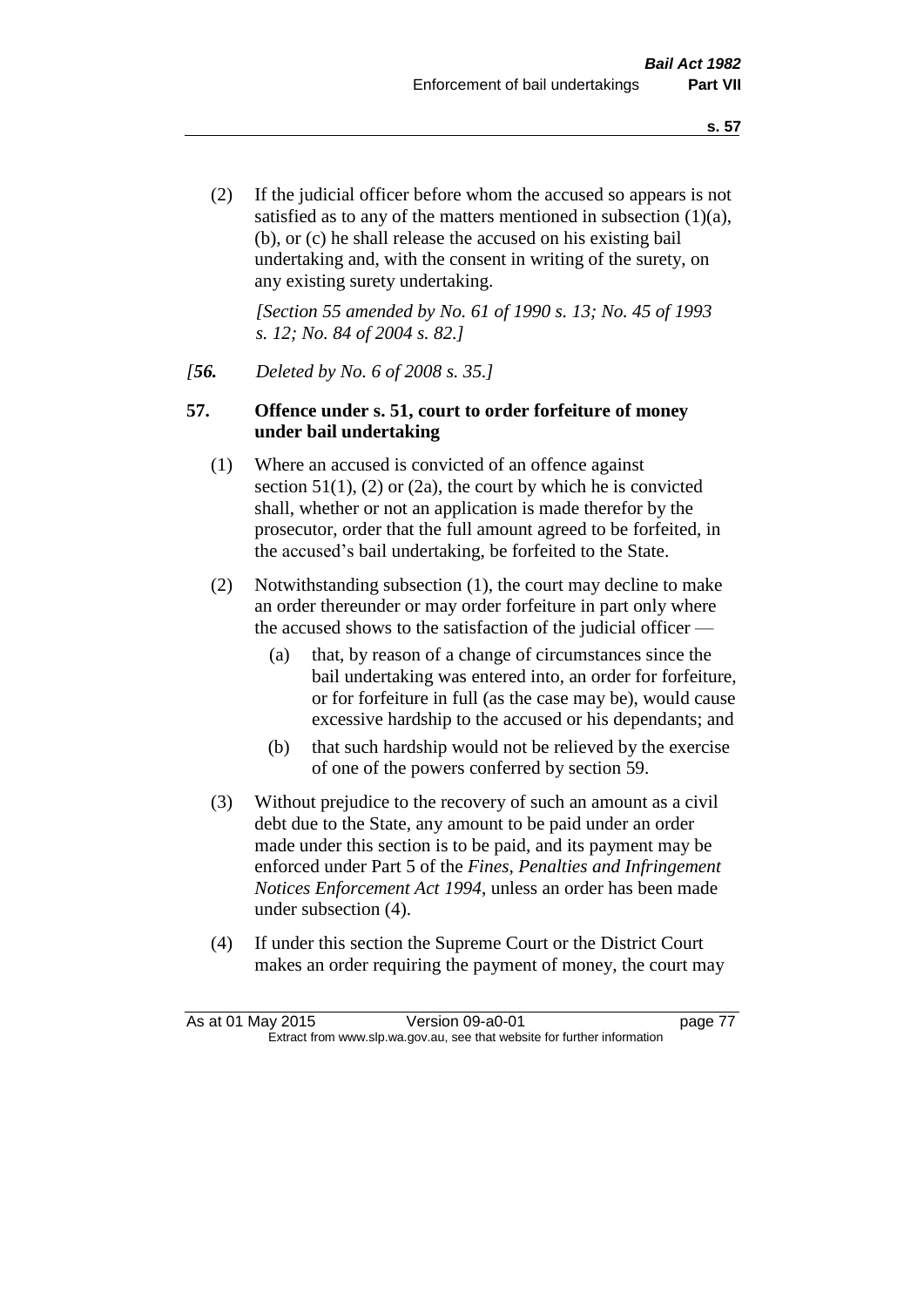make an order under section 59 of the *Sentencing Act 1995* in respect of the amount payable and for that purpose that section, with any necessary changes, applies as if the amount were a fine imposed on the accused.

*[Section 57 amended by No. 74 of 1984 s. 19; No. 92 of 1994 s. 7; No. 78 of 1995 s. 8; No. 54 of 1998 s. 11; No. 65 of 2003 s. 121(3); No. 84 of 2004 s. 82.]* 

# **58. Automatic forfeiture of money on expiration of one year after absconding**

- (1) If after the expiration of one year from the day on which the accused is required to appear in court in accordance with the requirement of his bail undertaking mentioned in section  $28(2)(a)$  he has not —
	- (a) been arrested under section 59B; or
	- (b) appeared in court in accordance with the requirement of his bail undertaking mentioned in section 28(2)(b); or
	- (c) otherwise surrendered himself or been taken into custody to be dealt with on the charge or charges for which the bail undertaking was entered into,

the full amount specified in the bail undertaking shall, on the expiration of the said period, be forfeited to the State by virtue of this section without any order of the court or other formality.

(2) Upon the occurrence of a forfeiture under subsection (1) any security given by the accused may be resorted to by the State as if an order of forfeiture had been made under section 57(1).

*[Section 58 amended by No. 65 of 2003 s. 121(3); No. 84 of 2004 s. 82; No. 6 of 2008 s. 18(3) and 36(2).]*

page 78 Version 09-a0-01 As at 01 May 2015 Extract from www.slp.wa.gov.au, see that website for further information

**s. 58**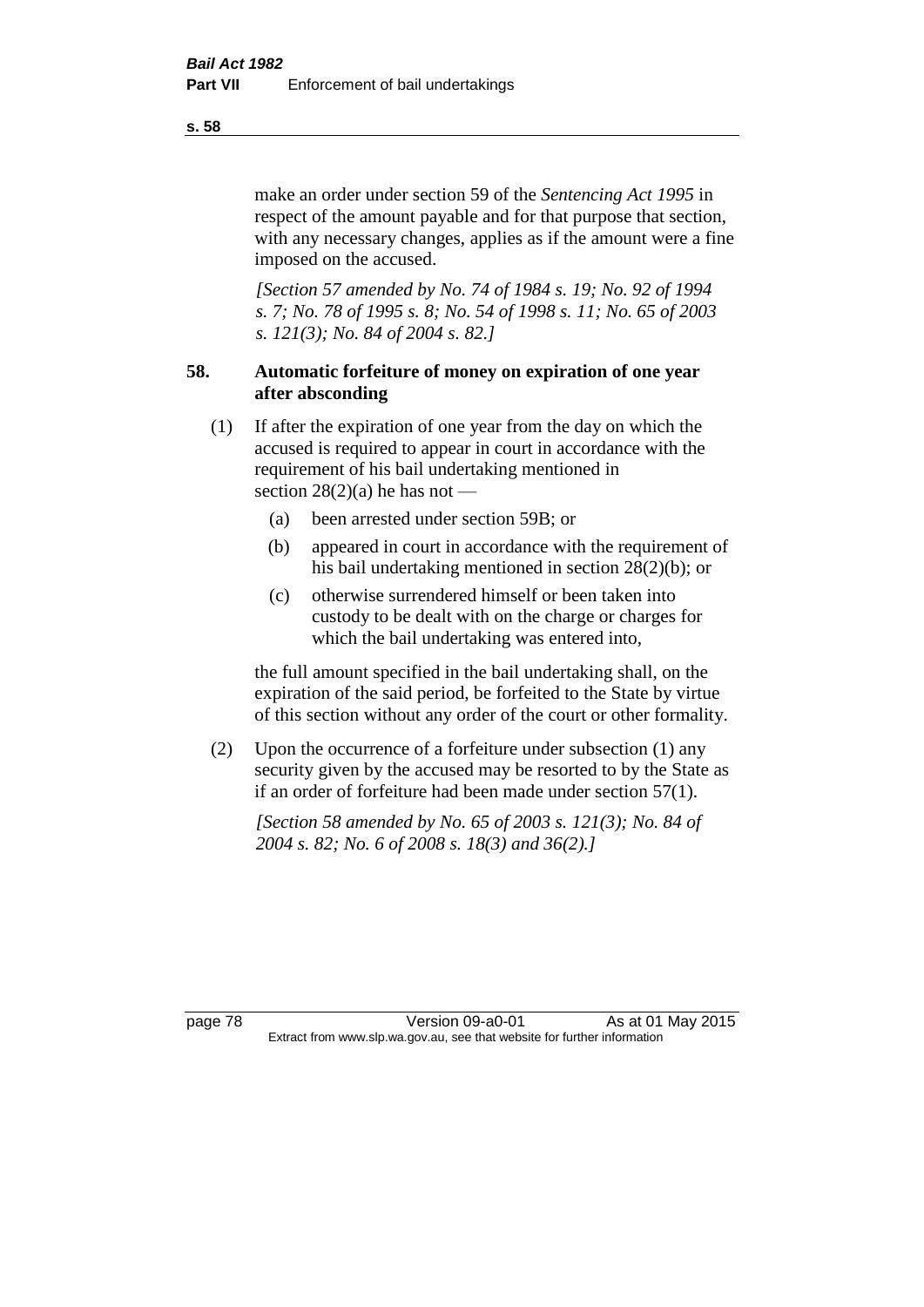**s. 59**

# **Part VIII — Miscellaneous**

# **59. Order for forfeiture, court's additional powers as to**

A court or an appropriate judicial officer who makes an order for forfeiture under section 49 or 57 may, when doing so, or at any time thereafter, further order —

- (a) that payment of any sum be made by specified instalments or be postponed to a specified date; or
- (b) that any security given be applied in or towards payment of the sum forfeited; or
- (c) that the accused or the surety, as the case may be, do all such things and execute all such documents as may be necessary, or as may be specified in the order, for the purpose of vesting any security in the State or enabling the State to realize the same or to resort thereto to recover the sum forfeited,

and the court or an appropriate judicial officer may at any time vary or revoke an order made under paragraph (a), (b), or (c).

*[Section 59 amended by No. 65 of 2003 s. 121(3); No. 84 of 2004 s. 82.]*

# **59A. If bail dispensed with, accused may be taken before judicial officer for reconsideration of matter**

 $(1)$  In this section —

*relevant officer* has the meaning given in section 54(1a).

(2) Where the requirement for bail has been dispensed with for an accused under section 7A, the relevant officer may cause the accused to appear before an appropriate judicial officer for reconsideration of the matter, if the relevant officer has reasonable grounds to believe that the accused is not likely to appear at the time and place specified in a notice under section 13A(3).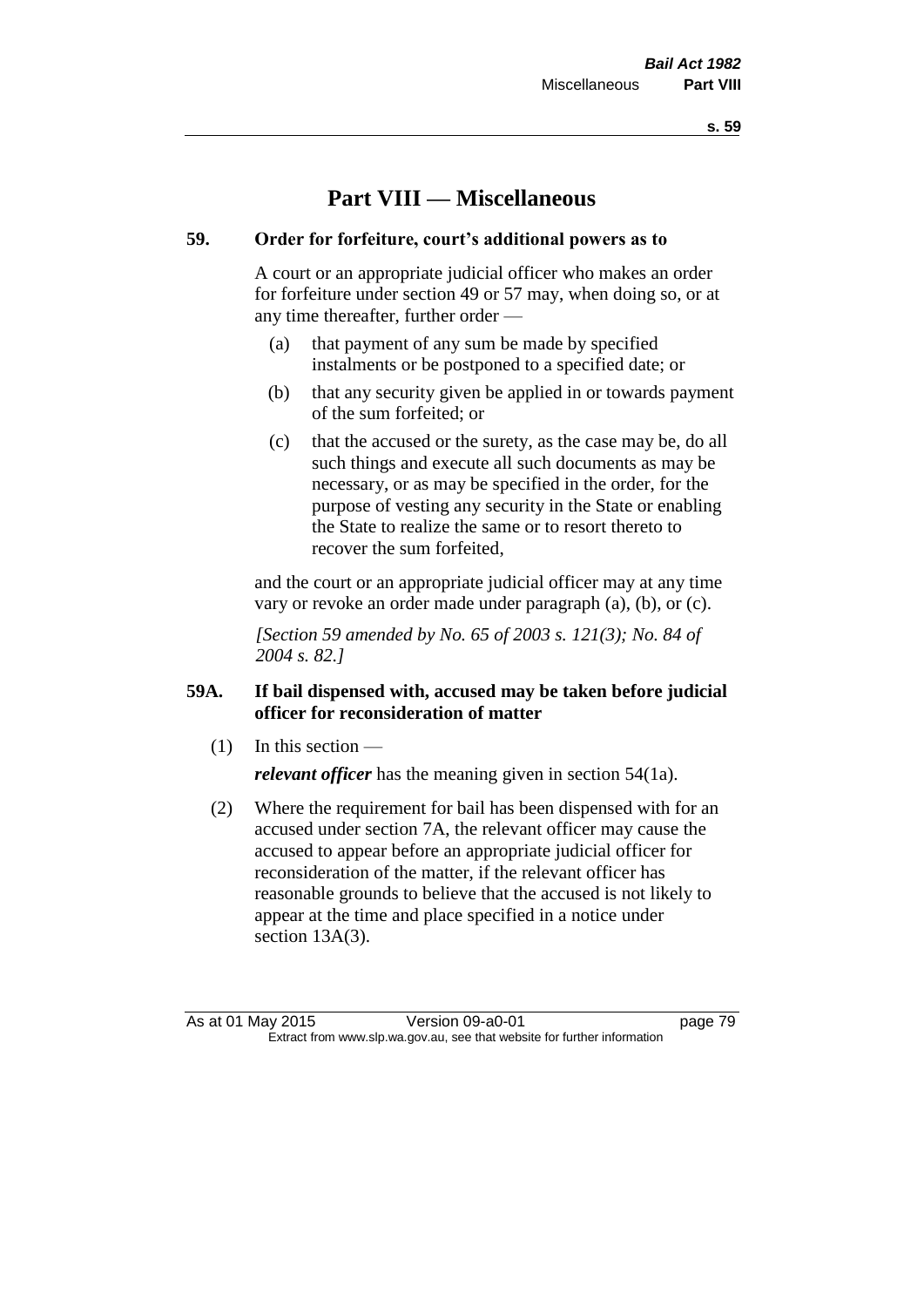**s. 59B**

- (3) Section 54(2), (2a), (3) and (4) apply, with necessary modifications, for the purposes of subsection (2).
- (4) The judicial officer before whom an accused appears under subsection (2) shall reconsider the accused's case and may, notwithstanding section 13 —
	- (a) again dispense with the requirement for bail; or
	- (b) grant bail; or
	- (c) refuse to grant bail,

in accordance with this Act, for the accused's appearance in court.

- $(5)$  If
	- (a) the court before which the accused is required to appear is the District Court, the Supreme Court or the Court of Appeal; and
	- (b) a police officer is satisfied that because of the urgency of the case it is not practicable for the prosecutor to exercise the power conferred by subsection (2),

the police officer may exercise that power.

(6) If a police officer, acting under subsection (5), exercises the power conferred by subsection (2), the police officer is to be regarded as the relevant officer for the purposes of this section.

*[Section 59A inserted by No. 6 of 2008 s. 36(1).]*

# **59B. Absconding accused, warrant for arrest of**

Where —

(a) at any time after that specified in an accused's bail undertaking for an accused's appearance the accused has failed to comply with the requirements of the accused's bail undertaking mentioned in section  $28(2)(a)$  or (b); or

page 80 Version 09-a0-01 As at 01 May 2015 Extract from www.slp.wa.gov.au, see that website for further information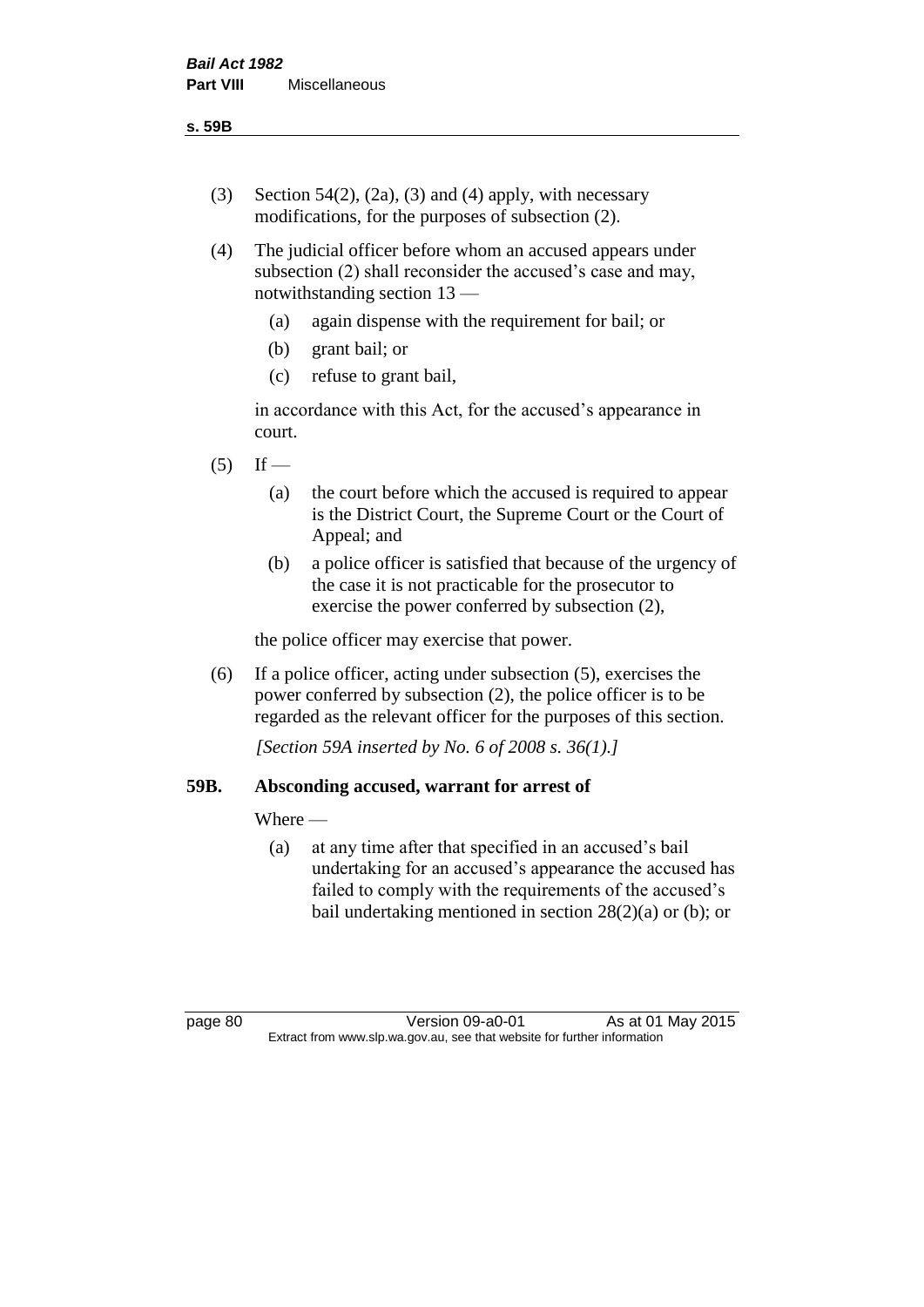(b) an accused has failed to appear at the time and place specified in a notice under section 13A(3),

the court before which the accused was required to appear may issue a warrant to arrest the accused and bring the accused before that court or a court of like jurisdiction.

*[Section 59B inserted by No. 6 of 2008 s. 36(1).]*

### **60. Change of address, accused and surety to notify**

Where the residential address of —

- (a) an accused who has been released on bail or for whom the requirement for bail has been dispensed with; or
- (b) a surety,

changes from that appearing on his bail undertaking, surety undertaking or notice under section 13A(3), as the case may be, he shall forthwith, in writing, notify details of the change to the registrar of the court before which, at the time when the change occurs, the accused is required to appear, and if without reasonable cause he fails to do so he commits an offence.

Penalty: \$1 000.

*[Section 60 amended by No. 50 of 2003 s. 37(5); No. 59 of 2004 s. 141; No. 84 of 2004 s. 82; No. 6 of 2008 s. 37.]*

# **61. Failing to bring arrested person before court or person able to grant bail, offence**

- (1) A person to whom this section applies commits an offence if, having arrested another for an offence, he wilfully and without reasonable excuse fails to take that other person, or cause him to be taken, as soon as is practicable —
	- (a) before an authorised officer or judicial officer empowered by this Act to grant bail for that offence; or
	- (b) before a court.
	- Penalty: \$1 000 or imprisonment for 12 months or both.

As at 01 May 2015 Version 09-a0-01 page 81 Extract from www.slp.wa.gov.au, see that website for further information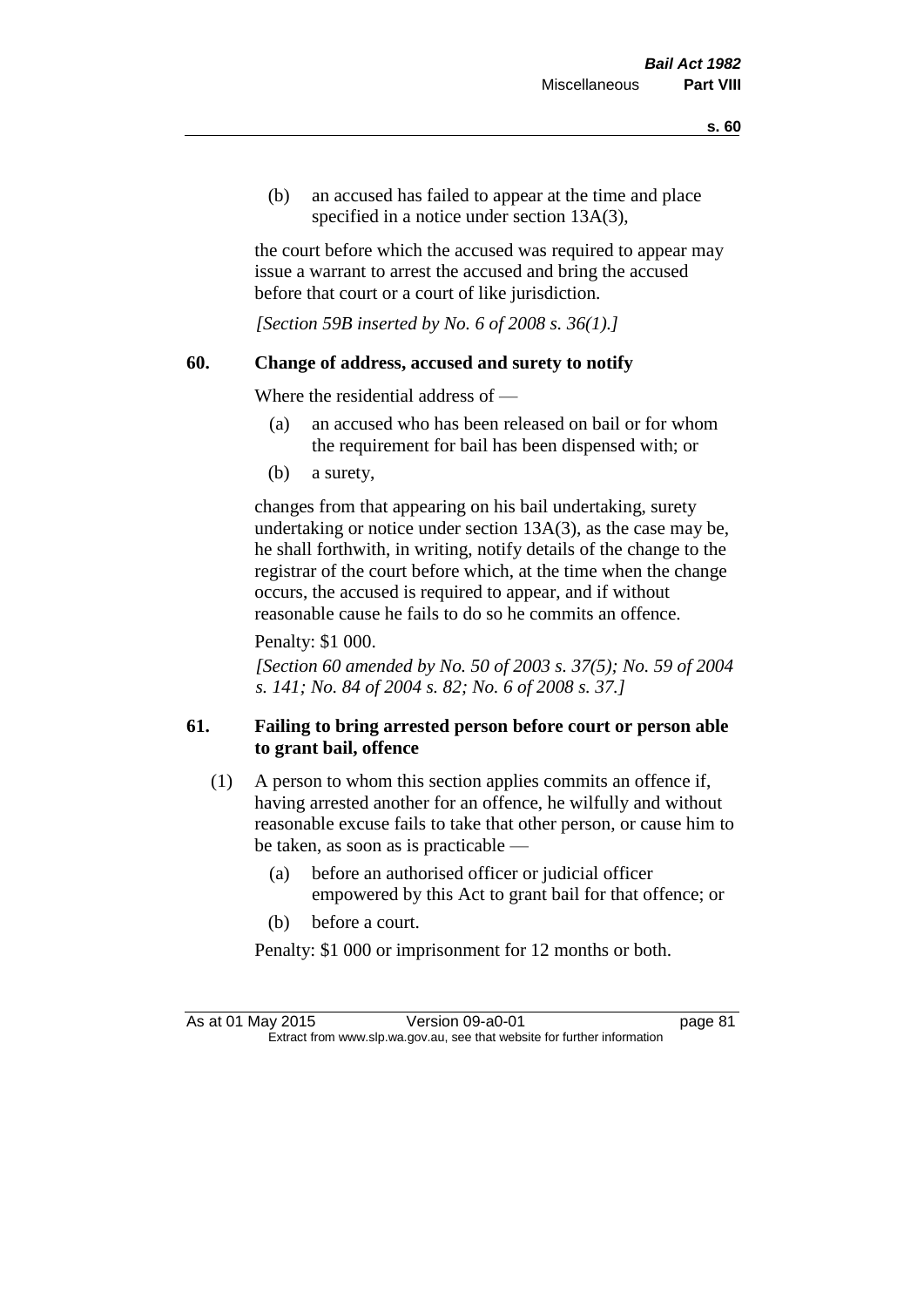#### **s. 62**

- (2) This section applies to a person who
	- (a) is not empowered by this Act to grant bail for the offence; or
	- (b) being so empowered, elects to act under section 6(7).

*[Section 61 amended by No. 15 of 1988 s. 17; No. 59 of 2006 s. 4(4); No. 6 of 2008 s. 38.]* 

# **62. Giving false information for bail purposes, offence**

A person who for the purpose of obtaining —

- (a) a grant of bail for himself or a variation of the terms and conditions thereof; or
- (b) approval of himself as a surety,

makes any statement which he knows is false in a material particular, or recklessly makes any statement which is false in a material particular, commits an offence.

Penalty: \$1 000 or imprisonment for 12 months or both.

#### **63. Protection from personal liability**

A person shall not be liable in civil proceedings on account of anything done, or omitted to be done, by him in good faith in the course of carrying out any provision of this Act, or purporting to be so done or omitted; but the liability (if any) of any other person (including the State or the Commonwealth) as his employer is not affected by this section and shall be determined as if it had not been passed.

*[Section 63 amended by No. 65 of 2003 s. 121(4).]*

### **64. Proving appearance or non-appearance by accused**

Where it is required for the purposes of this Act to prove —

(a) that an accused did not appear before a particular court, at a particular place, on a particular day, at a particular time or during a particular period; or

page 82 Version 09-a0-01 As at 01 May 2015 Extract from www.slp.wa.gov.au, see that website for further information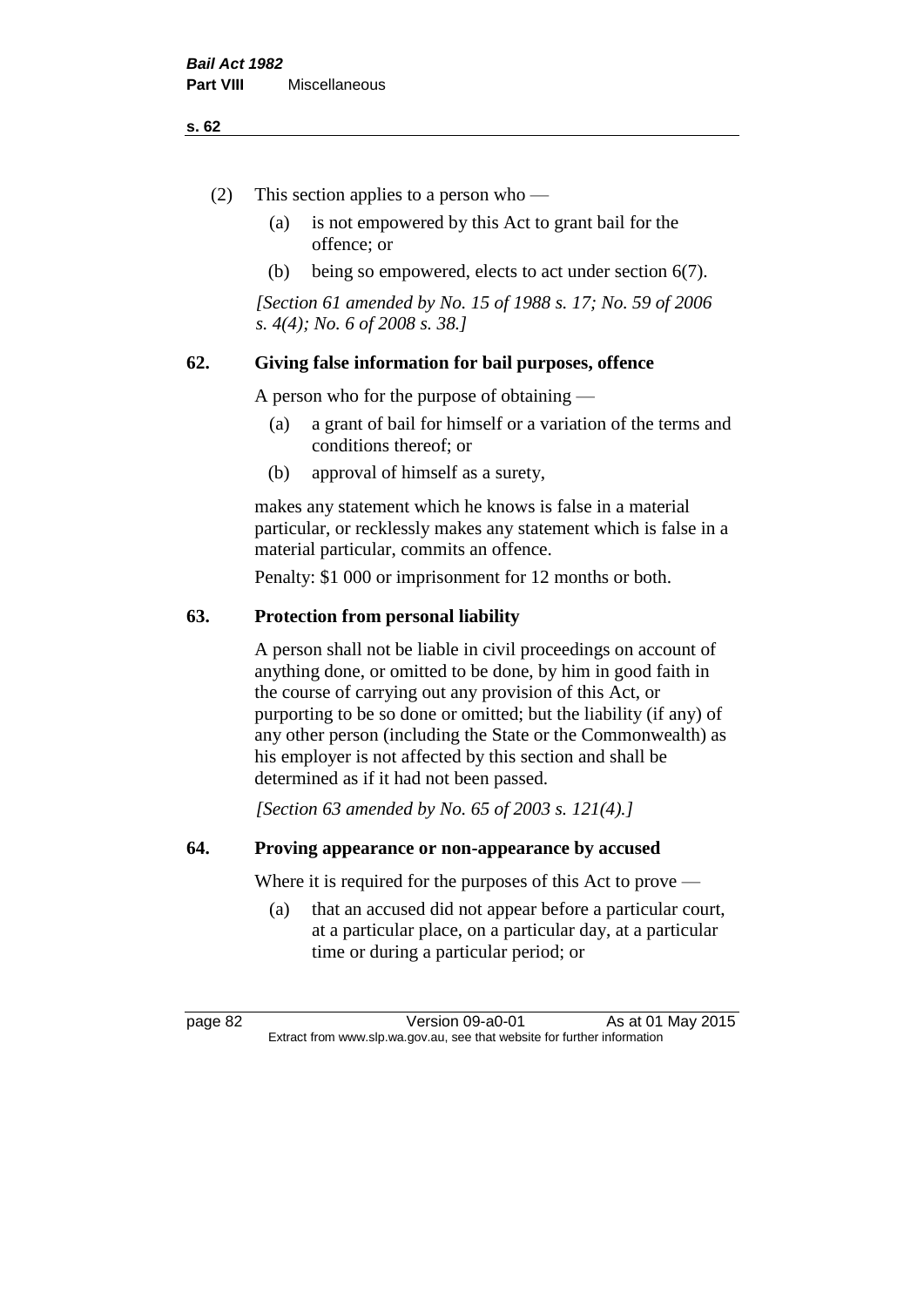(b) the day, time or period when or during which an accused did appear before a particular court at a particular place,

a certificate as to any such matter, purporting to be signed by a judicial officer or registrar of the court before which the accused was required to appear, shall be evidence of the matter so certified.

*[Section 64 amended by No. 59 of 2004 s. 141; No. 84 of 2004 s. 82.]* 

# **65. Bail undertakings by child, effect of**

A bail undertaking entered into by a person who is under the age of 18 years shall bind him as if he were of full age.

# **66. Other powers or duties to grant bail abolished**

- (1) Any power or duty that, at the commencement of this Act, exists apart from statute to grant bail to an accused awaiting an appearance in court for an offence, is abolished.
- (2) Subsection (1) has effect notwithstanding anything in section 16 of the *Supreme Court Act 1935*.
- (3) In subsection (1) *statute* means an Act of the Parliament of Western Australia, other than the *Supreme Court Act 1935*.

*[Section 66 amended by No. 84 of 2004 s. 82.]*

# **66A. Delegation by registrar of court**

- (1) The registrar of a court may, either generally or as otherwise provided by the instrument of delegation, by instrument signed by him, delegate to an officer of that court any function conferred on him by or under this Act other than —
	- (a) this power of delegation; or
	- (aa) a function conferred by section  $11(3)$  or  $36(1)(a)$ ; or
	- (b) any function that a judicial officer has required him to perform personally.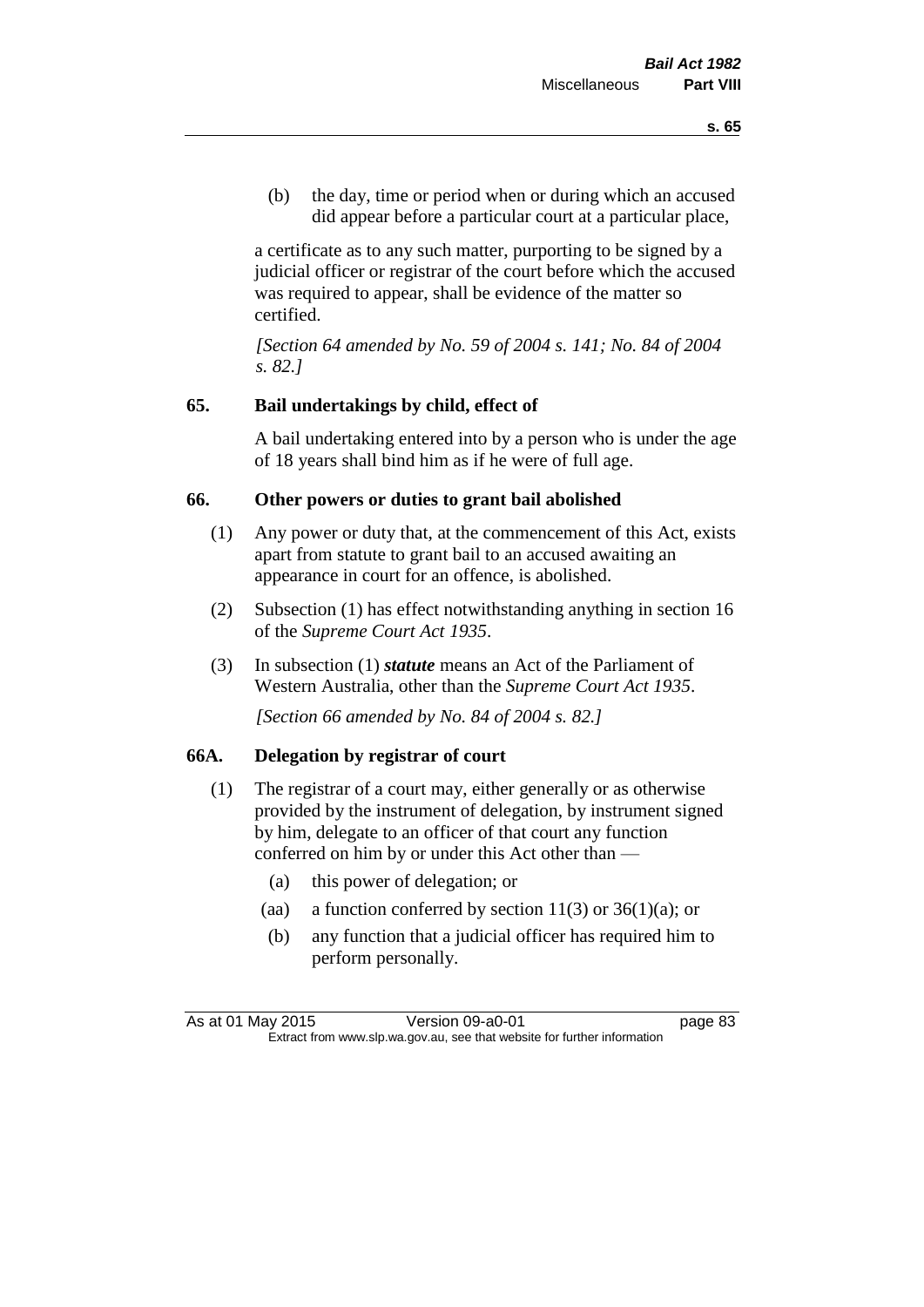**s. 66B**

(2) The superintendent of a detention centre under the *Young Offenders Act 1994* may, either generally or as otherwise provided by the instrument of delegation, by instrument signed by him, delegate to an officer of the Public Sector agency principally assisting the Minister administering that Act in its administration any function conferred on him by or under this Act, other than this power of delegation.

*[Section 66A inserted by No. 15 of 1988 s. 18; amended by No. 49 of 1988 s. 89; No. 31 of 1993 s. 8; No. 59 of 2004 s. 141; No. 65 of 2006 s. 52; No. 6 of 2008 s. 39.]* 

# **66B. Video link or audio link, use of in bail proceedings**

 $(1)$  In this section —

*audio link* means facilities (including telephone) that enable, at the same time, a judicial officer or authorised officer at one place to hear the accused at another place and vice versa;

*bail proceedings* means any proceedings under this Act including —

- (a) proceedings on a case for bail;
- (b) proceedings relating to the variation or revocation of bail;
- (c) proceedings on an application under section 48 or 49;
- (d) proceedings on an appeal under section 15A or 53;

*video link* means facilities (including closed circuit television) that enable, at the same time, a judicial officer or authorised officer at one place to see and hear the accused at another place and vice versa.

- (2) Bail proceedings may be conducted by means of a video link or an audio link.
- (3) Without limiting subsection (2), if a provision of this Act requires or authorises an accused to be brought before, or appear before, a court, judicial officer or authorised officer, the accused

page 84 Version 09-a0-01 As at 01 May 2015 Extract from www.slp.wa.gov.au, see that website for further information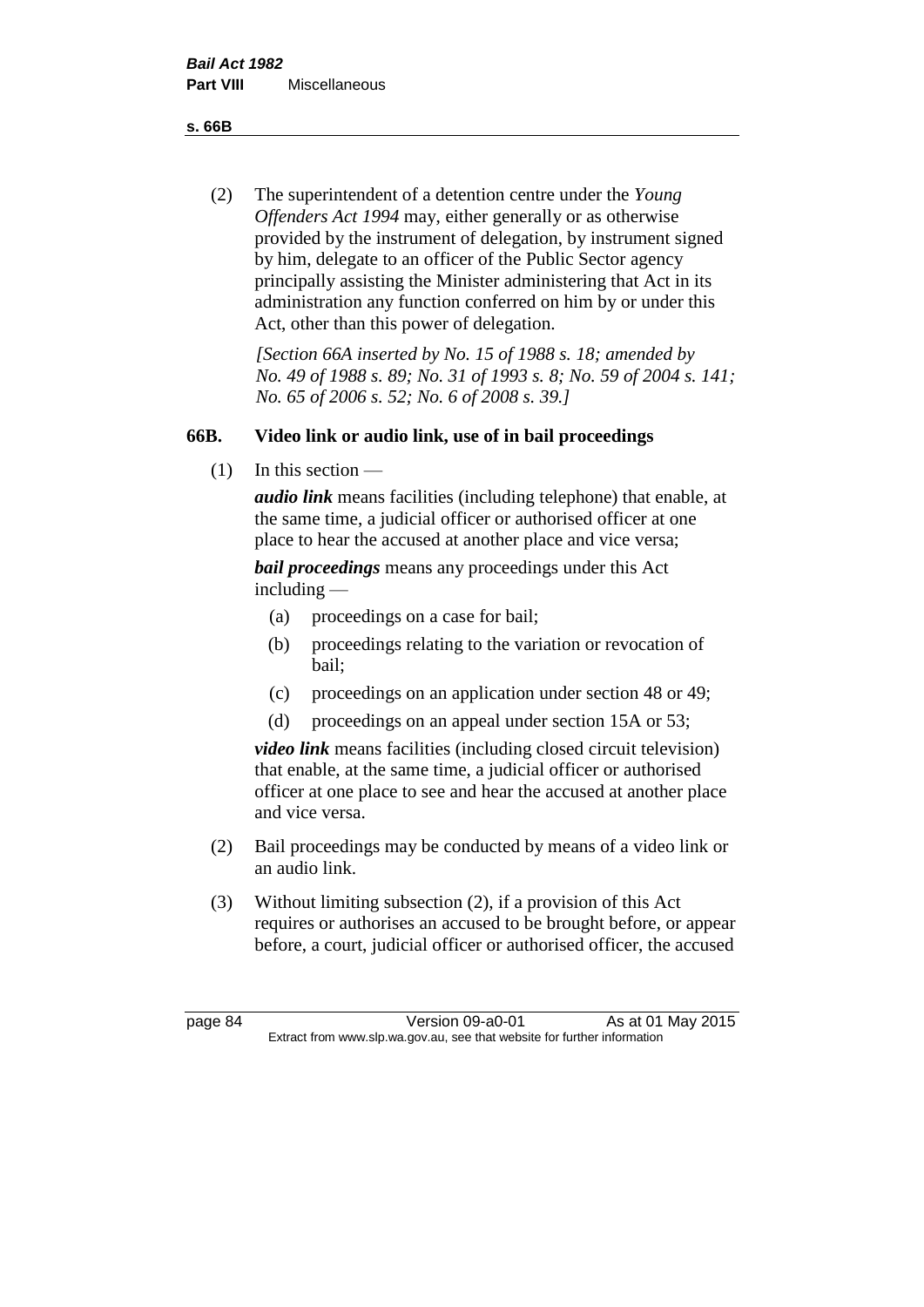may be brought before, or appear before, the court or officer by means of a video link or an audio link.

- (4) An audio link is not to be used under this section unless a video link is not available and cannot reasonably be made available.
- (5) Nothing in this section prevents a court, judicial officer or authorised officer from requiring that an accused be brought before, or appear before, the court or officer in person for the purposes of bail proceedings.

*[Section 66B inserted by No. 6 of 2008 s. 40(1).]*

# **67. Regulations**

- (1) The Governor may make regulations, not inconsistent with this Act, prescribing such things as are required or permitted by this Act to be prescribed or as it is necessary or expedient to prescribe for the purposes thereof.
- (2) Without limiting the generality of subsection (1) regulations  $\text{max}$  —
	- (a) make provision for or with respect to the making of applications —
		- (i) for or in relation to bail;
		- (ii) for the approval of sureties;
		- (iii) for the approval of security to be given by accused persons and sureties;
		- (iv) for the cancellation of a surety undertaking;
		- (v) for an order under section 49,

and for the manner in which such applications are to be made and the procedure to be followed on such applications;

(ba) in any case where the regulations provide that any information, document or record, or a copy of any document or record, is to be or can be provided to a person in electronic form, determine when information

As at 01 May 2015 Version 09-a0-01 Page 85 Extract from www.slp.wa.gov.au, see that website for further information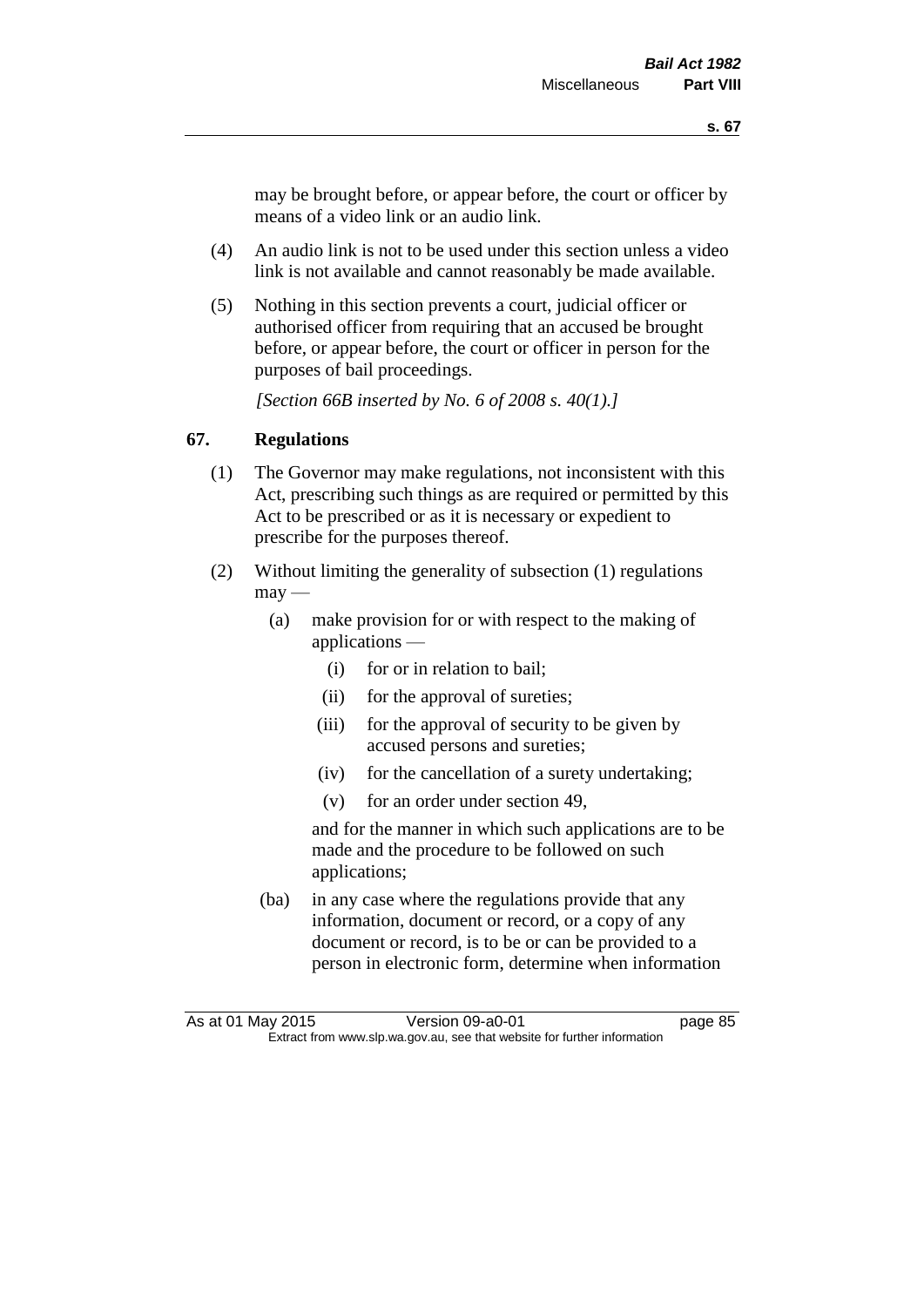or a document, record or copy provided to a person in that form is to be taken to be, or to be presumed to be, received by, or brought to the attention of, the person;

- (b) for the purposes of clause 5 of Part A of Schedule 1, prescribe the officer or officers who may grant bail for any prescribed appearance or class of appearance in court by an accused who is in custody;
- (c) make provision for, or with respect to the management, control, supervision and good order of premises established for the accommodation of persons to whom bail has been granted.
- (3) Regulations made under this section may provide that a contravention or failure to comply with a regulation constitutes an offence and may provide for penalties not exceeding a fine of \$500 for offences against the regulations.

*[Section 67 amended by No. 45 of 1993 s. 12; No. 84 of 2004 s. 83(3); No. 2 of 2008 s. 56(6); No. 6 of 2008 s. 30(3); No. 20 of 2013 s. 31.]* 

*[68. Omitted under the Reprints Act 1984 s. 7(4)(g).]*

page 86 Version 09-a0-01 As at 01 May 2015 Extract from www.slp.wa.gov.au, see that website for further information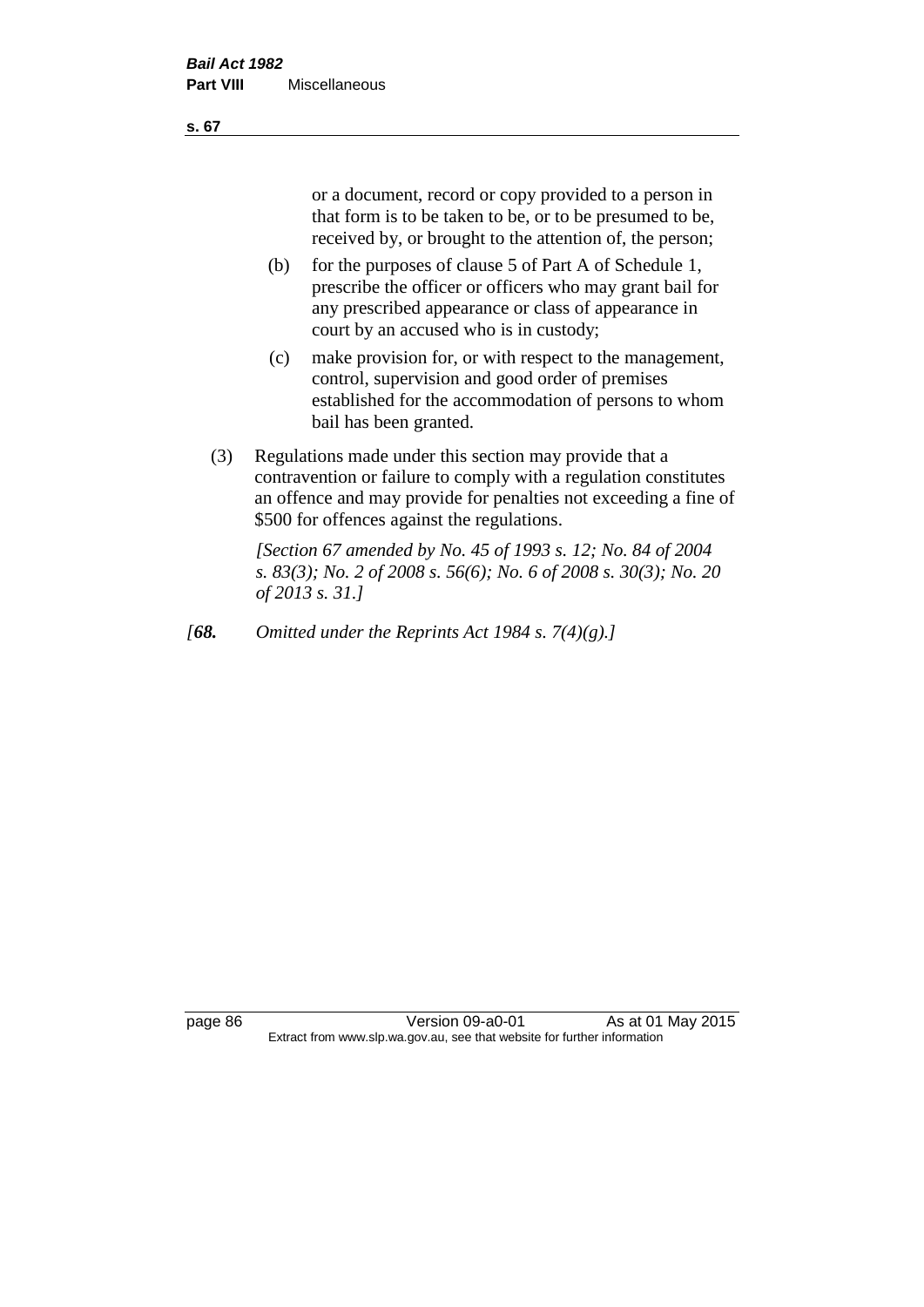# **Schedule 1 — Jurisdiction as to bail and related matters**

[s. 13, 17]

*[Heading inserted by No. 6 of 2008 s. 41(1).]*

# **Part A** — **Jurisdiction relating to bail**

*[Heading inserted by No. 6 of 2008 s. 41(2)(a).]*

### **First Column**

### **Second Column**

*Appearances in court*

*By whom bail may be granted or (where applicable) dispensed with*

*[Heading amended by No. 6 of 2008 s. 41(2)(b) and (c).]*

### **1. Initial appearance**

(1) The initial appearance in a court of summary jurisdiction or the Children's Court by an accused in, or in connection with, proceedings for an offence.

In any case —

- (a) a justice; or
- (b) an authorised police officer; and

in addition, in the case of a child, an authorised community services officer.

(2) The initial appearance in the District Court or the Supreme Court, not being the initial appearance to which clause 3 applies. A judge of the District Court or a judge of the Supreme Court, as the case requires.

*[Clause 1 amended by No. 15 of 1988 s. 19; No. 49 of 1988 s. 90(a)(i); No. 59 of 2004 s. 141; No. 84 of 2004 s. 10(1) and 82.]*

As at 01 May 2015 Version 09-a0-01 page 87 Extract from www.slp.wa.gov.au, see that website for further information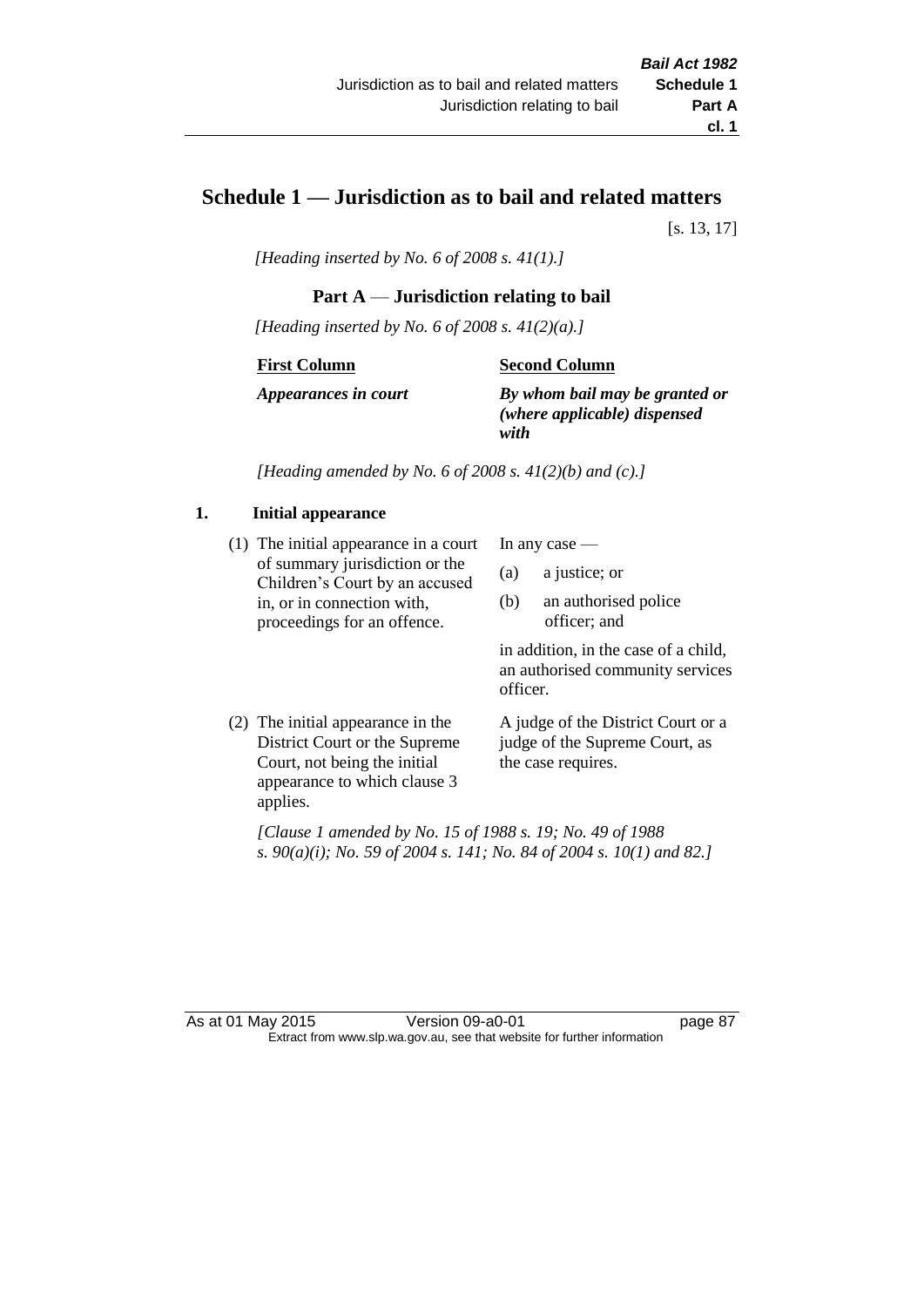| <b>Second Column</b>                                                   |
|------------------------------------------------------------------------|
| By whom bail may be granted or<br>(where applicable) dispensed<br>with |
|                                                                        |

### **2. Appearance after adjournment**

Appearance in any court or before The judicial officer who orders a judicial officer by an accused after any adjournment of proceedings for an offence, not being a committal under clause 3.

the adjournment.

*[Clause 2 amended by No. 84 of 2004 s. 82.]*

# **3. Appearance on committal to Supreme Court or District Court**

The initial appearance by an accused in the Supreme Court or District Court after he has been committed thereto under any Act to be tried or sentenced or otherwise dealt with. The judicial officer who orders the committal.

*[Clause 3 amended by No. 84 of 2004 s. 82.]*

### **4. Appearance in connection with appeal, rehearing etc.**

| (1) Appearance in connection with an If the appeal is being determined<br>application or appeal made under<br>the <i>Criminal Appeals Act 2004</i> or<br>with any order made in<br>determining the application or<br>appeal. | by a single judge of the Supreme<br>Court, a single judge of the<br>Supreme Court;<br>If the appeal is being determined<br>by the Court of Appeal, the Court<br>of Appeal or a single judge of<br>appeal. |
|------------------------------------------------------------------------------------------------------------------------------------------------------------------------------------------------------------------------------|-----------------------------------------------------------------------------------------------------------------------------------------------------------------------------------------------------------|
| (2) Appearance in connection with a<br>rehearing of proceedings ordered<br>under section 28 of the<br>Children's Court of Western<br>Australia Act 1988.                                                                     | The Children's Court.                                                                                                                                                                                     |

page 88 Version 09-a0-01 As at 01 May 2015 Extract from www.slp.wa.gov.au, see that website for further information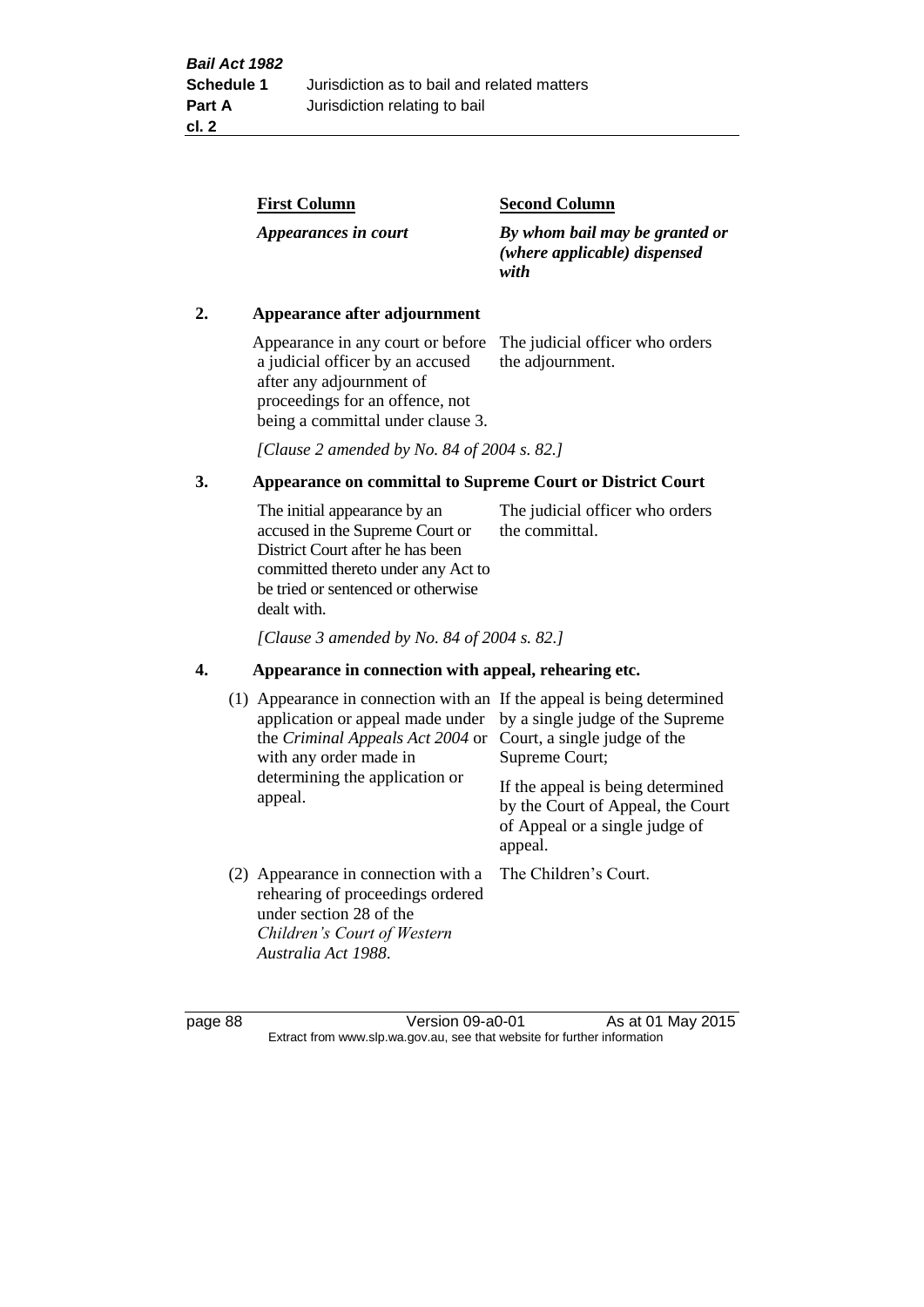| <b>First Column</b>                                                  | <b>Second Column</b>                                                   |  |
|----------------------------------------------------------------------|------------------------------------------------------------------------|--|
| Appearances in court                                                 | By whom bail may be granted or<br>(where applicable) dispensed<br>with |  |
| (3) Appearance in connection with<br>the reconsideration of an order | The Children's Court constituted<br>by the President.                  |  |

*[Clause 4 inserted by No. 84 of 2004 s. 10(2).]*

### **5. Appearance prescribed by regulation**

under section 40 of the *Children's Court of Western* 

*Australia Act 1988*.

| Appearance in a court for any  | The judicial or other officer   |
|--------------------------------|---------------------------------|
| other purpose or following any | prescribed by such regulations. |
| other occurrence prescribed by |                                 |
| regulations under this Act.    |                                 |

### **6. Appearances not otherwise provided for**

Any appearance in a court not otherwise provided for in this Part or by regulations under this Act.

The judicial officer who, or court which, orders the appearance.

### **7. Term used: proceedings for an offence**

In this Part, unless the contrary intention appears —

*proceedings for an offence* in clause 2 (but not in clause 1) includes any of the following proceedings relating to that offence —

- (a) appeal proceedings; and
- (b) proceedings on a writ of *habeas corpus*; and
- (c) proceedings on the re-appearance of an offender under section 50 of the *Sentencing Act 1995*.

*[Clause 7 inserted by No. 84 of 2004 s. 10(3).]*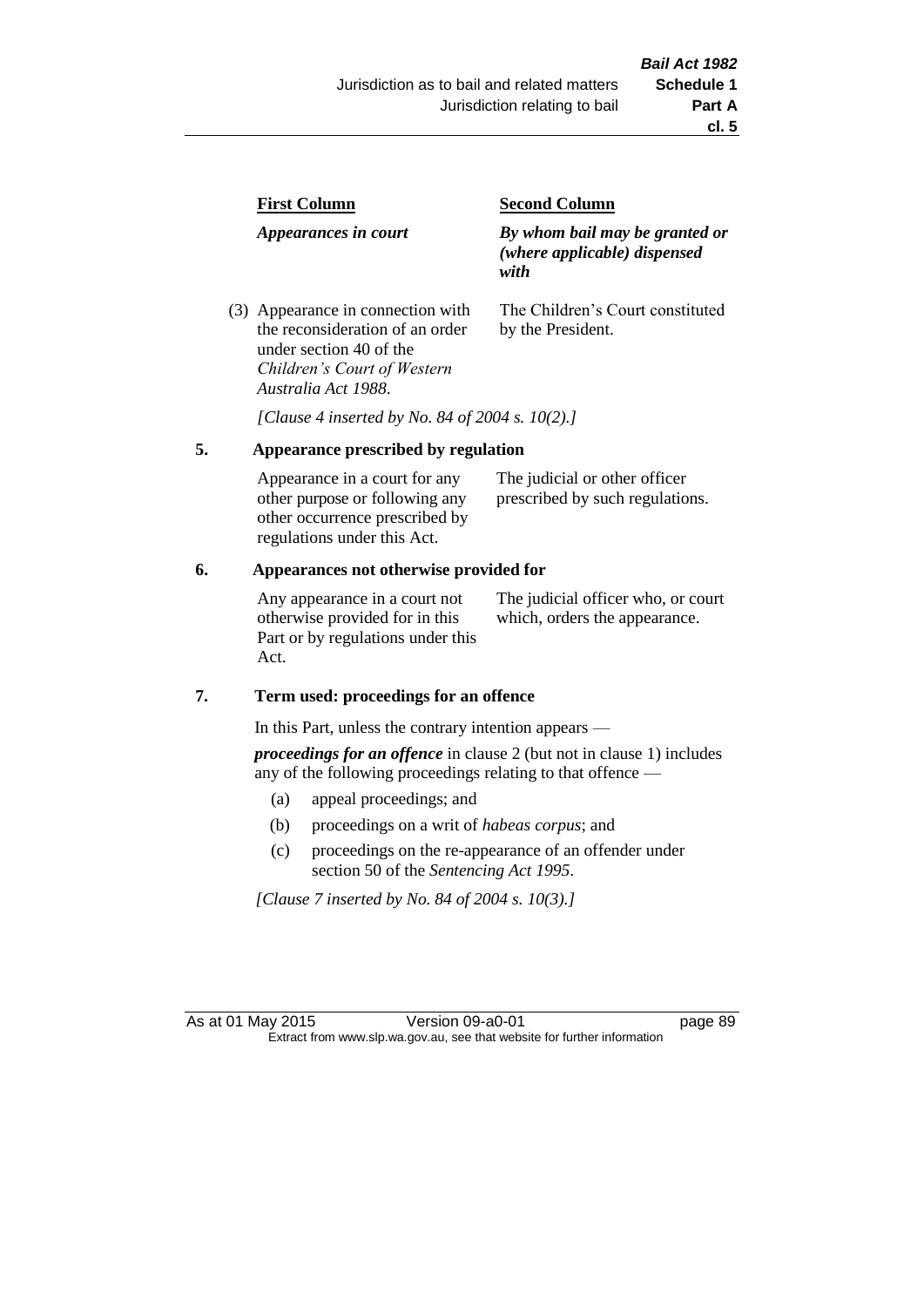### **Part B** — **Cessation of powers relating to bail**

*[Heading inserted by No. 6 of 2008 s. 41(3)(a).]*

### **1. Upon decision by judge, power of other officers ceases**

(1) In this clause —

*judge* means a judge of the Supreme Court, the Children's Court or the District Court.

- (2) After a judge has granted or refused bail for an appearance by an accused the power to grant bail for that appearance ceases to be vested  $in -$ 
	- (a) any judicial officer whose jurisdiction is inferior to that of the judge; or
	- (b) any authorised officer.
- (3) After a judge has dispensed with the requirement for bail for an appearance by an accused the power to grant or refuse bail for that appearance ceases to be vested in any officer referred to in subclause  $(2)(a)$  or  $(b)$ .

*[Clause 1 inserted by No. 6 of 2008 s. 41(3)(b).]*

### **1A. Upon decision by Court of Appeal, other powers cease**

After the Court of Appeal on an appeal under section 15A —

- (a) has granted or refused bail for an appearance by an accused, the power to grant or refuse bail for that appearance; or
- (b) has dispensed with the requirement for bail for an appearance by an accused, the power to grant or refuse bail for that appearance,

ceases to be vested in any judicial officer or in any authorised officer.

*[Clause 1A inserted by No. 6 of 2008 s. 41(3)(b).]*

### **2. Upon decision by judicial officer, his power and that of his peers ceases**

Except where clause 4 applies, the power to grant, refuse or dispense with bail for an appearance by an accused ceases to be vested in any judicial officer (including a judge of the Supreme Court) after he, or

page 90 Version 09-a0-01 As at 01 May 2015 Extract from www.slp.wa.gov.au, see that website for further information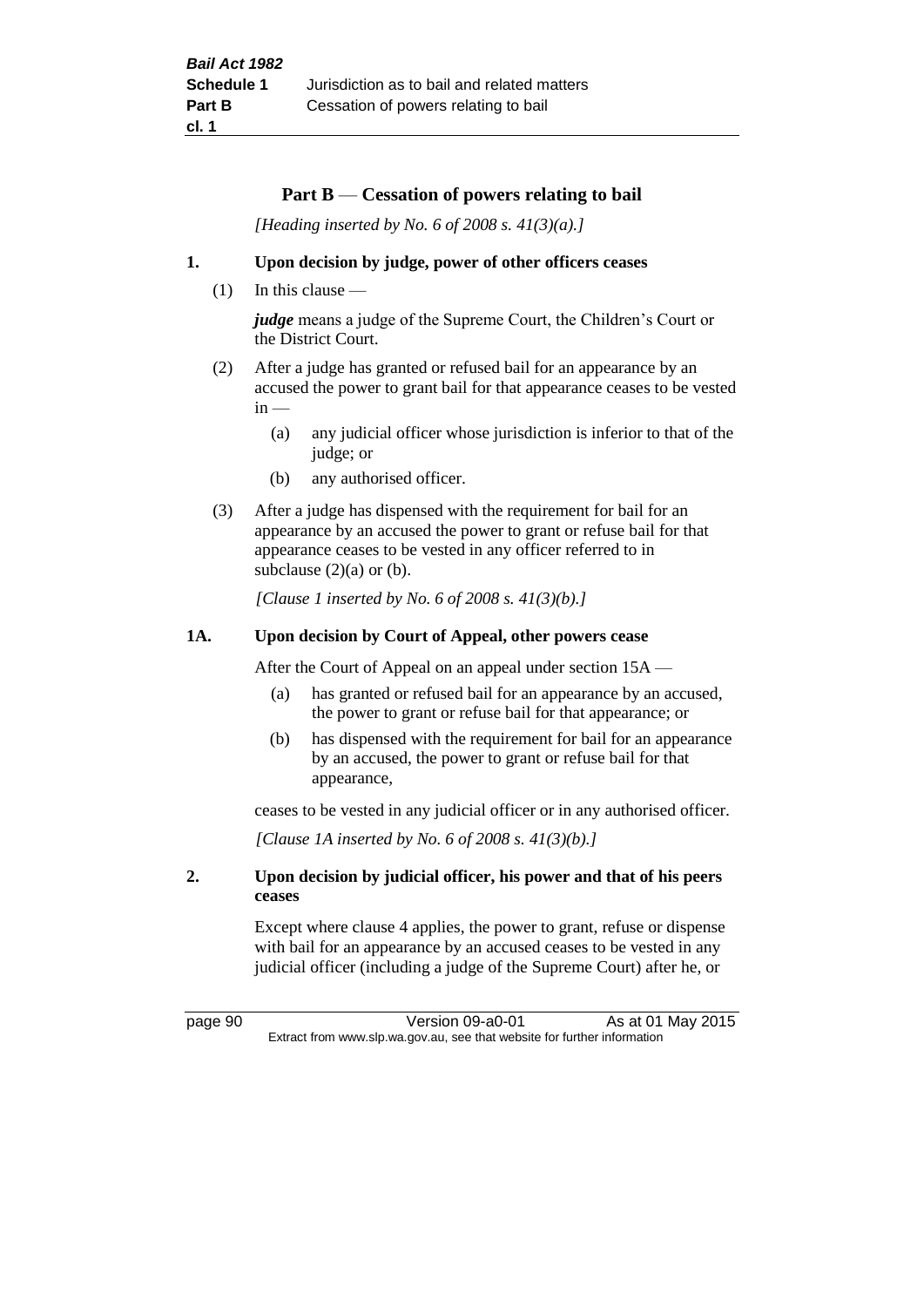another judicial officer whose jurisdiction is co-extensive with his, has granted, refused or dispensed with bail for that appearance.

*[Clause 2 amended by No. 84 of 2004 s. 82; No. 6 of 2008 s. 41(3)(c) and (d).]*

### **3. Upon refusal of bail for initial appearance, certain powers cease**

- (1) After an authorised officer has refused bail for an initial appearance by an accused, the power to grant bail for that appearance ceases to be vested in another authorised officer, but a justice may nevertheless grant bail for that appearance.
- (2) After a justice has refused bail for an initial appearance by an accused, the power to grant bail for that appearance ceases to be vested in an authorised officer or another justice.

*[Clause 3 inserted by No. 6 of 2008 s. 41(3)(e).]*

### **4. Judicial officer's powers if accused proves new facts or changed circumstances**

Notwithstanding clause 2, where an accused has been refused bail for an appearance or has been granted bail therefor on terms or conditions with which he is unable or unwilling to comply, the judicial officer who granted or refused bail or another judicial officer whose jurisdiction is co-extensive with his has power to grant bail for that appearance or to vary the terms or conditions of bail previously granted therefor if the accused makes application and satisfies him that —

- (a) new facts have been discovered, new circumstances have arisen or the circumstances have changed since bail was previously granted or refused for that appearance; or
- (b) he failed to adequately present his case for bail on the previous occasion when it was considered; or
- (c) where bail was granted subject to a home detention condition, he has, since the previous occasion when his case for bail was considered, complied with the home detention condition for a period of one month or more.

*[Clause 4 amended by No. 61 of 1990 s. 14; No. 84 of 2004 s. 82.]*

As at 01 May 2015 Version 09-a0-01 Page 91 Extract from www.slp.wa.gov.au, see that website for further information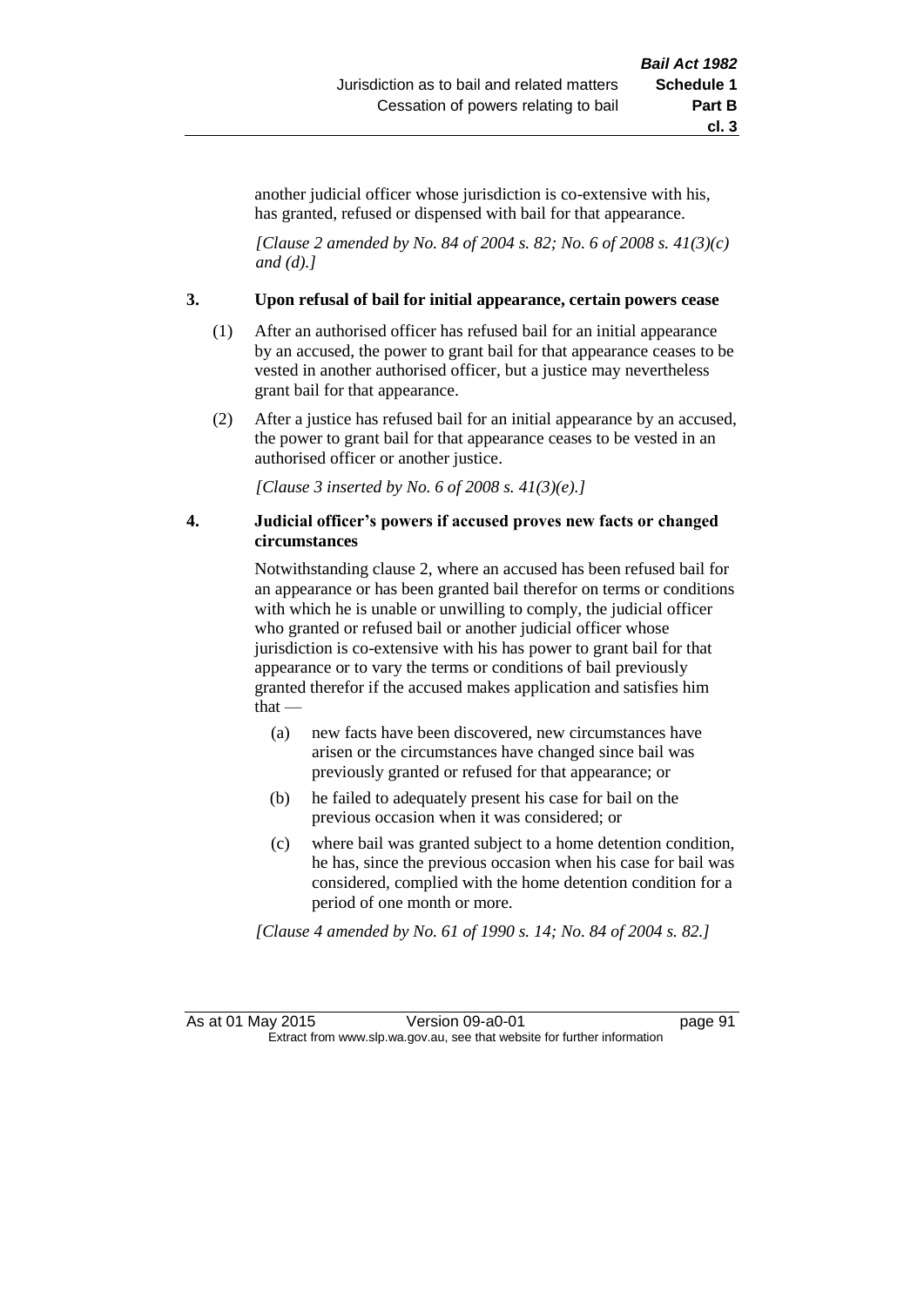### **Part C — Manner in which jurisdiction to be exercised**

*[Heading deleted by No. 6 of 2008 s. 41(4)(a).]*

### **1. Bail before conviction at discretion of court or judicial officer except for child**

Subject to clauses 3A and 3C, the grant or refusal of bail to an accused, other than a child, who is in custody awaiting an appearance in court before conviction for an offence shall be at the discretion of the judicial officer or authorised officer in whom jurisdiction is vested, and that discretion shall be exercised having regard to the following questions as well as to any others which he considers relevant —

- (a) whether, if the accused is not kept in custody, he may  $-$ 
	- (i) fail to appear in court in accordance with his bail undertaking; or
	- (ii) commit an offence; or
	- (iii) endanger the safety, welfare, or property of any person; or
	- (iv) interfere with witnesses or otherwise obstruct the course of justice, whether in relation to himself or any other person;
- (b) whether the accused needs to be held in custody for his own protection;
- (c) whether the prosecutor has put forward grounds for opposing the grant of bail;
- (d) whether, as regards the period when the accused is on trial, there are grounds for believing that, if he is not kept in custody, the proper conduct of the trial may be prejudiced;
- (e) whether there is any condition which could reasonably be imposed under Part D which would —
	- (i) sufficiently remove the possibility referred to in paragraphs (a) and (d); or
	- (ii) obviate the need referred to in paragraph (b); or
	- (iii) remove the grounds for opposition referred to in paragraph (c);

page 92 Version 09-a0-01 As at 01 May 2015 Extract from www.slp.wa.gov.au, see that website for further information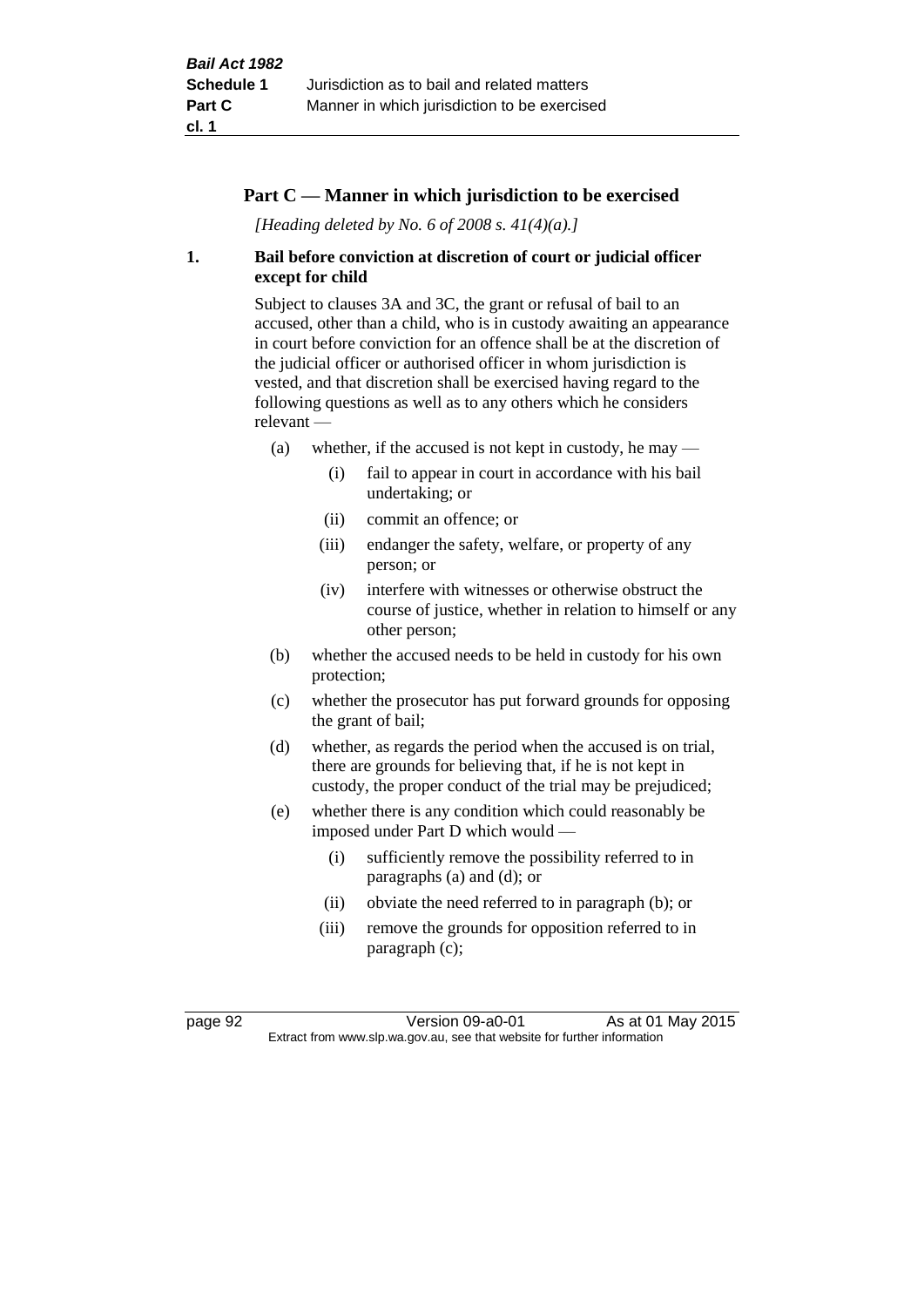- (f) where the accused is charged with an offence that is alleged to have been committed in respect of a child, whether a condition should be imposed under Part D requiring the accused to reside at a place other than the place where the child resides;
- (g) whether the alleged circumstances of the offence or offences amount to wrongdoing of such a serious nature as to make a grant of bail inappropriate.

*[Clause 1 amended by No. 14 of 1992 s. 11; No. 45 of 1993 s. 10(2)(a); No. 54 of 1998 s. 8(a) and (b); No. 84 of 2004 s. 82; No. 6 of 2008 s. 41(4)(b).]*

### **2. Child to have qualified right to bail**

(1) In this clause —

*responsible person* means a parent, relative, employer or other person who, in the opinion of the judicial officer or authorised officer, is in a position to both influence the conduct of the child and provide the child with support and direction.

- (2) Subject to subclause (3), a child accused who is in custody awaiting an appearance in court before conviction for an offence has a right to be granted bail unless —
	- (a) in the opinion of the judicial officer or authorised officer in whom jurisdiction is vested —
		- (i) one or more of the questions set out in clause  $1(a)$ , (b), (d) and (g) must be answered in the affirmative; and
		- (ii) there is no condition which he could reasonably impose under Part D which would satisfy the relevant provision of clause 1(e);

or

(b) there is no responsible person willing to enter into an undertaking of the kind described in subclause (3)(c),

and if the child is refused bail he shall be dealt with in accordance with section 19(2) of the *Young Offenders Act 1994*.

As at 01 May 2015 Version 09-a0-01 page 93 Extract from www.slp.wa.gov.au, see that website for further information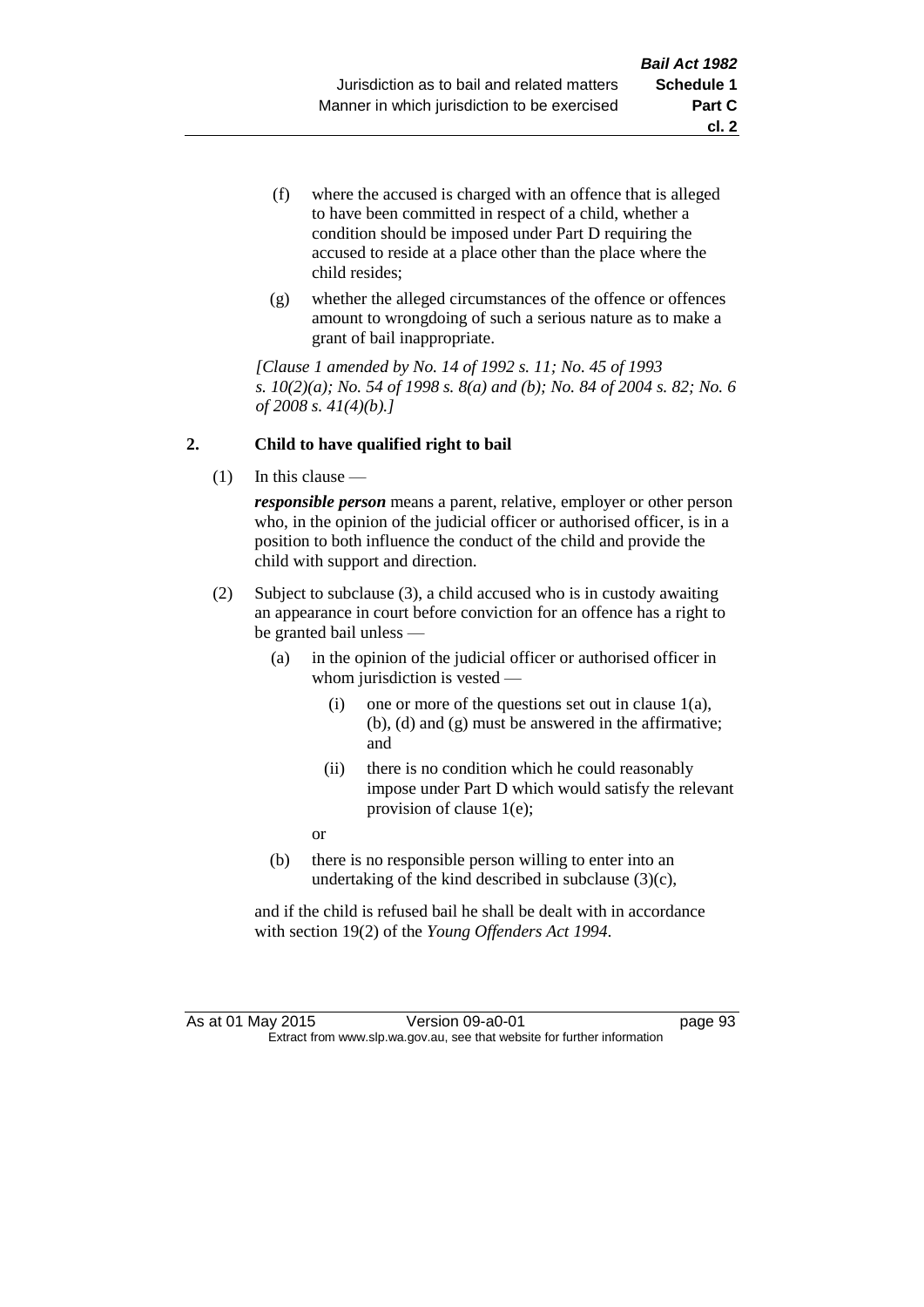- (3) The right of a child accused under subclause (2) is subject to  $-$ 
	- (a) clauses 3A and 3C; and
	- *[(b) deleted]*
	- (c) there being imposed as a condition on the grant of bail a requirement that before the release of the child on bail a responsible person undertakes in writing in the approved form to ensure that the child complies with any requirement of his bail undertaking mentioned in section  $28(2)(a)$ , (b), (c) and (d).
- (4) Subclauses (2)(b) and (3)(c) do not apply to a child accused if it appears to the judicial officer or authorised officer that the accused —
	- (a) is over the age of 17 years; and
	- (b) has sufficient maturity to live independently without the guidance or control of a parent or guardian.
- (5) For the purposes of this clause, the provisions of sections 46, 47, 48, 54, 55(2), 60 and  $67(2)(a)(iv)$  apply with all necessary changes as  $if -$ 
	- (a) references in those provisions to a surety and a surety undertaking were references to a responsible person and to an undertaking referred to in subclause (3)(c) respectively; and
	- (b) section  $54(1)(b)(i)$  read as follows
		- (i) a person who has entered into an undertaking referred to in clause  $2(3)(c)$  of Part C of Schedule 1 should no longer be regarded as a responsible person for the purposes of that clause, or is dead;
- (6) Where a child accused is released on bail his right to be at liberty is subject to the exercise of the powers in section 17A.

*[Clause 2 inserted by No. 45 of 1993 s. 10(2)(b); amended by No. 57 of 1997 s. 21(3)(a); No. 54 of 1998 s. 8(c); No. 34 of 2004 Sch. 2 cl. 3(3); No. 84 of 2004 s. 82; No. 6 of 2008 s. 41(4)(c) and 43(4).]*

page 94 Version 09-a0-01 As at 01 May 2015 Extract from www.slp.wa.gov.au, see that website for further information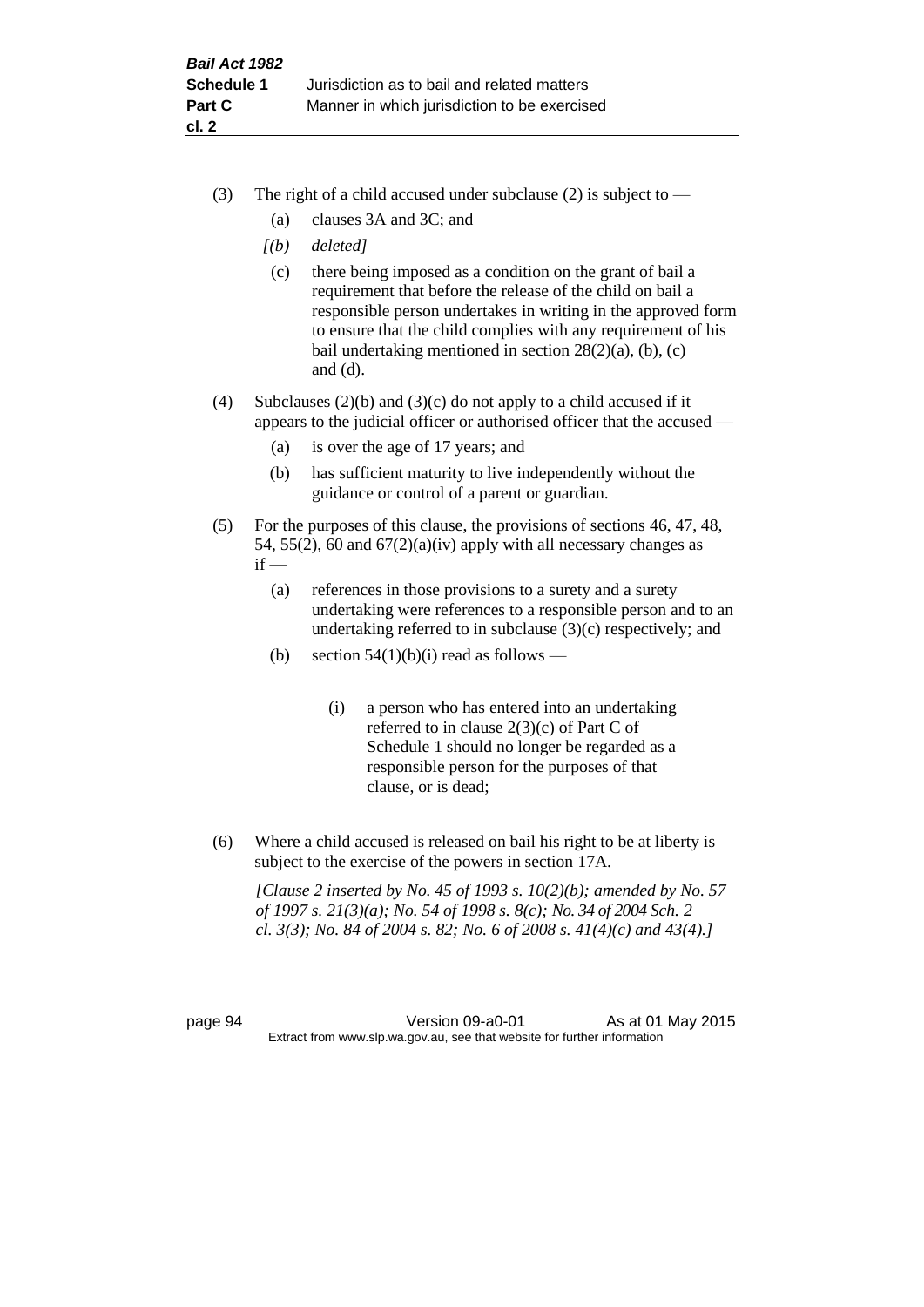### **3. Matters relevant to cl. 1(a)**

In considering whether an accused may do any of the things mentioned in clause 1(a), the judicial officer or authorised officer shall have regard to the following matters, as well as to any others which he considers relevant —

- (a) the nature and seriousness of the offence or offences (including any other offence or offences for which he is awaiting trial) and the probable method of dealing with the accused for it or them, if he is convicted; and
- (b) the character, previous convictions, antecedents, associations, home environment, background, place of residence, and financial position of the accused; and
- (c) the history of any previous grants of bail to him; and
- (d) the strength of the evidence against him.

*[Clause 3 amended by No. 84 of 2004 s. 82.]*

### **3A. Bail for accused charged with serious offence committed while on bail or early release for another serious offence**

- (1) Notwithstanding clause 1, 2 or 4 or any other provision of this Act, where —
	- (a) an accused is in custody
		- (i) awaiting an appearance in court before conviction for a serious offence; or
		- (ii) waiting to be sentenced or otherwise dealt with for a serious offence of which the accused has been convicted;

and

- (b) the serious offence is alleged to have been committed while the accused was —
	- (i) on bail for; or
	- (ii) at liberty under an early release order made in respect of,

another serious offence,

the judicial officer or (if section 16A does not apply) the authorised officer in whom jurisdiction is vested shall refuse to grant bail for the

As at 01 May 2015 Version 09-a0-01 page 95 Extract from www.slp.wa.gov.au, see that website for further information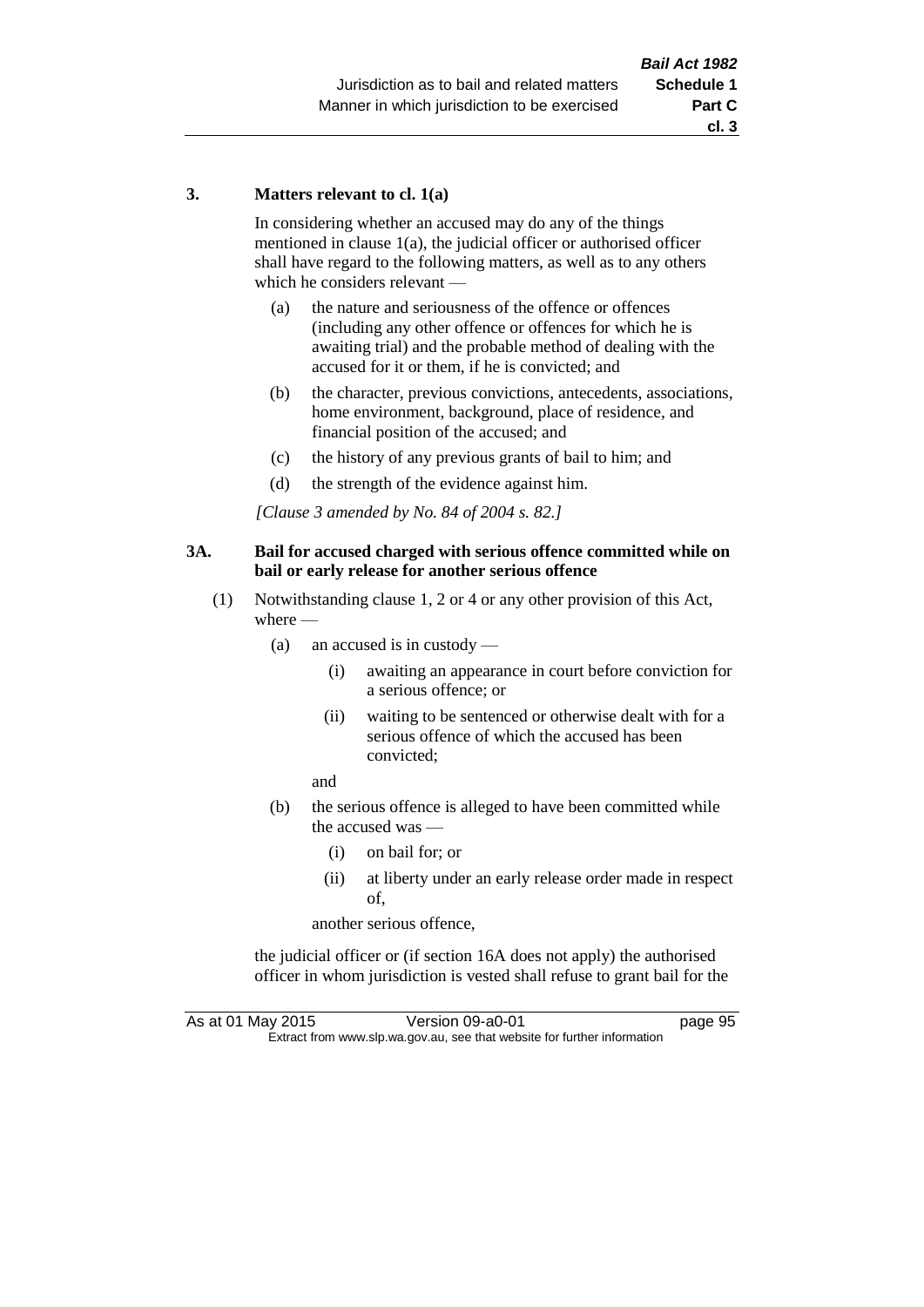serious offence referred to in paragraph (a) unless the judicial officer or authorised officer —

- (c) is satisfied that there are exceptional reasons why the accused should not be kept in custody and, if clause 3B applies, is so satisfied only after complying with that clause; and
- (d) is also satisfied that bail may properly be granted having regard to the provisions of clauses 1 and 3 or, in the case of a child accused, clauses 2 and 3.
- (2) Notwithstanding section 7(1), where an accused is refused bail under subclause (1) for an appearance for a serious offence his case for bail need not be considered again under that subsection for an appearance for that offence unless he satisfies the judicial officer who may order his detention that —
	- (a) new facts have been discovered, new circumstances have arisen or the circumstances have changed since bail was refused; or
	- (b) he failed to adequately present his case for bail on the occasion of that refusal.
- (3) Where a child accused is refused bail under subclause (1) he shall be dealt with in accordance with section 19(2) of the *Young Offenders Act 1994*.

*[Clause 3A inserted by No. 45 of 1993 s. 10(2)(c); amended by No. 57 of 1997 s. 21(3)(b); No. 54 of 1998 s. 7 and 13(1); No. 84 of 2004 s. 82; No. 6 of 2008 s. 41(4)(d).]*

# **3B. Exceptional reasons under cl. 3A(1), determining**

- (1) This clause applies where it appears to the judicial officer or (if section 16A does not apply) the authorised officer that all or any of the acts alleged to constitute a serious offence referred to in clause 3A(1)(b) would, if proved in the appropriate proceedings, amount to a breach by the accused of a protective condition or order.
- (2) The judicial officer or authorised officer shall, before making a decision that there are exceptional reasons for the purposes of clause 3A(1)(c), make enquiry, or cause enquiry to be made, whether there has already been —
	- (a) any breach by the accused of the protective condition or order that has been proved in proceedings; or

page 96 Version 09-a0-01 As at 01 May 2015 Extract from www.slp.wa.gov.au, see that website for further information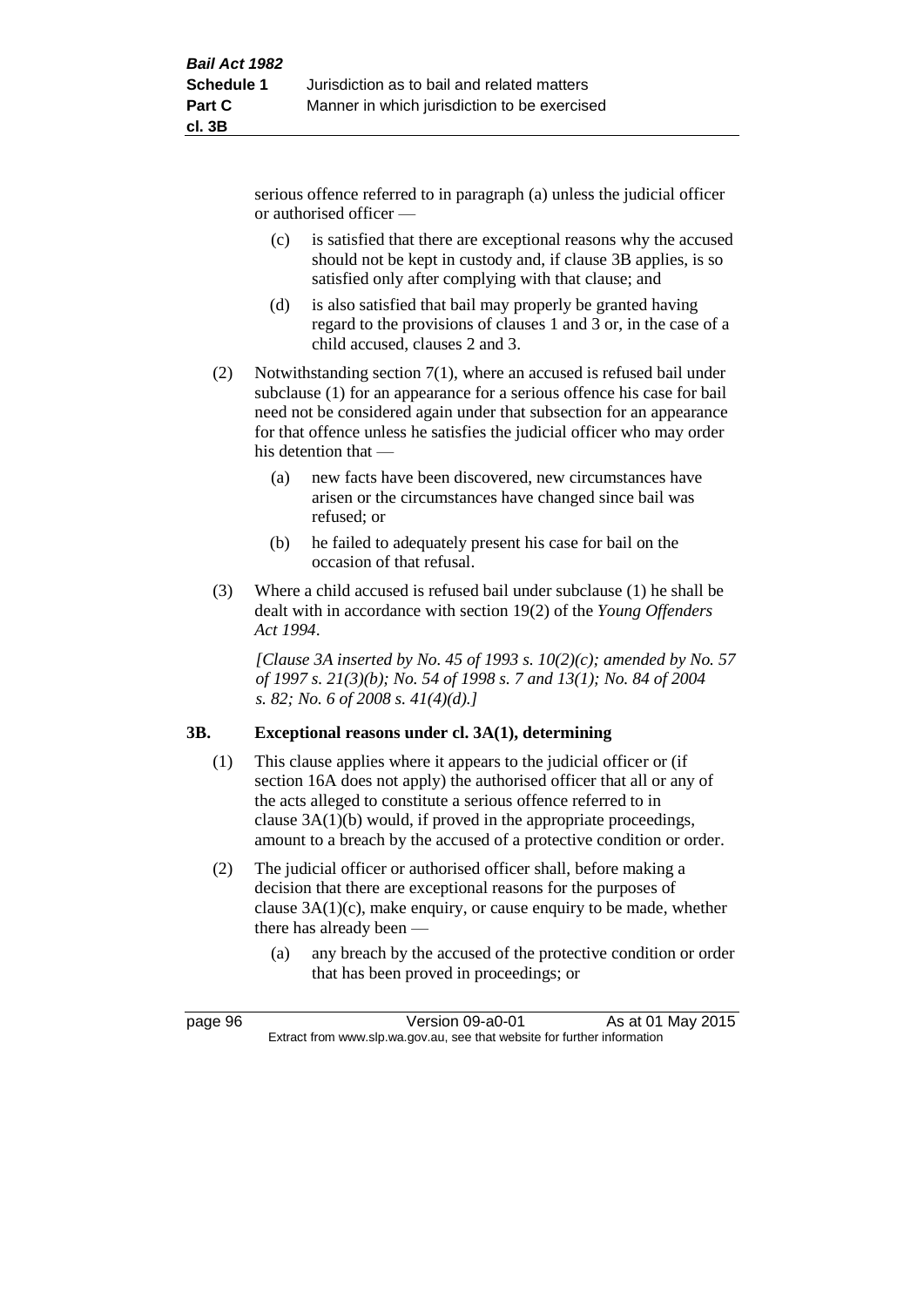**cl. 3B**

- (b) any alleged breach by the accused of the protective condition or order that has not been so proved, including an allegation that has not been the subject of a prosecution or any other communication to any relevant official; or
- (c) any alleged breach by the accused of any other protective condition or order that has been the subject of a prosecution.
- (3) On becoming aware of any such alleged breach, the judicial officer or authorised officer shall give each person for whose protection a protective condition or order referred to in subclause (2) was imposed or made (a *relevant person*) a reasonable opportunity to give evidence by affidavit on matters relating to that protective condition or order.
- (4) The judicial officer or authorised officer shall in making any decision for the purposes of clause  $3A(1)(c)$  —
	- (a) give due weight to  $-$ 
		- (i) any evidence given under subclause (3); and
		- (ii) any adverse effect that a grant of bail to the accused would have on a relevant person; and
		- (iii) any difficulty that a relevant person might have in proving any future breach of a protective condition or order;

and

- (b) consider whether it would be appropriate to refuse bail and make a hospital order under section 5 of the *Criminal Law (Mentally Impaired Accused) Act 1996*; and
- (c) in the case of a condition imposed for a purpose mentioned in clause  $2(2)(c)$  or (d) of Part D, treat any alleged breach of the condition as a serious matter even if the conduct alleged to amount to the breach in itself appears to be trivial; and
- (d) consider whether any alleged breach of a protective condition or order that has occurred shows that the purpose of the condition or order has not been achieved and that the accused should be kept in custody.
- (5) The provisions of this clause do not limit the matters that the judicial officer or authorised officer may take into account for the purposes of clause  $3A(1)(c)$ .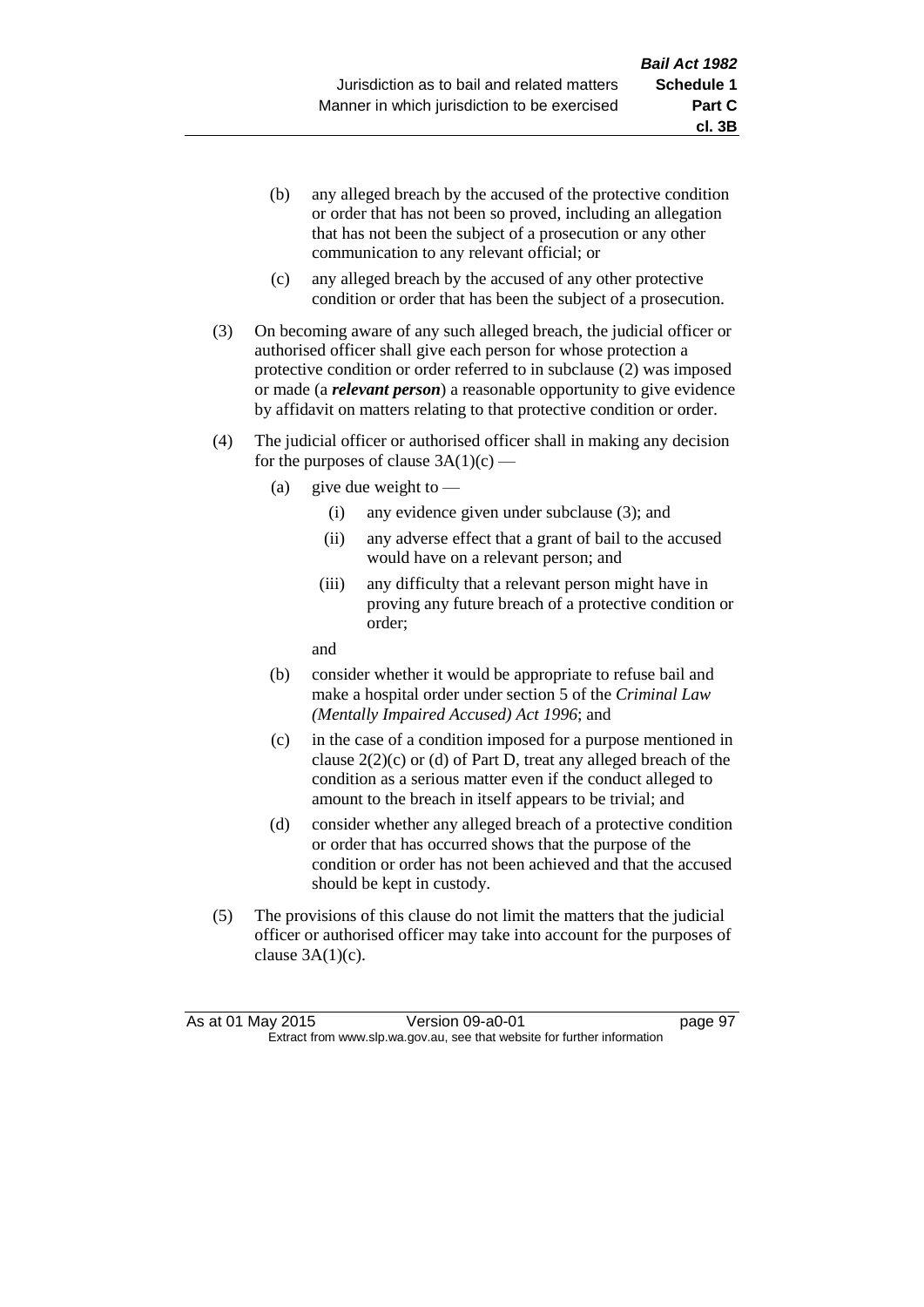(6) In this clause —

### *protective condition or order* means —

- (a) a condition imposed for a purpose mentioned in clause  $2(2)(c)$ or (d) of Part D; or
- (b) a violence restraining order or a police order under the *Restraining Orders Act 1997*; or
- (c) a Part VII order under the *Justices Act 1902* <sup>3</sup>
	- (i) that under section 86 of the *Restraining Orders Act 1997* is taken to be a misconduct restraining order under that Act; and
	- (ii) that shows on the face of the order that the causing or threatening of personal injury by the accused was a ground for the making of the order.

*[Clause 3B inserted by No. 54 of 1998 s. 13(2); amended by No. 38 of 2004 s. 60; No. 59 of 2004 s. 141; No. 84 of 2004 s. 11 and 82.]*

### **3C. Bail in murder cases**

Notwithstanding clause 1, 2 or 4 or any other provision of this Act, where an accused is in custody —

- (a) awaiting an appearance in court before conviction for an offence of murder; or
- (b) waiting to be sentenced or otherwise dealt with for an offence of murder of which the accused has been convicted,

the judicial officer in whom jurisdiction is vested shall refuse to grant bail for the offence unless the judicial officer is satisfied that -

- (c) there are exceptional reasons why the accused should not be kept in custody; and
- (d) bail may properly be granted having regard to the provisions of clauses 1 and 3 or, in the case of a child, clauses 2 and 3.

*[Clause 3C inserted by No. 6 of 2008 s. 41(4)(e); amended by No. 29 of 2008 s. 24(7).]*

### **4. Bail after conviction for accused awaiting sentence**

(1) Subject to clauses 3A and 3C, the grant or refusal of bail to an accused, other than a child, who is in custody waiting to be sentenced

page 98 Version 09-a0-01 As at 01 May 2015 Extract from www.slp.wa.gov.au, see that website for further information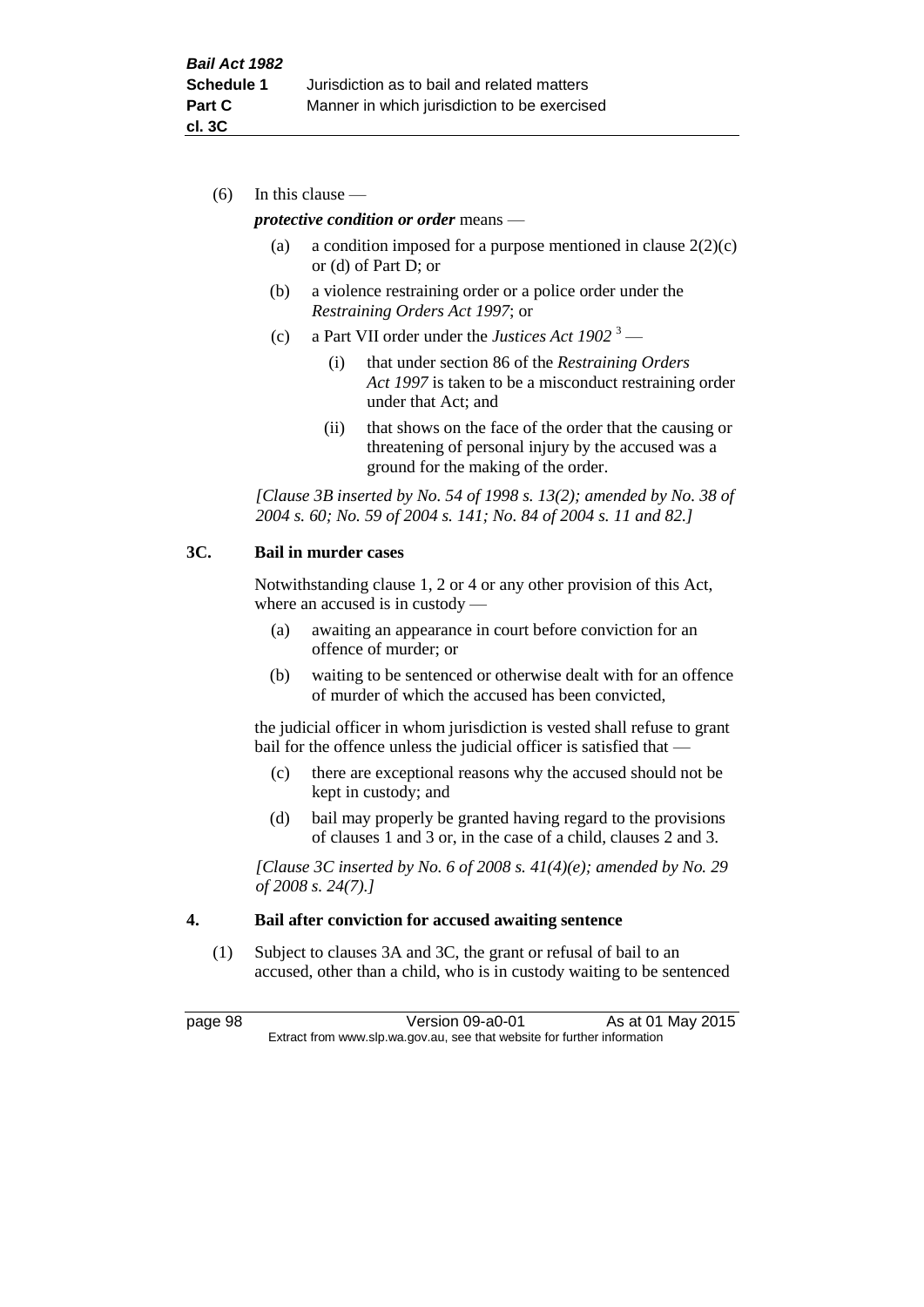**cl. 4A**

or otherwise dealt with for an offence of which the accused has been convicted shall be at the discretion of the judicial officer in whom jurisdiction is vested, and that discretion shall be exercised having regard to the questions set out in clause 1 as well as to any others which the judicial officer considers relevant.

(2) A child accused who is in custody waiting to be sentenced or otherwise dealt with for an offence of which the child accused has been convicted has the same right to be granted bail as a child accused referred to in clause 2(2), and the provisions of clause 2 apply accordingly.

*[Clause 4 inserted by No. 6 of 2008 s. 41(4)(f).]*

## **4A. Bail after conviction for accused awaiting disposal of appeal**

In deciding whether or not to grant bail to an accused who is in custody waiting for the disposal of appeal proceedings, the judicial officer shall consider whether there are exceptional reasons why the accused should not be kept in custody, and shall only grant bail to the accused if satisfied that —

- (a) exceptional reasons exist; and
- (b) it is proper to do so having regard to the provisions of clauses 1 and 3 or, in the case of a child, clauses 2 and 3.

*[Clause 4A inserted by No. 6 of 2008 s. 41(4)(f).]*

## **5. Exception to cl. 4A for bail in appeal under** *Criminal Appeals Act 2004* **Part 2**

Clause 4A does not apply to the bail of a person who is awaiting the disposal of appeal proceedings under Part 2 of the *Criminal Appeals Act 2004*; such a person shall be deemed for the purposes of this Part to be awaiting an appearance in court before conviction for an offence.

*[Clause 5 inserted by No. 33 of 1989 s. 18; amended by No. 59 of 2004 s. 141; No. 84 of 2004 s. 11; No. 6 of 2008 s. 41(4)(g).]*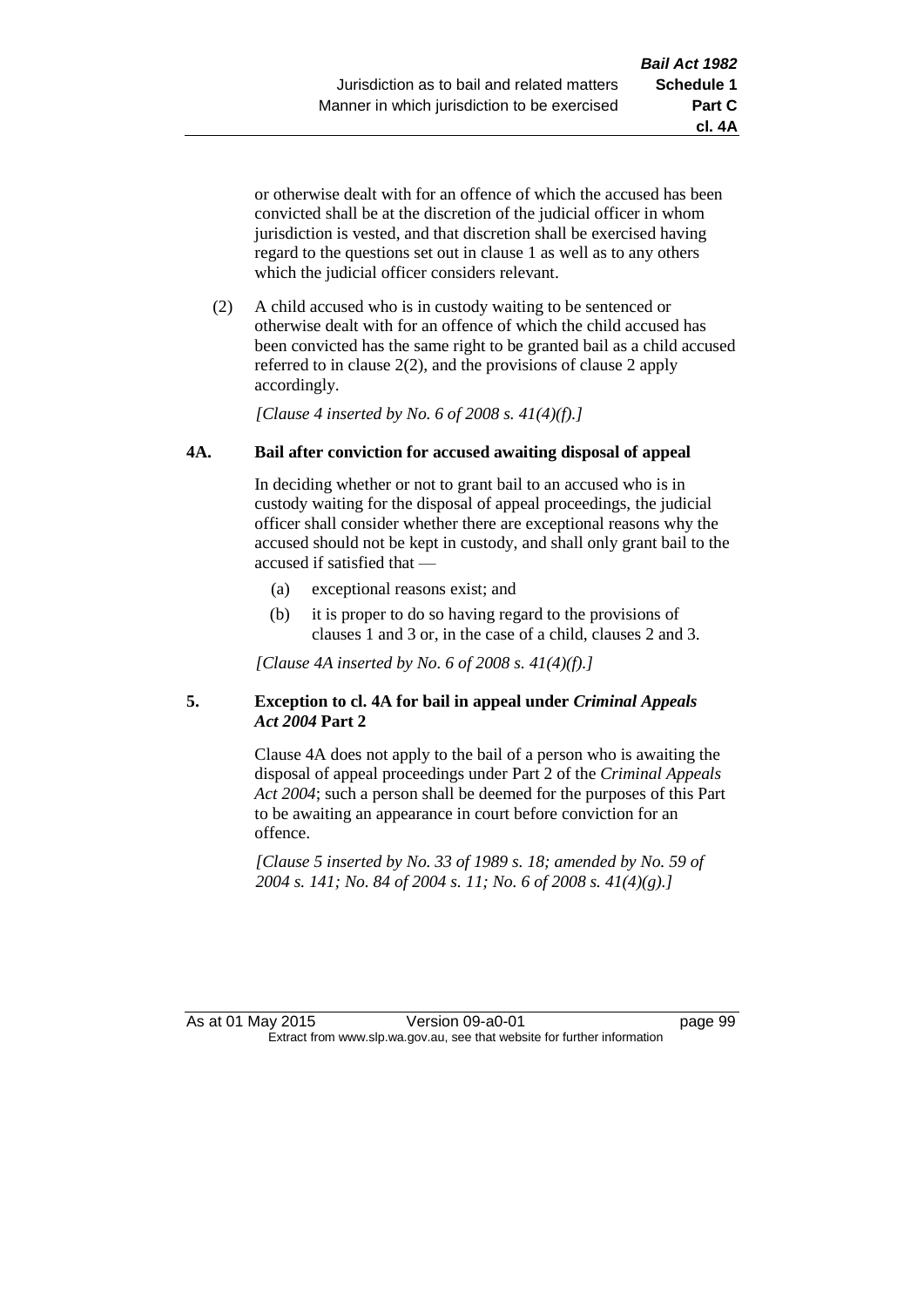### **6. Bail of people on community or similar orders**

For the purpose of determining whether clause 4 applies, a person in custody —

- (a) under section 50, 79, 84E, 128, 129 or 132 of the *Sentencing Act 1995* in connection with a possible breach of a conditional release order, a sentence of suspended imprisonment or conditional suspended imprisonment or a community order imposed under that Act; or
- (b) under section 43 of the *Young Offenders Act 1994* in respect of an alleged breach of a youth community based order, an intensive youth supervision order or a conditional release order made under that Act,

is to be taken as not having been convicted of the offence for which the sentence was imposed.

*[Clause 6 inserted by No. 78 of 1995 s. 8; amended by No. 27 of 2004 s. 13(3).]*

*[Heading deleted by No. 6 of 2008 s. 41(4)(h).]*

# **7. Bail for initial appearance to be for not more than 30 days**

In fixing the terms of bail of an accused for his initial appearance in court for an offence, a justice or an authorised officer shall require him to make the appearance within the period of 30 days commencing on and including the day on which the accused was arrested for the offence.

*[Clause 7 amended by No. 84 of 2004 s. 82; No. 6 of 2008 s. 41(4)(i).]*

## **8. Bail on adjournment in court of summary jurisdiction to be for not more than 30 days except by consent**

In fixing the terms of bail of an accused for an appearance in court after an adjournment of proceedings for an offence, a judicial officer sitting as a court of summary jurisdiction shall require him to make the appearance within the period of 30 days commencing on and including the day on which the proceedings are adjourned, unless the accused consents to appear on a later day.

*[Clause 8 amended by No. 49 of 1988 s. 90(c); No. 59 of 2004 s. 141; No. 84 of 2004 s. 82.]*

page 100 Version 09-a0-01 As at 01 May 2015 Extract from www.slp.wa.gov.au, see that website for further information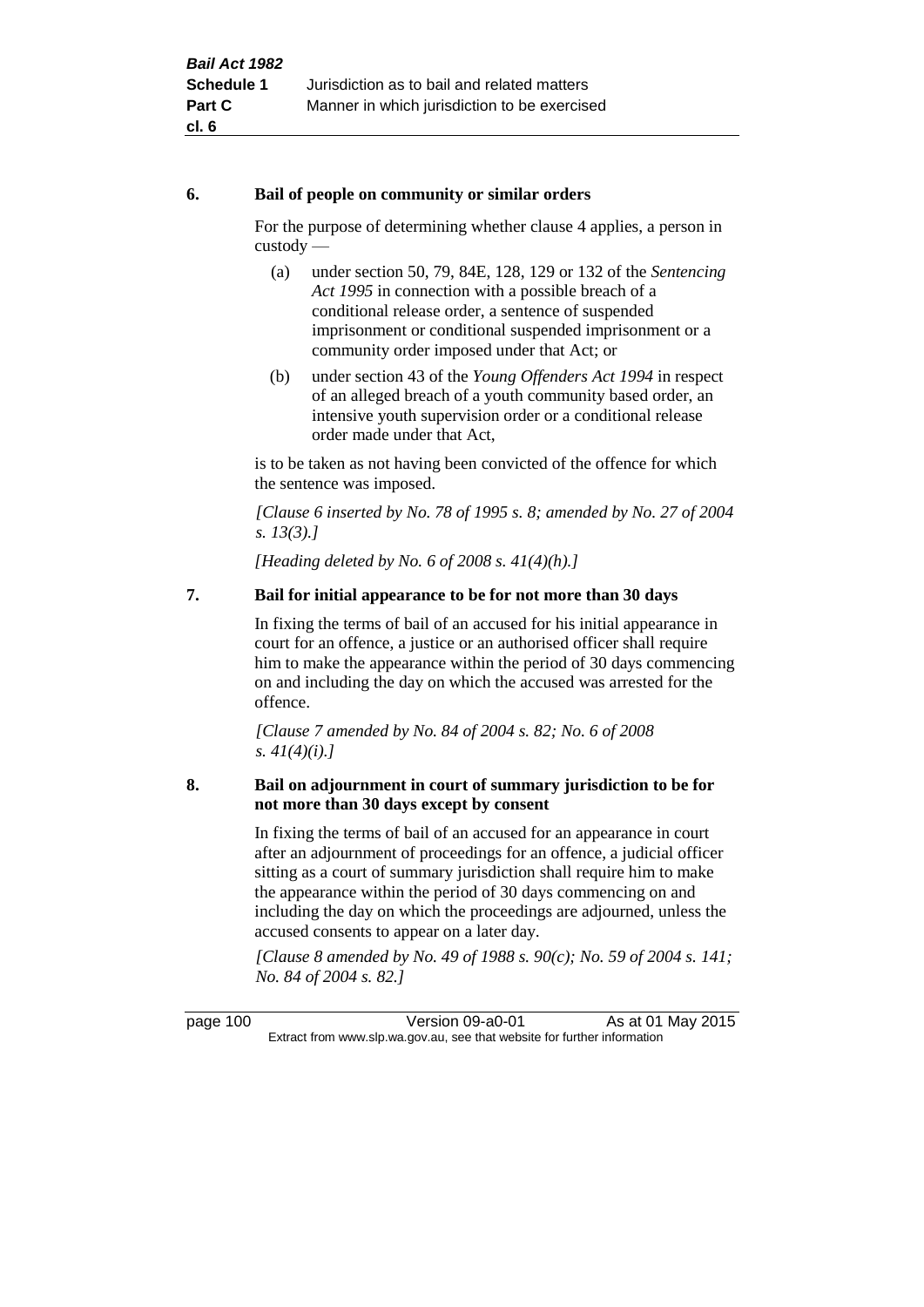## **9. Calculating periods for cl. 7 and 8**

The periods specified in clauses 7 and 8 shall be calculated to include any Sunday or public holiday.

## **Part D — Conditions which may be imposed on a grant of bail**

### **1. Conditions as to forfeiture, sureties, security etc.**

- (1) A judicial officer or authorised officer, on a grant of bail, may impose conditions under this clause if he considers that it is desirable to do so to ensure the performance of the accused's bail undertaking.
- (2) If a judicial officer or authorised officer considers that it is desirable as mentioned in subclause (1), he may in addition to releasing the accused on his bail undertaking impose any one or more of the following conditions —
	- (a) that the accused in his bail undertaking agree to forfeit a specified amount of money if he fails to comply with any requirement of his bail undertaking mentioned in section  $28(2)(a)$  or (b); or
	- (b) that a surety or a specified number of sureties enter into a surety undertaking or surety undertakings whereby he or they agree to forfeit a specified amount or specified amounts of money if the accused fails to comply with any requirement of his bail undertaking mentioned in section 28(2)(a) or (b); or
	- (c) that any of them the accused and the surety or sureties give security of a specified value, including the deposit of a specified amount of cash, for the performance of their respective obligations; or
	- (d) that any of them the accused and the surety or sureties deposit with a specified officer any specified passbook or document relating to the title to, or ownership of, any account or other asset offered as security for the performance of their respective obligations; or
	- (e) that any of them the accused and the surety or sureties, at his or their own expense or otherwise, enter into such mortgage, charge, assignment or other transaction, or take such other step, as may be required, including completion of the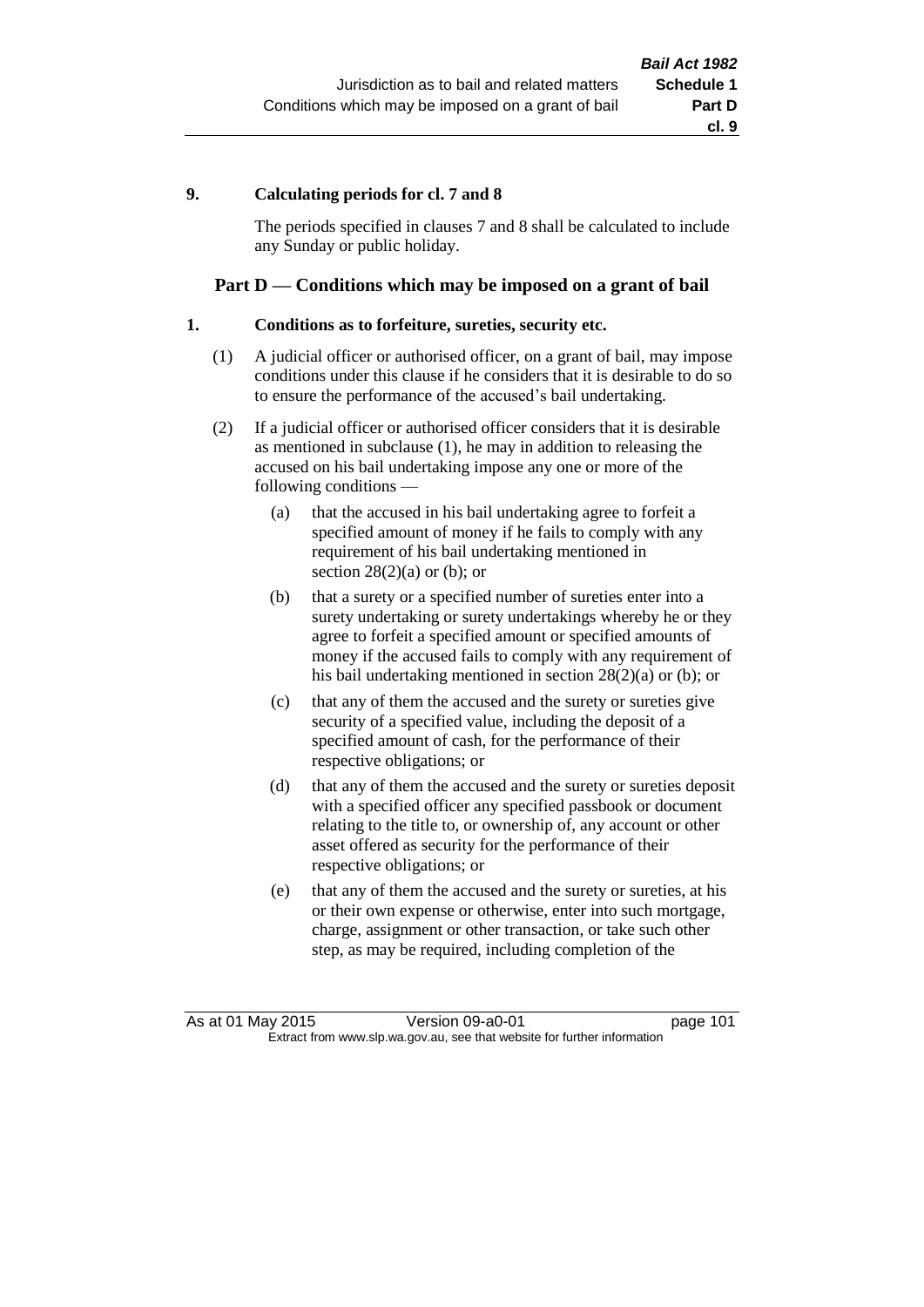necessary documents, to render any security effective and enforceable by the State.

- (3) The nature and sufficiency of any security, and the documentation therefor, required under subclause (2) shall be determined by the judicial officer or authorised officer who imposed the condition or, if no determination is so made —
	- (a) by the person before whom the bail undertaking is entered into, where the security is to be given by the accused; and
	- (b) where the security is to be given by a surety, by any person authorised under section 36 to approve the surety or before whom the surety undertaking is entered into.
- (4) When a bail undertaking ceases to have effect as provided in section 34(a) to (d), or upon an accused being acquitted of a charge under section  $51(1)$  or (2) or discharged from further proceedings therefor, each of them the accused, or where section 34(b) applies his personal representative, and any surety is entitled to have returned to him any security given under subclause (2).
- (5) When a surety undertaking ceases to have effect as provided in section 47(a) to (f), a surety is entitled to have returned to him any security given under subclause  $(2)$ .

*[Clause 1 amended by No. 65 of 2003 s. 121(3); No. 84 of 2004 s. 82; No. 6 of 2008 s. 18(3).]*

# **2. Other conditions**

- (1) A judicial officer or authorised officer, on a grant of bail, may impose conditions —
	- (a) to be complied with before the accused is released on bail or while the accused is on bail; or
	- (b) as to the accused's conduct while on bail; or
	- (c) as to where the accused shall reside while on bail,

if he considers that it is desirable for any purpose mentioned in subclause (2), (2b), (3) or (4).

page 102 Version 09-a0-01 As at 01 May 2015 Extract from www.slp.wa.gov.au, see that website for further information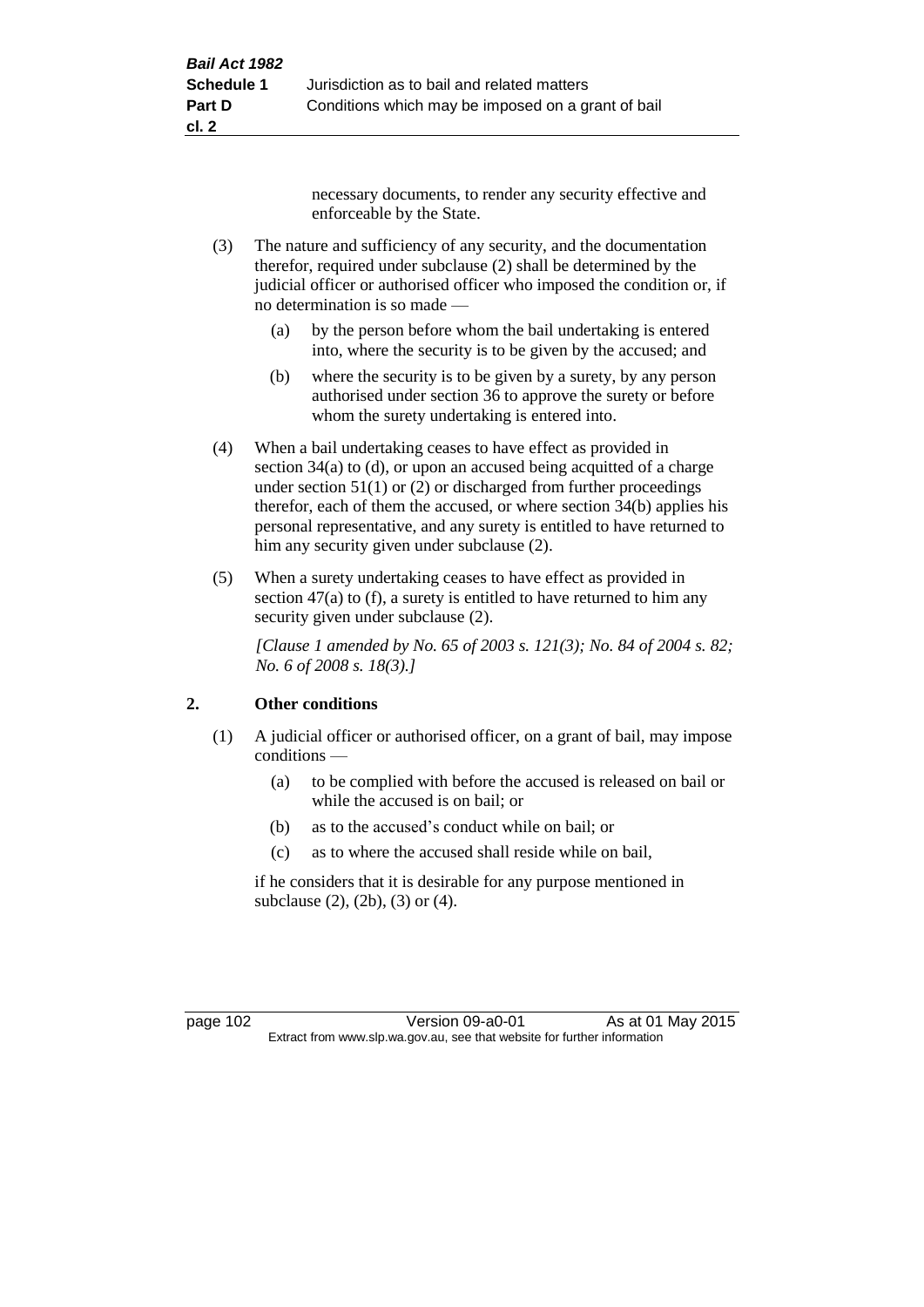- (1a) Without limiting subclause (1), a judicial officer or authorised officer shall, on a grant of bail to a child accused, consider whether it is desirable for any purpose mentioned in subclause (2) to impose a condition as to —
	- (a) any period in each day during which the child is to remain at a particular place; or
	- (b) any person with whom the child is not to associate or communicate; or
	- (c) any place that the child is not to frequent; or
	- (d) the attendance by the child at a school or other educational institution; or
	- (e) any other matter,

and the judicial officer or authorised officer may impose any such condition.

- (2) Any condition may be imposed under subclause (1) or (1a) to ensure that an accused —
	- (a) appears in court in accordance with his bail undertaking; or
	- (b) does not while on bail commit an offence; or
	- (c) does not endanger the safety, welfare or property of any person; or
	- (d) does not interfere with witnesses or otherwise obstruct the course of justice, whether in relation to himself or any other person; or
	- (e) as regards the period when the accused is on trial, does not prejudice the proper conduct of the trial.
- (2a) Before imposing a condition on a grant of bail for a purpose mentioned in subclause (2)(c) or (d) a judicial officer or authorised officer is to consider whether that purpose would be better served, or could be better assisted, by a restraining order made under the *Restraining Orders Act 1997* and whether, in the case of a judicial officer, to exercise the power in section 63 of that Act or, in the case of an authorised officer, to make a telephone application under that Act.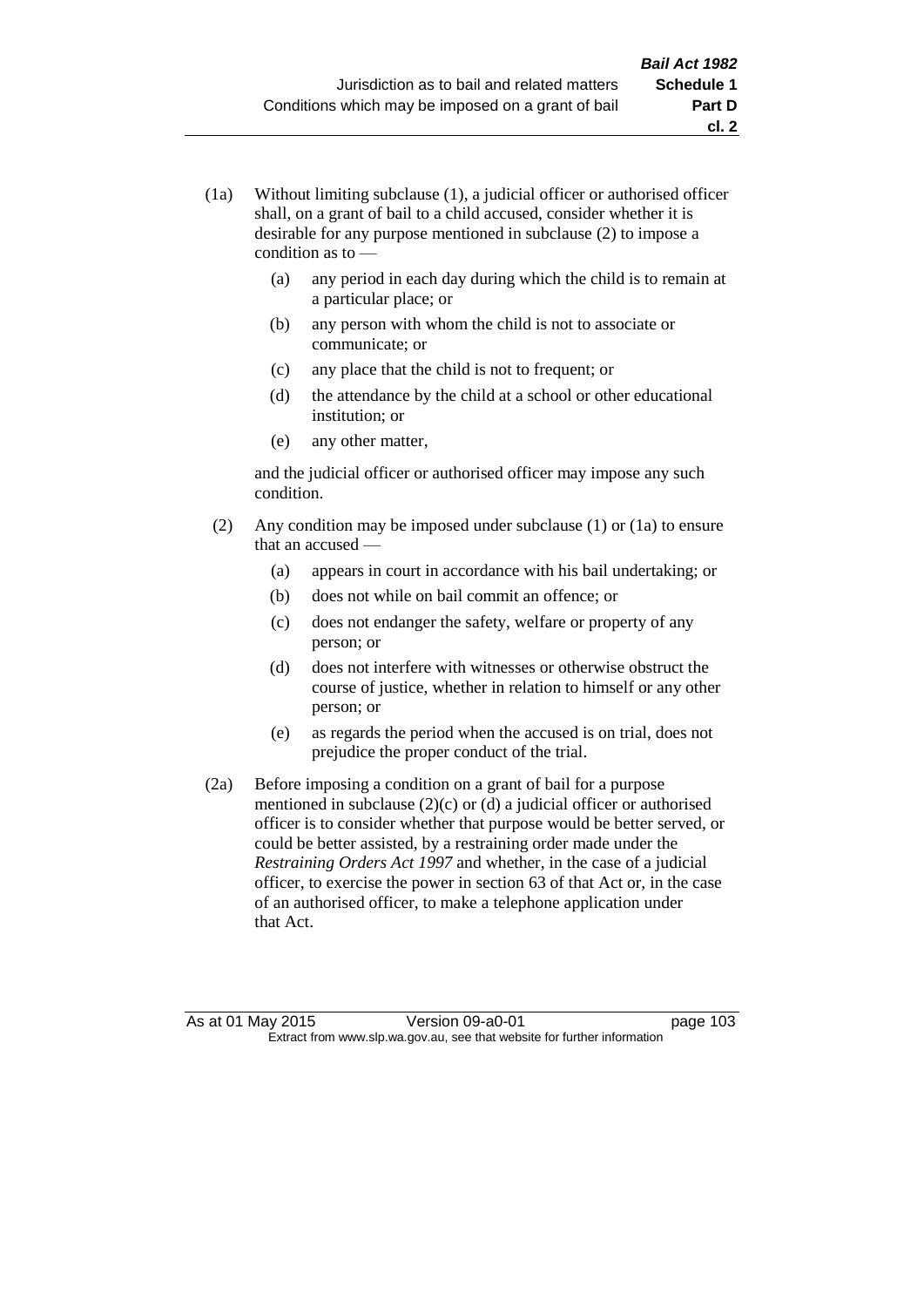- (2b) Where a judicial officer is of the opinion that the accused should while on bail —
	- (a) be counselled for a behavioural problem; or
	- (b) attend a course or programme that may assist with such a problem,

the judicial officer may under subclause (1) impose a condition for that purpose that requires the accused to —

- (c) attend a prescribed person to be counselled; or
- (d) attend a prescribed course or programme,

that is specified by the judicial officer in the condition.

- (3) Where a judicial officer who grants bail to an accused is of the opinion that the accused's physical condition ought to be examined the officer may, under subclause (1), impose any condition which the officer considers desirable for the purpose of ensuring that the accused is examined by a medical practitioner.
- (3a) Where a judicial officer who grants bail to an accused is of the opinion that the accused's mental condition ought to be examined the officer may, under subclause (1), impose any condition which the officer considers desirable for the purpose of ensuring that the accused's mental condition is examined including a condition —
	- (a) that the accused be examined by a medical practitioner or an authorised mental health practitioner (as defined in the *Mental Health Act 1996*) for the purpose of deciding whether to make a referral under section 29 of that Act;
	- (b) that the accused be admitted to an authorised hospital (as defined in the *Mental Health Act 1996*);
	- (c) that the accused be examined by a psychiatrist.
- (4) Where a judicial officer is of the opinion that an accused is suffering from alcohol or drug abuse and is in need of care or treatment either on that account, or to enable him to be prepared for his trial, the judicial officer may, under subclause (1), impose any condition which he considers desirable for the purpose of ensuring that the accused receives such care or treatment, including that he lives in, or from time to time attends at, a specified institution or place in order to receive such care or treatment.

page 104 Version 09-a0-01 As at 01 May 2015 Extract from www.slp.wa.gov.au, see that website for further information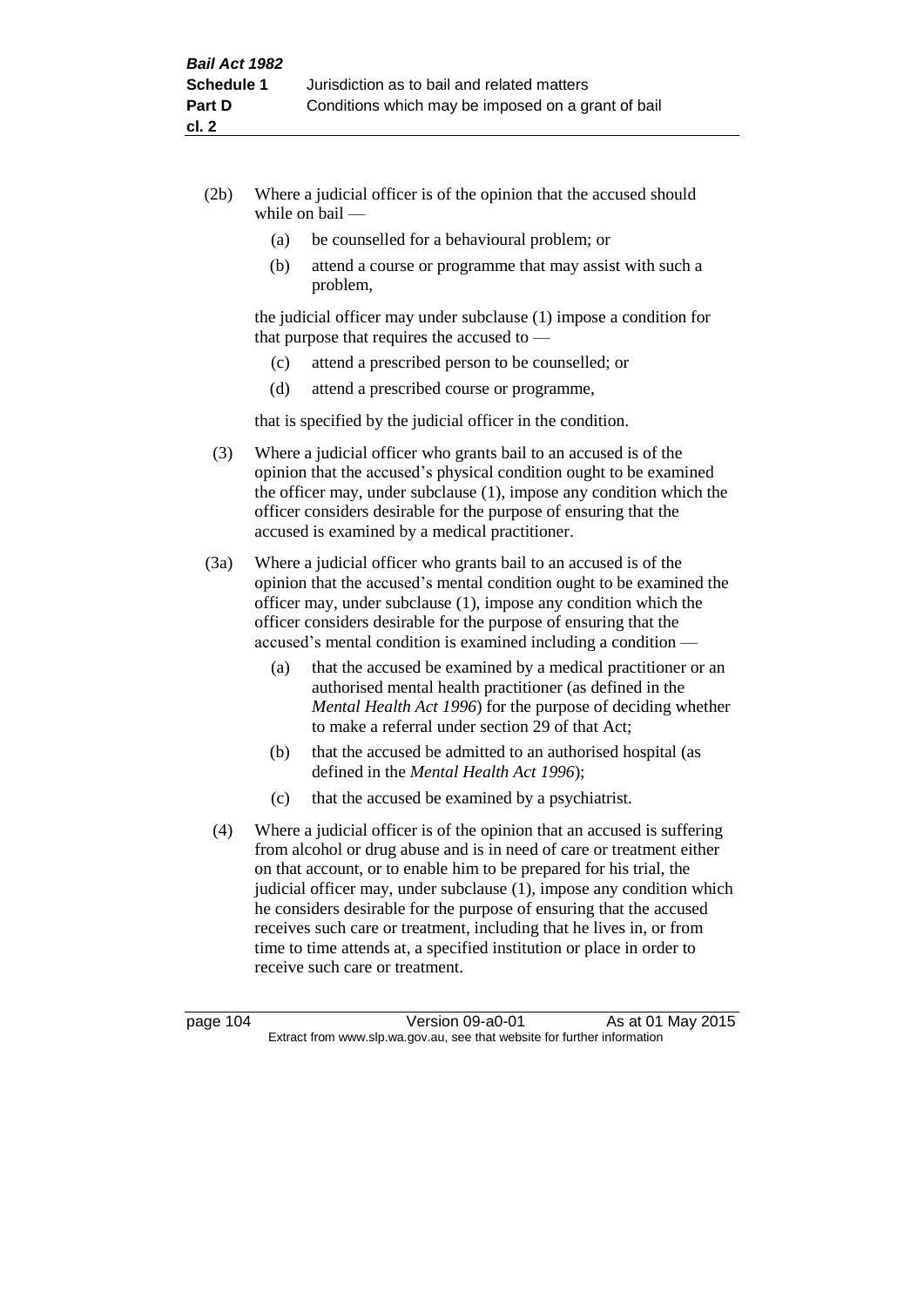**cl. 3**

- (5) Where a judicial officer imposes a condition for a purpose mentioned in subclause (2b), (3), (3a) or (4), the judicial officer shall cause to be sent to the person who is to counsel or examine the accused, or the place at which the accused is to attend, a statement of the reasons for imposing the condition.
- (6) Where a condition is imposed under this clause that an accused shall reside in premises established for the accommodation of persons to whom bail has been granted, that condition shall be deemed to include a further condition that the accused shall comply with such rules as are for the time being laid down for the maintenance of the good order of those premises, whether such rules are made under section 67 or by the authority responsible for the good order of the premises.
- (7) In this clause —

*medical practitioner* means a person registered under the *Health Practitioner Regulation National Law (Western Australia)* in the medical profession;

*psychiatrist* has the same meaning as it has in the *Mental Health Act 1996*.

*[Clause 2 amended by No. 45 of 1993 s. 10(3); No. 69 of 1996 s. 3; No. 54 of 1998 s. 12; No. 84 of 2004 s. 82; No. 22 of 2008 Sch. 3 cl. 4; No. 35 of 2010 s. 29.]*

*[Clause 2. Modifications to be applied in order to give effect to Cross-border Justice Act 2008: clause altered 1 Nov 2009. See endnote 1M.]*

# **3. Home detention condition**

- (1) A judicial officer may, subject to this clause, impose a home detention condition as a condition on a grant of bail.
- (2) A home detention condition shall not be imposed unless the accused is over the age of 17 years and the judicial officer is satisfied —
	- (a) after considering a report from a community corrections officer about the accused and his circumstances, that the accused is suitable to be subject to a home detention condition; and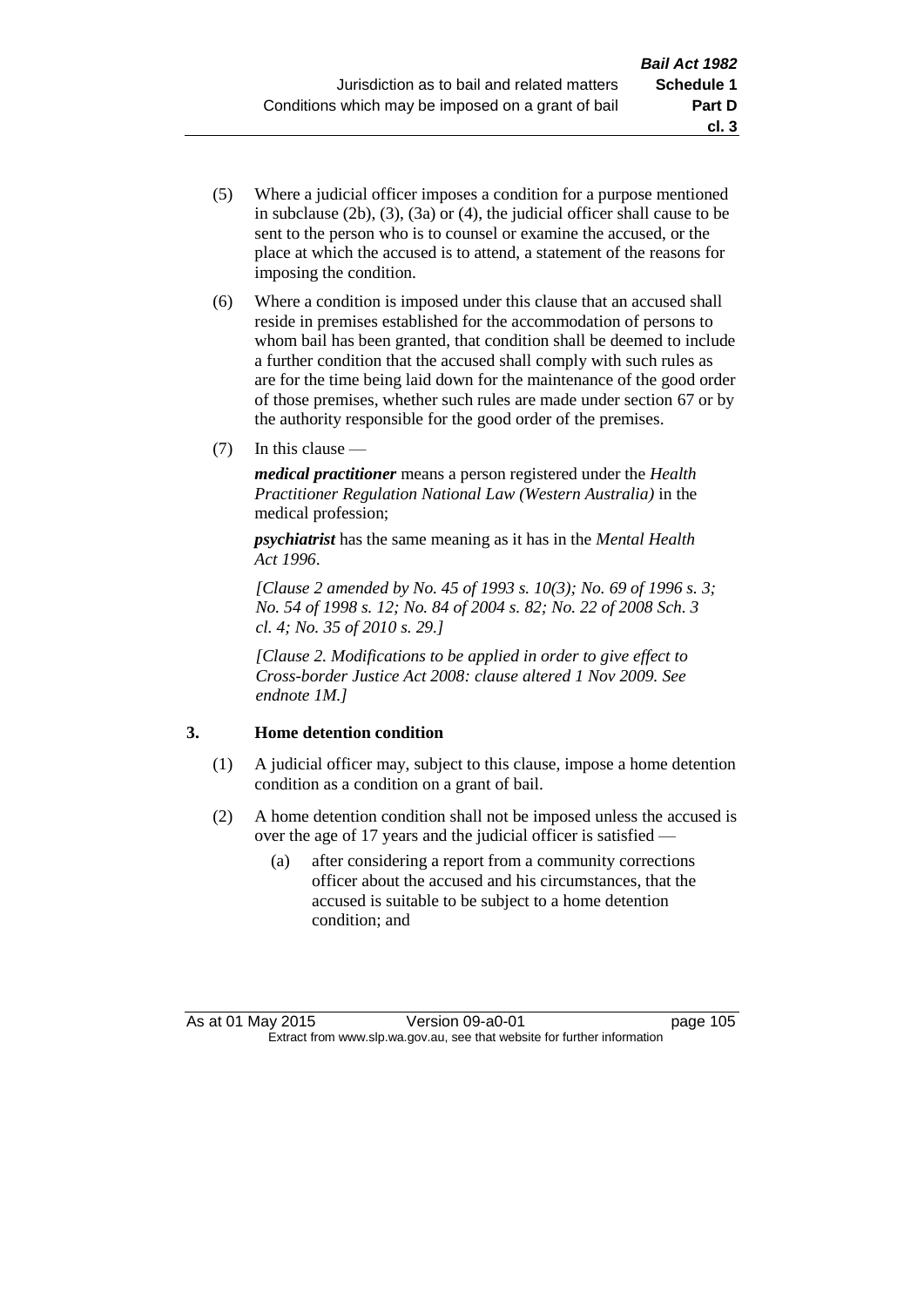- (b) that the place where it is proposed the accused will remain while subject to the home detention condition is a suitable place; and
- (c) that unless a home detention condition is imposed, the accused will not be released on bail.
- (3) A home detention condition is a condition that while the accused is on bail the accused shall —
	- (a) remain at and not leave the place specified in the bail record form and in the bail undertaking (or in a notice under section 50E) until the time specified, or deemed by section 31(3) to be specified, in the bail undertaking except —
		- (i) to work in gainful employment approved by a community corrections officer; or
		- (ii) with the approval of a community corrections officer, to seek gainful employment; or
		- (iii) to obtain urgent medical or dental treatment for the accused; or
		- (iv) for the purpose of averting or minimizing a serious risk of death or injury to the accused or to another person; or
		- (v) to obey an order issued under a written law (such as a summons) requiring the accused's presence elsewhere; or
		- (vi) for a purpose approved of by a community corrections officer; or
		- (vii) on the direction of a community corrections officer; and
	- (b) not leave the State; and
	- (c) comply with every reasonable direction of a community corrections officer; and
	- (d) comply with such of the conditions specified in the list provided under section 24A(4) as may be specified in a notice given under section 50E(b); and

page 106 Version 09-a0-01 As at 01 May 2015 Extract from www.slp.wa.gov.au, see that website for further information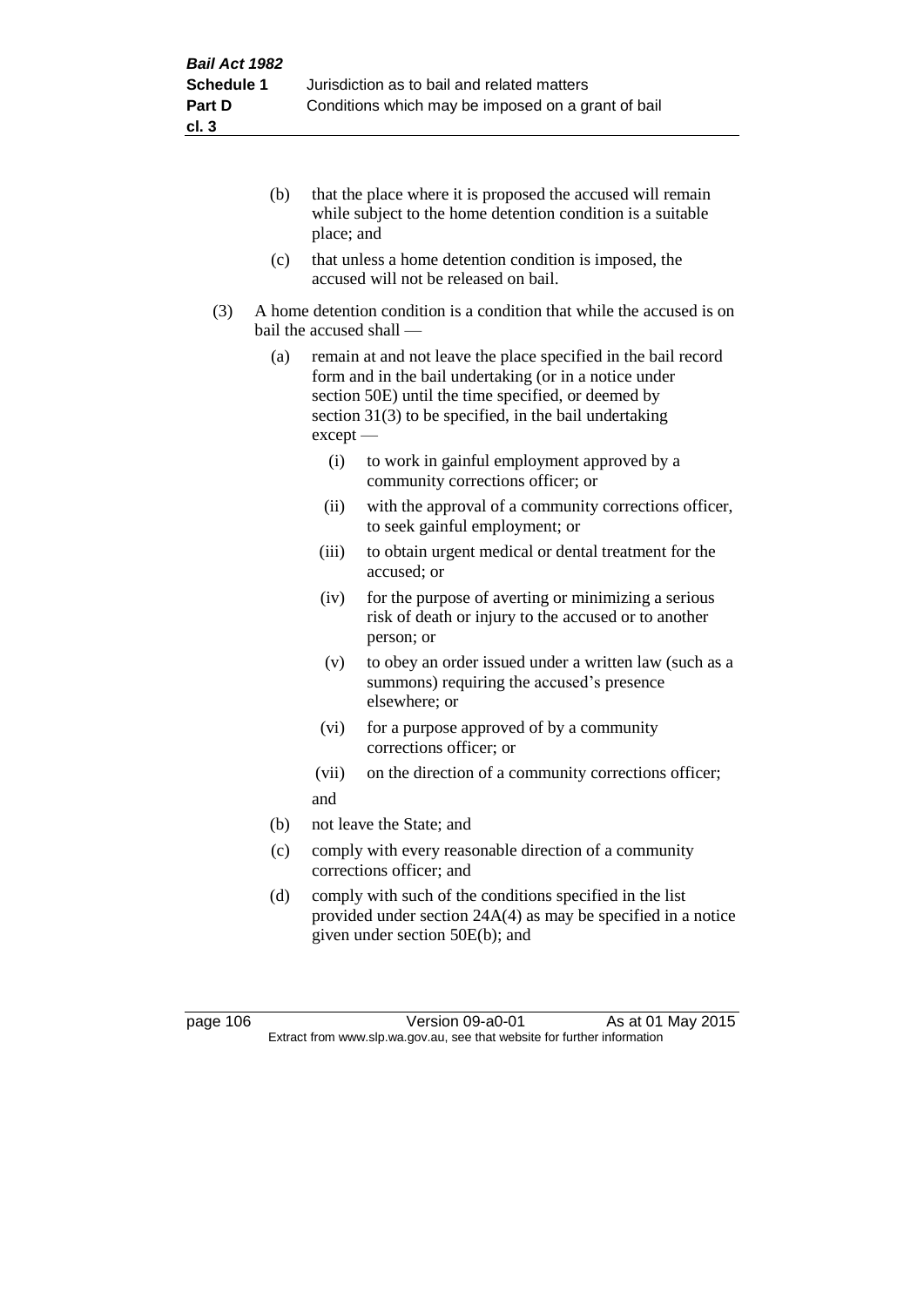(e) when requested to do so, produce a copy of his bail undertaking and any notice by the CEO (corrections) under section 50E for inspection by a community corrections officer or a member of the Police Force.

*[Clause 3 inserted by No. 61 of 1990 s. 15; amended by No. 31 of 1993 s. 9; No. 84 of 2004 s. 82; No. 65 of 2006 s. 53.]*

*[Clause 3. Modifications to be applied in order to give effect to Cross-border Justice Act 2008: clause altered 1 Nov 2009. See endnote 1M.]*

As at 01 May 2015 Version 09-a0-01 page 107 Extract from www.slp.wa.gov.au, see that website for further information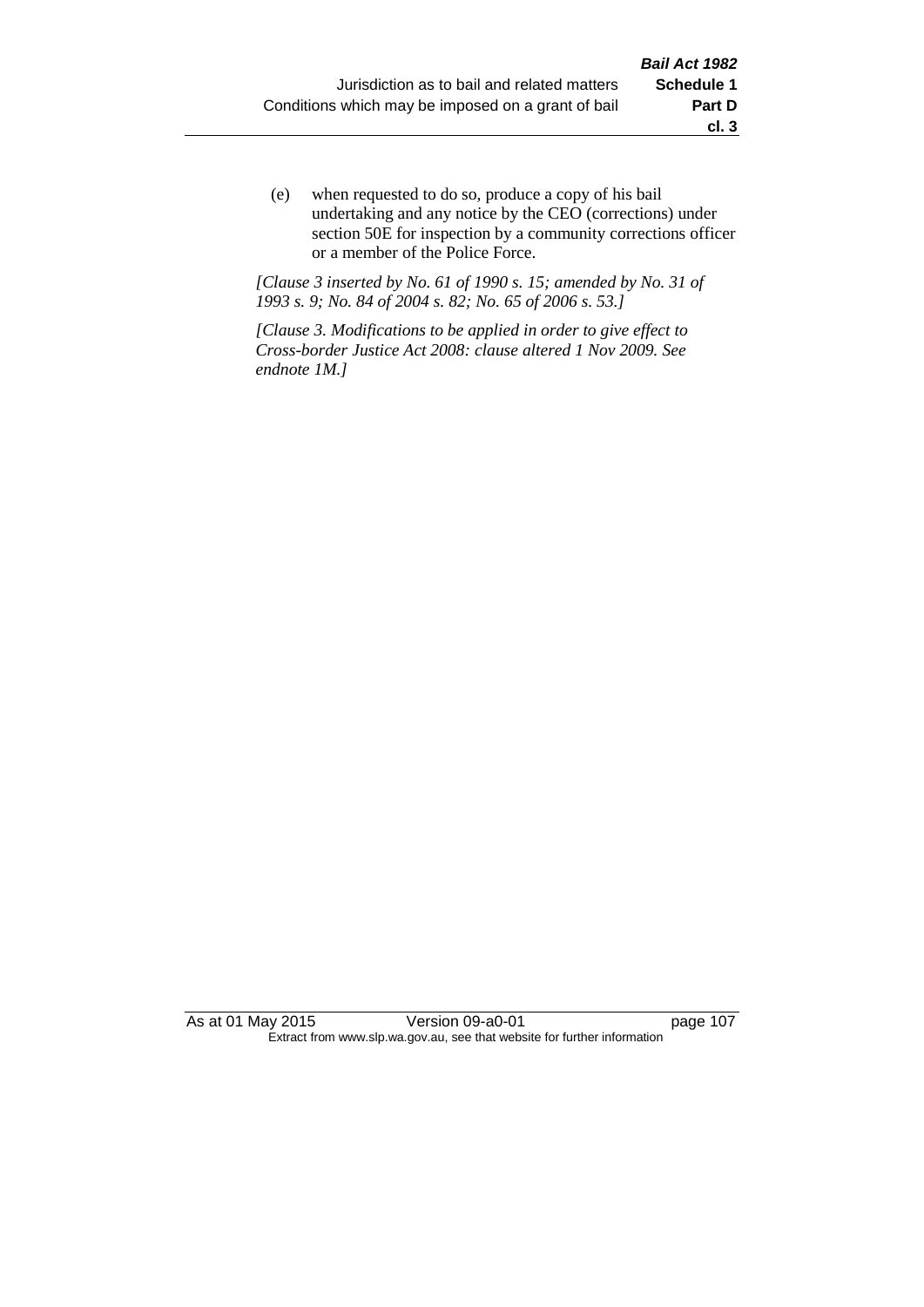**cl. 1**

# **Schedule 2 — Serious offences**

 $[s. 3(1)]$ 

*[Heading inserted by No. 6 of 2008 s. 42(1).]*

|    | <b>Enactment</b>         | <b>Description of offence</b>                                                    |
|----|--------------------------|----------------------------------------------------------------------------------|
| 1. | <b>The Criminal Code</b> |                                                                                  |
|    | s. $221E(1)$             | Participating in activities of<br>criminal organisation                          |
|    | s. $221F(1)$             | Instructing commission of offence<br>for benefit of criminal organisation        |
|    | s. 279                   | Murder                                                                           |
|    | s. 280                   | Manslaughter                                                                     |
|    | s. 281                   | Unlawful assault causing death                                                   |
|    | s. 283                   | Attempt to murder                                                                |
|    | s. 292                   | Disabling in order to commit<br>indictable offence                               |
|    | s. 294                   | Acts intended to cause grievous<br>bodily harm or to resist or prevent<br>arrest |
|    | s. 297                   | Grievous bodily harm                                                             |
|    | s. 301                   | Wounding and similar acts                                                        |
|    | s. $304(2)$              | Acts or omissions, with intent to<br>harm, causing bodily harm or<br>danger      |
|    | s. 317                   | Assault occasioning bodily harm                                                  |
|    | s. $317A(a)$             | Assault with intent to commit or<br>facilitate a crime                           |
|    | s. $317A(b)$             | Assault with intent to do grievous<br>bodily harm                                |
|    | s. 318                   | Serious assaults                                                                 |
|    | s. 323                   | Indecent assault                                                                 |
|    |                          |                                                                                  |

page 108 Version 09-a0-01 As at 01 May 2015 Extract from www.slp.wa.gov.au, see that website for further information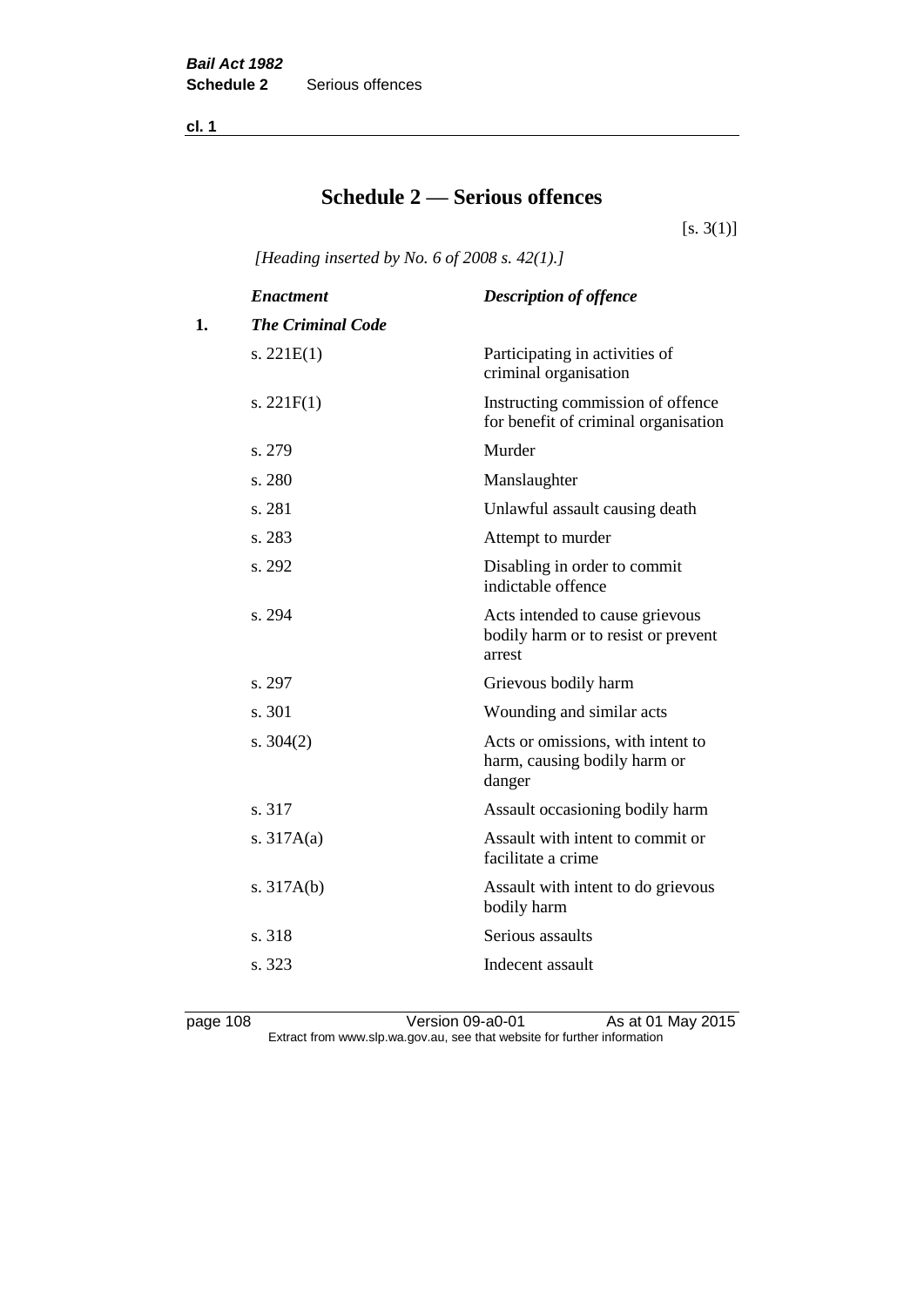|      | <b>Enactment</b>                               | <b>Description of offence</b>                                                                                                                      |
|------|------------------------------------------------|----------------------------------------------------------------------------------------------------------------------------------------------------|
|      | s. 324                                         | Aggravated indecent assault                                                                                                                        |
|      | s. 325                                         | Sexual penetration without consent                                                                                                                 |
|      | s. 326                                         | Aggravated sexual penetration<br>without consent                                                                                                   |
|      | s. 331B                                        | Sexual servitude                                                                                                                                   |
|      | s. 331C                                        | Conducting business involving<br>sexual servitude                                                                                                  |
|      | s. 331D                                        | Deceptive recruiting for<br>commercial sexual services                                                                                             |
|      | s. 332                                         | Kidnapping                                                                                                                                         |
|      | s. 333                                         | Deprivation of liberty                                                                                                                             |
|      | s. 338E                                        | Stalking                                                                                                                                           |
|      | s. 378                                         | Stealing a motor vehicle                                                                                                                           |
|      | s. 392                                         | Robbery                                                                                                                                            |
|      | s. 393                                         | Assault with intent to rob                                                                                                                         |
|      | s. 401                                         | <b>Burglary</b>                                                                                                                                    |
|      | s. 444                                         | Criminal damage, if the property is<br>destroyed or damaged by fire                                                                                |
| 2.   | <b>Bush Fires Act 1954</b>                     |                                                                                                                                                    |
|      | s. 32                                          | Wilfully lighting a fire or causing a<br>fire to be lit under such<br>circumstances as to be likely to<br>injure or damage a person or<br>property |
| 2AA. | <b>Criminal Organisations Control Act 2012</b> |                                                                                                                                                    |
|      | s. $99(1)$                                     | Association by controlled person<br>with another controlled person                                                                                 |
|      | s.99(3)                                        | Association by controlled person<br>with another controlled person<br>on 3 or more occasions within<br>3 month period                              |
|      |                                                |                                                                                                                                                    |

As at 01 May 2015 **Version 09-a0-01 Page 109 page 109** Extract from www.slp.wa.gov.au, see that website for further information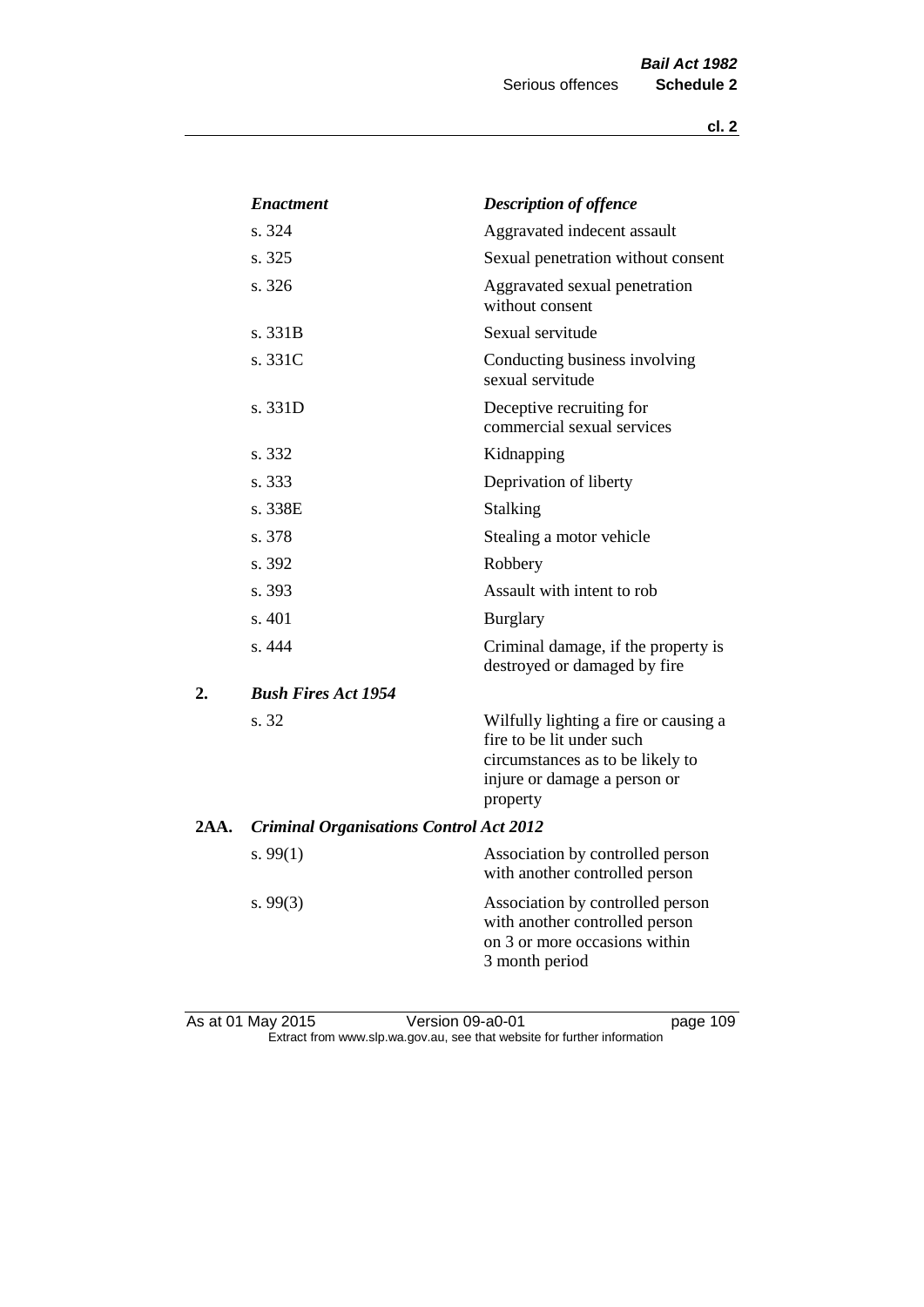**cl. 2a**

|     | <b>Enactment</b>                | <b>Description of offence</b>                                                                                                                                                                                                                                                                                                             |
|-----|---------------------------------|-------------------------------------------------------------------------------------------------------------------------------------------------------------------------------------------------------------------------------------------------------------------------------------------------------------------------------------------|
|     | s. 102                          | Offence for controlled person to<br>get funds to, from or for declared<br>criminal organisation                                                                                                                                                                                                                                           |
|     | s. 103                          | Other contravention of interim<br>control order or control order                                                                                                                                                                                                                                                                          |
|     | s. 106                          | Recruiting members for declared<br>criminal organisation                                                                                                                                                                                                                                                                                  |
|     | s. $107(2)$                     | Permitting premises to be<br>habitually used as place of resort<br>by members of declared criminal<br>organisation                                                                                                                                                                                                                        |
|     | s. 107(3)                       | Being knowingly concerned in the<br>management of premises<br>habitually used as place of resort<br>by members of declared criminal<br>organisation                                                                                                                                                                                       |
| 2a. | <b>Misuse of Drugs Act 1981</b> |                                                                                                                                                                                                                                                                                                                                           |
|     | s. $6(1)$                       | Offences concerned with<br>prohibited drugs generally                                                                                                                                                                                                                                                                                     |
|     | s. $7(1)$                       | Offences concerned with<br>prohibited plants generally                                                                                                                                                                                                                                                                                    |
|     | s. $14(1)$                      | Possessing a quantity of a<br>category 1 item or a category 2<br>item in circumstances where the<br>life, health or safety of a child<br>under 16 years of age was<br>endangered, or bodily harm (as<br>defined in The Criminal Code<br>section $1(1)$ and $(4)$ ) was caused to<br>such a child, by the acts<br>constituting the offence |
|     | s. $33(1)(a)$                   | Attempting to commit an offence<br>under section $6(1)$ or $7(1)$                                                                                                                                                                                                                                                                         |

page 110 **Decime 110** Version 09-a0-01 As at 01 May 2015 Extract from www.slp.wa.gov.au, see that website for further information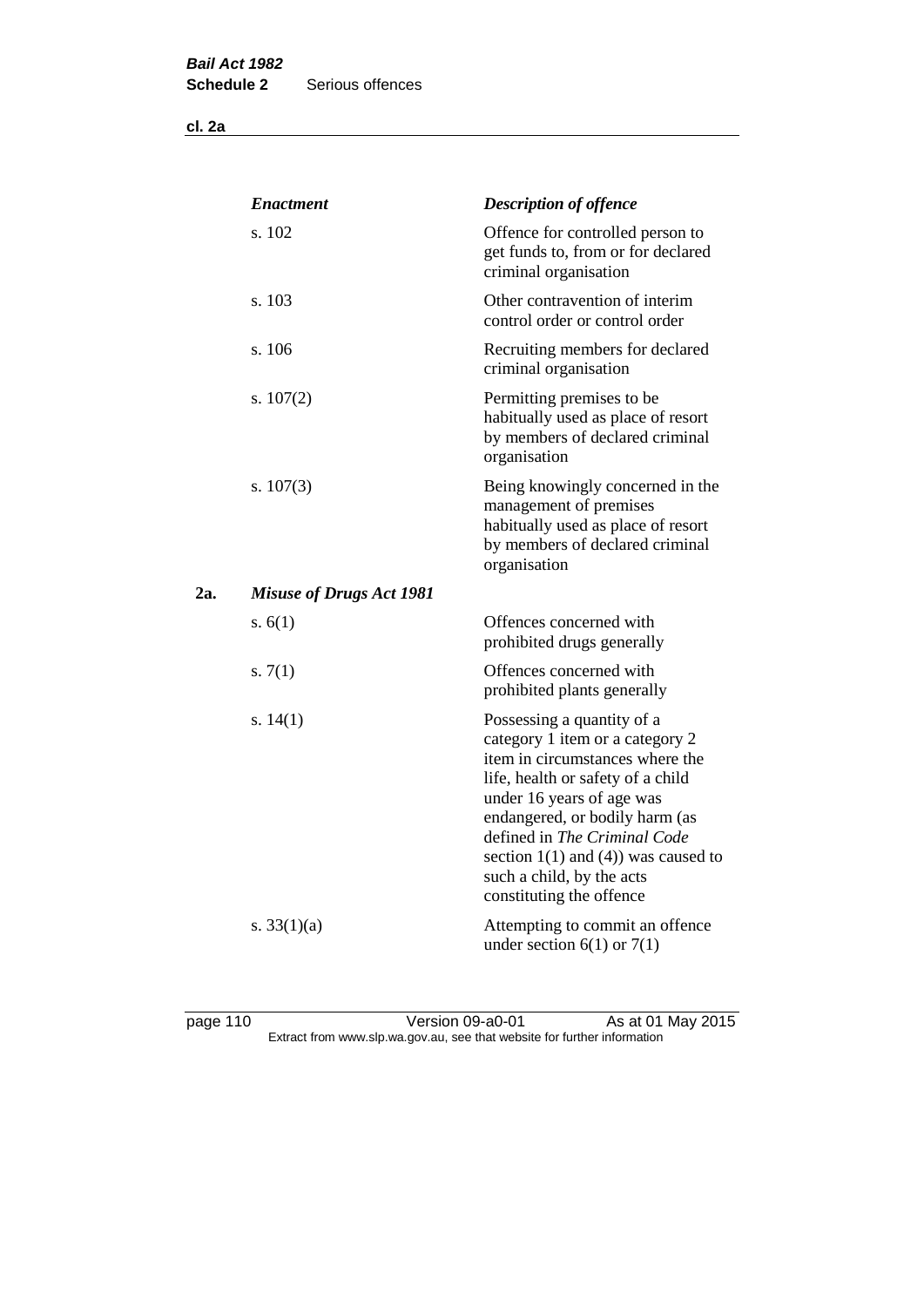|     | <b>Enactment</b>                   |       | <b>Description of offence</b>                                                                                                                                  |
|-----|------------------------------------|-------|----------------------------------------------------------------------------------------------------------------------------------------------------------------|
|     | s. $33(2)(a)$                      |       | Conspiracy to commit an offence<br>under s. $6(1)$ or $7(1)$                                                                                                   |
| 2b. | <b>Restraining Orders Act 1997</b> |       |                                                                                                                                                                |
|     | s. $61(1)$                         | order | Breach of a violence restraining                                                                                                                               |
|     | s. $61(2a)$                        |       | Breach of a police order                                                                                                                                       |
|     | s. $86(2)$                         |       | Breach of a Part VII order under<br>the Justices Act 1902 <sup>3</sup> —                                                                                       |
|     |                                    | (a)   | that under section 86 of the<br>Restraining Orders Act 1997<br>is taken to be a misconduct<br>restraining order under that<br>Act; and                         |
|     |                                    | (b)   | that shows on the face of the<br>order that the causing or<br>threatening of personal<br>injury by the accused was a<br>ground for the making of the<br>order. |
| 3.  | <b>Road Traffic Act 1974</b>       |       |                                                                                                                                                                |
|     | s. 59                              |       | Dangerous driving causing death,<br>injury, etc.                                                                                                               |
|     | s. 59A                             | harm  | Dangerous driving causing bodily                                                                                                                               |
|     |                                    |       | [Schedule 2 inserted by No. 45 of 1993 s. 11; amended by No. 82 of<br>$1004 - 13.$ No. 38 of $1008 - 4(2)$ , No. 54 of $1008 - 15.$ No. 23 of                  |

*1994 s. 13; No. 38 of 1998 s. 4(2); No. 54 of 1998 s. 15; No. 23 of 2001 s. 10(1); No. 4 of 2004 s. 24 and 26; No. 38 of 2004 s. 61; No. 62 of 2004 s. 9(1); No. 84 of 2004 s. 82; No. 6 of 2008 s. 42(2); No. 29 of 2008 s. 24(8); No. 47 of 2011 s. 19; No. 56 of 2011 s. 11; No. 49 of 2012 s. 172.]* 

As at 01 May 2015 Version 09-a0-01 page 111 Extract from www.slp.wa.gov.au, see that website for further information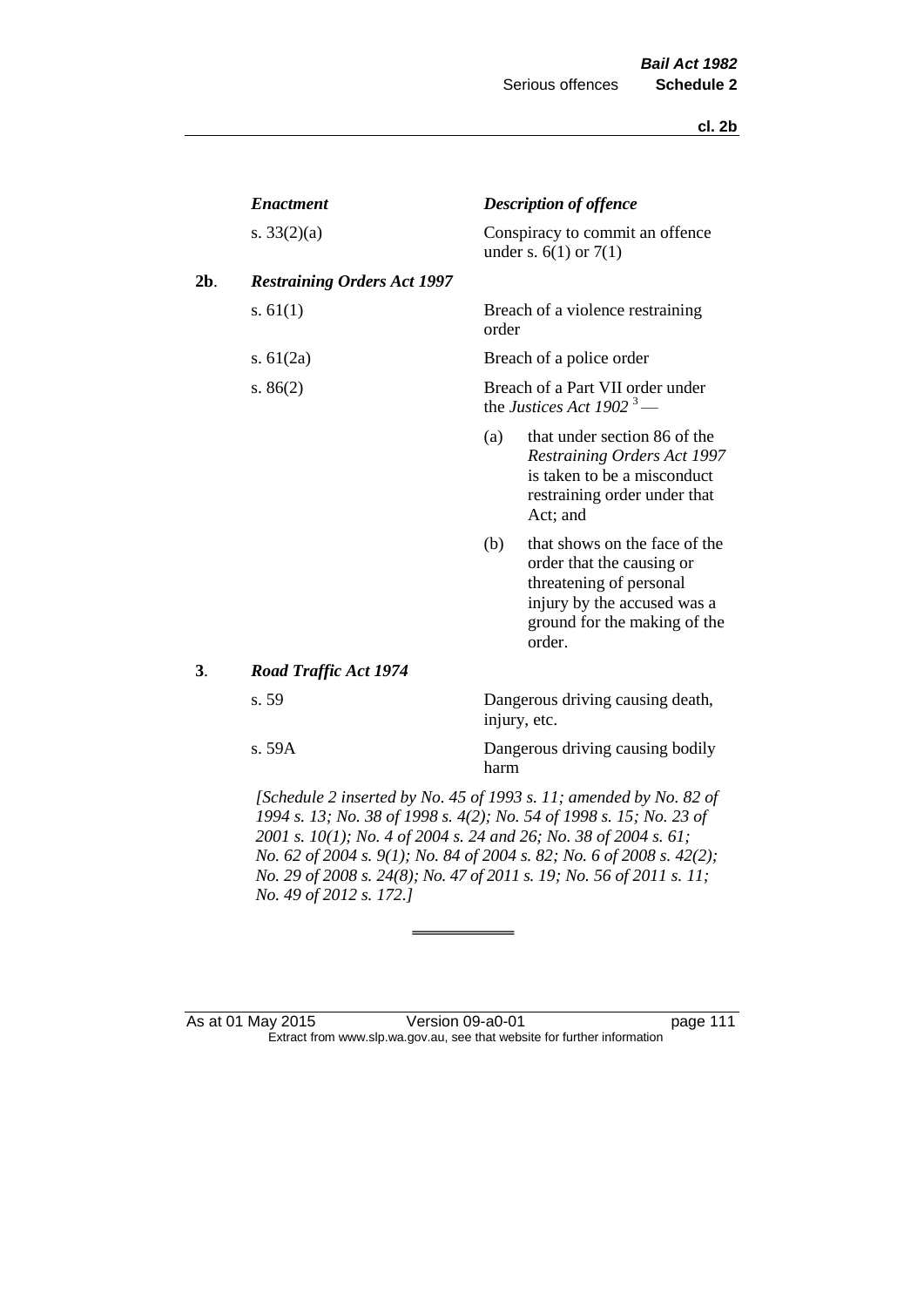# **Notes**

<sup>1</sup> This reprint is a compilation as at 1 May 2015 of the *Bail Act 1982* and includes the amendments made by the other written laws referred to in the following table  $^{1M, 1a, 4, 5}$ . The table also contains information about any reprint.

## **Compilation table**

| <b>Short title</b>                                                                                                                                | <b>Number</b><br>and year                              | <b>Assent</b> | <b>Commencement</b>                                                 |
|---------------------------------------------------------------------------------------------------------------------------------------------------|--------------------------------------------------------|---------------|---------------------------------------------------------------------|
| Bail Act 1982                                                                                                                                     | 86 of 1982                                             | 18 Nov 1982   | 6 Feb 1989 (see s. 2 and<br>Gazette 27 Jan 1989 p. 263)             |
| <b>Acts Amendment</b><br>(Abolition of Capital<br>Punishment) Act 1984<br>Pt. III                                                                 | 52 of 1984                                             | 5 Sep 1984    | 3 Oct 1984                                                          |
| <b>Bail Amendment</b><br>Act 1984 <sup>6</sup>                                                                                                    | 74 of 1984<br>(as amended<br>by $15$ of<br>1988 s. 20) |               | 29 Nov 1984 6 Feb 1989 (see s. 2 and<br>Gazette 27 Jan 1989 p. 263) |
| <b>Bail Amendment</b><br>Act 1988                                                                                                                 | 15 of 1988                                             | 6 Sep 1988    | 6 Feb 1989 (see s. 2 and<br>Gazette 27 Jan 1989 p. 263)             |
| Reprint of the Bail Act 1982 under the Reprints Act 1984 and the Bail Amendment<br>Act 1988 s. 21 <sup>7</sup> (includes amendments listed above) |                                                        |               |                                                                     |
| Criminal Law<br>Amendment Act 1988<br>Pt.4                                                                                                        | 70 of 1988                                             | 15 Dec 1988   | 6 Feb 1989 (see s. 2(2)(b) and<br>Gazette 27 Jan 1989 p. 263)       |
| <b>Acts Amendment</b><br>(Children's Court)<br>Act 1988 Pt. 13                                                                                    | 49 of 1988                                             | 22 Dec 1988   | 1 Dec 1989 (see s. 2 and<br>Gazette 24 Nov 1989 p. 4327)            |
| Justices Amendment<br>Act 1989 s. 18                                                                                                              | 33 of 1989                                             | 22 Dec 1989   | 1 Jun 1991 (see s. 2 and<br>Gazette 17 May 1991 p. 2455)            |
| <b>Community Corrections</b><br><b>Legislation Amendment</b><br>Act 1990 Pt. 2                                                                    | 61 of 1990                                             | 17 Dec 1990   | 3 Apr 1991 (see s. 2 and<br>Gazette 22 Mar 1991 p. 1209)            |
| Child Welfare<br>Amendment Act<br>$(No. 2)$ 1990 s. 15                                                                                            | 83 of 1990                                             | 22 Dec 1990   | 1 Aug 1991 (see s. 2 and<br>Gazette 1 Aug 1991 p. 3983)             |
| Children's Court of<br>Western Australia<br>Amendment Act<br>$(No. 2)$ 1991 s. 21                                                                 | 15 of 1991                                             | 21 Jun 1991   | 9 Aug 1991 (see s. 2(2) and<br>Gazette 9 Aug 1991 p. 4101)          |

page 112 Version 09-a0-01 As at 01 May 2015 Extract from www.slp.wa.gov.au, see that website for further information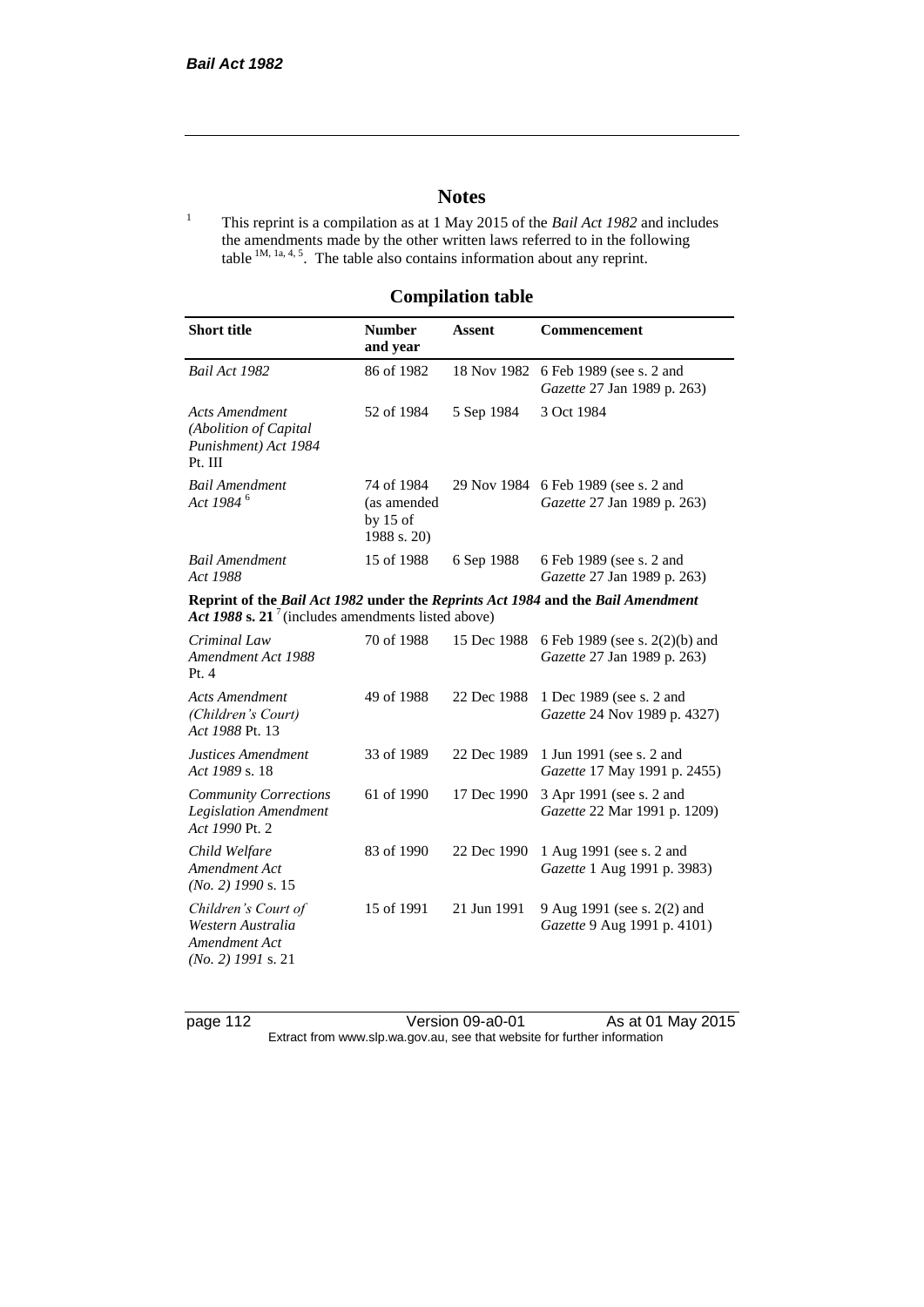| <b>Short title</b>                                                                         | <b>Number</b><br>and year | <b>Assent</b> | <b>Commencement</b>                                                                                                                                                   |
|--------------------------------------------------------------------------------------------|---------------------------|---------------|-----------------------------------------------------------------------------------------------------------------------------------------------------------------------|
| Reprint of the <i>Bail Act 1982</i> as at 17 Oct 1991 (includes amendments listed above)   |                           |               |                                                                                                                                                                       |
| <b>Acts Amendment (Sexual</b><br>Offences) Act 1992 Pt. 3                                  | 14 of 1992                | 17 Jun 1992   | 1 Aug 1992 (see s. 2 and<br>Gazette 28 Jul 1992 p. 3671)                                                                                                              |
| <b>Acts Amendment</b><br>(Ministry of Justice)<br>Act 1993 Pt. 3 $8^{\circ}$               | 31 of 1993                | 15 Dec 1993   | 1 Jul 1993 (see s. 2)                                                                                                                                                 |
| Criminal Procedure<br>Amendment Act 1993<br>Pt. $29$                                       | 45 of 1993                | 20 Dec 1993   | Act other than s. 7-9 and<br>10(2)(b): 17 Jan 1994<br>(see s. $2(1)$ );<br>s. 7-9 and 10(2)(b): 4 Mar 1994<br>(see s. $2(2)$ and <i>Gazette</i><br>4 Mar 1994 p. 915) |
| Criminal Law<br>Amendment Act 1994<br>s. $13(1)$ and $(2)$                                 | 82 of 1994                | 23 Dec 1994   | 20 Jan 1995 (see s. 2(2))                                                                                                                                             |
| Acts Amendment (Fines,<br>Penalties and<br><b>Infringement Notices</b> )<br>Act 1994 Pt. 3 | 92 of 1994                | 23 Dec 1994   | 1 Jan 1995 (see s. 2(1) and<br>Gazette 30 Dec 1994 p. 7211)                                                                                                           |
| Sentencing<br>(Consequential<br>Provisions) Act 1995 Pt. 5                                 | 78 of 1995                | 16 Jan 1996   | 4 Nov 1996 (see s. 2 and<br>Gazette 25 Oct 1996 p. 5632)                                                                                                              |
| Coroners Act 1996 s. 61                                                                    | 2 of 1996                 |               | 24 May 1996 7 Apr 1997 (see s. 2 and<br>Gazette 18 Mar 1997 p. 1529)                                                                                                  |
| <b>Mental Health</b><br>(Consequential<br>Provisions) Act 1996 Pt. 2                       | 69 of 1996                |               | 13 Nov 1996 13 Nov 1997 (see s. 2)                                                                                                                                    |
| <b>Doprint of the Rail Act 1082 as at 13 Mar 1007</b> (includes amondments listed above    |                           |               |                                                                                                                                                                       |

**Reprint of the** *Bail Act 1982* **as at 13 Mar 1997** (includes amendments listed above except those in the *Coroners Act 1996* and the *Mental Health (Consequential Provisions) Act 1996*) (corrections in *Gazette* 25 Jul 1997 p. 3909 and 14 Nov 1997 p. 6426)

| Statutes (Repeals and<br>Minor Amendments)<br>Act 1997 s. 21 | 57 of 1997 |                         | 15 Dec 1997 15 Dec 1997 (see s. $2(1)$ )                                                                        |
|--------------------------------------------------------------|------------|-------------------------|-----------------------------------------------------------------------------------------------------------------|
| Criminal Law<br>Amendment Act<br>$(No. 1)$ 1998 s. 4(2)      | 38 of 1998 | 25 Sep 1998 23 Oct 1998 |                                                                                                                 |
| <b>Bail Amendment</b><br>Act 1998 <sup>10</sup>              | 54 of 1998 | 11 Jan 1999             | s. 1 and 2: 11 Jan 1999;<br>Pt. 4 and 7: 15 May 1999<br>(see s. 2 and <i>Gazette</i> )<br>11 May 1999 p. 1905); |

As at 01 May 2015 Version 09-a0-01 page 113

Extract from www.slp.wa.gov.au, see that website for further information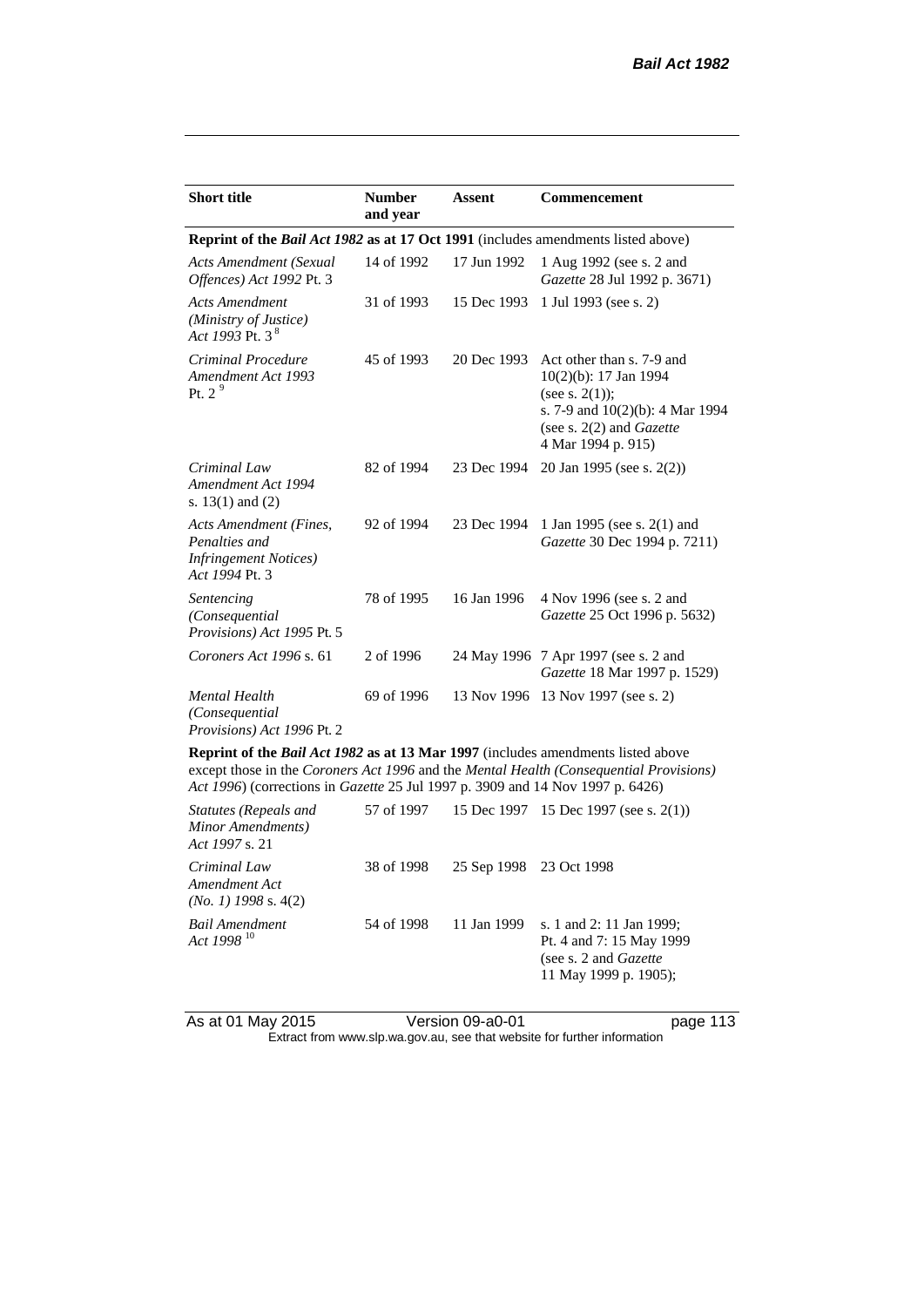| <b>Short title</b>                                                                                                                                 | <b>Number</b><br>and year | Assent                  | Commencement                                                                                                                                                                                                                         |
|----------------------------------------------------------------------------------------------------------------------------------------------------|---------------------------|-------------------------|--------------------------------------------------------------------------------------------------------------------------------------------------------------------------------------------------------------------------------------|
|                                                                                                                                                    |                           |                         | Pt. 2, 3 and 5 (other than s. 12):<br>8 Mar 2000 (see s. 2 and<br>Gazette 7 Mar 2000 p. 1039);<br>s. 12: 1 Sep 2000 (see s. 2 and<br>Gazette 29 Aug 2000 p. 4985);<br>Pt. 6: 4 Dec 2000 (see s. 2 and<br>Gazette 4 Dec 2000 p. 6799) |
| Reprint of the Bail Act 1982 as at 27 Aug 1999 (includes amendments listed above<br>except those in the Bail Amendment Act 1998 Pt. 2, 3, 5 and 6) |                           |                         |                                                                                                                                                                                                                                      |
| Court Security and<br><b>Custodial Services</b><br>(Consequential<br>Provisions) Act 1999 Pt. 3                                                    | 47 of 1999                | 8 Dec 1999              | 18 Dec 1999 (see s. 2 and<br>Gazette 17 Dec 1999 p. 6175-6)                                                                                                                                                                          |
| Criminal Law Amendment<br>Act 2001 s. $10(1)$                                                                                                      | 23 of 2001                | 26 Nov 2001 24 Dec 2001 |                                                                                                                                                                                                                                      |
| Criminal Investigation<br>(Identifying People)<br>Act 2002 Sch. 2 cl. 1                                                                            | 6 of 2002                 | 4 Jun 2002              | 20 Nov 2002 (see s. 2 and<br>Gazette 19 Nov 2002 p. 5505)                                                                                                                                                                            |
| Criminal Law (Procedure)<br>Amendment Act 2002 Pt. 4<br>Div. 1                                                                                     | 27 of 2002                | 25 Sep 2002             | 27 Sep 2002 (see s. 2 and<br>Gazette 27 Sep 2002 p. 4875)                                                                                                                                                                            |
| Sentencing Legislation<br>Amendment and Repeal<br>Act 2003 s. 29(3) and 37                                                                         | 50 of 2003                | 9 Jul 2003              | s. 29(3): 31 Aug 2003 (see s. 2)<br>and Gazette 29 Aug 2003<br>p. 3833);<br>s. 37: 15 May 2004 (see s. 2 and<br>Gazette 14 May 2004 p. 1445)                                                                                         |
| Acts Amendment and<br>Repeal (Courts and Legal<br>Practice) Act 2003 s. 88<br>and $121$ <sup>11</sup>                                              | 65 of 2003                | 4 Dec 2003              | 1 Jan 2004 (see s. 2 and <i>Gazette</i><br>30 Dec 2003 p. 5722)                                                                                                                                                                      |
| Statutes (Repeals and<br>Minor Amendments)<br>Act 2003 s. 29                                                                                       | 74 of 2003                | 15 Dec 2003             | 15 Dec 2003 (see s. 2)                                                                                                                                                                                                               |
| Criminal Code Amendment<br>Act 2004 s. 24, 26 and 58                                                                                               | 4 of 2004                 | 23 Apr 2004             | 21 May 2004 (see s. 2)                                                                                                                                                                                                               |
| Sentencing Legislation<br>Amendment Act 2004 s. 13                                                                                                 | 27 of 2004                | 14 Oct 2004             | 31 May 2006 (see s. 2 and<br>Gazette 30 May 2006 p. 1965)                                                                                                                                                                            |
| Children and Community<br>Services Act 2004 Sch. 2<br>cl.3                                                                                         | 34 of 2004                | 20 Oct 2004             | 1 Mar 2006 (see s. 2 and<br>Gazette 14 Feb 2006 p. 695)                                                                                                                                                                              |

page 114 Version 09-a0-01 As at 01 May 2015 Extract from www.slp.wa.gov.au, see that website for further information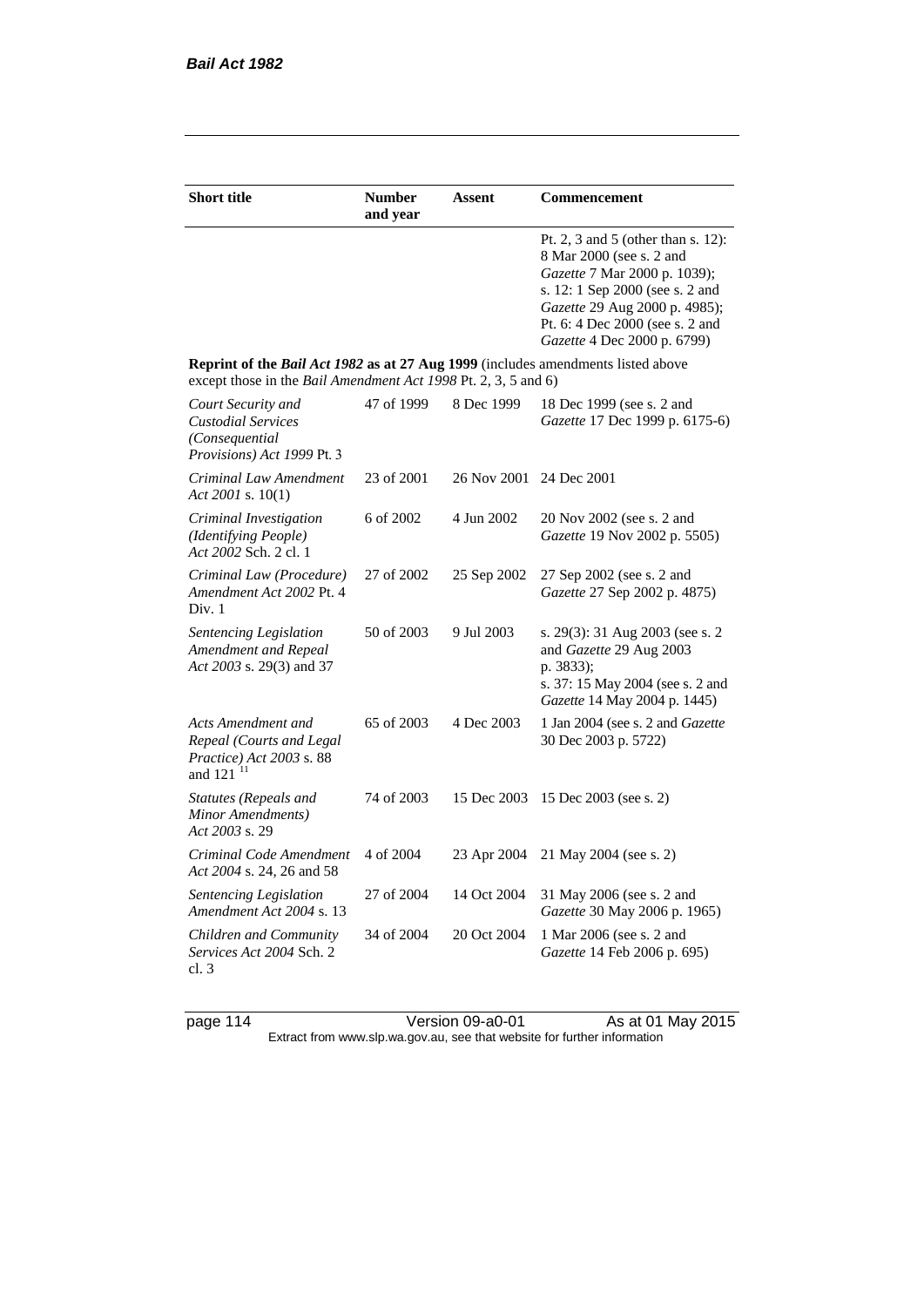| <b>Short title</b>                                                                                           | <b>Number</b><br>and year | Assent      | Commencement                                                                                                                                                                                                                                                           |
|--------------------------------------------------------------------------------------------------------------|---------------------------|-------------|------------------------------------------------------------------------------------------------------------------------------------------------------------------------------------------------------------------------------------------------------------------------|
| <b>Acts Amendment (Family</b><br>and Domestic Violence)<br>Act 2004 Pt. 3                                    | 38 of 2004                | 9 Nov 2004  | 1 Dec 2004 (see s. 2 and<br><i>Gazette</i> 26 Nov 2004 p. 5309)                                                                                                                                                                                                        |
| Acts Amendment (Court of<br>Appeal) Act 2004 s. 28                                                           | 45 of 2004                | 9 Nov 2004  | s. $28(1)$ , (2) and (4) (other than<br>the amendment to s. $7A(1)$ :<br>1 Feb 2005 (see. s. 2 and<br><i>Gazette</i> 14 Jan 2005 p. 163);<br>s. $28(3)$ and $(4)$ (the<br>amendment to s. $7A(1)$ :<br>2 May 2005 (see. s. 2 and<br><i>Gazette</i> 14 Jan 2005 p. 163) |
| Courts Legislation<br>Amendment and Repeal<br>Act 2004 s. 141 <sup>12</sup>                                  | 59 of 2004                | 23 Nov 2004 | 1 May 2005 (see s. 2 and<br><i>Gazette</i> 31 Dec 2004 p. 7128)                                                                                                                                                                                                        |
| Misuse of Drugs<br>Amendment Act 2004 s. 9(1)                                                                | 62 of 2004                | 24 Nov 2004 | 1 Jan 2005 (see s. 2 and <i>Gazette</i><br>10 Dec 2004 p. 5965)                                                                                                                                                                                                        |
| Criminal Procedure and<br>Appeals (Consequential and<br>Other Provisions) Act 2004<br>Pt. 3 and s. 82 and 83 | 84 of 2004                | 16 Dec 2004 | 2 May 2005 (see s. 2 and<br>Gazette 31 Dec 2004 p. 7129<br>(correction in Gazette)<br>7 Jan 2005 p. 53))                                                                                                                                                               |

**Reprint 5: The** *Bail Act 1982* **as at 1 Apr 2005** (includes amendments listed above except those in the *Sentencing Legislation Amendment Act 2004*, the *Children and Community Services Act 2004*, the *Acts Amendment (Court of Appeal) Act 2004* s. 28(3) and (4) (the amendment to s. 7A(1)), the *Courts Legislation Amendment and Repeal Act 2004* and the *Criminal Procedure and Appeals (Consequential and Other Provisions) Act 2004*)

| Planning and Development<br>(Consequential and<br><b>Transitional Provisions</b> )<br>Act 2005 s. 15 | 38 of 2005 | 12 Dec 2005 | 9 Apr 2006 (see s. 2 and<br>Gazette 21 Mar 2006 p. 1078)                      |
|------------------------------------------------------------------------------------------------------|------------|-------------|-------------------------------------------------------------------------------|
| Criminal Investigation<br>(Consequential Provisions)<br>Act 2006 Pt. 2                               | 59 of 2006 |             | 16 Nov 2006 1 Jul 2007 (see s. 2 and <i>Gazette</i><br>22 Jun 2007 p. 2838)   |
| <b>Prisons and Sentencing</b><br><b>Legislation Amendment</b><br>Act 2006 Pt. 5                      | 65 of 2006 | 8 Dec 2006  | 4 Apr 2007 (see s. 2 and <i>Gazette</i><br>3 Apr 2007 p. 1491)                |
| <b>Reprint 6: The Bail Act 1982 as at 14 Sep 2007</b> (includes amendments listed above)             |            |             |                                                                               |
| Criminal Law and Evidence 2 of 2008<br>Amendment Act 2008 s. 56                                      |            |             | 12 Mar 2008 27 Apr 2008 (see s. 2 and<br>Gazette 24 Apr 2008 p. 1559)         |
| Bail Amendment Act 2008<br>Pt. $2^{13}$                                                              | 6 of 2008  |             | 31 Mar 2008 1 Mar 2009 (see s. 2(b) and<br><i>Gazette</i> 27 Feb 2009 p. 511) |
|                                                                                                      |            |             |                                                                               |

As at 01 May 2015 Version 09-a0-01 page 115

Extract from www.slp.wa.gov.au, see that website for further information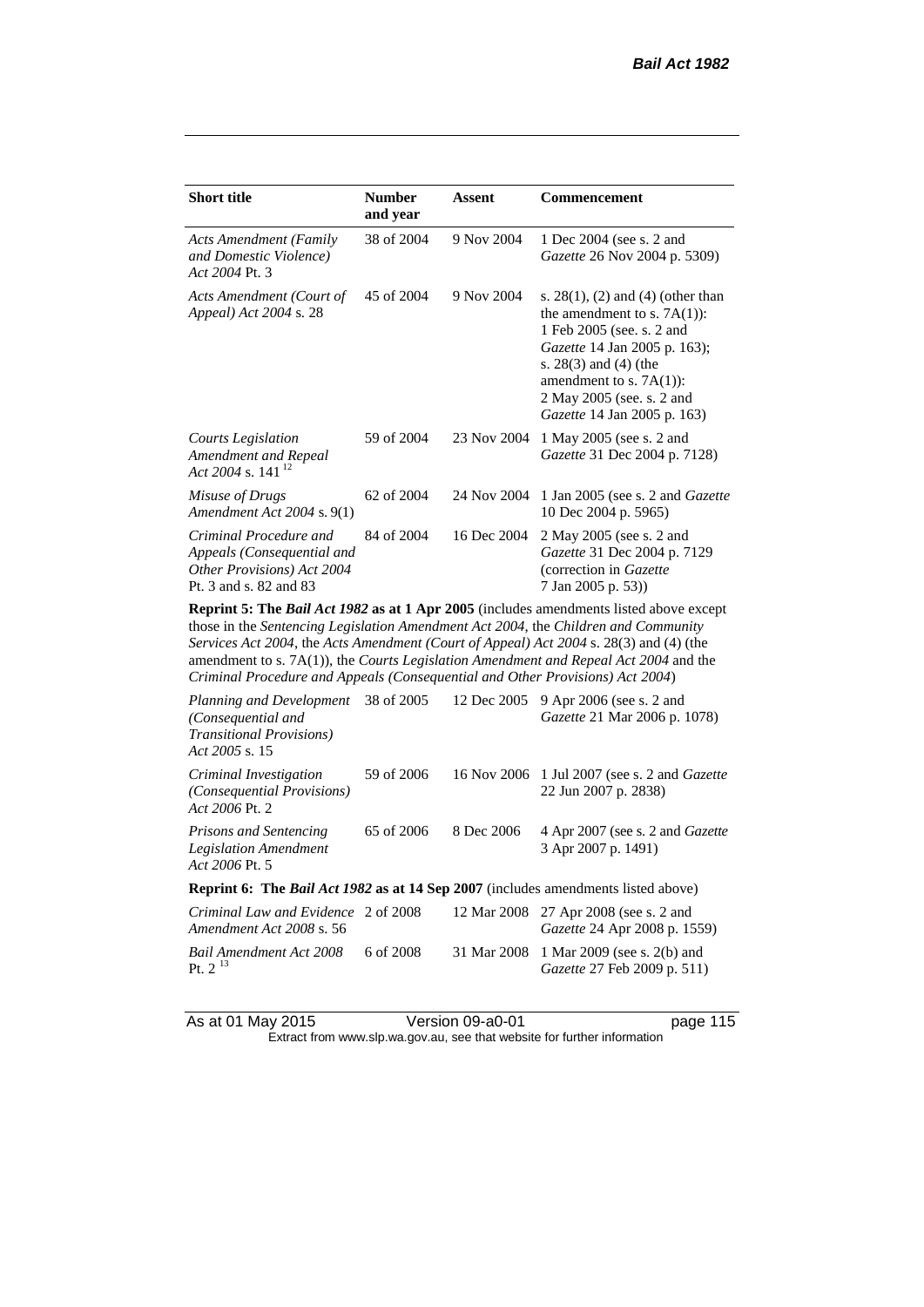| <b>Short title</b>                                                                                        | <b>Number</b><br>and year | Assent      | Commencement                                                                                                                                                                                                       |
|-----------------------------------------------------------------------------------------------------------|---------------------------|-------------|--------------------------------------------------------------------------------------------------------------------------------------------------------------------------------------------------------------------|
| <b>Medical Practitioners</b><br>Act 2008 Sch. 3 cl. 4                                                     | 22 of 2008                |             | 27 May 2008 1 Dec 2008 (see s. 2 and<br>Gazette 25 Nov 2008 p. 4989)                                                                                                                                               |
| Criminal Law Amendment<br>(Homicide) Act 2008 s. 24                                                       | 29 of 2008                | 27 Jun 2008 | 1 Aug 2008 (see s. 2(d) and<br>Gazette 22 Jul 2008 p. 3353)                                                                                                                                                        |
| <b>Reprint 7: The Bail Act 1982 as at 6 Mar 2009</b> (includes amendments listed above)                   |                           |             |                                                                                                                                                                                                                    |
| Police Amendment<br>Act 2009 s. 12                                                                        | 42 of 2009                | 3 Dec 2009  | 13 Mar 2010 (see s. 2(b) and<br>Gazette 12 Mar 2010 p. 941)                                                                                                                                                        |
| <b>Health Practitioner</b><br><b>Regulation National Law</b><br>(WA) Act 2010 Pt. 5 Div. 4                | 35 of 2010                | 30 Aug 2010 | 18 Oct 2010 (see s. 2(b) and<br>Gazette 1 Oct 2010 p. 5075-6)                                                                                                                                                      |
| <b>Electronic Transactions</b><br>Act 2011 s. 25                                                          | 46 of 2011                | 25 Oct 2011 | 1 Aug 2012 (see s. 2(c) and<br>Gazette 31 Jul 2012 p. 3683)                                                                                                                                                        |
| Statutes (Repeals and<br>Minor Amendments)<br>Act 2011 s. 19                                              | 47 of 2011                | 25 Oct 2011 | 26 Oct 2011 (see s. 2(b))                                                                                                                                                                                          |
| Misuse of Drugs<br>Amendment Act 2011 Pt. 3                                                               | 56 of 2011                |             | 21 Nov 2011 24 Mar 2012 (see s. 2(b) and<br>Gazette 23 Mar 2012 p. 1363)                                                                                                                                           |
| those in the <i>Electronic Transactions Act 2011</i> )                                                    |                           |             | <b>Reprint 8:</b> The <i>Bail Act 1982</i> as at 6 Jul 2012 (includes amendments listed above except                                                                                                               |
| Criminal Organisations<br>Control Act 2012 s. 172                                                         | 49 of 2012                | 29 Nov 2012 | $2$ Nov 2013 (see s. 2(b) and<br>Gazette 1 Nov 2013 p. 4891)                                                                                                                                                       |
| <b>Courts and Tribunals</b><br>(Electronic Processes<br>Facilitation) Act 2013 Pt. 3<br>Div. 1 (s. 21-31) | 20 of 2013                | 4 Nov 2013  | Pt. 3 Div. 1 (other than s. 22,<br>23, 25 and 27-30):<br>25 Nov 2013 (see s. 2(b) and<br>Gazette 22 Nov 2013 p. 5391);<br>s. 22, 23, 25 and 27-30:<br>13 Sep 2014 (see s. 2(b) and<br>Gazette 12 Sep 2014 p. 3279) |
| Reprint 9: The Bail Act 1982 as at 1 May 2015 (includes amendments listed above)                          |                           |             |                                                                                                                                                                                                                    |

<sup>1M</sup> Under the *Cross-border Justice Act 2008* section 14, in order to give effect to that Act, this Act must be applied with the modifications prescribed by the *Cross-border Justice Regulations 2009* Part 3 Division 3 as if this Act had been altered in that way. If a modification is to replace or insert a numbered provision, the new provision is identified by the superscript 1M appearing after the provision number. If a modification is to replace or insert a definition, the new definition is identified by the superscript 1M appearing after the defined term.

page 116 Version 09-a0-01 As at 01 May 2015 Extract from www.slp.wa.gov.au, see that website for further information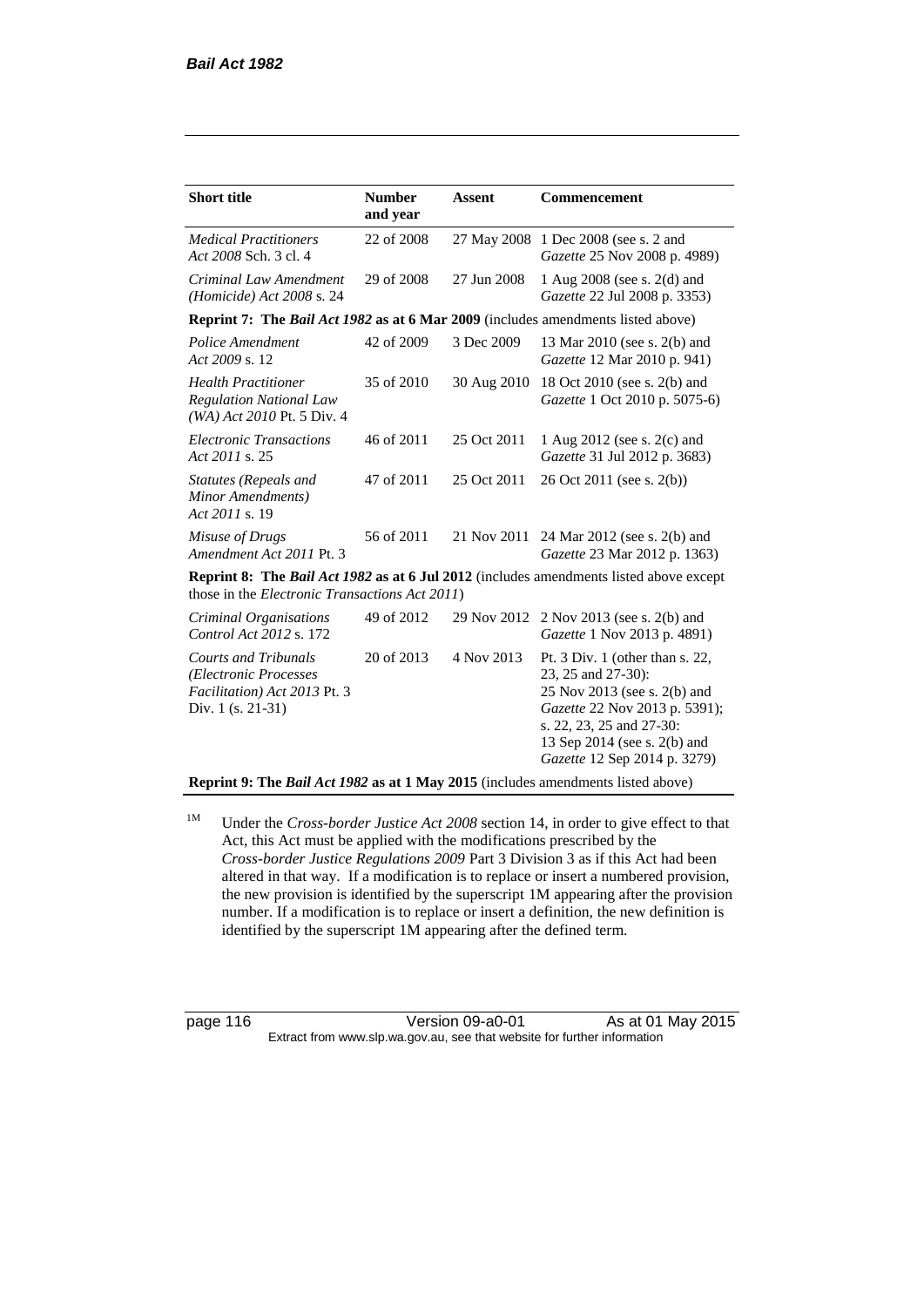<sup>1a</sup> On the date as at which this reprint was prepared, provisions referred to in the following table had not come into operation and were therefore not included in this reprint. For the text of the provisions see the endnotes referred to in the table.

| <b>Short title</b>                                                               | <b>Number</b><br>and year | Assent     | <b>Commencement</b>               |
|----------------------------------------------------------------------------------|---------------------------|------------|-----------------------------------|
| Mental Health Legislation<br>Amendment Act 2014 Pt. 4<br>Div. 4 Subdiv. $2^{14}$ | 25 of 2014                | 3 Nov 2014 | To be proclaimed (see s. $2(b)$ ) |

| Provisions that have not come into operation |  |  |
|----------------------------------------------|--|--|
|----------------------------------------------|--|--|

|  |  |  | Repealed by the Sentencing Legislation Amendment and Repeal Act 2003. |
|--|--|--|-----------------------------------------------------------------------|
|--|--|--|-----------------------------------------------------------------------|

<sup>3</sup> The short title of the *Justices Act 1902* was changed to the *Criminal Procedure (Summary) Act 1902* by the *Courts Legislation Amendment and Repeal Act 2004*  s. 23. The Act was then repealed by the *Criminal Procedure and Appeal (Consequential and Other Provisions) Act 2004* s. 4.

<sup>6</sup> The *Bail Amendment Act 1984* s. 10 and 11 were repealed by the *Bail Amendment Act 1988* s. 20.

- <sup>8</sup> The *Acts Amendment (Ministry of Justice) Act 1993* Pt. 19 is a transitional provision that is of no further effect.
- <sup>9</sup> The *Criminal Procedure Amendment Act 1993* s. 13 is a transitional provision that is of no further effect.
- <sup>10</sup> The *Bail Amendment Act 1998* s. 6(2) is a transitional provision that is of no further effect.
- <sup>11</sup> The *Acts Amendment and Repeal (Courts and Legal Practice) Act 2003* s. 97 reads as follows:

#### **97. References to Crown Solicitor**

If in a written law or other document or instrument there is a reference to the Crown Solicitor that reference may, where the

<sup>4</sup> The amendment in the *Sentencing Legislation Amendment and Repeal Act 1999* s. 26 had not come into operation when it was repealed by the *Sentencing Legislation Amendment and Repeal Act 2003* s. 31.

<sup>5</sup> The *Machinery of Government (Miscellaneous Amendments) Act 2006* Pt. 3 Div. 1 was repealed by the *Statutes (Repeals and Minor Amendments) Act 2011* s. 23(2) before it purported to come into operation.

<sup>7</sup> The *Bail Act 1982* was not in operation at the time when the reprint was compiled, but the reprinting was authorised by the *Bail Amendment Act 1988* s. 21.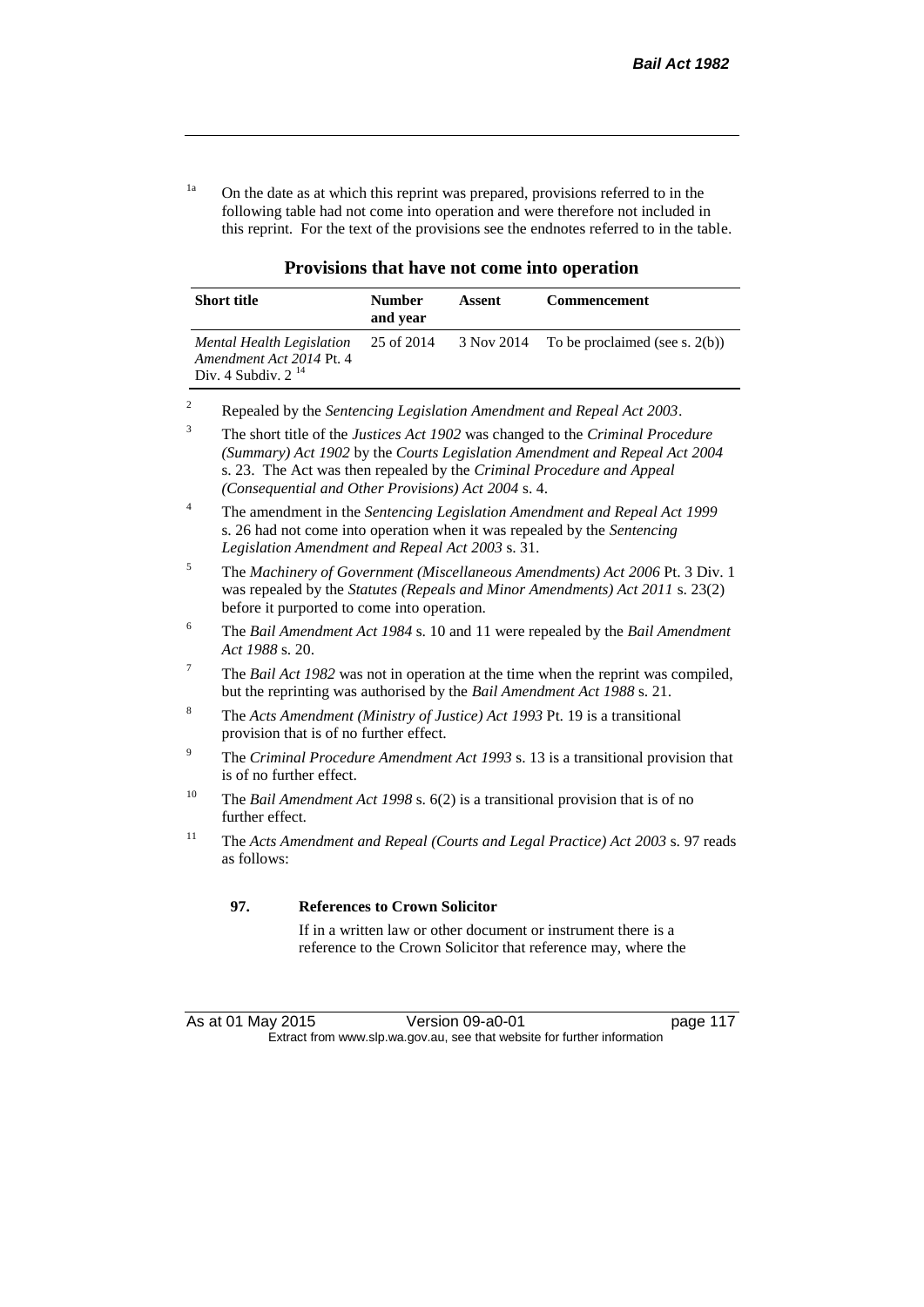context so requires, be read as if it had been amended to be a reference to the State Solicitor.

- <sup>12</sup> The amendment in the *Courts Legislation Amendment and Repeal Act 2004* s. 141 (amending Sch. 1 Pt. A cl. 4) is not included because the clause it sought to amend had been amended by the *Acts Amendment (Court of Appeal) Act 2004* s. 28(4) before the amendment purported to come into operation.
- <sup>13</sup> The *Bail Amendment Act 2008* s. 6(2), 9(4)-(11), 10(2), 11(3), 15(5)-(8), 16(2), 18(4)-(5), 21(3), 22(2), 23(4), 24(6)-(7), 27(2)-(3), 28(6), 30(4)-(5), 31(2)-(3), 32(3)-(4), 33(6), 40(2), 41(5)-(9), 42(3) and 44 are transitional provisions.
- <sup>14</sup> On the date as at which this reprint was prepared, the *Mental Health Legislation Amendment Act 2014* Pt. 4 Div. 4 Subdiv. 2 had not come into operation. It reads as follows:

# **Part 4 — Amendments to other Acts**

#### **Division 4 — Other Acts amended**

#### **Subdivision 2 —** *Bail Act 1982* **amended**

#### **34. Act amended**

This Subdivision amends the *Bail Act 1982*.

#### **35. Schedule 1 Part D clause 2 amended**

- (1) In Schedule 1 Part D clause 2(3a):
	- (a) before "examined" ( $1<sup>st</sup>$  and  $2<sup>nd</sup>$  occurrences) insert:

#### assessed or

- (b) delete paragraph (a) and insert:
	- (a) that the accused be assessed, either by a medical practitioner or by an authorised mental health practitioner as defined in the *Mental Health Act 2014* section 4, for the purpose of deciding whether to make a referral under section 26 of that Act;

page 118 Version 09-a0-01 As at 01 May 2015 Extract from www.slp.wa.gov.au, see that website for further information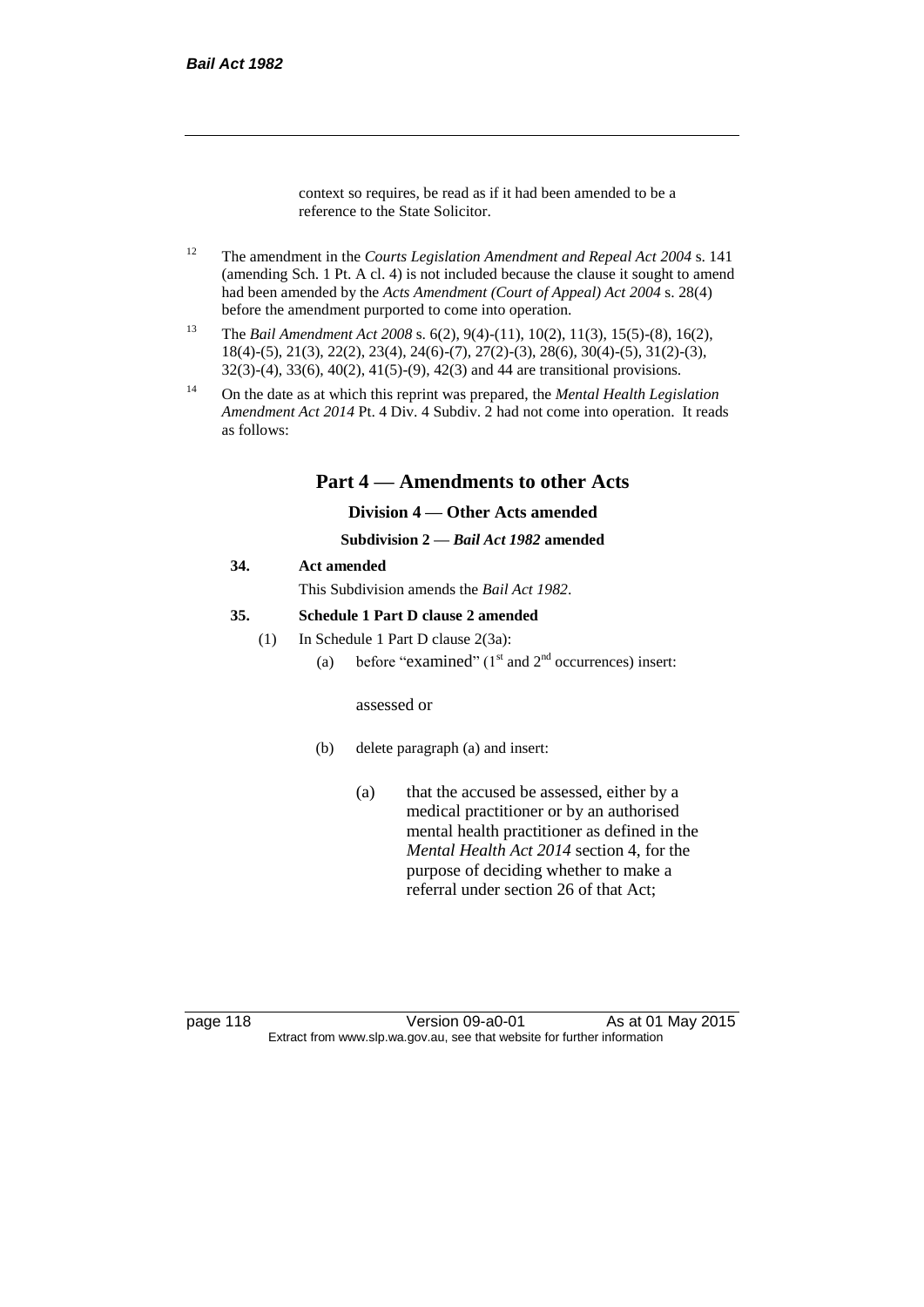(c) in paragraph (b) delete "*Mental Health Act 1996*);" and insert:

*Mental Health Act 2014* section 4);

(2) In Schedule 1 Part D clause 2(5) delete "counsel or examine" and insert:

counsel, assess or examine

(3) In Schedule 1 Part D clause 2(7) delete the definition of *psychiatrist* and insert:

*psychiatrist* has the meaning given in the *Mental Health Act 2014* section 4.

As at 01 May 2015 Version 09-a0-01 page 119 Extract from www.slp.wa.gov.au, see that website for further information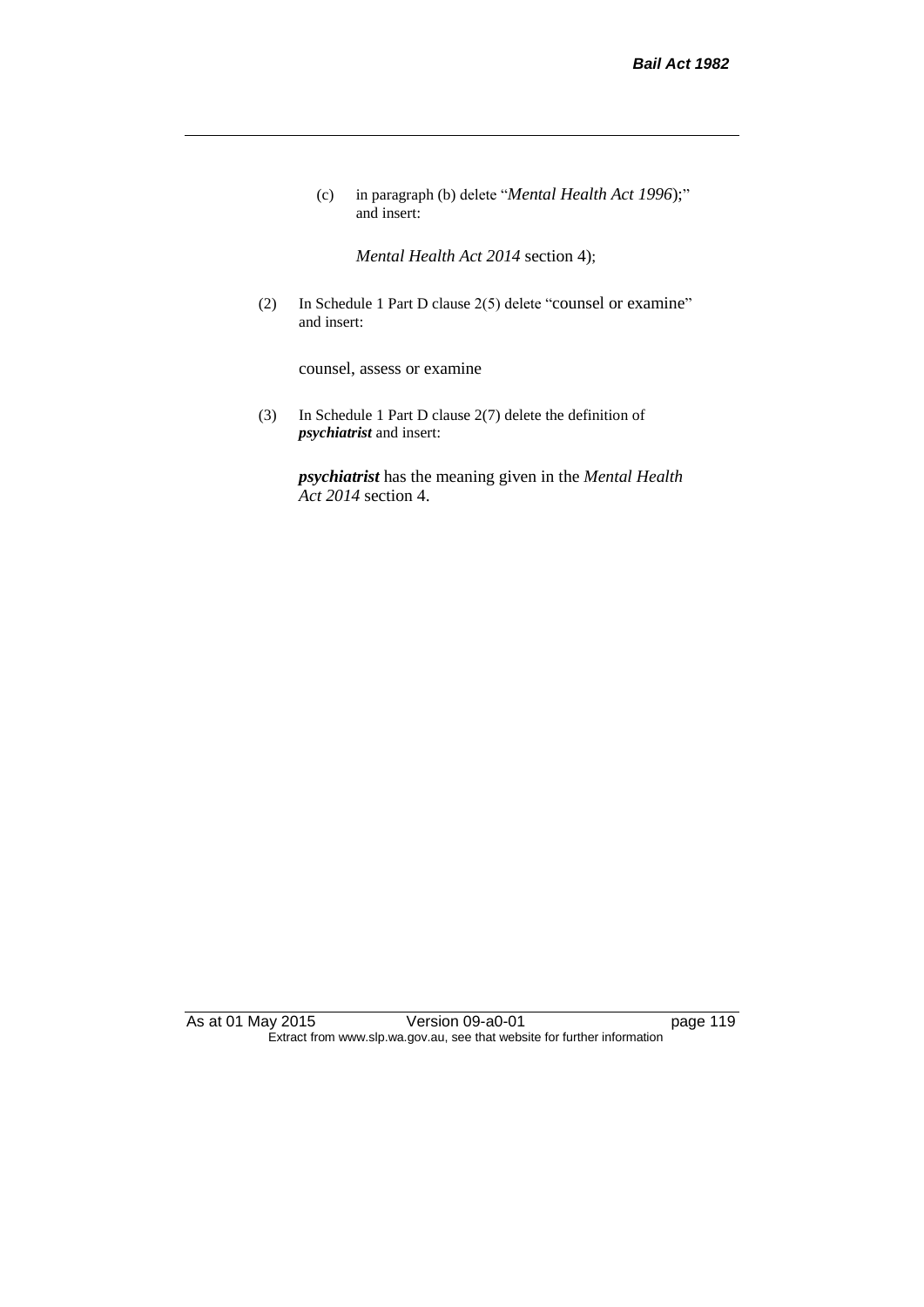#### Defined terms

# **Defined terms**

[This is a list of terms defined and the provisions where they are defined. The list is not part of the law.]

| <b>Defined term</b> | Provision(s) |
|---------------------|--------------|
|                     |              |
|                     |              |
|                     |              |
|                     |              |
|                     |              |
|                     |              |
|                     |              |
|                     |              |
|                     |              |
|                     |              |
|                     |              |
|                     |              |
|                     |              |
|                     |              |
|                     |              |
|                     |              |
|                     |              |
|                     |              |
|                     |              |
|                     |              |
|                     |              |
|                     |              |
|                     |              |
|                     |              |
|                     |              |
|                     |              |
|                     |              |
|                     |              |
|                     |              |
|                     |              |
|                     |              |
|                     |              |
|                     |              |
|                     |              |
|                     |              |
|                     |              |
|                     |              |
|                     |              |
|                     |              |
|                     |              |

page 120

Version 09-a0-01 As at 01 May 2015 Extract from www.slp.wa.gov.au, see that website for further information